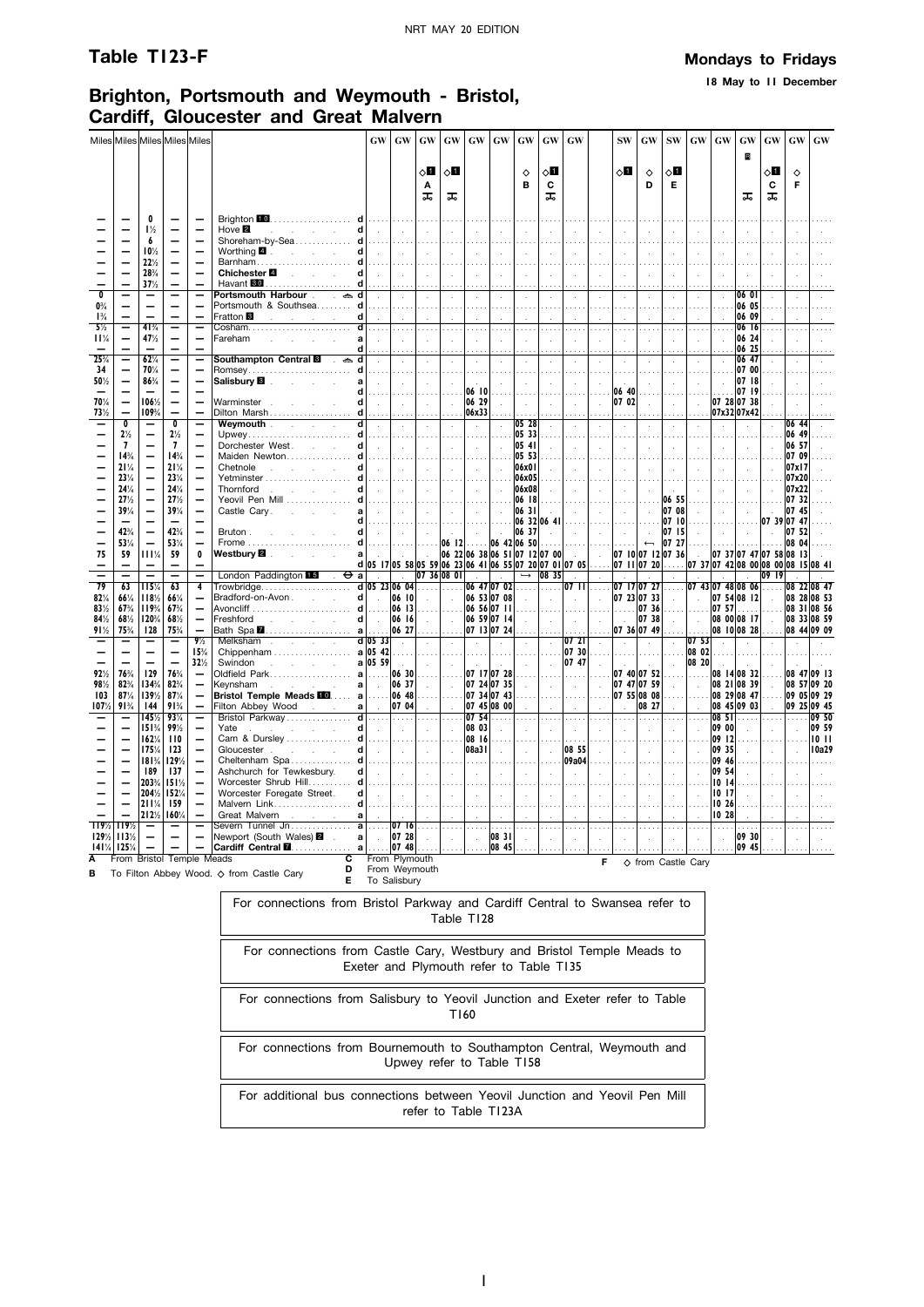**18 May to 11 December**

#### **Brighton, Portsmouth and Weymouth - Bristol, Cardiff, Gloucester and Great Malvern**

|                                                                          |                                                                              | GW               | GW                      | GW                            | GW                   | <b>SW</b>     | GW                         | GW                                    | GW               | GW           |          | GW             | <b>SW</b>                  | <b>SW</b>            | GW                   | GW                         | <b>GW</b>    | GW                               | GW                                            | GW                   |                         | GW                            | GW            | $\boldsymbol{\mathbf{G}}\boldsymbol{\mathbf{W}}$ |
|--------------------------------------------------------------------------|------------------------------------------------------------------------------|------------------|-------------------------|-------------------------------|----------------------|---------------|----------------------------|---------------------------------------|------------------|--------------|----------|----------------|----------------------------|----------------------|----------------------|----------------------------|--------------|----------------------------------|-----------------------------------------------|----------------------|-------------------------|-------------------------------|---------------|--------------------------------------------------|
|                                                                          |                                                                              | ♦                | ◇П                      | ♦                             |                      | ◇Ø            | ♦                          |                                       | ♦                | √П           |          | ♦              | ◇l                         | ⊘Ш                   | $\Diamond$           | ♦                          |              | ♦                                | ◇О                                            | $\Diamond$           |                         | ♦                             | ♦             |                                                  |
|                                                                          |                                                                              |                  | A                       |                               |                      | в             |                            |                                       | C                | D            |          |                |                            | Е                    | F                    |                            |              | C                                | Α                                             |                      |                         |                               |               |                                                  |
|                                                                          |                                                                              | ᠼ                | ᠼ                       |                               |                      |               | ᠼ                          |                                       |                  | ᠼ            |          | ᠼ              |                            |                      | ᅚ                    | ᠼ                          |              |                                  | ᠼ                                             | ᠼ                    |                         |                               | ᠼ             |                                                  |
| Brighton 10<br>.                                                         |                                                                              |                  |                         |                               |                      |               |                            |                                       |                  |              |          |                |                            |                      | 08 59                |                            |              |                                  |                                               |                      |                         |                               |               |                                                  |
| Hove <sup>2</sup><br>Ч<br>$\sim$                                         |                                                                              | ÷.               |                         |                               |                      |               |                            |                                       |                  |              |          |                |                            |                      | 09 04                |                            |              |                                  |                                               |                      |                         |                               |               |                                                  |
| Shoreham-by-Sea<br>d                                                     |                                                                              |                  |                         |                               |                      |               |                            |                                       |                  |              |          |                |                            |                      | 09 13                |                            |              |                                  |                                               |                      |                         |                               |               |                                                  |
| Worthing 4.<br>d<br>and the control of                                   |                                                                              |                  |                         |                               |                      |               |                            |                                       |                  |              |          |                | $\ddot{\phantom{a}}$       |                      | 09 22                |                            |              |                                  |                                               |                      |                         |                               |               |                                                  |
| Barnham<br>Chichester <sup>1</sup><br><b>College</b><br>$\mathcal{L}$    |                                                                              |                  |                         |                               |                      |               |                            |                                       |                  |              |          |                | $\ddot{\phantom{a}}$       |                      | 09 37<br>09 45       |                            |              |                                  |                                               |                      |                         |                               |               |                                                  |
| d                                                                        |                                                                              |                  |                         |                               |                      |               |                            |                                       |                  |              |          |                |                            |                      | 09 56                |                            |              |                                  |                                               |                      |                         |                               |               |                                                  |
| Portsmouth Harbour .<br>$\blacksquare$<br>d<br>$\sim$                    |                                                                              | 072              |                         |                               |                      |               | 082                        |                                       |                  |              |          | 09 23          |                            |                      | $\ddot{\phantom{a}}$ | 10 23                      |              |                                  |                                               | II 23                |                         |                               | 12.23         |                                                  |
| Portsmouth & Southsea<br>d                                               |                                                                              | 07 26            |                         |                               |                      |               | 08 27                      |                                       |                  |              |          | 09 27          |                            |                      |                      | 10 27                      |              |                                  |                                               | II 27                |                         |                               | 12 27         |                                                  |
| Fratton <b>B</b><br>$\overline{\mathbf{d}}$                              |                                                                              | 07 30<br>0737    |                         |                               |                      |               | 08 31<br>08 39             |                                       |                  |              |          | 0931<br>09 39  |                            |                      |                      | 1031<br>10 05 10 39        |              |                                  |                                               | 1131<br><b>II</b> 39 |                         |                               | 123 <br>12.39 |                                                  |
| Fareham<br>a                                                             |                                                                              | 07 45            |                         |                               |                      |               | 08 46                      |                                       |                  |              |          | 09 46          |                            |                      |                      | 10 12 10 46                |              |                                  |                                               | <b>II 46</b>         |                         |                               | 12 46         |                                                  |
| d                                                                        |                                                                              | 07 46            |                         |                               |                      |               | 08 47                      |                                       |                  |              |          | 09 47          |                            |                      |                      | 10 13 10 47                |              |                                  |                                               | 1147                 |                         |                               | 12.47         |                                                  |
| <b>Southampton Central E</b><br>d<br>$\qquad \qquad \Longleftrightarrow$ |                                                                              | 08 <sup>10</sup> |                         | 08 23                         |                      |               | $09$ $11$                  |                                       |                  |              |          | 10 II          |                            |                      |                      | 10 42 11 10                |              |                                  |                                               | 12 I I               |                         | 12 27 13 11                   |               |                                                  |
| Romsey<br>Salisbury <b>B</b> .                                           |                                                                              | 08 21<br>08 39   |                         | 08 34<br>08 53                |                      |               | 09 22<br>09 40             |                                       |                  |              |          | 10 22<br>10 40 |                            |                      | 1111                 | 10 53 11 22<br>$II$ 40     |              | $\mathbf{r}$                     |                                               | 12 22<br>12 40       |                         | 12 38 13 22<br>12 56 13 40    |               |                                                  |
| d                                                                        |                                                                              | 08 41            |                         | 09 01                         |                      |               | 09 24 09 42                |                                       |                  |              |          |                | 10 42 10 52                |                      |                      | $11$ $12$ $11$ $42$        |              |                                  |                                               | 12,42                |                         | 13 07 13 42                   |               |                                                  |
| Warminster.<br>d                                                         | $\sim$                                                                       | 09 00            | $\mathbf{r}$            | 09 22                         | $\sim$               |               |                            | 09 44 10 01 10 12                     | $\cdot$          |              |          |                | $11$ 01 $11$ 12            |                      |                      | $1132$ $1201$              | ÷            | $\cdot$                          |                                               | 13 01                |                         | 3 26  4 01                    |               |                                                  |
| Dilton Marsh                                                             | d                                                                            |                  |                         | 09x26                         |                      |               |                            | 0x 6                                  |                  |              |          |                |                            |                      |                      |                            |              |                                  |                                               |                      |                         | 3x30                          |               |                                                  |
| Weymouth .<br><b>Service</b> State<br>Upwey<br>d                         | d<br>$\sim$                                                                  | $\sim$           |                         | $\cdot$                       |                      | $\cdot$       |                            |                                       | 08 49<br>08 54   |              |          |                | $\cdot$                    |                      | $\cdot$              | à.                         |              | 11 II<br>1116                    |                                               |                      |                         |                               |               |                                                  |
| Dorchester West<br>d<br>and a                                            |                                                                              | ÷                |                         |                               |                      |               | $\mathbf{r}$               |                                       | 09 02            |              |          |                | $\mathbf{r}$               | ÷                    | J.                   |                            |              | 1124                             |                                               |                      |                         |                               |               |                                                  |
| Maiden Newton<br>d                                                       |                                                                              |                  |                         |                               |                      |               |                            |                                       | 09 14            |              |          |                |                            |                      |                      |                            |              | 1140                             |                                               |                      |                         |                               |               |                                                  |
| Chetnole<br>Ч<br>the company of the company                              |                                                                              | $\lambda$        |                         |                               | $\bar{z}$            |               | $\ddot{\phantom{a}}$       |                                       | 09x22            |              |          |                | $\cdot$                    |                      |                      |                            |              | 1x48                             | $\cdot$                                       |                      |                         |                               |               |                                                  |
| Yetminster<br>Thornford<br>and the control of the                        |                                                                              |                  |                         |                               |                      |               |                            |                                       | 09x25<br>09x27   |              |          |                |                            |                      |                      |                            |              | 11x51<br>11x53                   |                                               |                      |                         |                               |               |                                                  |
| Yeovil Pen Mill<br>d                                                     |                                                                              |                  |                         |                               |                      |               | $\mathcal{A}$              |                                       | 09 37            |              |          |                |                            | 10 45                |                      |                            |              | 12 02                            | $\mathbf{r}$                                  |                      |                         |                               |               |                                                  |
| Castle Cary<br>a<br>$\sim$                                               |                                                                              |                  |                         |                               |                      |               |                            |                                       | 09 50            |              |          |                |                            | 10 58                |                      |                            |              | 12 15                            |                                               |                      |                         |                               |               |                                                  |
| d                                                                        |                                                                              |                  | 08 52                   |                               |                      |               |                            |                                       |                  | 10 03 10 25  |          |                |                            | 1104                 |                      |                            |              |                                  | 12 16 12 21                                   |                      |                         |                               |               |                                                  |
| Bruton.<br>d                                                             |                                                                              |                  |                         |                               |                      |               |                            |                                       | 10 08<br>1020    |              |          |                |                            | <b>II 09</b><br>1121 |                      |                            |              | 1221<br>12 33                    |                                               |                      |                         |                               |               |                                                  |
| Frome<br>Westbury <b>⊠</b> .<br>a                                        |                                                                              |                  | 09 08 09 11 09 31       |                               | $\sim$               |               |                            | 09 52   10 09   10 20   10 29   10 44 |                  |              |          |                | 11 09 11 20 11 30          |                      |                      | $1140$   209               | n.           |                                  | 12 42 12 47                                   | 3 09                 |                         | 13 35 14 09                   |               |                                                  |
| d                                                                        |                                                                              |                  | 09 10 09 13 09 40 09 45 |                               |                      |               |                            | $10$ $11$                             |                  | 0 37  0 45   |          |                | II II II 21                |                      |                      |                            |              |                                  | 11 41   12 11   12 16   12 43   12 48   13 11 |                      |                         | $1341$  14 11                 |               | 14 16                                            |
| London Paddington 15<br>⊖<br>a                                           |                                                                              |                  | 1029                    |                               |                      |               |                            |                                       |                  | l2 04        |          |                |                            |                      |                      |                            |              |                                  | 14 07                                         |                      |                         | 13 47 14 17                   |               |                                                  |
| ď<br>Bradford-on-Avon<br>d                                               |                                                                              | 09 161<br>09 22  | .                       | 09 46 09 51<br>09 52          |                      |               | IO 17<br>10 23             |                                       | 1043<br>10 49    |              |          |                | 11 17 11 27<br>11 23 11 33 |                      |                      | 11 53 12 23                | $\sim$       | 11 47 12 17 12 22 12 49<br>12 56 |                                               | 13 17<br>13 23       | $\sim$<br>$\mathcal{L}$ | 13 53   14 23                 |               | 14 22                                            |
| d<br>Avoncliff                                                           |                                                                              |                  |                         | 09 56                         |                      |               |                            |                                       | 10 52            |              |          |                |                            |                      | II 56                |                            |              | 12 59                            |                                               |                      |                         | 13 56                         |               |                                                  |
| Freshford<br>d<br>and the company of                                     |                                                                              |                  | $\sim$                  | 09 59                         | ÷.                   |               |                            |                                       | 10 55            | $\mathbf{r}$ |          |                |                            |                      | <b>II 59</b>         |                            | ÷.           | 13 01                            |                                               |                      |                         | 13 59                         |               |                                                  |
| Bath Spa 2<br>a                                                          |                                                                              | 09 34            |                         | 1009                          |                      |               | 1035                       |                                       | 11 05            |              |          |                | II 35 II 45                |                      |                      | 12 09 12 35                |              | $13 \; 14$                       |                                               | 335                  |                         | 14 09 14 35                   |               |                                                  |
| Melksham<br>Chippenham<br>a                                              | d<br>$\sim$                                                                  | $\sim$           | $\cdot$                 | $\sim$<br>$\cdots$            | 1002<br>1011         | $\lambda$     | $\sim$                     |                                       | $\cdot$          |              |          | $\cdot$        | $\epsilon$                 |                      | $\epsilon$           | $\mathcal{L}$              | 232<br>1241  | $\sim$                           | $\epsilon$                                    | $\sim$               |                         | $\cdot$                       |               | 1432<br>1441                                     |
| Swindon<br>and a strategic and<br>a                                      |                                                                              | $\mathcal{L}$    |                         | $\sim$                        | 10 34                |               | $\mathcal{L}_{\mathbf{r}}$ |                                       |                  |              |          |                | $\mathcal{L}$              |                      |                      | $\ddot{\phantom{a}}$       | 1301         |                                  | $\mathbf{r}$                                  |                      |                         | n.                            | ÷             | 15 01                                            |
| Oldfield Park<br>a                                                       |                                                                              |                  |                         | 1013                          | .                    |               |                            |                                       | <b>II 09</b>     |              |          |                | 1149                       |                      | 12 13                |                            |              | 1318                             |                                               |                      |                         | 1413                          |               |                                                  |
| Keynsham<br>a<br>and the state of the state of                           |                                                                              | $\sim$           | $\overline{a}$          | 10 20                         | $\sim$               |               | $\overline{a}$             |                                       | 1116             |              |          |                | II 56                      |                      | 12 20                | $\sim$                     | ÷.           | 13 25                            |                                               |                      |                         | 14 20                         |               |                                                  |
| <b>Bristol Temple Meads FO</b><br>a<br>Filton Abbey Wood<br>a            |                                                                              | 09 51<br>10 03   |                         | 10 29<br>10 46                |                      |               | 1051<br>II 04              |                                       | II 27<br>$II$ 43 |              |          | 12 03          | 11 50 12 05                |                      |                      | 12 30 12 49<br>12 46 13 04 |              | 13 35<br>13 45                   |                                               | 13 51<br>14 03       |                         | 4 29  4 49<br>  14 46   15 04 |               |                                                  |
| Bristol Parkway<br>d                                                     |                                                                              | .                |                         | 10 <sub>51</sub>              |                      |               | $\sim$                     |                                       | 11,50            |              |          |                | $\cdots$                   |                      | 12,50                |                            |              | 1351                             |                                               | .                    |                         | 14 55                         |               |                                                  |
| Yate<br>d<br><b>Contract Contract</b><br>$\sim 10$                       |                                                                              | $\mathcal{L}$    |                         | <b>II 00</b>                  |                      |               | $\ddot{\phantom{a}}$       |                                       | <b>II 58</b>     | ÷            | ÷        |                | $\ddot{\phantom{a}}$       |                      | 12 59                |                            | $\sim$       | 13 59                            | ÷                                             | $\mathcal{L}$        |                         | 15 04                         |               |                                                  |
| Cam & Dursley<br>d                                                       |                                                                              | $\cdots$         |                         | 11 12                         |                      |               |                            |                                       | 12 10            |              |          |                | $\cdots$                   |                      | 1312                 |                            |              | 14 II                            |                                               |                      |                         | 15 16                         |               |                                                  |
| Gloucester.<br>and the control<br>d<br>Cheltenham Spa                    | d<br>$\mathbf{r}$                                                            | ÷                |                         | <b>III</b> 37<br><b>II 48</b> |                      |               | $\mathcal{L}_{\mathbf{r}}$ |                                       | 12a27            |              |          |                | $\ddot{\phantom{a}}$       |                      | 13 36<br>13 47       |                            |              | 14a27                            |                                               |                      |                         | 15 36<br>15 47                |               |                                                  |
| Ashchurch for Tewkesburv<br>Ч                                            |                                                                              |                  |                         | 11 56                         |                      |               |                            |                                       |                  |              |          |                |                            |                      | 13 55                |                            |              |                                  |                                               |                      |                         | 15 55                         |               |                                                  |
| Worcester Shrub Hill<br>d                                                |                                                                              |                  |                         | 1214                          |                      |               |                            |                                       |                  |              |          |                |                            |                      | 14 15                |                            |              |                                  |                                               |                      |                         | 16 14                         |               |                                                  |
| Worcester Foregate Street<br>d                                           |                                                                              |                  |                         | 1217                          |                      |               |                            |                                       |                  |              |          |                |                            |                      | 14 18                |                            |              |                                  |                                               |                      |                         | 16 17                         |               |                                                  |
| Malvern Link<br>d<br>Great Malvern<br>a                                  |                                                                              |                  |                         | 12 26<br>12 28                |                      |               |                            |                                       |                  |              |          |                |                            |                      | 14 27<br>1431        |                            |              |                                  |                                               |                      |                         | 16 26<br>1628                 |               |                                                  |
| Severn Tunnel Jn.<br>a                                                   |                                                                              | $\cdots$         | .                       | $\sim$                        | $\sim$               |               | $\sim$                     |                                       | $\cdots$         | $\sim$       | $\cdots$ | a sa           | $\cdots$                   |                      | $\cdots$             | $\sim 100$                 | $\sim$       |                                  | $\cdots$                                      | .                    | $\sim$                  |                               | $\sim$ $\sim$ |                                                  |
| Newport (South Wales) 2 .<br>a                                           |                                                                              | 1033             |                         | $\ddot{\phantom{a}}$          | $\ddot{\phantom{a}}$ |               | II 31                      |                                       |                  |              |          | 1231           |                            |                      | $\bar{z}$            | 1331                       | ÷            |                                  |                                               | 1432                 |                         |                               | 1531          |                                                  |
| Cardiff Central <b>M</b><br>a                                            |                                                                              | 1047             |                         |                               |                      |               | II 49                      |                                       |                  |              |          | 12 47          |                            |                      |                      | 13<br>45                   |              |                                  |                                               | 14 46                |                         |                               | 15 45         |                                                  |
| From Paignton<br>А<br>в<br>From London Waterloo to Yeovil Pen Mill       |                                                                              |                  |                         |                               | С                    |               |                            | ♦ from Castle Cary                    |                  |              |          |                |                            |                      | Е<br>F               |                            | To Salisbury |                                  | To from Salisbury to Bristol Temple Meads     |                      |                         |                               |               |                                                  |
|                                                                          |                                                                              |                  |                         |                               | D                    | From Plymouth |                            |                                       |                  |              |          |                |                            |                      |                      |                            |              |                                  |                                               |                      |                         |                               |               |                                                  |
|                                                                          | For connections from Bristol Parkway and Cardiff Central to Swansea refer to |                  |                         |                               |                      |               |                            |                                       |                  |              |          |                |                            |                      |                      |                            |              |                                  |                                               |                      |                         |                               |               |                                                  |
|                                                                          |                                                                              |                  |                         |                               |                      |               |                            |                                       |                  | Table 1128   |          |                |                            |                      |                      |                            |              |                                  |                                               |                      |                         |                               |               |                                                  |

| For connections from Bristol Parkway and Cardiff Central to Swansea refer to<br>Table T128                        |
|-------------------------------------------------------------------------------------------------------------------|
| For connections from Castle Cary, Westbury and Bristol Temple Meads to<br>Exeter and Plymouth refer to Table T135 |
| For connections from Salisbury to Yeovil Junction and Exeter refer to Table<br>T160                               |
| For connections from Bournemouth to Southampton Central, Weymouth and<br>Upwey refer to Table T158                |
| For additional bus connections between Yeovil Junction and Yeovil Pen Mill<br>refer to Table T123A                |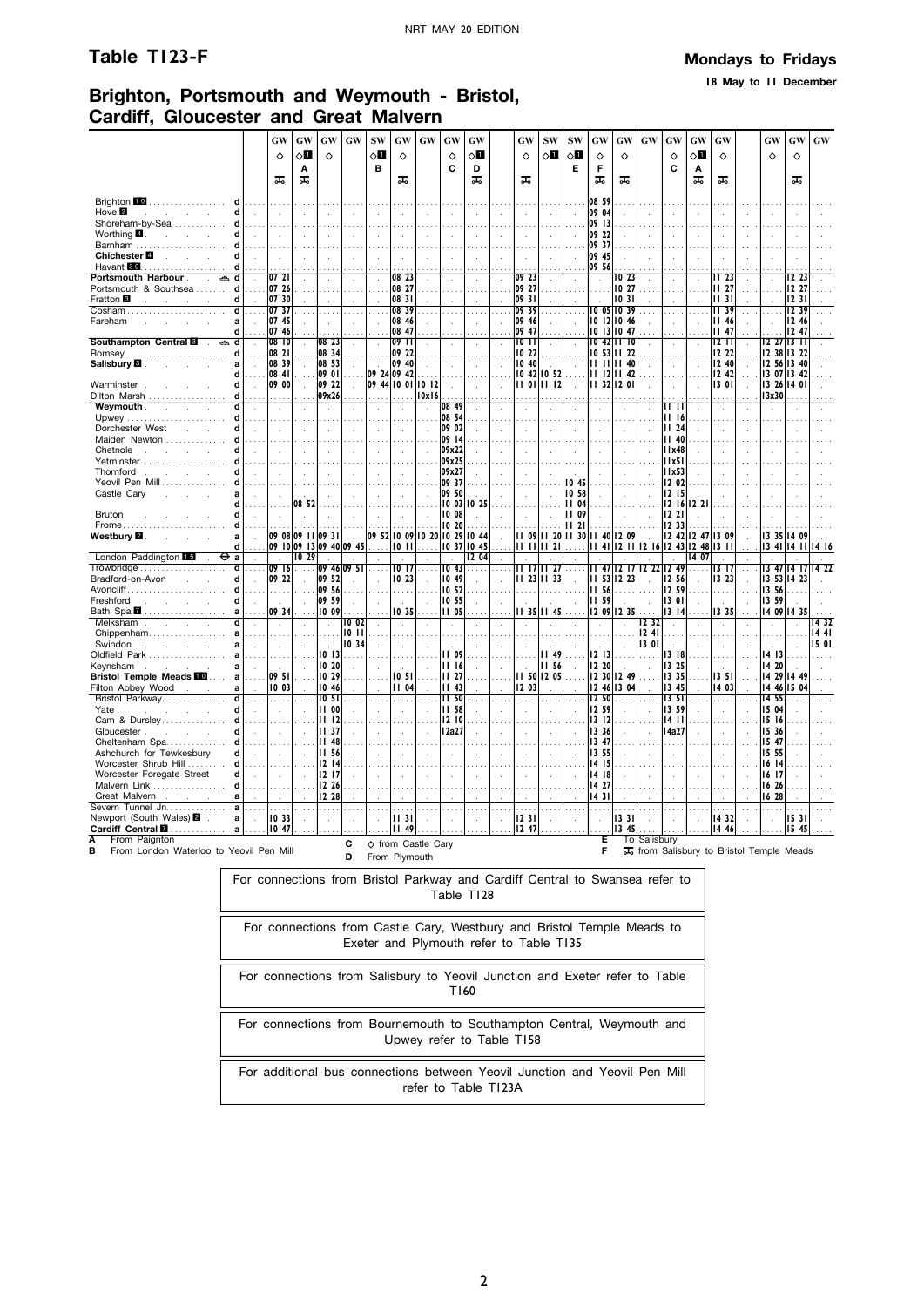**18 May to 11 December**

# **Brighton, Portsmouth and Weymouth - Bristol, Cardiff, Gloucester and Great Malvern**

|                                                                   | <b>SW</b>                         | $\boldsymbol{\mathbf{G}}\boldsymbol{\mathbf{W}}$ | GW                  | GW                     | <b>SW</b>      | <b>GW</b>    |                            | <b>GW</b>                                                              | $\boldsymbol{\mathbf{G}}\boldsymbol{\mathbf{W}}$ | <b>SW</b>     | GW           | GW                                 | $\boldsymbol{\mathsf{G}}\boldsymbol{\mathsf{W}}$ | $\boldsymbol{\mathsf{G}}\boldsymbol{\mathsf{W}}$ | $\boldsymbol{\mathbf{G}}\boldsymbol{\mathbf{W}}$ | GW                |                 | <b>SW</b>                   | $\boldsymbol{\mathbf{G}}\boldsymbol{\mathbf{W}}$ | GW                                      | $\boldsymbol{\mathrm{GW}}$ | $\mathbf{SW}$ | GW                     | $\boldsymbol{\mathsf{G}}\boldsymbol{\mathsf{W}}$ |
|-------------------------------------------------------------------|-----------------------------------|--------------------------------------------------|---------------------|------------------------|----------------|--------------|----------------------------|------------------------------------------------------------------------|--------------------------------------------------|---------------|--------------|------------------------------------|--------------------------------------------------|--------------------------------------------------|--------------------------------------------------|-------------------|-----------------|-----------------------------|--------------------------------------------------|-----------------------------------------|----------------------------|---------------|------------------------|--------------------------------------------------|
|                                                                   |                                   |                                                  |                     |                        |                |              |                            |                                                                        |                                                  |               |              | R                                  |                                                  |                                                  |                                                  | R                 |                 |                             |                                                  | B                                       |                            |               |                        |                                                  |
|                                                                   | 8П                                |                                                  | $\Diamond$          | оП                     | ◇Ø             |              |                            | ♦                                                                      |                                                  | ◇О            | 80           |                                    |                                                  | ♦                                                | $\circ$ l                                        |                   |                 | ◇П                          |                                                  |                                         |                            | √Ц            |                        |                                                  |
|                                                                   |                                   |                                                  | A                   | B                      | C              |              |                            |                                                                        |                                                  | D             | Е            |                                    |                                                  | A                                                | в                                                |                   |                 | D                           |                                                  |                                         | F                          |               | G                      |                                                  |
|                                                                   |                                   |                                                  |                     | ᠼ                      | ᠼ              |              |                            | ᠼ                                                                      |                                                  |               | ᠼ            | ᠼ                                  |                                                  |                                                  | ᠼ                                                | ᠼ                 |                 |                             |                                                  | ᠼ                                       |                            |               |                        |                                                  |
| Brighton 10<br>.                                                  |                                   |                                                  |                     |                        |                |              |                            |                                                                        |                                                  |               |              |                                    |                                                  |                                                  |                                                  |                   |                 |                             |                                                  |                                         |                            |               |                        |                                                  |
| Hove <b>2</b><br>d<br><b>Contractor</b>                           | $\sim$                            | чò.                                              |                     | ÷.                     | χ.             | $\mathbf{r}$ | ÷.                         |                                                                        |                                                  |               | $\mathbf{r}$ |                                    |                                                  | k.                                               | $\mathbf{r}$                                     |                   |                 |                             |                                                  | χ.                                      |                            |               |                        |                                                  |
| Shoreham-by-Sea<br>d<br>d                                         |                                   |                                                  |                     |                        |                |              |                            |                                                                        |                                                  |               |              |                                    |                                                  |                                                  |                                                  |                   |                 |                             |                                                  |                                         |                            |               |                        |                                                  |
| Worthing $\blacksquare$ .<br>and the control of                   |                                   |                                                  |                     |                        | ÷              |              |                            |                                                                        |                                                  |               |              |                                    |                                                  |                                                  |                                                  |                   |                 |                             |                                                  |                                         |                            |               |                        |                                                  |
| Chichester <sup>1</sup><br>$\sim 10$<br>d                         |                                   |                                                  |                     |                        |                |              |                            |                                                                        |                                                  |               |              |                                    |                                                  |                                                  |                                                  |                   |                 |                             |                                                  |                                         |                            |               |                        |                                                  |
| Havant 80<br>d                                                    |                                   |                                                  |                     |                        |                |              |                            |                                                                        |                                                  |               |              |                                    |                                                  |                                                  |                                                  |                   |                 |                             |                                                  |                                         |                            |               |                        |                                                  |
| Portsmouth Harbour.<br>$\mathbf{r}$<br>Portsmouth & Southsea<br>d |                                   |                                                  |                     |                        | $\cdot$        |              | ÷.                         | 13 23<br>13 27                                                         |                                                  |               |              | 14 23<br>14 27                     |                                                  | ÷,                                               |                                                  | 15 23<br>15 27    |                 | $\cdot$                     |                                                  | 16 23<br>16 27                          |                            | $\cdot$       |                        |                                                  |
| Fratton <sup>8</sup><br>d                                         |                                   |                                                  |                     |                        |                |              |                            | 1331                                                                   |                                                  |               |              | 1431                               |                                                  |                                                  |                                                  | 15 31             |                 |                             |                                                  | 1631                                    |                            |               |                        |                                                  |
|                                                                   |                                   |                                                  |                     |                        |                |              |                            | 13 39                                                                  |                                                  |               |              | 14 39                              |                                                  |                                                  |                                                  | 1539              |                 |                             |                                                  | 16 39                                   |                            |               |                        |                                                  |
| Fareham                                                           |                                   |                                                  |                     |                        |                |              |                            | 13 46                                                                  |                                                  |               |              | 14 46                              |                                                  |                                                  |                                                  | 15 46             |                 |                             |                                                  | 16 46                                   |                            |               |                        |                                                  |
| d<br>Southampton Central <b>B</b><br>d<br>گ                       |                                   |                                                  |                     |                        |                |              |                            | 13 47<br>1411                                                          |                                                  |               |              | 14 47<br>$15 \text{ } \text{ } 11$ |                                                  |                                                  |                                                  | 1547<br>1610      |                 |                             |                                                  | 16 47<br>1711                           |                            |               |                        |                                                  |
| Romsey                                                            |                                   |                                                  |                     |                        |                |              |                            | 14 22                                                                  |                                                  |               |              | 15 22                              |                                                  |                                                  |                                                  | 16 22             |                 |                             |                                                  | 17 22                                   |                            |               |                        |                                                  |
| Salisbury <b>B</b> .                                              |                                   |                                                  |                     |                        |                |              |                            | 14 40                                                                  |                                                  |               |              | 15 40                              | $\mathbf{r}$                                     | $\mathbf{r}$                                     |                                                  | 16 40             | ÷.              |                             |                                                  | 17 40                                   |                            |               |                        |                                                  |
| d<br>Warminster.                                                  | 1352<br>$d$   14   12             | ÷.                                               |                     |                        | 14 23<br>14.43 |              |                            | 14 42<br>15 01 15 30                                                   |                                                  |               |              | 15 42<br>16 01                     |                                                  |                                                  |                                                  | 16 42<br>1701     |                 |                             |                                                  | 1742<br>  17 30   18 01   18 15   18 21 |                            | 18 OI         |                        |                                                  |
| Dilton Marsh<br>d l                                               |                                   |                                                  | $\mathbf{r}$        | $\ddot{\phantom{a}}$   |                | ÷            | $\mathcal{L}_{\mathbf{z}}$ |                                                                        | 15x34                                            |               | χ.           |                                    | ÷                                                | à.                                               |                                                  |                   | ÷               | $\mathbf{r}$                | 17x34                                            |                                         | 18x19                      |               |                        |                                                  |
| Weymouth.<br>ਰ<br><b>Service</b><br>$\overline{a}$                | $\overline{a}$                    | ÷.                                               | 13 TT               |                        | ÷              | ÷            |                            |                                                                        | $\mathbf{r}$                                     |               |              |                                    | ÷                                                | 14 55                                            | J.                                               |                   |                 |                             |                                                  |                                         |                            |               |                        |                                                  |
| Upwey<br>d                                                        |                                   |                                                  | 13 16               |                        |                |              |                            |                                                                        |                                                  |               |              |                                    |                                                  | 15 00                                            |                                                  |                   |                 |                             |                                                  |                                         |                            |               |                        |                                                  |
| Dorchester West<br>d<br>÷.<br>Maiden Newton<br>d                  | $\mathbf{r}$                      | ÷.                                               | 13 24<br>13 38      |                        |                |              | ÷.                         |                                                                        | $\mathbf{r}$                                     |               |              |                                    | ÷                                                | 15 08<br>15 26                                   | $\overline{a}$                                   |                   |                 |                             |                                                  |                                         |                            |               |                        |                                                  |
| d<br>Chetnole<br>and the control                                  | $\mathbf{r}$                      |                                                  | 13x45               | ÷                      | ÷.             |              | $\overline{\phantom{a}}$   |                                                                        | $\mathbf{r}$                                     |               |              |                                    | $\mathbf{r}$                                     | 15x34                                            | $\mathbf{r}$                                     |                   |                 |                             |                                                  |                                         |                            |               |                        |                                                  |
| Yetminster<br>d                                                   |                                   |                                                  | 13x48               |                        |                |              |                            |                                                                        |                                                  |               |              |                                    |                                                  | 15x37                                            |                                                  |                   |                 |                             |                                                  |                                         |                            |               |                        |                                                  |
| Thornford<br>Ч                                                    | $\overline{a}$                    |                                                  | 13x51               |                        |                |              |                            |                                                                        |                                                  |               |              |                                    |                                                  | 15x39                                            |                                                  |                   |                 |                             |                                                  |                                         |                            |               |                        |                                                  |
| Yeovil Pen Mill<br>Castle Cary                                    |                                   |                                                  | 14 00<br>14 14      |                        |                |              |                            |                                                                        |                                                  | 15 02<br>1513 |              |                                    |                                                  | 15 50<br>16 03                                   |                                                  |                   |                 | 16 53<br>1706               |                                                  |                                         |                            |               |                        |                                                  |
|                                                                   |                                   |                                                  |                     | 14 14 14 24            |                |              |                            |                                                                        |                                                  | 15 14         |              |                                    |                                                  | 16 06                                            | 16 23                                            |                   |                 | 1707                        |                                                  |                                         |                            |               |                        |                                                  |
| Bruton.<br>d                                                      |                                   |                                                  | 14 19               |                        |                |              |                            |                                                                        |                                                  | 1519          |              |                                    |                                                  | 16 II                                            |                                                  |                   |                 | 1712                        |                                                  |                                         |                            |               |                        |                                                  |
| Frome<br>d                                                        | a   14 20                         |                                                  | 43                  |                        |                | 14 54        |                            |                                                                        | 15 09 15 39 15 41                                | 1531          |              | 16 09                              |                                                  | 1623                                             |                                                  | 16 32 16 44 17 09 |                 | 17 24                       |                                                  | 17 33 17 39 18 09 18 24 18 29 18 24     |                            |               |                        |                                                  |
| Westbury <b>⊠</b> .                                               | d   14 21   14 26   14 41   14 50 | $\sim$                                           |                     | 4 40  4 48  4 51  5 03 |                |              | $\mathcal{L}$              | $15$ 11 $15$ 41                                                        |                                                  |               |              |                                    |                                                  | 15 59 16 11 16 25 16 40 16 46 17 11              |                                                  |                   |                 |                             |                                                  | 17 44 18 11 18 35 18 30 18 35 18 39     |                            |               |                        |                                                  |
| London Paddington 15<br>⊖<br>$\mathbf{a}$                         |                                   |                                                  |                     | 1614                   |                |              |                            |                                                                        |                                                  |               | 1709         |                                    |                                                  |                                                  | 18 09                                            |                   |                 |                             |                                                  |                                         |                            |               |                        |                                                  |
| Trowbridge                                                        | d 14 27 14 32 14 48               |                                                  |                     |                        |                |              |                            | 15 17 15 47                                                            |                                                  |               |              | 16 17                              |                                                  | 16 31 16 46                                      | .                                                | 17 I7             | $\cdots$        |                             |                                                  | 17 50 18 17                             |                            |               | 1836 1841              | 1845                                             |
| Bradford-on-Avon<br>d<br>Avoncliff                                | d   14 33   14 39   14 54         |                                                  | 14 42   14 57       |                        |                |              |                            |                                                                        | 15 23 15 53<br>15 56                             |               |              | 16 23                              | $\mathcal{L}$                                    | 16 52<br>16 55                                   | $\ddot{\phantom{a}}$                             | 17 23             |                 |                             | 17 59                                            | 17 56 18 23                             |                            |               | $1842$ $1847$<br>18 50 |                                                  |
| d<br>Freshford<br>and the company of the company                  |                                   |                                                  | 14 45 14 59         |                        | $\mathcal{L}$  |              | $\mathbf{r}$               |                                                                        | 15 59                                            |               | ÷.           |                                    | $\ddot{\phantom{a}}$                             | 16 58                                            | ÷.                                               |                   | ÷               | $\mathcal{L}_{\mathcal{A}}$ | 18 02                                            |                                         |                            |               | 18 53                  |                                                  |
| Bath Spa <b>2</b>                                                 | a   14 45   15 00   15 10         |                                                  |                     |                        |                |              |                            |                                                                        | 15 35 16 09                                      |               |              | 1635                               |                                                  | 17 08                                            |                                                  | 1735              |                 |                             |                                                  | 18 18 18 35                             |                            |               | 18 57 19 03            |                                                  |
| d<br>Melksham.<br>$\sim$<br><b>College</b>                        |                                   |                                                  |                     |                        |                |              |                            |                                                                        | $\ddot{\phantom{1}}$                             |               |              | $\ddot{\phantom{a}}$               | $16\overline{4}$                                 | à.                                               |                                                  |                   |                 |                             |                                                  |                                         |                            |               |                        | 1855                                             |
| Chippenham<br>Swindon<br><b>Contractor</b><br>$\sim$              |                                   |                                                  |                     |                        |                |              |                            |                                                                        |                                                  |               |              |                                    | 16 51<br>17 08                                   |                                                  |                                                  |                   |                 |                             |                                                  |                                         |                            |               |                        | 19 04<br>1921                                    |
| Oldfield Park<br>a                                                | 1449                              |                                                  | 15 04 15 14         |                        |                |              |                            |                                                                        | 16 13                                            |               |              |                                    |                                                  | 17 12                                            |                                                  |                   |                 |                             | 18 21                                            |                                         |                            |               | 1907                   |                                                  |
| Keynsham                                                          | a   14 56                         | 15<br>ш                                          | 15 20               |                        |                |              |                            |                                                                        | 16 20                                            |               |              |                                    |                                                  | 1719                                             |                                                  |                   |                 |                             | 18 28                                            |                                         |                            |               | 1914                   |                                                  |
| <b>Bristol Temple Meads in Allegan</b>                            | a   15 05   15 20   15 29         |                                                  |                     |                        |                |              |                            | 16 03 16 45                                                            | 15 49 16 29                                      |               |              | 16 50<br>17 06                     |                                                  | 17 28<br>17 45                                   |                                                  | 1750<br>18 03     | $\sim 100$      |                             |                                                  | 8 37  8 50<br>  18 48   19 05           |                            |               | 19 15 19 23<br>19 49   |                                                  |
| Filton Abbey Wood<br>a<br>Bristol Parkway<br>ď                    | $\cdots$                          | .                                                | 15 39 15 45<br>1551 | .                      |                |              |                            |                                                                        | 16 5 I                                           |               |              |                                    |                                                  | 1751                                             | $\cdots$                                         |                   |                 |                             | 18 56                                            |                                         |                            |               | <b>19a54</b>           |                                                  |
| d<br>Yate<br>and the control                                      | $\mathbf{r}$                      |                                                  | 16 00               |                        | $\mathbf{r}$   | J.           | J.                         |                                                                        | 17 00                                            |               |              |                                    |                                                  | 18 00                                            | J.                                               | $\sim$            |                 |                             | 1905                                             |                                         |                            |               |                        |                                                  |
| Cam & Dursley<br>d                                                |                                   |                                                  | 16 12               |                        |                |              |                            |                                                                        | 1712                                             |               |              |                                    |                                                  | 1812                                             |                                                  |                   |                 |                             | 1917                                             |                                         |                            |               |                        |                                                  |
| Gloucester.<br>d<br>and the control                               | $\overline{\phantom{a}}$          |                                                  | 16a28               |                        |                |              |                            |                                                                        | 1739<br>17 50                                    |               |              |                                    |                                                  | <b>18a30</b>                                     |                                                  |                   |                 |                             | 19 39<br>19 50                                   |                                         |                            |               |                        |                                                  |
| Cheltenham Spa<br>Ashchurch for Tewkesbury<br>d                   | $\mathcal{L}$                     |                                                  |                     |                        |                |              | $\ddot{\phantom{a}}$       |                                                                        | 1758                                             |               |              |                                    |                                                  | J.                                               |                                                  |                   |                 |                             | 1958                                             |                                         |                            |               |                        |                                                  |
| Worcester Shrub Hill<br>d                                         |                                   |                                                  |                     |                        |                |              |                            |                                                                        | 1821                                             |               |              |                                    |                                                  |                                                  |                                                  |                   |                 |                             | 20 21                                            |                                         |                            |               |                        |                                                  |
| Worcester Foregate Street<br>q                                    | $\overline{a}$                    |                                                  |                     |                        |                |              |                            |                                                                        | <b>18a23</b>                                     |               |              |                                    |                                                  |                                                  |                                                  |                   |                 |                             | 20 24                                            |                                         |                            |               |                        |                                                  |
| Malvern Link<br>d<br>Great Malvern<br>a                           |                                   |                                                  |                     |                        |                |              |                            |                                                                        | a sa                                             |               |              |                                    |                                                  |                                                  |                                                  |                   |                 |                             | 20 36<br>20 38                                   |                                         |                            |               |                        |                                                  |
| Severn Tunnel Jn.<br>$\overline{a}$                               |                                   |                                                  |                     |                        |                |              |                            |                                                                        |                                                  |               |              | 1720                               |                                                  |                                                  |                                                  | I8 20             |                 |                             |                                                  | 19 21                                   |                            |               |                        |                                                  |
| Newport (South Wales) 2 .<br>a                                    |                                   |                                                  |                     |                        | $\mathbf{r}$   |              |                            | 16 30                                                                  |                                                  |               |              | 1733                               | $\mathbf{r}$                                     |                                                  | $\mathbf{r}$                                     | 18 32             |                 |                             |                                                  | 19 32                                   |                            | ÷.            |                        |                                                  |
| Cardiff Central <b>M</b><br>a                                     |                                   |                                                  |                     |                        |                |              |                            | 16 44                                                                  |                                                  |               |              | 17 47                              |                                                  |                                                  |                                                  | 1846              |                 |                             |                                                  | 19 47                                   |                            |               |                        |                                                  |
| ♦ from Castle Cary<br>А                                           |                                   |                                                  |                     |                        | ъ<br>Е         |              |                            | From Yeovil Junction to Salisbury<br>From Paignton. The Torbay Express |                                                  |               |              |                                    |                                                  |                                                  | G                                                |                   | From Warminster |                             |                                                  |                                         |                            |               |                        |                                                  |
| From Exeter St Davids<br>в                                        |                                   |                                                  |                     |                        | F              |              |                            | To Bristol Parkway                                                     |                                                  |               |              |                                    |                                                  |                                                  |                                                  |                   |                 |                             |                                                  |                                         |                            |               |                        |                                                  |

**C** From London Waterloo to Yeovil Pen Mill

For connections from Bristol Parkway and Cardiff Central to Swansea refer to Table T128

| For connections from Castle Cary, Westbury and Bristol Temple Meads to |  |
|------------------------------------------------------------------------|--|
| Exeter and Plymouth refer to Table T135                                |  |
|                                                                        |  |

For connections from Salisbury to Yeovil Junction and Exeter refer to Table T160

For connections from Bournemouth to Southampton Central, Weymouth and Upwey refer to Table T158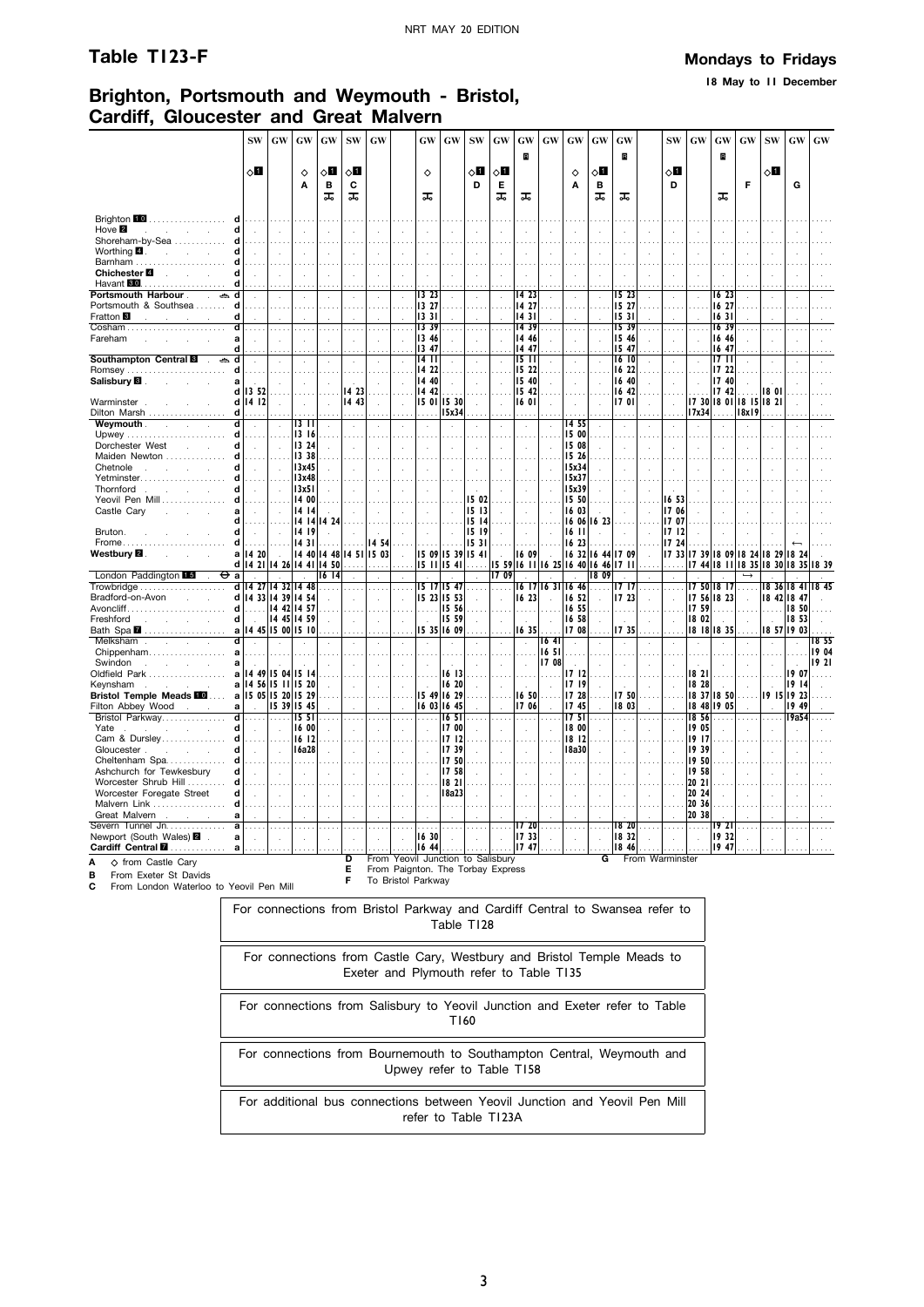**18 May to 11 December**

# **Brighton, Portsmouth and Weymouth - Bristol, Cardiff, Gloucester and Great Malvern**

|                                                                           | <b>GW</b>                   | GW                |                          | GW                                | $\boldsymbol{\mathbf{G}}\boldsymbol{\mathbf{W}}$ | GW                   | GW                               | <b>SW</b>            | GW                                      | <b>SW</b>               | $\boldsymbol{\mathbf{G}}\boldsymbol{\mathbf{W}}$ | <b>GW</b>            |                             | GW<br>FO                    | GW<br><b>FX</b>            | <b>GW</b>    | <b>SW</b>     | GW             | GW<br><b>FO</b> | GW<br><b>FX</b>                                 | <b>SW</b>            | GW                          |    | <b>GW</b>      |
|---------------------------------------------------------------------------|-----------------------------|-------------------|--------------------------|-----------------------------------|--------------------------------------------------|----------------------|----------------------------------|----------------------|-----------------------------------------|-------------------------|--------------------------------------------------|----------------------|-----------------------------|-----------------------------|----------------------------|--------------|---------------|----------------|-----------------|-------------------------------------------------|----------------------|-----------------------------|----|----------------|
|                                                                           | ♦                           | √П                |                          | ♦                                 | ♦                                                |                      | $\Diamond$                       | 0П                   | $\mathbf{1}$                            | $\diamond$ l            |                                                  | √0                   |                             | ♦                           | ♦                          |              | ◇П            | ♦              | $\Diamond$      | ♦                                               | ◇Ⅱ                   |                             |    |                |
|                                                                           | A                           | в<br>ᅚ            |                          | ᠼ                                 |                                                  |                      | ᠼ                                | C                    |                                         | D                       |                                                  | Е<br>ᠼ               |                             |                             |                            |              |               | A              |                 |                                                 | F                    |                             |    |                |
|                                                                           |                             |                   |                          |                                   |                                                  |                      |                                  |                      |                                         |                         |                                                  |                      |                             |                             |                            |              |               |                |                 |                                                 |                      |                             |    |                |
| Brighton 10<br>.<br>d                                                     |                             |                   |                          |                                   | 17 02                                            |                      |                                  |                      |                                         |                         |                                                  |                      |                             |                             |                            |              |               |                |                 |                                                 |                      |                             |    |                |
| Hove <sup>2</sup><br>q<br>and the control<br>Shoreham-by-Sea<br>d         |                             |                   |                          |                                   | 17 06<br>1712                                    |                      |                                  |                      |                                         |                         |                                                  |                      |                             |                             |                            |              |               |                |                 |                                                 |                      |                             |    |                |
| Worthing $\blacksquare$ .<br>d<br>and the control of the                  |                             |                   |                          |                                   | 17 23                                            |                      |                                  |                      |                                         |                         |                                                  |                      |                             |                             |                            |              |               |                |                 |                                                 |                      |                             |    |                |
| Barnham                                                                   |                             |                   |                          |                                   | 1739                                             |                      |                                  |                      |                                         |                         |                                                  |                      |                             |                             |                            |              |               |                |                 |                                                 |                      |                             |    |                |
| Chichester <sup>1</sup><br>d<br><b>Service State</b>                      | $\sim$                      | $\sim$            | $\mathbf{r}$             | $\sim$                            | 1747                                             |                      |                                  |                      | $\mathcal{L}_{\mathbf{a}}$              |                         |                                                  |                      | $\cdot$                     |                             |                            |              | $\cdot$       |                |                 |                                                 |                      | l.                          |    |                |
| Havant 80<br>d<br>.                                                       |                             |                   |                          |                                   | 17 58                                            |                      |                                  |                      |                                         |                         |                                                  |                      |                             |                             |                            |              |               |                |                 |                                                 |                      |                             |    |                |
| Portsmouth Harbour.<br>ڪ<br>$\ddot{\phantom{a}}$<br>Portsmouth & Southsea |                             |                   |                          | 1723<br>17 27                     |                                                  |                      | 18 24<br>18 29                   |                      | $\cdot$                                 |                         |                                                  |                      | à.                          |                             | 19 23 19 23<br>19 27 19 27 |              | ÷,            |                |                 | 20 23 20 23<br>20 27 20 27                      |                      | $\ddot{\phantom{a}}$        |    |                |
| d<br>Fratton <b>B</b><br>contract and contract                            |                             |                   |                          | 1731                              |                                                  |                      | 18 33                            |                      |                                         |                         |                                                  |                      |                             |                             | 19311931                   |              |               |                |                 | 20 31 20 31                                     |                      |                             |    |                |
| Cosham                                                                    |                             |                   |                          | $1739$ 18 04                      |                                                  |                      | 18 40                            |                      | $\ddotsc$                               |                         |                                                  |                      | $\mathbf{r}$                |                             | 19 39 19 39                |              | $\cdots$      |                | .               | .                                               |                      |                             |    |                |
| Fareham                                                                   |                             |                   |                          | 17 46 18 12                       |                                                  |                      | 18 48                            |                      | $\overline{a}$                          |                         |                                                  |                      | $\mathcal{L}$               |                             | 19 46 19 46                |              | ÷.            |                |                 | 20 44 20 44                                     |                      |                             |    |                |
| d<br>Southampton Central <b>8</b><br>ڪ<br>d                               |                             |                   |                          | $1747$ 18 13<br>$18$ $10$ $18$ 43 |                                                  |                      | 18 49<br>19 II                   |                      |                                         |                         |                                                  |                      |                             |                             | 19 47 19 47<br>20 10 20 10 |              |               |                |                 | 20 45 20 45<br>21 11 21 11                      |                      | 21 22                       |    |                |
| Romsey<br>d                                                               | $\sim$                      |                   |                          | 18 22 18 54                       |                                                  |                      | 19 23                            |                      | $\mathbf{r}$                            |                         |                                                  |                      | $\mathbf{r}$                |                             | 20 22 20 22                |              |               |                |                 | 21 22 21 22                                     |                      | 21 33                       |    |                |
| Salisbury <b>B</b> .<br>a                                                 | $\mathcal{L}$               | ÷.                |                          | 18401912                          |                                                  |                      | 1941                             |                      |                                         |                         |                                                  |                      | ÷                           |                             | 20 41 20 41                |              |               |                |                 | 21 40 21 40                                     |                      | 21 52                       |    |                |
| d                                                                         |                             |                   |                          | $1842$ $1913$                     |                                                  |                      |                                  | $19$ 42 18 23        |                                         | 1958                    |                                                  |                      |                             |                             | 20 42 20 42                |              | 20 57         |                |                 | 21 42 21 42                                     |                      | 2156                        |    |                |
| Warminster<br>d<br>d                                                      | $\mathbf{r}$                | i.                |                          | 19011931                          |                                                  |                      | 20 01<br>20x05                   |                      | $\mathbf{r}$                            | 20 18                   |                                                  |                      | $\mathbf{r}$                |                             | 21 01 21 01                |              | 21 17         |                |                 | 22 01 22 01                                     |                      | 22 15<br>22x19              |    |                |
| Dilton Marsh<br>Weymouth.<br>contract and state                           | $d$ 17 23                   |                   |                          |                                   | $\cdot$                                          |                      | $\mathcal{L}_{\mathcal{A}}$      |                      | $\mathcal{L}$                           | $\lambda$               | $\cdot$                                          | $\cdot$              | $\mathcal{L}_{\mathcal{A}}$ | $\mathcal{L}_{\mathcal{A}}$ |                            |              | $\mathcal{L}$ | 2015           |                 |                                                 |                      | $\mathcal{A}$               |    |                |
|                                                                           | $d$   17 28                 |                   |                          |                                   |                                                  |                      |                                  |                      |                                         |                         |                                                  |                      |                             |                             |                            |              |               | 20 20          |                 |                                                 |                      |                             |    |                |
| Dorchester West<br><b>Contract</b>                                        | d 17 36                     |                   |                          |                                   |                                                  |                      |                                  |                      |                                         |                         |                                                  |                      |                             |                             |                            |              | ÷.            | 20 28          |                 |                                                 |                      |                             |    |                |
| Maiden Newton                                                             | $d$   17 48                 |                   |                          |                                   |                                                  |                      |                                  |                      |                                         |                         |                                                  |                      |                             |                             |                            |              |               | 20 40          |                 |                                                 |                      |                             |    |                |
| Chetnole<br>Yetminster                                                    | d 17x56<br>d 17x59          |                   |                          |                                   |                                                  |                      |                                  |                      |                                         |                         |                                                  |                      |                             |                             |                            |              |               | 20x48<br>20x51 |                 |                                                 |                      |                             |    |                |
| Thornford<br>and the company of                                           | $d$   $8x0$                 |                   |                          | $\mathbf{r}$                      | $\sim$                                           | $\overline{a}$       |                                  |                      | $\mathbf{r}$                            |                         |                                                  |                      | $\mathbf{r}$                | $\mathcal{L}$               | $\mathbf{r}$               | $\sim$       | чò.           | 20x53          |                 |                                                 |                      |                             |    |                |
| Yeovil Pen Mill                                                           | d 18 12                     |                   |                          |                                   |                                                  |                      |                                  | 19 26                |                                         |                         |                                                  |                      |                             |                             |                            |              |               | 21 03          |                 |                                                 |                      |                             |    |                |
| Castle Cary<br>a                                                          | 18 26                       |                   |                          |                                   | $\mathcal{L}$                                    |                      |                                  | 19 39                |                                         |                         |                                                  |                      | $\ddot{\phantom{a}}$        | $\overline{a}$              |                            |              |               | 21 16          |                 |                                                 |                      |                             |    |                |
| d l                                                                       | 1826                        | 18 40             |                          |                                   |                                                  |                      |                                  | 40<br>19             |                                         |                         |                                                  | 20 43                |                             |                             |                            |              |               | 21<br>17       |                 |                                                 | 21<br>41             |                             |    |                |
| Bruton.<br>Frome                                                          | d 18 31<br>$d$ 18 43        |                   |                          |                                   | $\mathcal{A}$                                    |                      | $\mathcal{L}_{\mathcal{A}}$<br>. | 19 45<br>19 57 20 15 | $\ddot{\phantom{a}}$                    |                         |                                                  |                      |                             |                             |                            | 21 06        | $\sim$        | 21 22<br>21 34 |                 | $\ddot{\phantom{a}}$                            | 21<br>46<br>21<br>58 |                             |    |                |
| Westbury <b>2</b> .                                                       |                             | a   18 52   18 59 |                          | 19 09 19 39                       |                                                  |                      |                                  |                      |                                         | 20 10 20 15 20 25 20 30 |                                                  | 21 02                | $\mathcal{L}$               |                             |                            |              |               |                |                 | 21 09 21 09 21 15 21 25 21 44 22 09 22 09       | 22 12 22 24          |                             |    |                |
|                                                                           |                             | d   18 54 19 00   |                          |                                   |                                                  |                      | 19 11 19 41 20 06 20 12          | $\cdots$             | $\cdots$                                |                         |                                                  | 20 41 21 04          |                             |                             | 21 11 21 11                |              |               |                |                 | 21 25 21 48 22 12 22 12                         |                      | $\sim$                      |    | 22 41          |
| London Paddington 15<br>$\overline{a}$                                    |                             | 20 22             |                          |                                   |                                                  |                      |                                  |                      | $\cdot$                                 |                         |                                                  | 22 26                |                             |                             |                            |              |               |                |                 |                                                 |                      |                             |    |                |
| d l<br>Bradford-on-Avon<br><b>Contract</b>                                | 19<br>02<br>d 19 09         | ÷.                | $\sim$                   | 19 23 19 53                       |                                                  |                      | 19 17 19 47 20 12 20 18<br>20 24 |                      |                                         |                         | $ 20 \t47$<br>20 53                              | $\mathbf{r}$         | .                           |                             | 21 17 21 17<br>21 23 21 23 |              |               |                |                 | 21 31 21 55 22 18 22 18<br> 2137 2201 2224 2224 | $\overline{a}$       |                             |    | 22 47<br>22 53 |
| $A$ voncliff                                                              | d 19 13                     | $\sim$            |                          | .                                 | .                                                |                      |                                  |                      | $\mathcal{L}_{\mathcal{A}}$<br>$\cdots$ | a a a                   | 20 56                                            |                      |                             |                             | .                          |              | .             |                | $2204$          |                                                 |                      | $\bar{z}$<br>$\mathbb{R}^2$ |    | 22 56          |
| Freshford<br>and the state of the state                                   | d   19   16                 | ÷                 |                          |                                   |                                                  |                      |                                  |                      | $\sim$                                  | $\mathcal{L}$           | 20 59                                            |                      | $\mathbf{r}$                |                             |                            |              | $\sim$        | 22 06          |                 |                                                 |                      | $\mathcal{L}$               | l. | 22 59          |
| Bath Spa 2<br>al                                                          | 1931                        |                   |                          |                                   | 19 36 20 05                                      |                      | 20 36                            |                      | $\ddotsc$                               |                         | 21 09                                            |                      |                             |                             | 21 35 21 35                |              |               |                |                 | 2150 2217 2236 2236                             |                      | $\ddotsc$                   |    | 23 09          |
| Melksham<br>ď<br>and the company                                          | $\ddot{\phantom{a}}$        |                   |                          |                                   | $\alpha$                                         | 2022                 | $\mathcal{A}$                    |                      | $\lambda$                               |                         |                                                  |                      | $\mathcal{L}$               |                             |                            |              |               |                |                 |                                                 |                      | $\cdot$                     |    |                |
| Chippenham<br>a<br>Swindon<br>and the company of the<br>a                 | ÷.                          |                   |                          |                                   | $\sim$                                           | 20 31<br>20 50       | $\overline{a}$                   |                      | $\mathbf{r}$                            |                         |                                                  |                      |                             |                             |                            |              |               |                |                 |                                                 |                      |                             |    |                |
| Oldfield Park<br>a                                                        | 1934                        |                   |                          |                                   | 20 09                                            |                      |                                  |                      |                                         |                         | 21 13                                            |                      |                             |                             |                            |              |               | 22 21          |                 |                                                 |                      |                             |    | 23 13          |
| Keynsham<br>$\sim$<br>$\sim$                                              | a   1941                    |                   |                          |                                   | 20 16                                            |                      |                                  |                      |                                         |                         | 21 20                                            |                      |                             |                             |                            | $\mathbf{r}$ | 21 58 22 28   |                |                 |                                                 |                      |                             |    | 23 20          |
| <b>Bristol Temple Meads FO </b>                                           | a 19 50                     |                   |                          | 19 53 20 25                       |                                                  |                      | 20 50                            |                      |                                         |                         | 21 29                                            |                      |                             |                             | 21 51 21 51                |              |               |                |                 | 22 06 22 36 22 50 22 50                         |                      |                             |    | 23 29          |
| Filton Abbey Wood<br>a                                                    |                             |                   |                          | 20 04 20 50                       |                                                  |                      | 21 04                            |                      |                                         |                         | 21 48                                            |                      |                             |                             | 22 02 22 02                |              |               |                |                 | 23 04 23 04                                     |                      |                             |    |                |
| Bristol Parkway<br>ਰ<br>d<br>Yate<br>and the control of                   | $\mathbf{r}$                | $\cdots$          | $\ddotsc$                | .                                 | 20a56                                            | $\sim$               | .                                |                      | $\ldots$<br>$\overline{a}$              | $\ddotsc$               | $2$ la53                                         | $\ddot{\phantom{a}}$ | $\ldots$<br>÷               | .                           | $\cdots$                   |              |               |                |                 |                                                 |                      | $\ddotsc$<br>J.             |    |                |
| Cam & Dursley<br>d                                                        |                             |                   |                          |                                   |                                                  |                      |                                  |                      |                                         |                         |                                                  |                      |                             |                             |                            |              |               |                |                 |                                                 |                      |                             |    |                |
| Gloucester.<br>d<br>$\sim$<br>$\mathcal{L}^{\mathcal{L}}$                 | $\mathcal{L}_{\mathcal{A}}$ |                   |                          |                                   | ù.                                               | 21 56                |                                  |                      |                                         |                         |                                                  |                      |                             |                             |                            |              |               |                |                 |                                                 |                      |                             |    |                |
| Cheltenham Spa<br>d                                                       |                             |                   |                          |                                   |                                                  | 22a05                |                                  |                      |                                         |                         |                                                  |                      |                             |                             |                            |              |               |                |                 |                                                 |                      |                             |    |                |
| Ashchurch for Tewkesbury<br>d                                             |                             |                   |                          |                                   |                                                  | ÷.                   |                                  |                      |                                         |                         |                                                  |                      |                             |                             |                            |              |               |                |                 |                                                 |                      |                             |    |                |
| Worcester Shrub Hill<br>d<br>Worcester Foregate Street<br>d               |                             |                   |                          |                                   |                                                  |                      |                                  |                      |                                         |                         |                                                  |                      |                             |                             |                            |              |               |                |                 |                                                 |                      |                             |    |                |
| Malvern Link<br>d                                                         |                             |                   |                          |                                   |                                                  |                      |                                  |                      |                                         |                         |                                                  |                      |                             |                             |                            |              |               |                |                 |                                                 |                      |                             |    |                |
| Great Malvern<br>a                                                        |                             |                   |                          |                                   |                                                  |                      |                                  |                      |                                         |                         |                                                  |                      |                             |                             |                            |              |               |                |                 |                                                 |                      |                             |    |                |
| Severn Tunnel Jn.<br>a                                                    |                             |                   | $\mathbf{r}$             | 20 21                             | $\cdots$                                         |                      | $\mathbf{2}$                     |                      | $\ddotsc$                               |                         |                                                  |                      |                             |                             | 22 20 22 20                |              |               |                |                 | 23 21 23 21                                     |                      |                             |    |                |
| Newport (South Wales) 2<br>a                                              | $\overline{\phantom{a}}$    | $\mathcal{L}$     | $\overline{\phantom{a}}$ | 20 33                             | $\mathcal{L}$                                    | $\ddot{\phantom{a}}$ | 21 33                            |                      | $\overline{a}$                          |                         |                                                  |                      | $\mathcal{L}$               |                             | 22 32 22 38<br>22 46 22 58 |              | ÷.            |                |                 | 23 32 23 38                                     |                      |                             |    |                |
| Cardiff Central <b>M</b><br>a                                             |                             |                   |                          | 20 47                             | с                                                |                      | 21 47                            | From London Waterloo |                                         |                         |                                                  |                      |                             |                             | F                          |              | To Salisbury  |                |                 | 23 46 23 58                                     |                      |                             |    |                |
| ♦ from Castle Cary<br>А                                                   |                             |                   |                          |                                   | n.                                               |                      | To Caetle Cany                   |                      |                                         |                         |                                                  |                      |                             |                             |                            |              |               |                |                 |                                                 |                      |                             |    |                |

**B** From Newquay

**D** To Castle Cary **E** From Plymouth

For connections from Bristol Parkway and Cardiff Central to Swansea refer to Table T128

For connections from Castle Cary, Westbury and Bristol Temple Meads to Exeter and Plymouth refer to Table T135

For connections from Salisbury to Yeovil Junction and Exeter refer to Table T160

For connections from Bournemouth to Southampton Central, Weymouth and Upwey refer to Table T158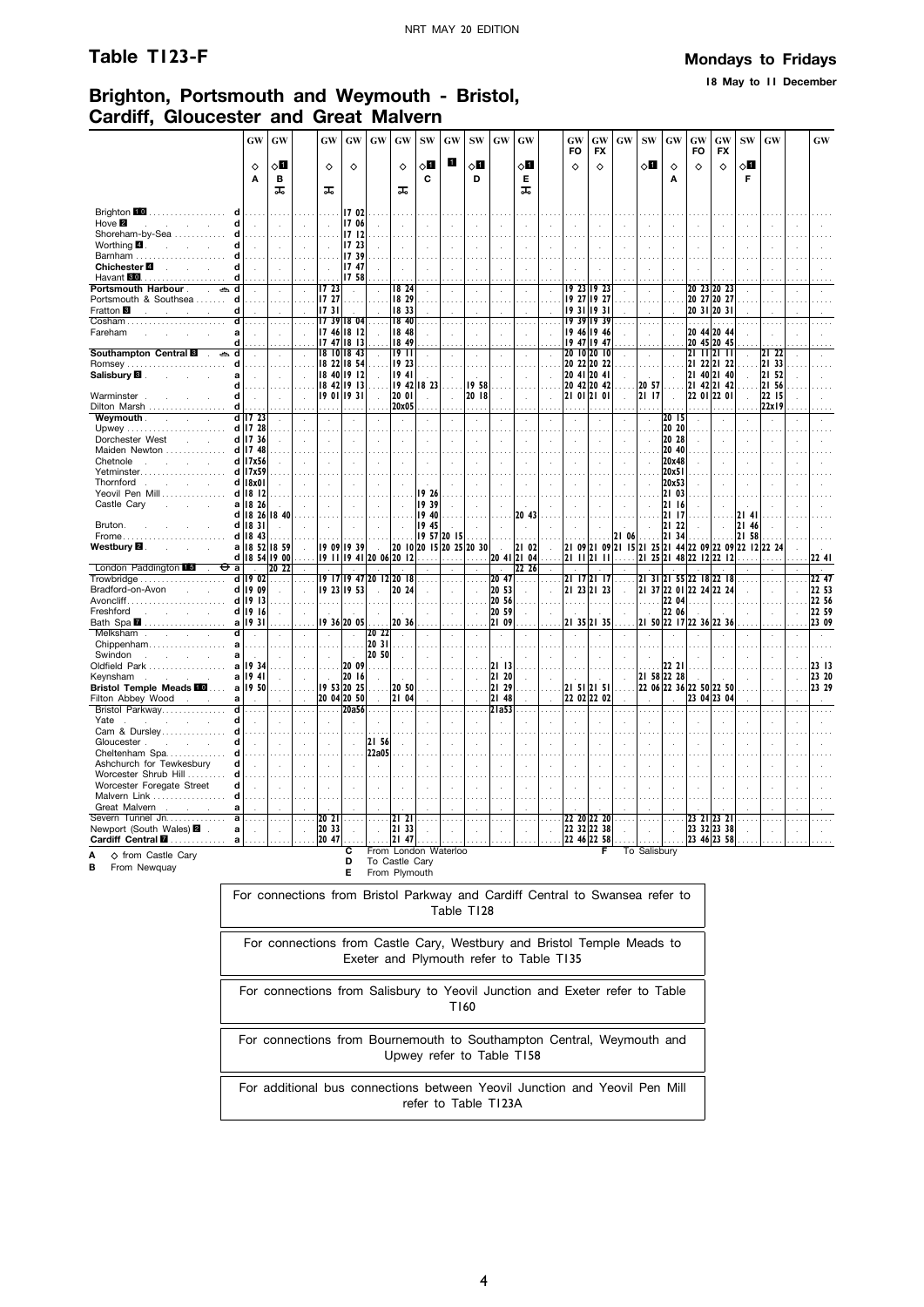#### Table T123-F

#### **Mondays to Fridays**

18 May to 11 December

## Brighton, Portsmouth and Weymouth - Bristol, Cardiff. Gloucester and Great Malvern

|                                                                                 | GW<br><b>FX</b>         | GW<br><b>FO</b>             |         |                             |                             |                      |                             |               |                      |               |               |                      |                      |            |                      |          |                             |                      |                          |        |                      |                     |               |          |
|---------------------------------------------------------------------------------|-------------------------|-----------------------------|---------|-----------------------------|-----------------------------|----------------------|-----------------------------|---------------|----------------------|---------------|---------------|----------------------|----------------------|------------|----------------------|----------|-----------------------------|----------------------|--------------------------|--------|----------------------|---------------------|---------------|----------|
|                                                                                 |                         |                             |         |                             |                             |                      |                             |               |                      |               |               |                      |                      |            |                      |          |                             |                      |                          |        |                      |                     |               |          |
| Brighton 10<br>d<br>.                                                           |                         |                             |         |                             |                             |                      |                             |               |                      |               |               |                      |                      |            |                      |          |                             |                      |                          |        |                      |                     |               |          |
| Hove <sup>2</sup><br>d<br><b>Contract</b><br>÷                                  | $\bar{z}$               | $\mathcal{L}$               |         |                             | $\mathcal{L}_{\mathcal{A}}$ | $\cdot$              | $\ddot{\phantom{a}}$        | $\mathcal{A}$ | $\mathcal{L}$        | $\lambda$     | ÷.            | $\cdot$              | $\mathcal{L}$        | $\lambda$  | $\cdot$              | ÷.       | $\mathbf{r}$                | $\cdot$              | $\ddot{\phantom{a}}$     | ÷,     | $\overline{a}$       | $\mathbf{r}$        |               |          |
| Shoreham-by-Sea<br>d                                                            |                         | .                           | .       |                             | $\sim$                      |                      | $\ldots$                    |               | $\cdots$             | .             |               |                      | $\cdots$             | .          |                      |          |                             | $\cdots$             |                          |        |                      |                     |               |          |
| Worthing 4.<br>d<br>$\mathbf{r}$                                                | $\ddot{\phantom{a}}$    | $\mathcal{L}$               |         |                             |                             | $\overline{a}$       | $\mathcal{L}_{\mathcal{A}}$ |               | $\mathbf{r}$         |               | ÷.            | $\overline{a}$       | ÷                    | ÷.         | ÷.                   |          |                             |                      |                          | J.     | $\overline{a}$       |                     |               |          |
| Barnham<br>d                                                                    | .                       | $\cdots$                    |         |                             |                             |                      | $\sim$ $\sim$               |               | $\sim$ $\sim$        |               |               |                      | $\sim$               |            |                      |          |                             |                      |                          |        |                      |                     |               |          |
| Chichester <sup>1</sup><br>d<br><b>Contract Contract</b><br>Havant 80<br>d<br>. | $\cdot$                 | à.                          |         | $\mathcal{L}_{\mathcal{A}}$ |                             | ÷,                   | ÷,                          |               | $\cdot$              |               | ÷.            |                      | $\cdot$              | ÷,         | $\cdot$              |          |                             |                      |                          |        |                      |                     |               |          |
| Portsmouth Harbour.<br>$\mathcal{L}^{\mathcal{L}}$                              | $\approx$ d 21 23 21 23 |                             |         |                             | $\mathcal{L}$               |                      |                             |               |                      |               |               |                      |                      |            |                      |          |                             |                      |                          |        |                      |                     |               |          |
| Portsmouth & Southsea                                                           | d 21 27 21 27           |                             |         | $\mathcal{L}$               | $\sim$                      | $\bar{z}$            | $\bar{a}$<br>$\sim$         | $\cdot$       | $\cdot$<br>$\cdots$  | $\cdot$       | $\mathcal{L}$ | $\bar{z}$            | à.<br>$\mathbf{r}$   | ÷,         | $\bar{1}$            | $\cdot$  | $\mathcal{L}_{\mathcal{A}}$ | $\cdot$              | $\epsilon$               | à.     | $\cdot$              | $\cdot$<br>$\cdots$ | ÷,            |          |
| Fratton <sup>8</sup>                                                            | $d$ 21 31 21 31         |                             |         |                             |                             |                      |                             |               |                      |               |               |                      |                      |            |                      |          |                             | $\cdots$             |                          |        |                      |                     |               |          |
| $\mathbf{r}$<br>÷<br>$\overline{\mathsf{d}}$                                    |                         |                             |         |                             |                             |                      |                             |               |                      |               |               |                      |                      |            |                      |          |                             |                      |                          |        |                      |                     |               |          |
|                                                                                 | .                       | .                           |         |                             | $\cdots$                    | $\cdots$             | $\cdots$                    | $\cdots$      | $\ldots$             | $\sim$        | $\cdots$      |                      | .                    |            |                      |          | $\cdots$                    | $\sim$               |                          |        |                      | $\mathbf{r}$        |               |          |
| Fareham<br>$\mathcal{L}$                                                        | a 21 44 21 44           |                             |         |                             | J.                          | J.                   | $\ddot{\phantom{a}}$        |               | $\mathbf{r}$         |               | $\mathbf{r}$  | ÷.                   | $\mathbf{r}$         | k.         | $\lambda$            |          |                             | ÷.                   |                          | J.     | $\overline{a}$       |                     |               |          |
|                                                                                 | d 21                    | 47 21 47                    |         |                             |                             |                      |                             |               |                      |               |               |                      |                      |            |                      |          |                             |                      |                          |        |                      |                     |               |          |
| Southampton Central <b>8</b><br>$\mathbf{r}$                                    | $\approx$ d 22 22 22 22 |                             |         |                             | ÷.                          | ÷,                   | $\bar{z}$                   | i,            | $\sim$               | $\cdot$       | $\epsilon$    |                      | $\mathbf{r}$         | ÷,         | $\epsilon$           |          |                             | $\epsilon$           | ÷,                       | ł,     | $\cdot$              | $\lambda$           |               |          |
| <b>Romsey</b>                                                                   | d 22 35 22 35           |                             |         |                             |                             |                      | i.                          |               |                      |               |               |                      |                      |            |                      |          |                             |                      |                          |        |                      |                     |               |          |
| Salisbury <sup>8</sup>                                                          | a 22 53 22 53           |                             |         |                             | J.                          | $\ddot{\phantom{a}}$ | ÷.                          |               | $\cdot$              |               | χ.            | ÷.                   | $\ddot{\phantom{a}}$ | ÷.         | $\ddot{\phantom{a}}$ |          |                             | $\ddot{\phantom{1}}$ |                          | J.     |                      |                     |               |          |
|                                                                                 | d 22 59 22 59           |                             |         |                             | $\sim$                      |                      | $\sim$ $\sim$               |               |                      |               |               |                      |                      |            |                      |          |                             |                      |                          |        |                      |                     |               |          |
| Warminster.                                                                     | d 23 19 23 19           |                             |         |                             | ÷.                          | l.                   | $\ddot{\phantom{a}}$        | ÷.            | $\ddot{\phantom{a}}$ | ÷.            | ÷.            | $\overline{a}$       | ÷                    | ÷.         | $\mathbf{r}$         |          |                             | $\cdot$              | $\overline{\phantom{a}}$ | J.     | $\overline{a}$       | $\overline{a}$      |               |          |
| Dilton Marsh                                                                    | d 23x23 23x23           |                             |         |                             |                             |                      |                             |               |                      |               |               |                      |                      |            |                      |          |                             |                      |                          |        |                      |                     |               |          |
| Weymouth.<br>ď<br>$\sim$<br>$\sim 10$<br>÷.                                     |                         |                             |         |                             | ÷,                          | $\cdot$              | $\ddot{\phantom{a}}$        |               | $\cdot$              |               | i,            | $\cdot$              | ä,                   | à,         |                      |          |                             |                      |                          |        |                      | J.                  |               |          |
| d                                                                               |                         |                             |         |                             |                             |                      | $\sim$                      |               |                      |               |               |                      |                      |            |                      |          |                             |                      |                          |        |                      |                     |               |          |
| Dorchester West<br>d                                                            | $\mathbf{r}$            | ÷.                          |         |                             | ÷.                          |                      | $\ddot{\phantom{a}}$        |               | $\mathbf{r}$         |               | $\mathbf{r}$  | ÷.                   | $\mathbf{r}$         | k.         | ÷                    |          |                             | ÷.                   |                          | ×      | ÷.                   | $\mathcal{L}$       |               |          |
| Maiden Newton<br>d                                                              |                         |                             |         |                             |                             |                      |                             |               |                      |               |               |                      |                      |            |                      |          |                             |                      |                          |        |                      |                     |               |          |
| Chetnole<br>d<br>$\sim$<br>$\sim$<br>÷.                                         |                         |                             |         |                             | l,                          |                      |                             |               | $\ddot{\phantom{a}}$ |               |               |                      | i,                   |            |                      |          |                             |                      |                          |        |                      |                     |               |          |
| Yetminster<br>d                                                                 |                         |                             |         |                             |                             |                      |                             |               |                      |               |               |                      |                      |            |                      |          |                             |                      |                          |        |                      |                     |               |          |
| Thornford<br>d                                                                  |                         |                             |         |                             |                             |                      | J.                          |               | $\overline{a}$       |               |               |                      | $\overline{a}$       |            |                      |          |                             |                      |                          |        |                      |                     |               |          |
| Yeovil Pen Mill<br>d                                                            |                         |                             |         |                             |                             |                      |                             |               |                      |               |               |                      |                      |            |                      |          |                             |                      |                          |        |                      |                     |               |          |
| Castle Cary<br>a                                                                |                         | $\mathbf{r}$                |         |                             |                             |                      |                             |               |                      |               |               |                      |                      |            |                      |          |                             |                      |                          |        |                      |                     |               |          |
| d                                                                               |                         |                             |         |                             |                             |                      |                             |               |                      |               |               |                      |                      |            |                      |          |                             |                      |                          |        |                      |                     |               |          |
| Bruton.<br>d                                                                    |                         | à.                          |         |                             |                             |                      |                             |               |                      |               |               |                      |                      |            |                      |          |                             |                      |                          |        |                      |                     |               |          |
| Frome<br>d                                                                      |                         | $\cdots$                    |         |                             |                             |                      | $\sim$ $\sim$               |               |                      |               |               |                      |                      |            |                      |          |                             |                      |                          |        |                      |                     |               |          |
| Westbury <b>⊠</b> .                                                             | a 23 29 23 29           |                             |         |                             |                             |                      | ÷.                          |               | ÷.                   |               |               |                      |                      |            |                      |          |                             |                      |                          |        |                      |                     |               |          |
|                                                                                 | d 23 34 23 34           |                             |         |                             |                             |                      |                             |               |                      |               |               |                      |                      |            |                      |          |                             |                      |                          |        |                      |                     |               |          |
| London Paddington 15<br>⊖<br>$\overline{a}$                                     |                         |                             |         |                             | $\mathcal{L}_{\mathcal{A}}$ | ÷,                   | $\mathcal{A}$               |               | $\mathcal{L}$        |               | $\mathbf{r}$  |                      | $\mathbf{r}$         | ÷.         |                      |          |                             | $\cdot$              |                          |        |                      | $\mathcal{A}$       |               |          |
| Trowbridge                                                                      | d 23 40 23 40           |                             |         | $\cdots$                    | $\cdots$                    | $\cdots$             | $\ldots$                    | .             | .                    | .             | $\cdots$      | $\sim$               | $\ldots$             | 1.1.1      | $\cdots$             | $\cdots$ | $\sim$                      | $\sim$               | $\cdots$                 | $\sim$ | $\ldots$ .           | $\sim$              | $\sim$ $\sim$ | $\ldots$ |
| Bradford-on-Avon<br>$\mathbf{r}$                                                | d 23 46 23 46           |                             |         |                             | l,                          |                      |                             |               |                      |               |               |                      |                      |            |                      |          |                             |                      |                          |        |                      |                     |               |          |
| Avoncliff<br>d                                                                  | .                       | .                           |         |                             |                             |                      | $\sim$ $\sim$               |               |                      |               |               |                      |                      |            |                      |          |                             |                      |                          |        |                      |                     |               |          |
| Freshford<br>d<br>and the control of                                            | $\mathcal{L}$           | $\mathcal{L}$               |         |                             |                             |                      | ÷.                          |               | $\mathbf{r}$         |               | $\mathbf{r}$  |                      | k.                   | ×          |                      |          |                             |                      |                          | ×      | J.                   |                     |               |          |
| Bath Spa 2                                                                      | a 00 01 00 02           |                             |         |                             |                             |                      |                             |               |                      |               |               |                      |                      |            |                      |          |                             |                      |                          |        |                      |                     |               |          |
| Melksham<br>d<br>$\sim$ $\sim$<br>$\overline{a}$                                | $\ddot{\phantom{a}}$    | à.                          |         |                             |                             | $\cdot$              | ÷,                          |               | ÷,                   | $\cdot$       | $\cdot$       |                      | $\cdot$              | ÷,         | ÷,                   |          |                             | $\ddot{\phantom{a}}$ | ÷,                       |        | $\cdot$              |                     |               |          |
| Chippenham<br>a                                                                 |                         |                             |         |                             |                             |                      |                             |               |                      |               |               |                      |                      |            |                      |          |                             |                      |                          |        |                      |                     |               |          |
| Swindon<br>a<br>and the company of                                              | $\mathcal{A}$           | à.                          |         |                             | ÷,                          | $\ddot{\phantom{a}}$ | ÷.                          |               | $\cdot$              | $\lambda$     | ÷.            | $\ddot{\phantom{1}}$ | $\ddot{\phantom{a}}$ | $\epsilon$ | $\epsilon$           |          |                             | $\ddot{\phantom{1}}$ | $\ddot{\phantom{a}}$     | J.     | $\ddot{\phantom{1}}$ | $\mathcal{L}$       |               |          |
| Oldfield Park<br>a                                                              |                         |                             |         |                             |                             |                      |                             |               |                      |               |               |                      |                      |            |                      |          |                             |                      |                          |        |                      |                     |               |          |
| Keynsham<br>a<br>J.<br>$\sim$                                                   |                         |                             |         |                             |                             |                      |                             |               |                      |               |               |                      |                      |            |                      |          |                             |                      |                          |        |                      |                     |               |          |
| Bristol Temple Meads <b>10 </b>                                                 | a 00 15 00 15           |                             |         |                             | $\sim$ $\sim$ $\sim$        |                      | $\sim$                      |               | $\sim$ $\sim$        |               |               |                      | $\sim$               |            |                      |          |                             |                      |                          |        |                      |                     |               |          |
| Filton Abbey Wood<br>a                                                          |                         |                             |         |                             |                             |                      |                             |               |                      |               |               |                      |                      |            |                      |          |                             |                      |                          |        |                      |                     |               |          |
| Bristol Parkway<br>$\overline{\mathsf{d}}$                                      |                         | $\cdots$                    | والمعاد |                             | $\cdots$                    |                      | $\sim$ $\sim$               |               |                      |               |               |                      | $\mathbf{a}$         |            |                      |          |                             |                      |                          |        |                      |                     |               |          |
| d<br>Yate                                                                       |                         |                             |         |                             |                             | $\cdots$             |                             |               | $\cdots$             | $\sim$ $\sim$ | .             |                      |                      | $\sim$     |                      | $\sim$   |                             | $\cdots$             |                          |        |                      | $\mathbf{r}$        |               |          |
| $\sim$ $\sim$<br>$\mathcal{L}^{\pm}$<br>÷<br>d                                  | ÷,                      | ÷.<br>$\sim$                |         |                             |                             |                      | $\ddot{\phantom{a}}$        |               | $\cdot$              |               |               |                      |                      |            |                      |          |                             |                      |                          |        |                      |                     |               |          |
| Cam & Dursley<br>Gloucester.<br>d                                               |                         |                             |         |                             |                             |                      |                             |               |                      |               |               |                      |                      |            |                      |          |                             |                      |                          |        |                      |                     |               |          |
|                                                                                 | ÷.                      | ÷                           |         |                             | J.                          | J.                   | $\ddot{\phantom{a}}$        |               | $\mathbf{r}$         |               | $\mathbf{r}$  | ÷.                   | $\mathbf{r}$         | k.         | $\lambda$            |          |                             |                      |                          | ×      | ÷.                   |                     |               |          |
| Cheltenham Spa<br>d                                                             |                         |                             |         |                             |                             |                      |                             |               |                      |               |               |                      |                      |            |                      |          |                             |                      |                          |        |                      |                     |               |          |
| Ashchurch for Tewkesbury<br>d                                                   | $\bar{z}$               | à.                          |         |                             | ÷,                          |                      | l.                          |               | ÷,                   |               |               |                      | ÷,                   |            |                      |          |                             |                      |                          |        |                      |                     |               |          |
| Worcester Shrub Hill<br>d                                                       |                         |                             |         |                             |                             |                      | $\sim$ $\sim$               |               |                      |               |               |                      |                      |            |                      |          |                             |                      |                          |        |                      |                     |               |          |
| Worcester Foregate Street<br>d                                                  | ÷                       |                             |         |                             |                             |                      | J.                          |               | $\overline{a}$       |               |               |                      | ł.                   |            |                      |          |                             |                      |                          |        |                      |                     |               |          |
| Malvern Link<br>d                                                               |                         |                             |         |                             |                             |                      |                             |               |                      |               |               |                      |                      |            |                      |          |                             |                      |                          |        |                      |                     |               |          |
| Great Malvern<br>a<br><b>Contract Contract</b>                                  |                         |                             |         |                             |                             |                      |                             |               |                      |               |               |                      |                      |            |                      |          |                             |                      |                          |        |                      |                     |               |          |
| Severn Tunnel Jn.<br>a                                                          | $\sim 100$              | .                           |         | $\sim$ $\sim$               | $\cdots$                    |                      | $\sim$ $\sim$               |               | $\sim$               | $\sim$ $\sim$ | $\sim$        |                      | $\sim$               |            |                      |          |                             | $\cdots$             |                          |        | $\sim$               | $\cdots$            |               |          |
| Newport (South Wales) 2<br>a                                                    | $\mathbf{r}$            | $\mathcal{L}_{\mathcal{A}}$ |         | $\cdot$                     | à.                          | ÷,                   | $\bar{a}$                   | J.            | $\cdot$              |               | ÷.            | $\overline{a}$       | $\cdot$              | ÷,         | ÷.                   |          | $\mathbf{r}$                | $\cdot$              | ÷,                       | ł,     | $\cdot$              | $\bar{z}$           | ÷.            |          |
| Cardiff Central <b>M</b><br>a                                                   |                         |                             |         |                             |                             |                      |                             |               |                      |               |               |                      |                      |            |                      |          |                             |                      |                          |        |                      |                     |               |          |
|                                                                                 |                         |                             |         |                             |                             |                      |                             |               |                      |               |               |                      |                      |            |                      |          |                             |                      |                          |        |                      |                     |               |          |

For connections from Bristol Parkway and Cardiff Central to Swansea refer to Table T128

For connections from Castle Cary, Westbury and Bristol Temple Meads to Exeter and Plymouth refer to Table T135

For connections from Salisbury to Yeovil Junction and Exeter refer to Table T160

For connections from Bournemouth to Southampton Central, Weymouth and Upwey refer to Table T158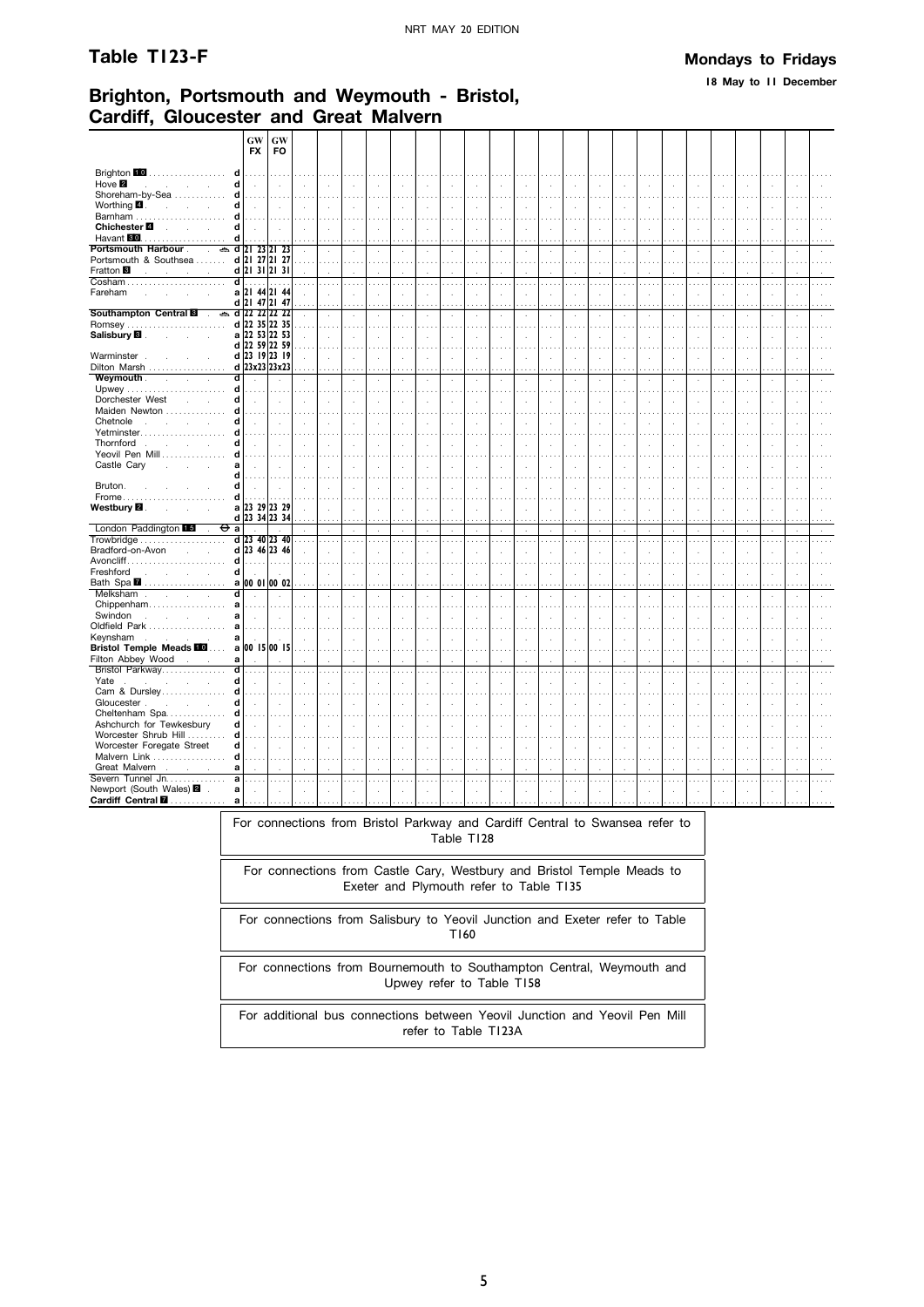# **Table T123-F** Saturdays



**23 May to 12 December**

# **Brighton, Portsmouth and Weymouth - Bristol, Cardiff, Gloucester and Great Malvern**

|                                                                 |                        | <b>GW</b>           | GW        | <b>SW</b>            | <b>GW</b>               | <b>GW</b>        | GW                                 | <b>SW</b>    | <b>GW</b>   | GW                      | <b>GW</b>                                 | $\boldsymbol{\mathrm{GW}}$ | GW                 | GW    | GW                  | GW                            | <b>GW</b>                    | GW                      | GW               |          | GW                                                | <b>GW</b>                                               | <b>GW</b> | <b>GW</b>    |
|-----------------------------------------------------------------|------------------------|---------------------|-----------|----------------------|-------------------------|------------------|------------------------------------|--------------|-------------|-------------------------|-------------------------------------------|----------------------------|--------------------|-------|---------------------|-------------------------------|------------------------------|-------------------------|------------------|----------|---------------------------------------------------|---------------------------------------------------------|-----------|--------------|
|                                                                 |                        |                     |           | √П                   |                         |                  | ♦                                  | √П           | $\circ$ o   |                         |                                           |                            |                    | ◇П    | ⊘∐                  | ♦                             | ♦                            |                         | ♦                |          | ♦                                                 | ♦                                                       |           | $\diamond$ l |
|                                                                 |                        |                     | Α         |                      |                         |                  |                                    | в            | C           | D                       |                                           | Е                          |                    | C     | F                   | G                             |                              |                         | G                |          | н                                                 | I.                                                      |           | J            |
|                                                                 |                        |                     |           |                      |                         |                  |                                    |              | ᠼ           |                         |                                           |                            |                    | ᠼ     | ᇙ                   | ᠼ                             |                              |                         | ᠼ                |          |                                                   |                                                         |           | ᠼ            |
|                                                                 |                        |                     |           |                      |                         |                  |                                    |              |             |                         |                                           |                            |                    |       |                     |                               |                              |                         |                  |          |                                                   |                                                         |           |              |
| Brighton 10<br>Hove <sup>2</sup>                                |                        | d<br>d              |           |                      |                         |                  |                                    |              |             |                         |                                           |                            |                    |       |                     |                               |                              |                         |                  |          |                                                   |                                                         |           |              |
| Shoreham-by-Sea                                                 |                        | d                   |           |                      |                         |                  |                                    |              |             |                         |                                           |                            |                    |       |                     |                               |                              |                         |                  |          |                                                   |                                                         |           |              |
| Worthing <b>4</b> .                                             |                        | d                   |           |                      |                         |                  |                                    |              |             |                         |                                           |                            |                    |       |                     |                               |                              |                         |                  |          |                                                   |                                                         |           |              |
| Barnham                                                         |                        | d                   |           |                      |                         |                  |                                    |              |             |                         |                                           |                            |                    |       |                     |                               |                              |                         |                  |          |                                                   |                                                         |           |              |
| Chichester <sup>1</sup>                                         |                        | d                   |           |                      |                         |                  |                                    |              |             |                         |                                           |                            |                    |       |                     |                               |                              |                         |                  |          |                                                   |                                                         |           |              |
| Havant 80                                                       |                        |                     |           |                      |                         |                  |                                    |              |             |                         |                                           |                            |                    |       |                     |                               |                              |                         |                  |          |                                                   |                                                         |           |              |
| Portsmouth Harbour .<br>Portsmouth & Southsea                   |                        | d                   |           |                      |                         |                  | 06 08<br>06 12                     |              |             |                         |                                           |                            |                    |       |                     | 0723<br>07 27                 |                              |                         | 08 23<br>08 27   |          |                                                   |                                                         |           |              |
| Fratton <sup>8</sup>                                            |                        | d                   |           |                      |                         |                  | 06 16                              |              |             |                         |                                           |                            |                    |       |                     | 0731                          |                              |                         | 08 31            |          |                                                   |                                                         |           |              |
| $\overline{\text{Cosham}\ldots\ldots\ldots\ldots\ldots\ldots}}$ |                        | d                   |           |                      |                         |                  | 0623                               | $\mathbf{r}$ |             | .                       |                                           |                            |                    |       |                     | 07 39                         |                              |                         | 08 39            | $\cdots$ |                                                   |                                                         |           |              |
| Fareham                                                         |                        | a                   |           |                      |                         |                  | 0631                               |              |             | $\cdot$                 | ÷.                                        |                            |                    | ÷.    |                     | 07 46                         |                              |                         | 08 46            |          |                                                   |                                                         |           |              |
|                                                                 |                        |                     |           |                      |                         |                  | 06 32                              |              |             |                         |                                           |                            |                    |       |                     | 07 47                         |                              |                         | 08 47            |          |                                                   |                                                         |           |              |
| Southampton Central <b>8</b>                                    | ڪ                      | d                   |           |                      |                         |                  | 06 57                              |              |             |                         |                                           |                            |                    |       |                     |                               | 08 10 08 30                  |                         | 09 <sup>10</sup> |          |                                                   |                                                         |           |              |
| Romsey<br>Salisbury <sup>8</sup>                                |                        | a                   |           |                      |                         |                  | 07 II<br>07 29                     |              |             |                         |                                           |                            |                    |       |                     |                               | 08 21   08 41<br>08 39 09 03 |                         | 09 21<br>09 39   |          |                                                   |                                                         |           |              |
|                                                                 |                        | d<br>06 08          |           | 06 40                |                         |                  | 07 30                              |              |             | $\cdot$                 |                                           |                            |                    |       |                     |                               | 08 42 09 04                  |                         | 09 42            |          |                                                   |                                                         |           |              |
| Warminster                                                      |                        | d 06 28             | $\bar{z}$ | 07 00                | $\bar{z}$               |                  | 07 28 07 49                        |              |             |                         |                                           |                            |                    |       |                     |                               | 09 02 09 25                  | $\overline{a}$          | 10 02            |          |                                                   |                                                         | 10 30     |              |
| Dilton Marsh                                                    |                        | d 06x32             |           |                      |                         |                  | 07x3207x53                         |              |             |                         |                                           |                            |                    |       |                     |                               | 09x29                        |                         |                  |          |                                                   |                                                         | 10x34     |              |
| Weymouth.                                                       |                        | d                   |           |                      |                         |                  |                                    |              |             |                         | 06 38                                     |                            |                    |       |                     |                               |                              |                         |                  |          |                                                   | 08\46 08\46                                             |           |              |
| Upwey                                                           |                        | d                   |           |                      |                         |                  |                                    |              |             |                         | 06 43                                     |                            |                    |       |                     |                               |                              |                         |                  |          | 08\51 08\51                                       |                                                         |           |              |
| Dorchester West                                                 |                        | d                   |           |                      |                         |                  |                                    |              |             |                         | 06 5                                      |                            |                    |       |                     |                               |                              |                         |                  |          | 08\59 08\59                                       |                                                         |           |              |
| Maiden Newton                                                   |                        | d                   |           |                      |                         |                  |                                    |              |             |                         | 07 04                                     |                            |                    |       |                     |                               |                              |                         |                  |          | 09\12 09\12                                       |                                                         |           |              |
| Chetnole<br>$\mathbf{r}$                                        |                        | d                   |           |                      |                         |                  |                                    |              |             | $\ddot{\phantom{a}}$    | 07x12                                     |                            |                    |       |                     |                               |                              |                         |                  |          | 09x20 09x20                                       |                                                         |           |              |
| Yetminster<br>Thornford<br>$\sim$                               | $\sim$                 | d                   |           |                      |                         |                  |                                    |              |             | ÷                       | 07x16<br>07x19                            |                            |                    |       |                     |                               |                              |                         |                  |          | 09x24 09x24<br>09x27 09x27                        |                                                         |           |              |
| Yeovil Pen Mill                                                 |                        | d                   |           |                      |                         |                  |                                    |              |             |                         | 07 29                                     |                            |                    |       |                     |                               |                              |                         |                  |          | 09\36 09\36                                       |                                                         |           |              |
| Castle Cary                                                     |                        | a                   |           |                      |                         |                  |                                    |              |             |                         | 07 42                                     |                            |                    | ÷.    |                     |                               |                              |                         |                  |          | 09\49 09\49                                       |                                                         |           |              |
|                                                                 |                        | d                   |           |                      |                         |                  |                                    |              | 07 36 07 49 |                         | 07 54                                     |                            |                    | 08 42 |                     |                               |                              |                         |                  |          |                                                   | 09\50 09\50                                             |           | 10 27        |
| Bruton.                                                         |                        | d                   |           |                      |                         |                  |                                    | 0741         |             |                         | 07 59                                     |                            |                    |       |                     |                               |                              |                         |                  |          |                                                   | 09\55 09\55                                             |           |              |
| Frome                                                           |                        | d<br>.              | 06 43     |                      |                         |                  |                                    | 07 54        |             |                         | 08 II                                     |                            |                    |       |                     |                               |                              |                         |                  |          |                                                   | $10\{10 10\}$ 13                                        |           |              |
| Westbury <b>2</b> .                                             |                        | a 06 37 06 52 07 08 |           |                      | $\sim$                  |                  | $ 07 \t37 07 \t59 08 \t03 08 \t08$ |              |             |                         | 08 20                                     |                            |                    |       |                     |                               | 09 10 09 35                  |                         | 1010             |          |                                                   | $10\frac{23}{10\frac{23}{23}}$                          | 10,40     | 10 47        |
|                                                                 |                        | d 06 41             |           |                      | 07 09 07 37 07 42 08 05 |                  |                                    |              |             | 08 09 08 19             |                                           |                            | 08 24 08 35 08 40  |       |                     | 09    09  4 09 41  0 05  0  2 |                              |                         |                  |          |                                                   | 10\40 10\40                                             |           | 10 48        |
| London Paddington 15                                            | ⊖                      | a                   |           |                      |                         |                  |                                    |              | 09 30       |                         |                                           |                            |                    |       | $10$ $07$ $10$ $29$ |                               |                              |                         |                  |          |                                                   |                                                         |           | 1208         |
| Trowbridge                                                      | $\mathbf{r}$           | d 06 47             |           |                      | 07  5 07 43 07 48 08  2 |                  |                                    |              |             | 08\25                   |                                           |                            | 08 30  08 41 08 46 |       |                     |                               |                              | 09 20 09 47 10 11 10 18 |                  |          |                                                   | 10\46 10\46                                             |           |              |
| Bradford-on-Avon                                                |                        | d 06 53             |           | 07 21                |                         |                  | 07 54 08 18                        |              |             |                         | 08 36                                     |                            | 08 52              |       |                     |                               | 09 26 09 53                  |                         | 10 24            |          |                                                   | $10\frac{52}{10}$ $10\frac{52}{52}$                     |           |              |
| Avoncliff<br><b>Allen Adams</b><br>Freshford                    |                        | d 06 56<br>d 06 59  |           |                      | $\mathcal{L}$           | 07 57            | 08 00 08 22                        |              |             |                         | 08 39<br>08 42                            |                            | 08 55<br>08 58     |       |                     |                               | 09 56<br>09 59               |                         |                  |          |                                                   | $10\frac{55}{10}10\frac{55}{5}$<br>$10\frac{58}{10558}$ |           |              |
| Bath Spa <b>M</b>                                               | and the con-           | a 07 10             |           | 07 33                |                         |                  | 08 13 08 33                        |              |             |                         | 08 53                                     |                            | 09 08              |       |                     |                               | 09 37 10 09                  |                         | 10 36            |          |                                                   | 11\08 11\08                                             |           |              |
|                                                                 | Melksham               | ď                   |           | .                    | 07 <sub>53</sub>        | $\sim$           |                                    |              |             | 08\35                   | $\sim$                                    | 08\51                      |                    |       |                     |                               | $\sim$ . $\sim$              | 1021                    | $\sim$           |          |                                                   |                                                         |           |              |
| Chippenham                                                      |                        | a                   |           |                      | 08 02                   |                  |                                    |              |             | 08\44                   |                                           | 109\01                     |                    |       |                     |                               |                              | 10 30                   |                  |          |                                                   |                                                         |           |              |
| Swindon                                                         |                        | $\mathbf{a}$        |           |                      | 08 24                   |                  |                                    |              |             | 09\03                   |                                           | 09\24                      |                    |       |                     |                               |                              | 10 56                   |                  |          |                                                   |                                                         |           |              |
| Oldfield Park                                                   |                        | a 07 14             |           | 0737                 |                         | 08   6           |                                    |              |             | $\mathbf{r}$            | 08 56                                     |                            | 09 12              |       |                     |                               | 1013                         |                         |                  |          |                                                   | $11\frac{12}{11\frac{12}{12}}$                          |           |              |
| Keynsham                                                        |                        | a 07 21             | .         | 07 44                | $\sim 100$              | 08 23            |                                    |              |             |                         | 09 03                                     |                            | 09 19              |       |                     | $\sim$                        | 1019                         |                         |                  |          |                                                   | $11\frac{19}{11}\frac{11}{19}$                          |           |              |
| Bristol Temple Meads <b>10</b> .                                |                        | a 07 29             |           | 07 52                | $\sim$                  |                  | 08 31 08 47                        |              |             | $\ddot{\phantom{a}}$    | 09 13                                     |                            | 09 27              |       |                     |                               | 09 52 10 29                  | $\ddot{\phantom{a}}$    | 10 50            |          |                                                   | $11\frac{29}{11\frac{29}{29}}$                          |           |              |
| Filton Abbey Wood                                               |                        | a 07 46             |           |                      |                         |                  | 08 46 09 06                        |              |             | .                       |                                           |                            | 09 46              |       |                     |                               | 100311046                    |                         | 1106             |          |                                                   | $11\frac{46}{11}$                                       |           |              |
| Bristol Parkway.                                                | $\sim$                 | d 07 51             |           |                      |                         | $ 08\>5 $        |                                    |              |             | $\ddot{\phantom{a}}$    | $\ddot{\phantom{a}}$                      |                            | 09 51              |       |                     |                               | 10 <sub>51</sub>             |                         |                  |          |                                                   | 11\51 11\51                                             |           |              |
|                                                                 |                        | d 08 00             |           |                      |                         | 09 00            |                                    |              |             |                         |                                           |                            | 10 00              |       |                     |                               | II 00                        |                         |                  |          |                                                   | 12\00 12\00                                             |           |              |
| Cam & Dursley.<br>Gloucester                                    |                        | d 08 12<br>d 08a28  |           |                      |                         | 09   12<br>09 37 |                                    |              |             |                         |                                           |                            | 1012<br>10a28      |       |                     |                               | 1112<br><b>II 38</b>         |                         |                  |          |                                                   | $12\frac{12}{12}$ $12\frac{12}{12}$<br>12a29 12a29      |           |              |
| Cheltenham Spa                                                  |                        | d                   |           |                      |                         | 09 48            |                                    |              |             |                         |                                           |                            |                    |       |                     |                               | <b>II 49</b>                 |                         |                  |          |                                                   |                                                         |           |              |
| Ashchurch for Tewkesbury                                        |                        | d                   |           |                      |                         | 09 56            |                                    |              |             |                         |                                           |                            |                    |       |                     |                               | II 57                        |                         |                  |          |                                                   |                                                         |           |              |
| Worcester Shrub Hill.                                           |                        | d                   |           |                      |                         | 1018             |                                    |              |             |                         |                                           |                            |                    |       |                     |                               | 1215                         |                         |                  |          |                                                   |                                                         |           |              |
| Worcester Foregate Street.                                      |                        | d                   |           |                      |                         | 1021             |                                    |              |             |                         |                                           |                            |                    |       |                     |                               | 12 18                        |                         |                  |          |                                                   |                                                         |           |              |
| Malvern Link                                                    |                        | d                   |           | $\ddot{\phantom{a}}$ |                         | 1030             |                                    |              |             | $\cdot$                 | i,                                        |                            |                    |       |                     |                               | 12 27                        |                         |                  |          |                                                   |                                                         |           |              |
| Great Malvern                                                   |                        | a                   |           |                      |                         | 10 32            |                                    |              |             |                         |                                           |                            |                    |       |                     |                               | 12 31                        |                         |                  |          |                                                   |                                                         |           |              |
| Severn Tunnel Jn                                                |                        | a<br>$\cdot$        |           |                      |                         |                  | 09 30                              |              |             |                         |                                           |                            |                    |       | $\cdot$             |                               |                              |                         |                  |          |                                                   |                                                         |           |              |
| Newport (South Wales) 2<br>Cardiff Central <b>M</b>             |                        | a<br>a              |           |                      |                         |                  | 09 44                              |              |             |                         |                                           |                            |                    |       |                     | 10,30<br>1045                 |                              |                         | 11,30<br>45<br>Ш |          |                                                   |                                                         |           |              |
|                                                                 | To Southampton Central |                     |           |                      |                         | F                |                                    |              |             | From Exeter St Davids   |                                           |                            |                    |       |                     |                               |                              |                         |                  |          |                                                   |                                                         |           |              |
| в<br>To Salisbury                                               |                        |                     |           |                      |                         | G                |                                    |              |             | to Bristol Temple Meads |                                           |                            |                    |       | ı                   |                               |                              |                         |                  |          | from 19 September. $\diamond$ from Bristol Temple |                                                         |           |              |
| C<br>From Plymouth                                              |                        |                     |           |                      |                         | н                |                                    |              |             |                         | until 12 September. ◇ from Bristol Temple |                            |                    |       |                     |                               | Meads                        |                         |                  |          |                                                   |                                                         |           |              |
| until 12 September<br>ח                                         |                        |                     |           |                      |                         |                  |                                    |              |             |                         |                                           |                            |                    |       | J                   |                               |                              |                         |                  |          | From Paignton. The Torbay Express                 |                                                         |           |              |

**D** until 12 September **E** from 19 September

Meads

| For connections from Bristol Parkway and Cardiff Central to Swansea refer to<br>Table T128                        |
|-------------------------------------------------------------------------------------------------------------------|
| For connections from Castle Cary, Westbury and Bristol Temple Meads to<br>Exeter and Plymouth refer to Table T135 |
| For connections from Salisbury to Yeovil Junction and Exeter refer to Table<br>T160                               |
| For connections from Bournemouth to Southampton Central, Weymouth and<br>Upwey refer to Table T158                |
| For additional bus connections between Yeovil Junction and Yeovil Pen Mill<br>refer to Table T123A                |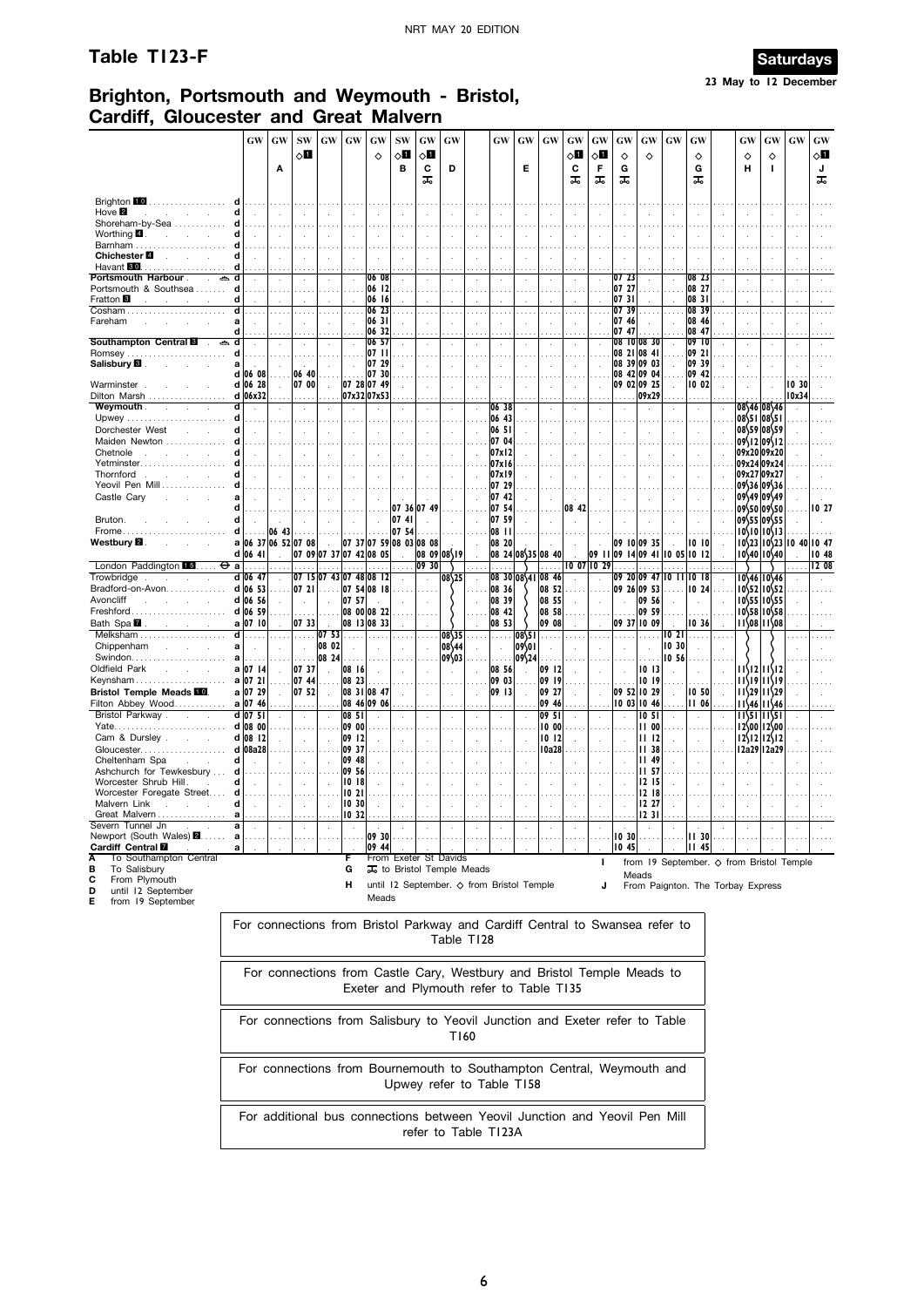## **Table T123-F Saturdays**



# **Brighton, Portsmouth and Weymouth - Bristol, Cardiff, Gloucester and Great Malvern**

|                                                                                            | <b>SW</b>         | GW             | ${\bf SW}$                    | <b>SW</b>    | GW              |                | GW                   | GW                   | GW                   | <b>GW</b>                   | GW                                              | $\boldsymbol{\mathbf{G}}\boldsymbol{\mathbf{W}}$ | $\boldsymbol{\mathrm{GW}}$    | GW                | <b>SW</b>     |      | $\boldsymbol{\mathrm{GW}}$  | GW                     | GW                                  | $\boldsymbol{\mathrm{GW}}$ | GW                   | $\boldsymbol{\mathrm{GW}}$ | GW                | GW                |
|--------------------------------------------------------------------------------------------|-------------------|----------------|-------------------------------|--------------|-----------------|----------------|----------------------|----------------------|----------------------|-----------------------------|-------------------------------------------------|--------------------------------------------------|-------------------------------|-------------------|---------------|------|-----------------------------|------------------------|-------------------------------------|----------------------------|----------------------|----------------------------|-------------------|-------------------|
|                                                                                            | $\diamond$ l<br>A | ♦<br>B<br>ᅚ    | ⊘Ш                            | √П<br>C      | ♦<br>D<br>ᅚ     |                |                      | ♦<br>B<br>ᠼ          | ♦<br>E               | $\mathbf R$<br>1<br>F<br>ᠼ  | $\Diamond$                                      | ♦                                                |                               | ♦                 | ◇Ⅱ            |      | ♦<br>Е                      | B<br>П<br>G<br>ᠼ       | √П<br>н<br>ᠼ                        |                            | т                    | ♦                          |                   | $\Diamond$        |
| Brighton 10<br>.                                                                           |                   |                |                               |              | 09 00           |                |                      |                      |                      |                             |                                                 |                                                  |                               |                   |               |      |                             |                        |                                     |                            |                      |                            |                   |                   |
| Hove $\blacksquare$                                                                        |                   |                |                               |              | 09 04           |                |                      |                      |                      |                             |                                                 |                                                  |                               |                   |               |      |                             |                        |                                     |                            |                      |                            |                   |                   |
| Shoreham-by-Sea                                                                            |                   |                |                               |              | 09 13           |                |                      |                      |                      |                             |                                                 |                                                  |                               |                   |               |      |                             |                        |                                     |                            |                      |                            |                   |                   |
| Worthing $\blacksquare$ .<br>Ч<br>$\sim$                                                   |                   |                |                               |              | 09 23           |                |                      |                      |                      |                             |                                                 |                                                  |                               |                   |               |      |                             |                        |                                     |                            |                      |                            |                   |                   |
| Barnham<br>$\mathbf{d}$<br>$\mathbf{r}$                                                    |                   |                |                               |              | 09 43           |                |                      |                      |                      |                             |                                                 |                                                  |                               |                   |               |      |                             |                        |                                     |                            |                      |                            |                   |                   |
| Chichester <sup>4</sup><br><b>Contract Contract</b><br>$\sim$<br>Havant <b>600</b><br>d    |                   |                |                               |              | 09 51<br>  0 03 |                |                      |                      |                      |                             |                                                 |                                                  |                               |                   |               |      |                             |                        |                                     |                            |                      |                            |                   |                   |
| Portsmouth Harbour.<br>$\qquad \qquad \Longleftrightarrow$<br>$\sim$                       |                   | 09 23          |                               |              |                 |                |                      | 1023                 |                      |                             | II 23                                           |                                                  |                               | 12 23             |               |      | $\epsilon$                  |                        | $\cdot$                             |                            |                      | 13 23                      |                   | 14 23             |
| Portsmouth & Southsea<br>d                                                                 |                   | 09 27          |                               |              |                 |                |                      | 1027                 |                      |                             | 11,27                                           |                                                  |                               | 12 27             |               |      | $\cdots$                    |                        |                                     |                            |                      | 13 27                      |                   | 14 27             |
| Fratton <sup>8</sup><br>d                                                                  |                   | 09 31          |                               |              |                 |                |                      | 1031                 |                      |                             | 1131                                            |                                                  |                               | 1231              |               |      |                             |                        |                                     |                            |                      | 13 31                      |                   | 1431              |
| ď                                                                                          |                   | 09 39          |                               |              | 10 I I          |                |                      | 10 39                |                      |                             | <b>II</b> 39                                    |                                                  |                               | 12 39             |               |      | .                           |                        |                                     |                            |                      | 13 39                      |                   | 14 39             |
| Fareham<br>a<br>Ч                                                                          |                   | 09 46<br>09 47 |                               |              | 10 19<br>10 20  |                |                      | 10 46<br>10 47       |                      |                             | <b>II 46</b><br>II 47                           |                                                  |                               | 12 46<br>12 47    |               |      | i,                          |                        |                                     |                            |                      | 13 46                      |                   | 14 46<br>14 47    |
| Southampton Central <b>8</b><br>d<br>ے                                                     |                   | 1010           |                               |              | 1042            |                |                      | 1110                 |                      |                             | 1210                                            | 12 27                                            |                               | 1310              |               |      | $\mathcal{L}_{\mathcal{A}}$ |                        | $\cdot$                             |                            |                      | 13 47<br>14  0             |                   | 1510              |
| <b>Romsey</b><br>d                                                                         |                   | 1021           |                               |              | 10 54           |                |                      | $\overline{2}1$<br>ш |                      |                             | 12 21                                           | 12 38                                            |                               | 13 21             |               |      |                             |                        |                                     |                            |                      | 14 21                      |                   | 1521              |
| Salisbury <b>B</b> .<br>a<br>$\sim$<br>$\sim$                                              |                   | 10 39          |                               |              | III 12          |                |                      | 1139                 |                      |                             | 12 39                                           | 12 59                                            |                               | 13 39             |               |      |                             |                        |                                     |                            |                      | 14 39                      |                   | 15 39             |
| d                                                                                          |                   |                | 10 26 10 42 10 52             |              | III 13          |                |                      | 42<br>ш              |                      |                             | 12.42                                           | 13 07                                            |                               |                   | 13 42   13 52 |      |                             |                        |                                     |                            |                      | 14.42                      |                   | 15 42             |
| Warminster<br>d<br>d                                                                       |                   |                | 10 46 11 02 11 12             |              | III 32          |                | $\ddot{\phantom{a}}$ | 12 02                | $\overline{a}$       |                             |                                                 | 13 02 13 27                                      | $\bar{z}$                     |                   | 14 02 14 12   |      | $\cdot$                     |                        |                                     |                            |                      |                            | 15 02 15 30 16 02 |                   |
| Dilton Marsh<br>Weymouth.<br>$\overline{\mathbf{d}}$<br><b>Contract Contract</b><br>$\sim$ |                   |                |                               |              |                 |                |                      |                      | II 10                |                             |                                                 | 3x3                                              |                               |                   |               |      | 13 IO                       |                        |                                     |                            |                      |                            | 15x34             |                   |
| d                                                                                          |                   |                |                               |              |                 |                |                      |                      | II 15                |                             |                                                 |                                                  |                               |                   |               |      | 13 15                       |                        |                                     |                            |                      |                            |                   |                   |
| Dorchester West<br>d<br><b>Service</b>                                                     |                   | ÷.             |                               |              | ÷.              |                | $\cdot$              |                      | <b>II 23</b>         |                             |                                                 |                                                  | $\cdot$                       |                   | $\cdot$       |      | 13 23                       |                        |                                     |                            |                      |                            |                   |                   |
| Maiden Newton                                                                              |                   |                |                               |              |                 |                |                      |                      | 11 36                |                             |                                                 |                                                  |                               |                   |               |      | 13 36                       |                        |                                     |                            |                      |                            |                   |                   |
| Chetnole<br>d<br>and the state of the state                                                |                   | ÷.             |                               |              |                 |                |                      |                      | 11x44                |                             |                                                 |                                                  |                               |                   |               |      | 13x44                       |                        |                                     |                            |                      |                            |                   |                   |
| Yetminster<br>Ч<br>d<br><b>Carl Committee</b>                                              |                   |                |                               |              |                 |                |                      |                      | IIx48                |                             |                                                 |                                                  |                               |                   |               |      | 3x48                        |                        |                                     |                            |                      |                            |                   |                   |
| Thornford.<br>Yeovil Pen Mill                                                              |                   |                |                               |              |                 |                |                      |                      | 11x51<br>12 00       |                             |                                                 |                                                  |                               |                   |               |      | 13x51<br>14 00              |                        |                                     |                            |                      |                            |                   |                   |
| Castle Cary                                                                                |                   |                |                               |              |                 |                |                      |                      | 1213                 |                             |                                                 |                                                  |                               |                   |               |      | 14 13                       |                        |                                     |                            |                      |                            |                   |                   |
| d                                                                                          |                   |                |                               |              |                 |                |                      |                      |                      | 12 14 12 28                 |                                                 |                                                  |                               |                   |               |      |                             | $14 \, 14 \, 14 \, 28$ | 14\28                               |                            |                      |                            |                   |                   |
| $\mathbf{d}$<br>Bruton.                                                                    |                   |                |                               |              |                 |                |                      |                      | 12 19                |                             |                                                 |                                                  |                               |                   |               |      | 14 19                       |                        |                                     |                            |                      |                            |                   |                   |
| Frome<br>d                                                                                 |                   |                |                               | <b>II 30</b> |                 |                |                      |                      | 1231                 |                             |                                                 |                                                  |                               |                   |               |      | 14 31                       |                        |                                     |                            | 14 58                |                            |                   |                   |
| Westbury <b>⊠</b> .<br>a                                                                   |                   |                | 10 54 11 10 11 20 11 39 11 40 |              |                 |                |                      |                      |                      |                             | $12$ $10$ $12$ $40$ $12$ $48$ $13$ $10$ $13$ 36 |                                                  |                               |                   | 4   0  4 20   |      |                             | 14 40 14 47            | $14$ 47                             |                            |                      | 15 07 15 10 15 39 16 10    |                   |                   |
| d                                                                                          |                   |                | 11 12 11 21                   |              | I I 4 I         |                |                      |                      |                      | 09                          | 2 05  2 12  2 42  2 49  3 12  3 41              |                                                  |                               | 14 07 14 12 14 21 |               |      | 1441                        |                        | $14\frac{48}{14}\frac{48}{15}$ 00   |                            |                      |                            |                   | 15 12 15 40 16 12 |
| London Paddington 15<br>$\Theta$ a<br>ď<br>Trowbridge<br>$\sim$                            |                   |                | 11 18 11 27                   |              | 1148            |                |                      | 12 11 12 18 12 49    |                      | $\overline{14}$             |                                                 |                                                  | 13 18 13 47 14 13 14 18 14 27 |                   |               |      | 14 47                       |                        | 16\09 16\09                         | 15 06                      | $\ddot{\phantom{a}}$ |                            |                   | 15 18 15 46 16 18 |
| Bradford-on-Avon<br>d                                                                      |                   |                | $1124$ $1133$                 |              | <b>III 54</b>   |                |                      |                      | 12 24 12 55          |                             |                                                 | 13 24 13 53                                      |                               |                   | 4 24  4 33    |      | 14 53                       |                        |                                     |                            |                      |                            | 15 24 15 52 16 24 |                   |
| Avoncliff<br>d<br><b>Service</b><br>s.                                                     |                   | $\mathbf{r}$   | $\mathbf{r}$                  |              | II 57           |                |                      | ÷.                   | 12 58                |                             | $\mathcal{L}_{\mathbf{a}}$                      | 13 56                                            |                               |                   |               |      | 14 56                       |                        |                                     |                            |                      | $\ddot{\phantom{a}}$       | 15 55             |                   |
| Freshford.<br>d                                                                            |                   |                |                               |              | <b>III 59</b>   |                |                      |                      | 13 00                |                             |                                                 | 13 59                                            |                               |                   |               |      | 14 59                       |                        |                                     |                            |                      |                            | 15 58             |                   |
| Bath Spa <b>M</b><br>and the company of the<br>a                                           |                   |                | 11 36 11 52                   |              | 12   10         |                |                      | $ 12 \t36 13 11$     |                      |                             |                                                 | 13 36 14 09                                      |                               | 14 36 14 5        |               |      | 15 09                       |                        |                                     |                            |                      |                            | 15 36 16 08       | 6 36              |
| Melksham<br>d<br>Chippenham<br>and the control of<br>a                                     |                   |                |                               |              |                 |                | 12 21<br>12 30       | .                    | $\cdots$             |                             | $\ldots$                                        |                                                  | 14 23<br>14 32                |                   |               |      | $\cdots$<br>à.              |                        |                                     | $15-16$<br>15 27           |                      |                            |                   |                   |
| a                                                                                          |                   |                |                               |              |                 |                | 12 56                |                      |                      |                             |                                                 |                                                  | 14 56                         |                   |               |      |                             |                        |                                     | 15 48                      |                      |                            |                   |                   |
| Oldfield Park<br>a                                                                         |                   |                | <b>II 56</b>                  |              | 12 14           |                |                      |                      | 13 14                |                             | $\mathcal{L}$                                   | 14 13                                            |                               |                   | 1455          |      | 1513                        |                        |                                     |                            |                      |                            | 1612              |                   |
| Keynsham<br>$\mathbf{a}$                                                                   |                   |                | 12 03                         |              | 12 21           |                |                      |                      | 1321                 |                             |                                                 | 14 19                                            |                               |                   | 15 02         |      | 15 19                       |                        |                                     |                            |                      |                            | 16 19             |                   |
| <b>Bristol Temple Meads III</b><br>$\mathbf{a}$                                            |                   | 11,50          | 12 12                         |              | 12 29           |                | $\ddot{\phantom{a}}$ |                      | 12 53 13 30          |                             |                                                 | 13 50 14 29                                      |                               | 14 50             | 15 10         |      | 15 29                       |                        |                                     |                            |                      |                            |                   | 15 50 16 28 16 50 |
| Filton Abbey Wood<br>a<br>Bristol Parkway.<br>d                                            |                   | 12 04          |                               |              | 12 46<br>12 51  |                |                      |                      | 13 06 13 46<br>13 51 |                             |                                                 | 14 04 14 46<br>1451                              |                               | 15 06             |               |      | 15 46<br>1551               |                        |                                     |                            |                      |                            | 1651              | 16 04 16 46 17 06 |
| Yate<br>d                                                                                  |                   | $\cdot$        |                               |              | 13 00           | $\mathcal{L}$  | $\lambda$            |                      | 14 00                |                             |                                                 | 15 00                                            |                               |                   | ÷,            |      | 16 00                       |                        | $\cdot$                             |                            | $\cdot$              |                            | 17 00             |                   |
| Cam & Dursley.<br>d<br><b>Contract Contract</b>                                            |                   | $\cdot$        |                               |              | 13 12           |                | $\lambda$            |                      | 14 12                |                             |                                                 | 15 12                                            |                               |                   | ÷             |      | 16 12                       |                        | $\cdot$                             |                            | ÷                    |                            | 1712              |                   |
| Gloucester<br>d                                                                            |                   |                |                               |              | 13 38           |                |                      |                      | 14a29                |                             |                                                 | 15 37                                            |                               |                   |               |      | 16a29                       |                        |                                     |                            |                      |                            | 1738              |                   |
| Cheltenham Spa<br>d<br><b>Contract Contract</b>                                            |                   | $\sim$         | $\overline{a}$                |              | 13 49           | $\overline{a}$ | $\cdot$              |                      |                      |                             |                                                 | 15 48                                            |                               |                   | $\epsilon$    |      | $\mathbf{r}$                |                        | $\overline{a}$                      |                            | $\overline{a}$       |                            | 1749              |                   |
| Ashchurch for Tewkesbury<br>d                                                              |                   |                |                               |              | 13 57           |                |                      |                      |                      |                             |                                                 | 15 56                                            |                               |                   |               |      |                             |                        |                                     |                            |                      |                            | 17 57             |                   |
| Worcester Shrub Hill.<br>d<br>$\sim$ 10<br>Worcester Foregate Street<br>d                  |                   | $\mathcal{L}$  |                               |              | 14 14<br>14 17  |                |                      |                      | J.                   |                             |                                                 | 16 14<br>16 18                                   |                               |                   | ÷             |      | $\mathbf{r}$                |                        | ×                                   |                            |                      |                            | 18 16<br>18a18    |                   |
| Malvern Link<br>Ч                                                                          |                   | ÷              |                               |              | 14 26           |                |                      |                      | ÷.                   |                             |                                                 | 16 28                                            |                               |                   | $\mathcal{L}$ |      | ÷.                          |                        | ÷.                                  |                            |                      |                            |                   |                   |
| Great Malvern<br>a                                                                         |                   |                |                               |              | 14 30           |                |                      |                      |                      |                             |                                                 | 16 32                                            |                               |                   |               |      |                             |                        |                                     |                            |                      |                            |                   |                   |
| Severn Tunnel Jn<br>a                                                                      |                   | ÷.             |                               |              | $\cdot$         |                |                      |                      |                      |                             |                                                 |                                                  |                               |                   | $\epsilon$    |      |                             |                        |                                     |                            |                      |                            | $\epsilon$        | 1720              |
| Newport (South Wales) 2<br>a                                                               |                   | 12 30          |                               |              |                 |                |                      | 13 30                |                      |                             | 14 30                                           |                                                  |                               | 15 30             |               |      |                             |                        |                                     |                            |                      | 16 31                      |                   | 1731              |
| Cardiff Central <b>M</b><br>a                                                              |                   | 12 45          |                               |              |                 |                |                      | 13 45                |                      |                             | 14 45                                           |                                                  |                               | 15 46             |               |      |                             |                        |                                     |                            |                      | 1646                       |                   | 17 46             |
| From London Waterloo to Frome<br>A<br>T <sub>o</sub> to Bristol Temple Meads<br>в          |                   |                |                               |              | Е               |                |                      |                      |                      | ♦ from Bristol Temple Meads |                                                 |                                                  |                               |                   | н<br>т        | from | To Warminster               |                        | 19 September. From Exeter St Davids |                            |                      |                            |                   |                   |
| С<br>To Salisbury                                                                          |                   |                |                               |              | F               |                | From Paignton        |                      |                      |                             |                                                 |                                                  |                               |                   |               |      |                             |                        |                                     |                            |                      |                            |                   |                   |
| D<br>T <sub>o</sub> from Fareham to Bristol Temple Meads                                   |                   |                |                               |              | G               |                | Coast Express        |                      |                      |                             | until 12 September. From Newquay. The Atlantic  |                                                  |                               |                   |               |      |                             |                        |                                     |                            |                      |                            |                   |                   |

For connections from Bristol Parkway and Cardiff Central to Swansea refer to Table T128

For connections from Castle Cary, Westbury and Bristol Temple Meads to Exeter and Plymouth refer to Table T135

For connections from Salisbury to Yeovil Junction and Exeter refer to Table T160

For connections from Bournemouth to Southampton Central, Weymouth and Upwey refer to Table T158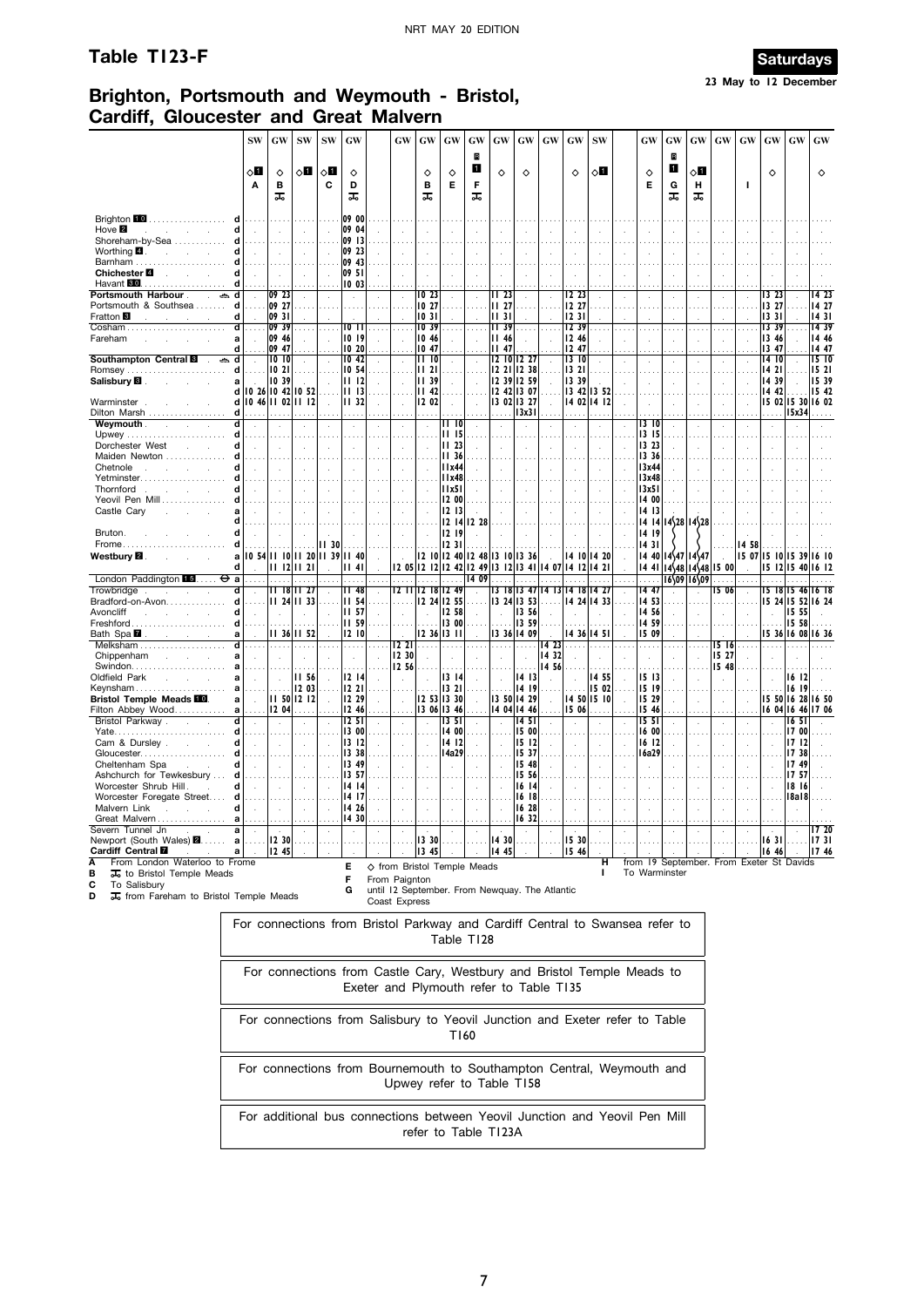# **Table T123-F** Saturdays



# **Brighton, Portsmouth and Weymouth - Bristol, Cardiff, Gloucester and Great Malvern**

|                                                           | GW                                                                           |   | GW                       | GW                                  | GW                                        | GW           | GW             | GW                                                                                  | GW                                            | GW                                                                     | <b>SW</b>   | GW                       | <b>GW</b>         | GW                         | GW                            | GW                | GW                           | <b>SW</b> |                  | GW                             |                      | GW                 | GW          |
|-----------------------------------------------------------|------------------------------------------------------------------------------|---|--------------------------|-------------------------------------|-------------------------------------------|--------------|----------------|-------------------------------------------------------------------------------------|-----------------------------------------------|------------------------------------------------------------------------|-------------|--------------------------|-------------------|----------------------------|-------------------------------|-------------------|------------------------------|-----------|------------------|--------------------------------|----------------------|--------------------|-------------|
|                                                           |                                                                              |   |                          |                                     |                                           | B            |                |                                                                                     |                                               |                                                                        |             |                          |                   |                            |                               |                   |                              |           |                  |                                |                      |                    |             |
|                                                           |                                                                              |   |                          | ♦                                   |                                           | 1            | $\Diamond$     |                                                                                     | ♦                                             | ♦                                                                      | ⊘П          |                          |                   |                            | ⊘П                            | ♦                 | ♦                            | ◇О        |                  |                                |                      | ♦                  | ८∐          |
|                                                           | A                                                                            |   | в                        | C                                   | в                                         | D            |                | Α                                                                                   | Е                                             |                                                                        |             |                          |                   |                            | F                             |                   |                              | G         |                  | в                              |                      |                    | F           |
|                                                           |                                                                              |   |                          |                                     |                                           | ᠼ            |                |                                                                                     |                                               |                                                                        |             |                          |                   |                            | ᠼ                             |                   |                              |           |                  |                                |                      |                    | ᠼ           |
|                                                           |                                                                              |   |                          |                                     |                                           |              |                |                                                                                     |                                               |                                                                        |             |                          |                   |                            |                               |                   |                              |           |                  |                                |                      |                    |             |
| Brighton 10                                               |                                                                              |   |                          |                                     |                                           |              |                |                                                                                     |                                               |                                                                        |             |                          |                   |                            |                               |                   | 17 00                        |           |                  |                                |                      |                    |             |
| Hove <sup>2</sup>                                         |                                                                              |   |                          |                                     |                                           |              |                |                                                                                     |                                               |                                                                        |             |                          |                   |                            |                               |                   | 17 04                        |           |                  |                                |                      |                    |             |
| Shoreham-by-Sea<br>Worthing $\blacksquare$ .              | d                                                                            |   |                          |                                     |                                           |              |                |                                                                                     |                                               |                                                                        |             |                          |                   |                            |                               |                   | 1713<br>17 23                |           |                  |                                |                      |                    |             |
| Barnham                                                   |                                                                              |   |                          |                                     |                                           |              |                |                                                                                     |                                               |                                                                        |             |                          |                   |                            |                               |                   | 1742                         |           |                  |                                |                      |                    |             |
| Chichester <b>■</b>                                       | d                                                                            |   |                          |                                     |                                           |              |                |                                                                                     |                                               |                                                                        |             |                          |                   |                            |                               |                   | 17 50                        |           |                  |                                |                      |                    |             |
| Havant <b>30</b><br>.                                     |                                                                              |   |                          |                                     |                                           |              |                |                                                                                     |                                               |                                                                        |             |                          |                   |                            |                               |                   | 18 05                        |           |                  | .                              |                      |                    |             |
| Portsmouth Harbour<br>Portsmouth & Southsea               | d                                                                            |   |                          |                                     | $\cdot$                                   |              | 15 23<br>15 27 |                                                                                     |                                               | 16 23<br>16 27                                                         |             | $\cdot$                  | ÷.                | $\cdot$                    |                               | 1723<br>  7 27    |                              |           |                  | $\sim$                         | $\cdot$              | 18 23<br>18 27     |             |
| Fratton <b>B</b>                                          | d                                                                            |   |                          |                                     |                                           |              | 1531           |                                                                                     |                                               | 1631                                                                   |             |                          |                   |                            |                               | li7 31            |                              |           |                  | .                              |                      | 1831               |             |
| Cosham                                                    |                                                                              |   |                          |                                     | $\cdots$                                  |              | 1539           |                                                                                     |                                               | 1639                                                                   | $\cdots$    | $\cdots$                 | $\sim$ $\sim$     |                            |                               |                   | $1739$ 18 12                 |           |                  | 1.1.1.1                        |                      | 1839               |             |
| Fareham                                                   | a                                                                            |   |                          |                                     |                                           |              | 15 46          |                                                                                     |                                               | 16 46                                                                  |             | $\overline{\phantom{a}}$ | $\epsilon$        | ÷,                         |                               |                   | 17 46 18 20                  |           |                  | $\cdot$                        |                      | 18 46              |             |
|                                                           | d                                                                            |   |                          |                                     |                                           |              | 1547           |                                                                                     |                                               | 16 47                                                                  |             |                          |                   |                            |                               | 17                | $47$   18 21                 |           |                  | $\cdots$                       |                      | 18 47              |             |
| <b>Southampton Central E</b><br>$\sim$<br>Romsey          | d                                                                            |   |                          |                                     | $\cdot$<br>$\cdots$                       |              | 16 10<br>16 21 |                                                                                     |                                               | 1710<br>1721                                                           |             |                          |                   |                            |                               | 18                | $10$ 18 44<br>18 21 18 56    |           |                  | $\cdot$<br>.                   | $\ddot{\phantom{a}}$ | 19<br>- 10<br>1921 |             |
| Salisbury <sup>1</sup>                                    | a                                                                            |   |                          |                                     | ÷.                                        |              | 16 39          |                                                                                     |                                               | 1739                                                                   |             |                          |                   |                            |                               |                   | 8 39  9 14                   |           |                  |                                |                      | 19 39              |             |
|                                                           | d                                                                            |   |                          |                                     |                                           |              | 16 42          |                                                                                     |                                               | 17 42                                                                  | 1756        |                          |                   |                            |                               |                   | 18 42 19 15 19 27            |           |                  |                                |                      | 19 42              |             |
| Warminster.                                               | d                                                                            |   |                          |                                     | $16$ 50                                   |              |                | $17.02$  17\30                                                                      | $\mathcal{A}$                                 |                                                                        | 18 02 18 16 |                          |                   |                            |                               |                   | 19 02 19 35 19 46            |           |                  | $\sim$                         |                      | 20 02              |             |
| Dilton Marsh                                              | d                                                                            |   |                          |                                     | 16x34                                     |              | .              | 17x34                                                                               |                                               | .                                                                      |             |                          |                   |                            |                               |                   | 19x39                        |           |                  |                                |                      |                    |             |
| <b>Weymouth</b> .<br>$\mathcal{L}^{\mathcal{L}}$<br>Upwey | d<br>d                                                                       |   | $\sim$ $\sim$            | 14\55<br>15,00                      |                                           |              |                |                                                                                     | 16\10<br>16\15                                |                                                                        |             | $\cdot$                  |                   | 1728<br>17 33              |                               |                   |                              | $\cdot$   |                  | 18\15                          |                      |                    |             |
| Dorchester West                                           | d                                                                            |   |                          | $15$ <sub>08</sub>                  |                                           |              |                |                                                                                     | $16\frac{24}{3}$                              |                                                                        |             |                          |                   | 1741                       |                               |                   |                              |           |                  | 18\27                          |                      |                    |             |
| Maiden Newton                                             |                                                                              |   |                          | $15\frac{21}{2}$                    |                                           |              |                |                                                                                     | 16\37                                         |                                                                        |             |                          |                   | 17 54                      |                               |                   |                              |           |                  | 18\45                          |                      |                    |             |
| Chetnole                                                  | d                                                                            |   |                          | 15x29                               |                                           | $\mathbf{r}$ | ÷.             |                                                                                     | 16x45                                         |                                                                        |             | $\mathbf{r}$             |                   | 8x02                       |                               |                   | $\mathbf{r}$                 | ÷         |                  | 18x53                          | ÷.                   |                    |             |
| Yetminster                                                |                                                                              |   |                          | 15x33                               |                                           |              |                |                                                                                     | 16x48                                         |                                                                        |             |                          |                   | 8x06                       |                               |                   |                              |           |                  | 18x57                          |                      |                    |             |
| Thornford                                                 | d                                                                            |   |                          | 15x36                               |                                           |              |                |                                                                                     | 16x51                                         |                                                                        |             | ł.                       |                   | <b>18x09</b>               |                               |                   |                              |           |                  | 19x00                          |                      |                    |             |
| Yeovil Pen Mill                                           |                                                                              |   |                          | $15\frac{45}{45}$                   |                                           |              |                |                                                                                     | 17\00                                         |                                                                        |             |                          |                   | 1818                       |                               |                   |                              |           |                  | 19\15                          |                      |                    |             |
| Castle Cary                                               | a                                                                            |   |                          | 1558                                |                                           |              |                |                                                                                     | 17\14                                         |                                                                        |             | $\overline{a}$           |                   | 1831                       |                               |                   |                              |           |                  | 19\29                          |                      |                    |             |
|                                                           | d                                                                            |   |                          | $16$ 06                             |                                           | 16 28        |                |                                                                                     | 17\14                                         |                                                                        |             |                          |                   | 1832                       | 18 44                         |                   |                              |           |                  | 19\30                          |                      |                    | 20 06       |
| Bruton.                                                   | d                                                                            |   |                          | $16\frac{12}{2}$                    |                                           |              |                |                                                                                     | 17\20                                         |                                                                        |             | $\mathbf{r}$             |                   | 18 37                      |                               |                   |                              |           |                  | 19\35                          |                      |                    |             |
| Frome.<br>Westbury <b>2</b> .                             | d<br>a                                                                       |   |                          | $16\frac{26}{2}$                    |                                           |              |                | $16\frac{36}{16\frac{40}{16}}$ $1640$ $1647$ $1710$ $17\frac{39}{17\frac{41}{641}}$ | 17\32                                         |                                                                        |             |                          |                   | 18 49                      | 18 58 19 03 19 10 19 44 19 54 |                   |                              |           |                  | $19\frac{47}{47}$<br>1956      |                      |                    | 20 11 20 25 |
|                                                           |                                                                              |   |                          |                                     |                                           |              |                |                                                                                     |                                               | 18 II                                                                  | 8 24        |                          |                   |                            |                               |                   |                              |           |                  |                                |                      |                    |             |
|                                                           | d 16\32                                                                      |   |                          | 16\36 16\41 16\41 16 48 17 12 17\41 |                                           |              |                |                                                                                     | 17541                                         |                                                                        | 18 12 18 25 |                          | 18 35 18 41 18 59 |                            |                               | 19 06 19 12 19 45 |                              |           |                  | 20\00 20\04                    |                      |                    | 20 12 20 27 |
| London Paddington $\blacksquare$ $\Theta$                 | a                                                                            |   |                          |                                     |                                           | 18 09        |                |                                                                                     |                                               |                                                                        |             |                          |                   |                            | 20, 27                        |                   |                              |           |                  |                                |                      | .                  | 2144        |
| Trowbridge<br>Bradford-on-Avon                            | ਗ<br>$16$ \38<br>d                                                           |   |                          | 16\42 16\47 16\47                   | 16\53   16\53                             |              |                |                                                                                     |                                               | 17 18 17\47 17\47 18 18 18 31                                          |             | 1841                     |                   | 18 47 19 05<br>18 53 19 11 |                               |                   | 19 18 19 52<br>  19 24 19 58 |           | $20\frac{1}{2}$  | $20\sqrt{06}$ 20   1           | $\mathcal{A}$        | 20 18<br>20 24     |             |
| Avoncliff                                                 | d                                                                            |   |                          |                                     | 1656 16556                                |              |                |                                                                                     | 17\56 17\56                                   | 17 24 17\53 17\53 18 24 18 37                                          |             | ÷.                       |                   | 18 56 19 14                |                               |                   |                              |           |                  |                                |                      |                    |             |
| Freshford                                                 | d                                                                            |   |                          |                                     | $16$ 59 $16$ 59                           |              |                |                                                                                     | $1759$ $1759$                                 |                                                                        |             |                          |                   | 18 59 19 17                |                               |                   |                              |           |                  |                                |                      |                    |             |
| Bath Spa <b>7</b>                                         | a                                                                            |   |                          |                                     | 17\09 17\09                               |              |                |                                                                                     |                                               | 17 36 18\09 18\09 18 36 18 52                                          |             |                          |                   | 19 09 19 28                |                               |                   | 9 36  20    10               |           | 20\27            |                                |                      | 20 36              |             |
| Melksham                                                  | $d$   16\48                                                                  | . | 1652                     |                                     |                                           |              | $\cdots$       |                                                                                     |                                               |                                                                        |             | 18 <sub>51</sub>         |                   | .                          |                               |                   |                              |           |                  | $20\frac{22}{2}$               |                      |                    |             |
| Chippenham                                                | a   17\00                                                                    |   | 17501                    |                                     |                                           |              |                |                                                                                     |                                               |                                                                        |             | 19 00                    |                   |                            |                               |                   |                              |           |                  | 20\32                          |                      |                    |             |
|                                                           | a<br>$17\frac{24}{7}$                                                        |   | $17\frac{24}{7}$         |                                     |                                           |              |                |                                                                                     |                                               |                                                                        | $\cdots$    | 19 24                    |                   |                            |                               |                   | $\cdots$                     |           |                  | 20\50                          |                      |                    |             |
| Oldfield Park                                             | a                                                                            |   |                          |                                     | $17\frac{13}{17}\frac{17}{13}$            |              |                |                                                                                     | 18\13   18\13                                 |                                                                        | 18 56       |                          |                   | 19 13 19 32                |                               |                   | 20 14                        |           | 20\30            |                                |                      |                    |             |
| Keynsham                                                  | a                                                                            |   |                          |                                     | $17\frac{19}{17}\frac{17}{19}$            |              |                |                                                                                     | $18\19 18\19$                                 |                                                                        | 19 03       |                          |                   | 19 19 19 39                |                               |                   | 20 21                        |           | $20\frac{37}{3}$ |                                |                      |                    |             |
| <b>Bristol Temple Meads FO</b>                            | a                                                                            |   |                          |                                     | $17\frac{29}{17}$ 29                      |              |                |                                                                                     |                                               | 17 50 18 30 18 30 18 50 19 12                                          |             |                          |                   | 19 28 19 49                |                               | 95                | 20 31                        |           | 20\47            |                                |                      | 20 50              |             |
| Filton Abbey Wood                                         | a                                                                            |   |                          |                                     | $17\frac{46}{17}$ 46                      |              | 1804           |                                                                                     |                                               | 18\46 18\46 19 04                                                      |             |                          | 1946              | $\cdots$                   |                               | 20 04             |                              |           |                  |                                |                      | 21 04              |             |
| Bristol Parkway.                                          | d                                                                            |   |                          |                                     | 17\51 17\51                               |              |                |                                                                                     | 18\51 18\51                                   |                                                                        |             |                          | 1951<br>20 00     |                            |                               |                   |                              |           |                  |                                |                      |                    |             |
| Cam & Dursley.                                            | d<br>d                                                                       |   | $\sim$                   |                                     | $18\,00$  18 $\,00$                       |              |                |                                                                                     | 19\00 19\00<br>$19\frac{12}{19}\frac{19}{12}$ |                                                                        |             |                          | 20 12             |                            |                               |                   |                              |           |                  |                                |                      |                    |             |
| Gloucester                                                |                                                                              |   | $\overline{\phantom{a}}$ |                                     | $18\frac{12}{18}$ 18<br>$ 8a3 $   $ 8a3 $ |              |                |                                                                                     | $19\frac{38}{19}\frac{19}{38}$                |                                                                        |             |                          | 20 36             |                            |                               |                   |                              |           |                  |                                |                      |                    |             |
| Cheltenham Spa                                            | d                                                                            |   |                          |                                     |                                           |              |                |                                                                                     | 19\50 19\50                                   |                                                                        |             |                          | 20a46             |                            |                               |                   |                              |           |                  |                                |                      |                    |             |
| Ashchurch for Tewkesbury                                  | d<br>.                                                                       |   |                          |                                     |                                           |              |                |                                                                                     | $19\frac{58}{1958}$                           |                                                                        |             |                          |                   |                            |                               |                   |                              |           |                  |                                |                      |                    |             |
| Worcester Shrub Hill.                                     | d                                                                            |   |                          |                                     |                                           |              |                |                                                                                     | 20\19\20\19                                   |                                                                        |             |                          |                   |                            |                               |                   |                              |           |                  |                                |                      |                    |             |
| Worcester Foregate Street                                 | a                                                                            |   |                          |                                     |                                           |              |                |                                                                                     | 20\22 20\22                                   |                                                                        |             |                          |                   |                            |                               |                   |                              |           |                  |                                |                      |                    |             |
| Malvern Link                                              | d                                                                            |   |                          |                                     |                                           |              |                |                                                                                     | $20\frac{31}{20}\frac{20}{31}$                |                                                                        |             |                          |                   |                            |                               |                   |                              |           |                  |                                |                      |                    |             |
| Great Malvern                                             | a                                                                            |   |                          |                                     |                                           |              |                |                                                                                     | 20\33 20\33                                   |                                                                        |             |                          |                   |                            |                               |                   |                              |           |                  |                                |                      |                    |             |
| Severn Tunnel Jn<br>Newport (South Wales) <b>2</b>        | а<br>$\ddot{\phantom{1}}$<br>a                                               |   |                          |                                     |                                           |              | 18 20<br>1831  |                                                                                     |                                               | 9 20<br>  I 9 3 I                                                      |             |                          |                   |                            |                               | 20 20<br> 20 31   |                              |           |                  |                                |                      | 21 20<br>2131      |             |
| Cardiff Central <b>M</b>                                  | .<br>a                                                                       |   |                          |                                     |                                           |              | 18 46          |                                                                                     |                                               | 1947                                                                   |             |                          |                   |                            |                               | 20 46             |                              |           |                  |                                |                      | 21 46              |             |
| from 19 September<br>А                                    |                                                                              |   |                          |                                     | D                                         |              | From Paignton  |                                                                                     |                                               |                                                                        |             |                          |                   | G                          |                               |                   |                              |           |                  | From London Waterloo to Yeovil |                      | Junction           |             |
| until 12 September<br>в                                   |                                                                              |   |                          |                                     | Е                                         |              |                |                                                                                     |                                               | until 12 September. ◇ from Bristol Temple                              |             |                          |                   |                            |                               |                   |                              |           |                  |                                |                      |                    |             |
| С<br>from 19 September. ◇ from Bristol Temple             |                                                                              |   |                          |                                     |                                           | Meads        |                |                                                                                     |                                               |                                                                        |             |                          |                   |                            |                               |                   |                              |           |                  |                                |                      |                    |             |
| Meads                                                     |                                                                              |   |                          |                                     | F                                         |              | From Penzance  |                                                                                     |                                               |                                                                        |             |                          |                   |                            |                               |                   |                              |           |                  |                                |                      |                    |             |
|                                                           |                                                                              |   |                          |                                     |                                           |              |                |                                                                                     |                                               |                                                                        |             |                          |                   |                            |                               |                   |                              |           |                  |                                |                      |                    |             |
|                                                           | For connections from Bristol Parkway and Cardiff Central to Swansea refer to |   |                          |                                     |                                           |              |                |                                                                                     |                                               |                                                                        |             |                          |                   |                            |                               |                   |                              |           |                  |                                |                      |                    |             |
|                                                           |                                                                              |   |                          |                                     |                                           |              |                |                                                                                     |                                               | Table T128                                                             |             |                          |                   |                            |                               |                   |                              |           |                  |                                |                      |                    |             |
|                                                           |                                                                              |   |                          |                                     |                                           |              |                |                                                                                     |                                               |                                                                        |             |                          |                   |                            |                               |                   |                              |           |                  |                                |                      |                    |             |
|                                                           |                                                                              |   |                          |                                     |                                           |              |                |                                                                                     |                                               |                                                                        |             |                          |                   |                            |                               |                   |                              |           |                  |                                |                      |                    |             |
|                                                           |                                                                              |   |                          |                                     |                                           |              |                |                                                                                     |                                               | For connections from Castle Cary, Westbury and Bristol Temple Meads to |             |                          |                   |                            |                               |                   |                              |           |                  |                                |                      |                    |             |
|                                                           |                                                                              |   |                          |                                     |                                           |              |                |                                                                                     |                                               | Exeter and Plymouth refer to Table T135                                |             |                          |                   |                            |                               |                   |                              |           |                  |                                |                      |                    |             |
|                                                           |                                                                              |   |                          |                                     |                                           |              |                |                                                                                     |                                               |                                                                        |             |                          |                   |                            |                               |                   |                              |           |                  |                                |                      |                    |             |
|                                                           |                                                                              |   |                          |                                     |                                           |              |                |                                                                                     |                                               |                                                                        |             |                          |                   |                            |                               |                   |                              |           |                  |                                |                      |                    |             |
|                                                           | For connections from Salisbury to Yeovil Junction and Exeter refer to Table  |   |                          |                                     |                                           |              |                |                                                                                     |                                               |                                                                        |             |                          |                   |                            |                               |                   |                              |           |                  |                                |                      |                    |             |
|                                                           |                                                                              |   |                          |                                     |                                           |              |                |                                                                                     |                                               | T160                                                                   |             |                          |                   |                            |                               |                   |                              |           |                  |                                |                      |                    |             |
|                                                           |                                                                              |   |                          |                                     |                                           |              |                |                                                                                     |                                               |                                                                        |             |                          |                   |                            |                               |                   |                              |           |                  |                                |                      |                    |             |
|                                                           | For connections from Bournemouth to Southampton Central, Weymouth and        |   |                          |                                     |                                           |              |                |                                                                                     |                                               |                                                                        |             |                          |                   |                            |                               |                   |                              |           |                  |                                |                      |                    |             |
|                                                           |                                                                              |   |                          |                                     |                                           |              |                |                                                                                     |                                               |                                                                        |             |                          |                   |                            |                               |                   |                              |           |                  |                                |                      |                    |             |
|                                                           |                                                                              |   |                          |                                     |                                           |              |                |                                                                                     |                                               | Upwey refer to Table T158                                              |             |                          |                   |                            |                               |                   |                              |           |                  |                                |                      |                    |             |
|                                                           |                                                                              |   |                          |                                     |                                           |              |                |                                                                                     |                                               |                                                                        |             |                          |                   |                            |                               |                   |                              |           |                  |                                |                      |                    |             |
|                                                           | For additional bus connections between Yeovil Junction and Yeovil Pen Mill   |   |                          |                                     |                                           |              |                |                                                                                     |                                               |                                                                        |             |                          |                   |                            |                               |                   |                              |           |                  |                                |                      |                    |             |

refer to Table T123A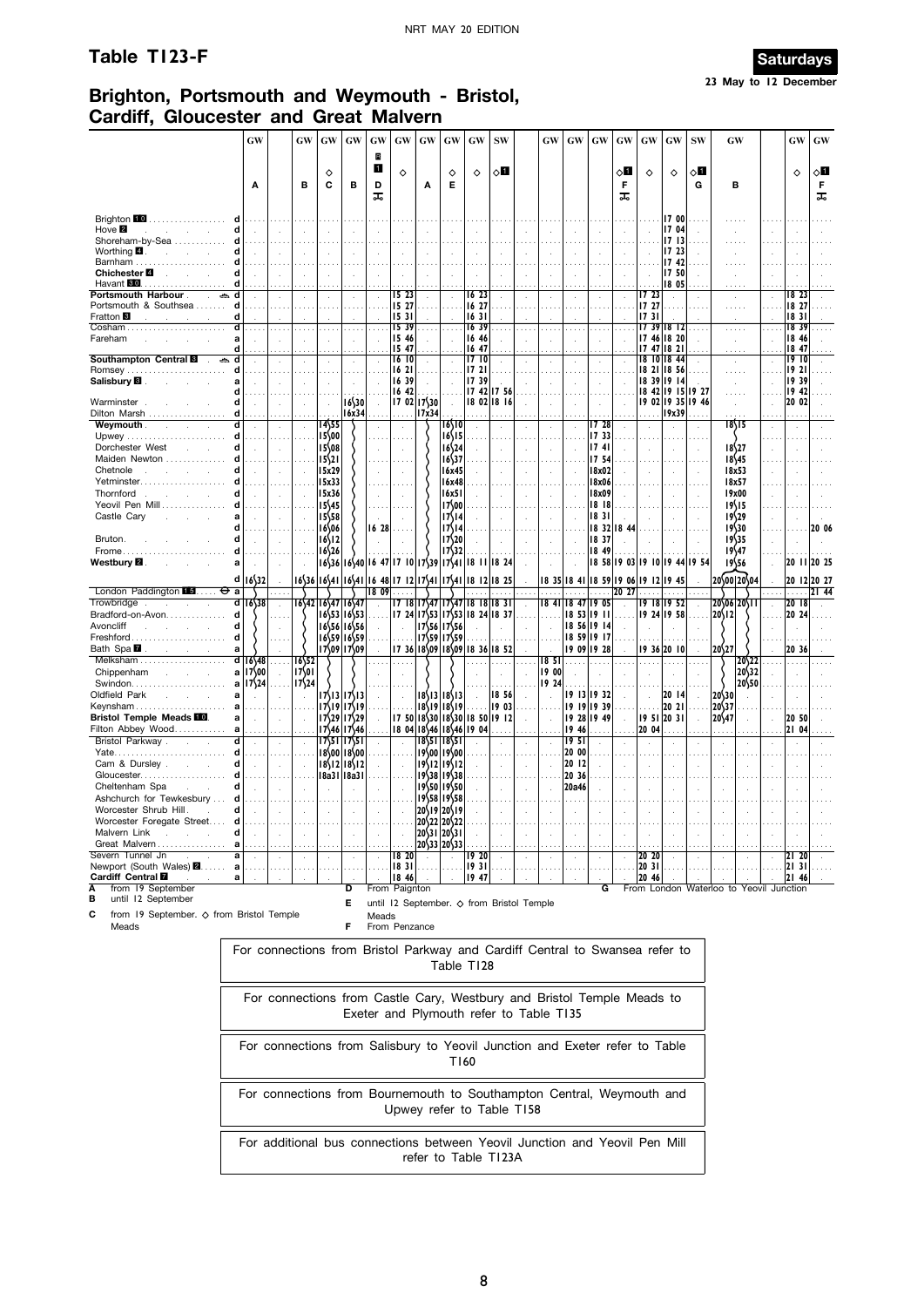#### Table T123-F



# Brighton, Portsmouth and Weymouth - Bristol, **Cardiff. Gloucester and Great Malvern**

|                                                         | <b>GW</b>                   | GW                       | GW                       | <b>SW</b>                                                      | GW                               | GW                         | <b>GW</b>    | GW                 |                      |               |            |                          |            |                |    |              |                |              |              |            |                                  |    |  |
|---------------------------------------------------------|-----------------------------|--------------------------|--------------------------|----------------------------------------------------------------|----------------------------------|----------------------------|--------------|--------------------|----------------------|---------------|------------|--------------------------|------------|----------------|----|--------------|----------------|--------------|--------------|------------|----------------------------------|----|--|
|                                                         |                             |                          | $\Diamond$               | $\circ$ l                                                      |                                  | $\Diamond$                 |              |                    |                      |               |            |                          |            |                |    |              |                |              |              |            |                                  |    |  |
| Brighton 10<br>.<br>d                                   | is sis                      |                          |                          |                                                                |                                  |                            |              |                    |                      |               |            |                          |            |                |    |              |                |              |              |            |                                  |    |  |
| Hove <b>2</b><br>d<br>$\mathbf{r}$                      | $\mathcal{A}$               |                          |                          |                                                                | ÷,                               |                            |              |                    |                      |               |            | $\ddot{\phantom{a}}$     |            |                |    |              |                |              |              |            |                                  |    |  |
| Shoreham-by-Sea<br>d<br>Worthing 4<br>d                 | .                           |                          | $\sim$ $\sim$            | $\overline{a}$                                                 | J.                               | ÷.                         |              |                    |                      | ÷.            |            | $\overline{a}$           | k.         | ÷.             |    |              |                |              |              |            | $\ddot{\phantom{a}}$             |    |  |
| Barnham<br>d                                            |                             |                          |                          |                                                                |                                  |                            |              |                    |                      |               |            |                          |            |                |    |              |                |              |              |            |                                  |    |  |
| Chichester <b>■</b><br>d<br>Havant 80<br>d<br>.         | $\sim$<br>$\cdots$          |                          |                          |                                                                | ÷,<br>$\cdots$                   | J.                         |              |                    |                      | ÷.<br>.       |            | $\cdot$<br>.             | ÷,         | $\cdot$<br>.   |    |              | $\cdots$       |              |              |            | $\ddot{\phantom{a}}$<br>$\cdots$ |    |  |
| Portsmouth Harbour.<br>ð.<br>d                          |                             |                          | 19 23                    |                                                                | $\ddot{\phantom{a}}$             | 20 23                      | $\cdot$      | 21 23              |                      |               |            | $\cdot$                  | $\epsilon$ | $\cdot$        |    |              | $\blacksquare$ |              |              |            | $\cdot$                          |    |  |
| d<br>Portsmouth & Southsea<br>d<br>Fratton <sup>1</sup> | a sala                      | $\cdots$                 | 19 27<br>1931            | $\sim$                                                         | .                                | 20 27<br>20 31             | $\sim 100$   | 21 27<br>2131      |                      | $\sim$        |            | $\cdots$                 |            | $\cdots$       |    | $\cdots$     | $\cdots$       |              |              |            | $\cdots$                         |    |  |
| Cosham<br>d                                             |                             |                          | 1939                     |                                                                |                                  | .                          |              |                    |                      |               |            | .                        |            |                |    |              |                |              |              |            |                                  |    |  |
| Fareham<br>a<br>d                                       | $\cdots$                    |                          | 19 46<br>19 47           |                                                                | $\ddot{\phantom{a}}$<br>$\cdots$ | 20 45<br>20 47             |              | 12144<br>21 45     |                      |               |            | $\epsilon$<br>.          |            |                |    |              | $\mathbf{r}$   |              |              |            | $\sim$                           |    |  |
| Southampton Central<br>d<br>ക<br>$\mathbf{r}$           | $\mathcal{A}$               |                          | 2010                     | $\bar{z}$                                                      | $\bar{z}$                        | 21 12 21 32                |              | 22 24              |                      | J.            |            | $\cdot$                  |            |                |    |              |                |              |              |            | ÷.                               |    |  |
| Romsey<br>d<br>Salisbury <sup>1</sup><br>a              | a sala                      |                          | 20 21<br>20 39           | $\sim$                                                         | $\ddot{\phantom{a}}$<br>l.       | 21 23 21 43<br>21 41 22 01 |              | 22 36<br>22 54     |                      | J.            |            | $\sim$<br>$\overline{a}$ | ×          |                |    |              |                |              |              |            | ÷.                               |    |  |
| d                                                       |                             |                          | 20 42 20 57              |                                                                |                                  | 21 42 22 04                |              | $\overline{22}$ 58 |                      |               |            |                          |            |                |    |              |                |              |              |            |                                  |    |  |
| Warminster<br>d<br>Dilton Marsh<br>d                    | $\sim$                      | $\sim$                   |                          | 21 02 21 17                                                    | $\mathcal{L}$                    | 22 03 22 24<br>.           | 22x28        | 23 18<br>23x22     | $\mathbf{r}$         | $\mathcal{L}$ | ÷.         | $\mathcal{L}$            | ÷.         | $\cdot$        | ÷. | $\mathbf{r}$ | $\mathbf{r}$   | ÷.           | $\mathbf{r}$ | $\lambda$  | $\lambda$                        |    |  |
| Weymouth.<br>d<br>$\mathcal{L}$                         | $\ddot{\phantom{a}}$        |                          | $\bar{z}$                | $\bar{z}$                                                      | 2018                             |                            |              | $\cdot$            |                      | ÷,            |            | ÷,                       |            |                |    |              |                |              |              |            | l.                               |    |  |
| d<br>Dorchester West<br>d                               | $\cdots$<br>$\mathbf{r}$    |                          | $\sim$ $\sim$<br>$\cdot$ | $\sim$<br>$\mathcal{L}_{\mathcal{A}}$                          | 20 23<br>20 32                   |                            |              |                    |                      |               |            | $\cdots$                 |            |                |    |              |                |              |              |            |                                  |    |  |
| Maiden Newton<br>d                                      |                             |                          |                          |                                                                | 20 45                            |                            |              |                    |                      |               |            |                          |            |                |    |              |                |              |              |            |                                  |    |  |
| Chetnole<br>d<br>÷.<br>Yetminster<br>d                  |                             |                          | $\lambda$                | $\lambda$                                                      | 20x53<br>20x56                   | ÷.                         | $\mathbf{r}$ | $\cdot$            |                      | ÷.            |            | $\cdot$                  | ÷.         | $\lambda$      |    |              |                |              |              |            | ÷.                               |    |  |
| Thornford<br>d<br>$\sim$                                |                             |                          |                          |                                                                | 20x59                            |                            |              |                    |                      |               |            |                          |            |                |    |              |                |              |              |            |                                  |    |  |
| Yeovil Pen Mill<br>d<br>Castle Cary<br>a                | $\mathbf{r}$                |                          |                          | $\ddot{\phantom{a}}$                                           | 2108<br>21 22                    |                            |              |                    |                      |               |            |                          |            |                |    |              |                |              |              |            |                                  |    |  |
| d                                                       |                             |                          |                          |                                                                | 21<br>22                         |                            |              |                    |                      |               |            |                          |            |                |    |              |                |              |              |            |                                  |    |  |
| Bruton.<br>d<br>Frome<br>d                              | $\mathcal{L}_{\mathcal{A}}$ | 20, 52                   | $\overline{\phantom{a}}$ | $\mathcal{L}$                                                  | 21<br>28<br>21<br>40             |                            |              | .                  |                      |               |            | ł.                       |            |                |    |              |                |              |              |            |                                  |    |  |
| Westbury <sup>2</sup><br>a                              | $\sim$                      |                          |                          | $ 2 $ 02 $ 2 $ 10 $ 2 $ 25 $ 2 $ 49 $ 22 $ 11                  |                                  |                            | 22 34        | 23 29              |                      |               |            | $\overline{a}$           |            |                |    |              |                |              |              |            |                                  |    |  |
| London Paddington 15<br>⊖<br>a                          | d 20 41<br>.                | .                        |                          | 21 12 21 25 21 50 22 12 22 4                                   |                                  |                            |              | $\cdots$           |                      | $\cdots$      |            | .                        |            | $\cdots$       |    | $\cdots$     |                |              |              |            |                                  |    |  |
| Trowbridge<br>$\ddot{\phantom{a}}$<br>Bradford-on-Avon  | $d$ 20 47<br>d 20 53        | $\mathcal{L}$            |                          | 21 18 21 31 21 56 22 18 22 47<br>21 24 21 37 22 02 22 24 22 53 |                                  |                            |              | $\cdot$            | $\ddot{\phantom{a}}$ | $\epsilon$    | $\epsilon$ | $\cdot$                  | $\epsilon$ | $\blacksquare$ |    | $\epsilon$   | $\blacksquare$ | $\cdot$      | ÷.           | $\epsilon$ | $\ddot{\phantom{a}}$             | ÷. |  |
| Avoncliff                                               | d 20 56                     | $\cdots$<br>$\sim$       | $\mathcal{L}$            | $\mathcal{L}^{\pm}$                                            | 22 05                            | $\mathcal{L}$              | 22 56        | $\mathbf{r}$       |                      | ÷.            |            | $\ddot{\phantom{a}}$     | J.         | ÷.             |    |              |                |              |              |            | $\ddot{\phantom{a}}$             |    |  |
| Freshford                                               | d 20 59<br>$a$ 21 10        | $\cdots$                 | .                        | 21 36 21 52 22 18 22 36 23 10                                  | 22 08                            |                            | 22 59        |                    |                      |               |            |                          |            |                |    |              |                |              |              |            |                                  |    |  |
| Bath Spa <b>M</b><br>Melksham<br>d                      | .                           | $\ldots$ .               | .                        | .                                                              | .                                |                            |              | $\cdots$           |                      |               |            | $\cdots$                 |            |                |    |              |                |              |              |            |                                  |    |  |
| Chippenham<br>a<br>Swindon.<br>a                        |                             |                          | $\mathbf{r}$             | ÷                                                              | ÷,                               | J.                         |              |                    |                      |               |            | $\epsilon$               | J.         |                |    |              |                |              |              |            |                                  |    |  |
| Oldfield Park<br>$\mathcal{L}$<br>s.<br>÷.              | a 21 14                     | ÷                        | $\mathcal{A}$            |                                                                | 22 22                            | J.                         | 23 14        |                    |                      |               |            |                          |            |                |    |              |                |              |              |            |                                  |    |  |
| Keynsham<br><b>Bristol Temple Meads FO</b>              | $a$ 21 $21$<br>$a$ 21 30    | $\cdots$                 | $\cdots$                 | 22 00 22 29<br>21 51 22 08 22 39 22 50 23 30                   |                                  |                            | 23 21        |                    |                      |               |            |                          |            |                |    |              |                |              |              |            |                                  |    |  |
| Filton Abbey Wood<br>a                                  |                             |                          | 22 07                    |                                                                |                                  | 23<br>02                   |              |                    |                      |               |            | $\mathbf{r}$             |            |                |    |              |                |              |              |            | ÷.                               |    |  |
| Bristol Parkway.<br>ď<br>$\mathcal{L}$<br>Yate<br>d     | $\mathbf{r}$                |                          |                          |                                                                | J.                               |                            |              |                    |                      | k.            |            | $\cdot$                  | i,         | $\lambda$      |    |              |                | $\mathbf{r}$ |              |            | $\ddot{\phantom{a}}$             |    |  |
| Cam & Dursley.<br>d                                     |                             |                          |                          |                                                                |                                  |                            |              |                    |                      |               |            |                          |            |                |    |              |                |              |              |            |                                  |    |  |
| Gloucester<br>d<br>Cheltenham Spa<br>d                  |                             |                          |                          |                                                                |                                  |                            |              |                    |                      |               |            |                          |            |                |    |              |                |              |              |            |                                  |    |  |
| Ashchurch for Tewkesbury<br>d                           |                             |                          |                          |                                                                | J.                               |                            |              |                    |                      |               |            | $\mathbf{r}$             |            |                |    |              |                |              |              |            |                                  |    |  |
| Worcester Shrub Hill.<br>d                              |                             |                          |                          |                                                                | J.                               |                            |              |                    |                      |               |            | $\mathbf{r}$             | ×          |                |    |              |                |              |              |            | ÷.                               |    |  |
| Worcester Foregate Street.<br>d<br>d<br>Malvern Link    |                             |                          |                          |                                                                | ÷,                               |                            |              |                    |                      |               |            | $\ddot{\phantom{a}}$     |            |                |    |              |                |              |              |            | ÷,                               |    |  |
| Great Malvern<br>a                                      |                             |                          |                          |                                                                |                                  |                            |              |                    |                      |               |            |                          |            |                |    |              |                |              |              |            |                                  |    |  |
| Severn Tunnel Jn<br>a<br>Newport (South Wales) 2<br>a   | $\Delta$<br>.               | $\mathbf{r}$<br>$\cdots$ | 22 23<br>22 40           | $\cdot$<br>$\cdots$                                            | $\bar{z}$<br>.                   | 2317<br>23 35              | $\mathbf{r}$ | $\blacksquare$     | $\cdot$              | $\epsilon$    | $\epsilon$ | $\ddot{\phantom{a}}$     | ×          | $\epsilon$     |    |              |                |              |              | $\cdot$    | $\ddot{\phantom{1}}$             |    |  |
| Cardiff Central<br>a                                    |                             |                          | 23 00                    |                                                                |                                  | 23 55                      |              |                    |                      |               |            |                          |            |                |    |              |                |              |              |            |                                  |    |  |

For connections from Bristol Parkway and Cardiff Central to Swansea refer to Table T128

For connections from Castle Cary, Westbury and Bristol Temple Meads to Exeter and Plymouth refer to Table T135

For connections from Salisbury to Yeovil Junction and Exeter refer to Table T160

For connections from Bournemouth to Southampton Central, Weymouth and Upwey refer to Table T158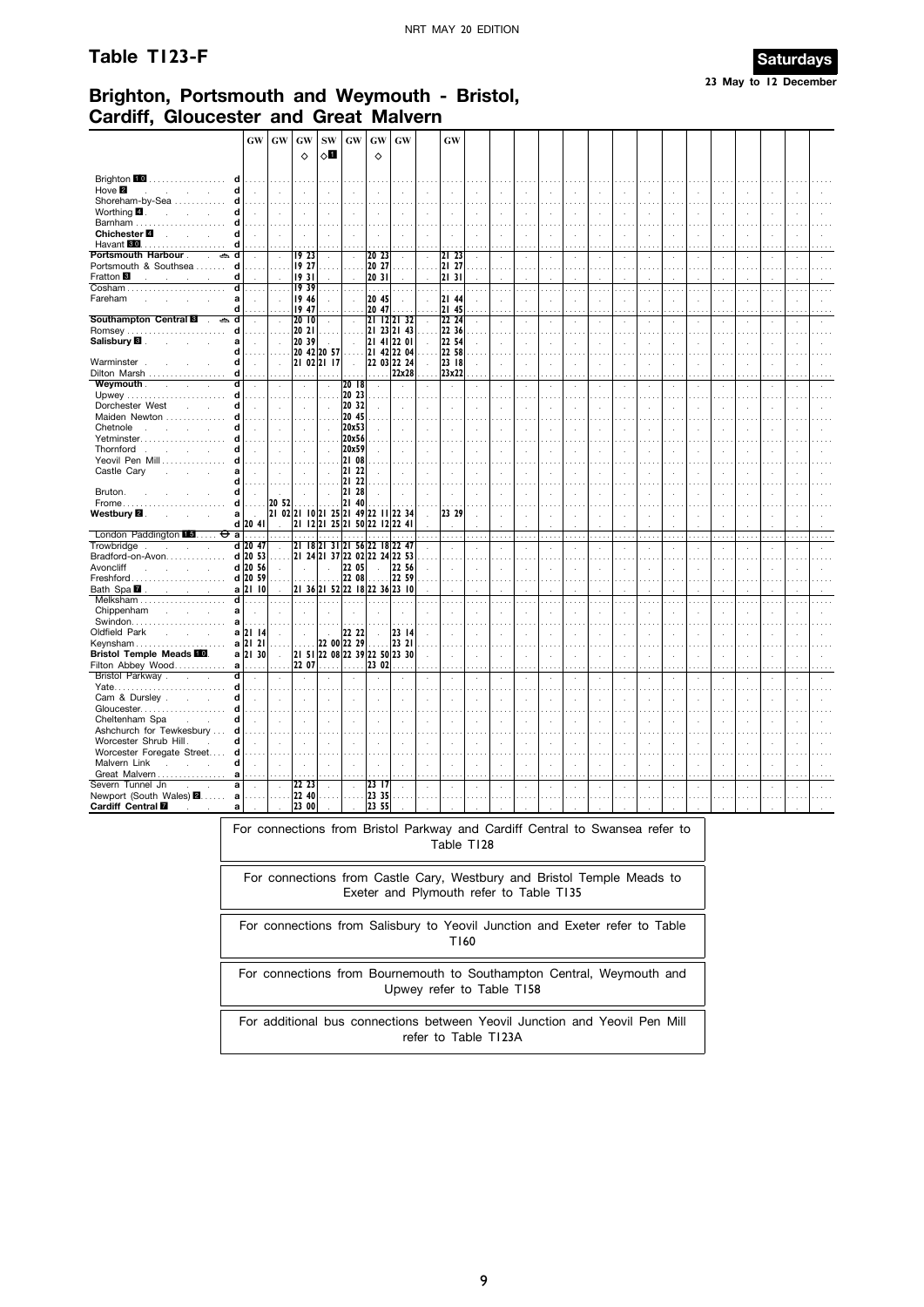# **Table T123-F Sundays**



# **Brighton, Portsmouth and Weymouth - Bristol, Cardiff, Gloucester and Great Malvern**

|                                                                            | <b>GW</b>                                                                    | <b>GW</b>                                                                   | GW                                               | GW                                     | <b>GW</b>          | <b>SW</b>            | GW                                 | $\boldsymbol{\mathsf{G}}\boldsymbol{\mathsf{W}}$ | GW                            |            | GW                                      | <b>SW</b>    | <b>GW</b>    | GW                                                                                                          | <b>GW</b>                   | GW             | <b>GW</b>             | GW                         | <b>SW</b>         | GW       | <b>GW</b>                                  | GW                   | $\boldsymbol{\mathbf{G}}\boldsymbol{\mathbf{W}}$ |
|----------------------------------------------------------------------------|------------------------------------------------------------------------------|-----------------------------------------------------------------------------|--------------------------------------------------|----------------------------------------|--------------------|----------------------|------------------------------------|--------------------------------------------------|-------------------------------|------------|-----------------------------------------|--------------|--------------|-------------------------------------------------------------------------------------------------------------|-----------------------------|----------------|-----------------------|----------------------------|-------------------|----------|--------------------------------------------|----------------------|--------------------------------------------------|
|                                                                            |                                                                              | ♦                                                                           |                                                  | ♦                                      | ◇Ø                 | 8П                   |                                    | ८⊡                                               | B                             |            | ◇Ш                                      | $\diamond$ l |              |                                                                                                             | $\diamond$ l                |                | ♦                     | ♦                          | ू∏                | ◇Ø       |                                            | $\Diamond$           |                                                  |
|                                                                            |                                                                              |                                                                             | Α                                                | в                                      | C<br>ᠼ             | D                    |                                    | Е<br>ᠼ                                           |                               |            | Е<br>ᠼ                                  |              | F            | G                                                                                                           | н<br>ᠼ                      |                |                       |                            |                   | С<br>ᠼ   |                                            |                      |                                                  |
| Brighton 10<br>Hove $\blacksquare$<br>$\sim$                               | d<br>$\sim$                                                                  |                                                                             |                                                  | ÷                                      | $\sim$             |                      |                                    |                                                  |                               |            | ÷.                                      |              | ÷            | ÷.                                                                                                          | $\overline{a}$              |                |                       | II 10<br>1114              |                   |          |                                            |                      |                                                  |
| Shoreham-by-Sea<br>Worthing $\blacksquare$ .                               | d<br>d                                                                       |                                                                             |                                                  |                                        |                    |                      |                                    |                                                  |                               |            |                                         |              |              |                                                                                                             |                             |                |                       | 11 <sub>21</sub><br>II 31  |                   |          |                                            |                      |                                                  |
| Barnham<br>Chichester <sup>1</sup>                                         | d                                                                            |                                                                             |                                                  |                                        |                    |                      |                                    |                                                  |                               |            |                                         |              |              |                                                                                                             |                             |                |                       | II 56<br>12 04             |                   |          |                                            |                      |                                                  |
| Havant 30<br><b>Portsmouth Harbour</b><br>÷.                               | d<br>d                                                                       |                                                                             |                                                  |                                        |                    |                      |                                    |                                                  | 09 08                         |            |                                         |              |              |                                                                                                             |                             |                | II 08                 | 12 15<br>$\overline{a}$    |                   |          |                                            | 13 08                |                                                  |
| Portsmouth & Southsea<br>Fratton <sup>1</sup>                              | d<br>d                                                                       |                                                                             |                                                  |                                        |                    |                      |                                    |                                                  | 09 12<br>09<br>16             |            |                                         |              |              |                                                                                                             |                             |                | 1112<br><b>III</b> 15 |                            |                   |          |                                            | 1312<br>13 16        |                                                  |
| Fareham                                                                    | d<br>a                                                                       |                                                                             |                                                  |                                        |                    |                      |                                    |                                                  | 09 23<br>09 31                |            |                                         |              | $\cdot$      |                                                                                                             |                             |                |                       | 23 12 25<br>$1131$ 12 33   |                   |          |                                            | 1323<br> 1331        |                                                  |
| <b>Southampton Central E</b>                                               | d<br>d                                                                       |                                                                             |                                                  |                                        | ÷,                 |                      |                                    |                                                  | 09 32<br>09 56                |            |                                         |              |              |                                                                                                             |                             |                | п<br>32<br>н.         | 12 34<br>57 12 56          |                   |          |                                            | 13 32<br>13 57       |                                                  |
| <b>Romsey</b>                                                              | d                                                                            |                                                                             |                                                  |                                        |                    |                      |                                    |                                                  | 10 08                         |            |                                         |              |              |                                                                                                             |                             |                |                       | 12 08 13 07                |                   |          |                                            | 14 08                |                                                  |
| Salisbury <sup>1</sup>                                                     | a<br>d                                                                       |                                                                             |                                                  |                                        |                    |                      |                                    |                                                  | 10 24<br>10 26                |            |                                         | 10 55        |              |                                                                                                             |                             |                | 1226                  | 13 25                      | 12 27 13 25 13 55 |          |                                            | 14 26<br>14 27       |                                                  |
| Warminster                                                                 | $d$ 08 $H$                                                                   |                                                                             |                                                  |                                        |                    |                      |                                    |                                                  | 10 48                         |            | $\cdot$                                 | 11 15        |              |                                                                                                             |                             |                |                       |                            | 12 44 13 44 14 15 |          | ÷.                                         | 14 44                |                                                  |
| Dilton Marsh<br><b>Weymouth</b> .<br>$\mathbf{r}$                          | d 08x16<br>d                                                                 |                                                                             | 08\06                                            |                                        |                    |                      |                                    |                                                  | 10x53<br>$\ddot{\phantom{1}}$ |            |                                         | $\sim$       |              |                                                                                                             |                             | II 03          |                       |                            |                   |          |                                            | 14x50                | 14 08                                            |
| Upwey                                                                      | d                                                                            |                                                                             |                                                  |                                        |                    |                      |                                    |                                                  |                               |            |                                         |              |              |                                                                                                             |                             | II 08          |                       |                            |                   |          |                                            |                      | 1413                                             |
| Dorchester West                                                            | d                                                                            |                                                                             | 08\17                                            |                                        |                    |                      |                                    |                                                  |                               |            |                                         |              |              |                                                                                                             |                             | II 17          |                       |                            |                   |          |                                            |                      | 1421                                             |
| Maiden Newton<br>Chetnole                                                  | d<br>d                                                                       |                                                                             | 08\30<br>08x39                                   |                                        |                    |                      |                                    |                                                  |                               |            |                                         |              |              |                                                                                                             |                             | II 31<br>11x40 |                       |                            |                   |          |                                            |                      | 14 34<br>14x42                                   |
| Yetminster                                                                 |                                                                              |                                                                             | 08x43                                            |                                        |                    |                      |                                    |                                                  |                               |            |                                         |              |              |                                                                                                             |                             | l I x43        |                       |                            |                   |          |                                            |                      | 14x46                                            |
| Thornford<br>and the control of                                            | d<br>$\mathbf{r}$                                                            |                                                                             | 08x46                                            |                                        |                    | $\ddot{\phantom{a}}$ |                                    |                                                  |                               |            |                                         |              | $\cdot$      |                                                                                                             |                             | 11x46          |                       |                            |                   |          |                                            |                      | 14x49                                            |
| Yeovil Pen Mill<br>Castle Cary                                             | d<br>a                                                                       |                                                                             | 08\54<br>09\07                                   |                                        |                    | 09 57<br>1010        |                                    |                                                  |                               |            | ÷.                                      |              |              |                                                                                                             |                             | II 54<br>12 07 |                       |                            |                   |          |                                            |                      | 15 00<br>1513                                    |
|                                                                            | d                                                                            |                                                                             | 09\08                                            |                                        | 109 21             | 0   2                |                                    | 1019                                             |                               |            |                                         |              |              |                                                                                                             | 12 12 1                     | 12 15          |                       |                            |                   | 14 24    |                                            |                      | 1514                                             |
| Bruton.                                                                    |                                                                              |                                                                             | 09\13                                            |                                        |                    | 1017                 |                                    |                                                  |                               |            |                                         |              |              |                                                                                                             |                             | 12 20          |                       |                            |                   |          |                                            |                      | 15 19                                            |
| Frome<br>Westbury <b>⊠</b> .                                               | d<br>a 08 19                                                                 | .<br>$\sim$                                                                 |                                                  | 09\25 09\27<br>09\34 09\36 09 41 10 39 |                    | 10 30                |                                    |                                                  | a sa<br>$1043$ $1057$         |            |                                         |              |              | $11\frac{30}{11}30$<br>$11$ 23 $1$ $\frac{539}{15}$ $1$ $\frac{539}{12}$ 31 $12$ 41 $12$ 54 $13$ 58 $14$ 23 |                             | 12 32          |                       |                            |                   | 14 43    |                                            | 14 56 15 40          | 15 31                                            |
|                                                                            | d 08 20 08 48 09 46 09 46 09 48                                              |                                                                             |                                                  |                                        |                    | $\ldots$ .           | $\mathbf{r}$                       |                                                  | $10$ 44 $10$ 44 $11$ 00       |            | $\ddot{\phantom{a}}$                    |              |              | 2      24    240   240  232  243  300  358  424                                                             |                             |                |                       |                            |                   |          | $\overline{\phantom{a}}$<br>14 46 14 47 15 |                      | 00 154                                           |
| London Paddington 15                                                       | Θа                                                                           |                                                                             |                                                  |                                        | $\overline{11}$ 08 |                      | $\ddot{\phantom{a}}$               | 12 07                                            |                               |            | 12,24                                   |              |              |                                                                                                             | 13 53                       |                |                       |                            |                   | 16 06    |                                            |                      |                                                  |
|                                                                            | d                                                                            | 08 26 08 54 09 52 09 52                                                     |                                                  |                                        |                    |                      | 1049                               | $\ldots$ .                                       | 1107                          |            | .                                       |              |              | 11 30 11\46 11\46                                                                                           | $\cdots$                    | 1249           |                       |                            | 13 07 14 05 14 30 |          |                                            | 14 52 15 06 15 47    |                                                  |
| Bradford-on-Avon<br>Avoncliff                                              | d<br>d<br>$\sim$                                                             |                                                                             | 09 00 09 58 09 58<br> 09 04  0\01  0\01          |                                        |                    |                      |                                    |                                                  | 1113                          |            |                                         | $\cdots$     |              | 1136 11552 11552<br> 11556 11556                                                                            |                             |                | .                     | 14 14                      | 13 13 14 11 14 36 |          |                                            | 15 12 15 53          | 15 56                                            |
| Freshford                                                                  | d                                                                            |                                                                             | 09 07 10 04 10 04                                |                                        |                    |                      |                                    |                                                  | $\ddot{\phantom{a}}$          |            |                                         |              |              | 11\59 11\59                                                                                                 | $\mathcal{L}_{\mathcal{A}}$ |                |                       | 14 16                      |                   |          |                                            |                      | 15 59                                            |
| Bath Spa <b>7</b>                                                          | a                                                                            |                                                                             | $ 09 17 10\overline{15} 10\overline{15}$         |                                        |                    |                      |                                    |                                                  | II 26                         |            |                                         |              |              | $11\,52\,12\,09\,12\,09$                                                                                    |                             | .              |                       |                            | 13 27 14 27 14 54 |          |                                            | 15 24 16 09          |                                                  |
| Melksham<br>$\mathcal{L}$<br>$\mathcal{L}^{\mathcal{L}}$<br>Chippenham     | $d$ 08 37<br>a 08 46                                                         |                                                                             |                                                  |                                        |                    |                      | $\overline{11}$ 00<br><b>II 09</b> |                                                  |                               |            |                                         |              |              |                                                                                                             |                             | 12,58<br>13 07 |                       |                            |                   |          | 15 02<br>1512                              |                      |                                                  |
| Swindon<br><b>Contract Contract</b><br>$\sim$<br>÷.                        | a 09 03                                                                      |                                                                             |                                                  |                                        |                    |                      | <b>II</b> 29                       |                                                  |                               |            |                                         |              |              |                                                                                                             |                             | 13 24          |                       |                            |                   |          | 15 29                                      |                      |                                                  |
| Oldfield Park                                                              | a<br>.                                                                       |                                                                             | 09 21   10   18   10   18                        |                                        |                    |                      |                                    |                                                  | II 29                         |            |                                         | II 56        |              | 12\13 12\13                                                                                                 |                             |                |                       |                            | 13 30 14 30 14 58 |          |                                            | 15 30                | 16 12                                            |
| Keynsham<br>$\sim$                                                         | a                                                                            |                                                                             | $ 09 \t28 10 25 10 25$                           |                                        |                    |                      |                                    |                                                  | 1136                          |            |                                         | 12 03        | 12\20        | 12\20                                                                                                       |                             |                |                       |                            | 13 37 14 38 15 05 |          |                                            | 15 37                | 16 20                                            |
| <b>Bristol Temple Meads FO</b><br>Filton Abbey Wood                        | a<br>.<br>a                                                                  |                                                                             | $ 09 \t39 10 36 10 36$<br>  0 00  0\50  0\50     |                                        |                    |                      |                                    |                                                  | <b>II 45</b><br>12 02         |            |                                         | 12 II        |              | $12\frac{29}{12}30$                                                                                         |                             |                |                       | 14 00 15 02                | 13 45 14 47 15 13 |          |                                            | 15 46 16 29<br>16 02 |                                                  |
| Bristol Parkway                                                            | d<br>.                                                                       | .                                                                           |                                                  |                                        |                    | $\sim$ $\sim$        | $\cdots$                           |                                                  | $\cdots$                      |            | $\cdots$                                |              | $\mathbf{r}$ |                                                                                                             |                             |                |                       |                            |                   | $\cdots$ | $\sim$                                     |                      |                                                  |
| Yate<br>Cam & Dursley                                                      | d                                                                            |                                                                             |                                                  |                                        | ×                  |                      |                                    |                                                  |                               |            |                                         |              |              |                                                                                                             |                             |                |                       |                            |                   |          |                                            |                      |                                                  |
| Gloucester.                                                                | d                                                                            |                                                                             |                                                  |                                        |                    |                      |                                    |                                                  |                               |            |                                         |              | ÷            |                                                                                                             |                             |                |                       |                            |                   |          |                                            |                      |                                                  |
| Cheltenham Spa                                                             |                                                                              |                                                                             |                                                  |                                        |                    |                      |                                    |                                                  |                               |            |                                         |              |              |                                                                                                             |                             |                |                       |                            |                   |          |                                            |                      |                                                  |
| Ashchurch for Tewkesbury                                                   | d                                                                            |                                                                             |                                                  |                                        | ÷,                 |                      |                                    |                                                  |                               |            |                                         |              |              |                                                                                                             |                             |                |                       |                            |                   |          |                                            |                      |                                                  |
| Worcester Shrub Hill<br>Worcester Foregate Street                          | d<br>d                                                                       |                                                                             |                                                  |                                        |                    |                      |                                    |                                                  |                               |            |                                         |              |              |                                                                                                             |                             |                |                       |                            |                   |          |                                            |                      |                                                  |
| Malvern Link.                                                              |                                                                              |                                                                             |                                                  |                                        |                    |                      |                                    |                                                  |                               |            |                                         |              |              |                                                                                                             |                             |                |                       |                            |                   |          |                                            |                      |                                                  |
| Great Malvern<br>$\ddot{\phantom{a}}$                                      | а                                                                            |                                                                             |                                                  |                                        |                    |                      |                                    |                                                  |                               |            |                                         |              |              |                                                                                                             |                             |                |                       |                            |                   |          |                                            |                      |                                                  |
| Severn Tunnel Jn.<br>Newport (South Wales) 2 .<br>Cardiff Central <b>M</b> | a<br>a<br>a                                                                  |                                                                             | 0 23   1\        \   <br>$ 10 \t37 11 28 11 28 $ |                                        |                    |                      |                                    |                                                  | 12 29<br>12 42                |            |                                         |              |              |                                                                                                             |                             |                |                       | 14 25 15 30<br>14 40 15 44 |                   |          |                                            | 16 27<br>1642        |                                                  |
| until 25 October<br>Α                                                      |                                                                              |                                                                             |                                                  |                                        | D                  |                      |                                    |                                                  |                               |            | From Yeovil Junction to Salisbury       |              |              |                                                                                                             | G                           |                | from 20 September     |                            |                   |          |                                            |                      |                                                  |
| from I November<br>в                                                       |                                                                              |                                                                             |                                                  |                                        | Е                  |                      | From Plymouth                      |                                                  |                               |            |                                         |              |              |                                                                                                             | н                           |                | From Paignton         |                            |                   |          |                                            |                      |                                                  |
| From Exeter St Davids<br>С                                                 |                                                                              |                                                                             |                                                  |                                        | F                  |                      |                                    | until 13 September                               |                               |            |                                         |              |              |                                                                                                             |                             |                |                       |                            |                   |          |                                            |                      |                                                  |
|                                                                            | For connections from Bristol Parkway and Cardiff Central to Swansea refer to |                                                                             |                                                  |                                        |                    |                      |                                    |                                                  |                               |            |                                         |              |              |                                                                                                             |                             |                |                       |                            |                   |          |                                            |                      |                                                  |
|                                                                            |                                                                              |                                                                             |                                                  |                                        |                    |                      |                                    |                                                  |                               | Table T128 |                                         |              |              |                                                                                                             |                             |                |                       |                            |                   |          |                                            |                      |                                                  |
|                                                                            |                                                                              |                                                                             |                                                  |                                        |                    |                      |                                    |                                                  |                               |            |                                         |              |              |                                                                                                             |                             |                |                       |                            |                   |          |                                            |                      |                                                  |
|                                                                            |                                                                              | For connections from Castle Cary, Westbury and Bristol Temple Meads to      |                                                  |                                        |                    |                      |                                    |                                                  |                               |            |                                         |              |              |                                                                                                             |                             |                |                       |                            |                   |          |                                            |                      |                                                  |
|                                                                            |                                                                              |                                                                             |                                                  |                                        |                    |                      |                                    |                                                  |                               |            |                                         |              |              |                                                                                                             |                             |                |                       |                            |                   |          |                                            |                      |                                                  |
|                                                                            |                                                                              |                                                                             |                                                  |                                        |                    |                      |                                    |                                                  |                               |            | Exeter and Plymouth refer to Table T135 |              |              |                                                                                                             |                             |                |                       |                            |                   |          |                                            |                      |                                                  |
|                                                                            |                                                                              |                                                                             |                                                  |                                        |                    |                      |                                    |                                                  |                               |            |                                         |              |              |                                                                                                             |                             |                |                       |                            |                   |          |                                            |                      |                                                  |
|                                                                            |                                                                              | For connections from Salisbury to Yeovil Junction and Exeter refer to Table |                                                  |                                        |                    |                      |                                    |                                                  |                               |            |                                         |              |              |                                                                                                             |                             |                |                       |                            |                   |          |                                            |                      |                                                  |
|                                                                            |                                                                              |                                                                             |                                                  |                                        |                    |                      |                                    |                                                  |                               | T160       |                                         |              |              |                                                                                                             |                             |                |                       |                            |                   |          |                                            |                      |                                                  |
|                                                                            |                                                                              |                                                                             |                                                  |                                        |                    |                      |                                    |                                                  |                               |            |                                         |              |              |                                                                                                             |                             |                |                       |                            |                   |          |                                            |                      |                                                  |
|                                                                            | For connections from Bournemouth to Southampton Central, Weymouth and        |                                                                             |                                                  |                                        |                    |                      |                                    |                                                  |                               |            |                                         |              |              |                                                                                                             |                             |                |                       |                            |                   |          |                                            |                      |                                                  |

Upwey refer to Table T158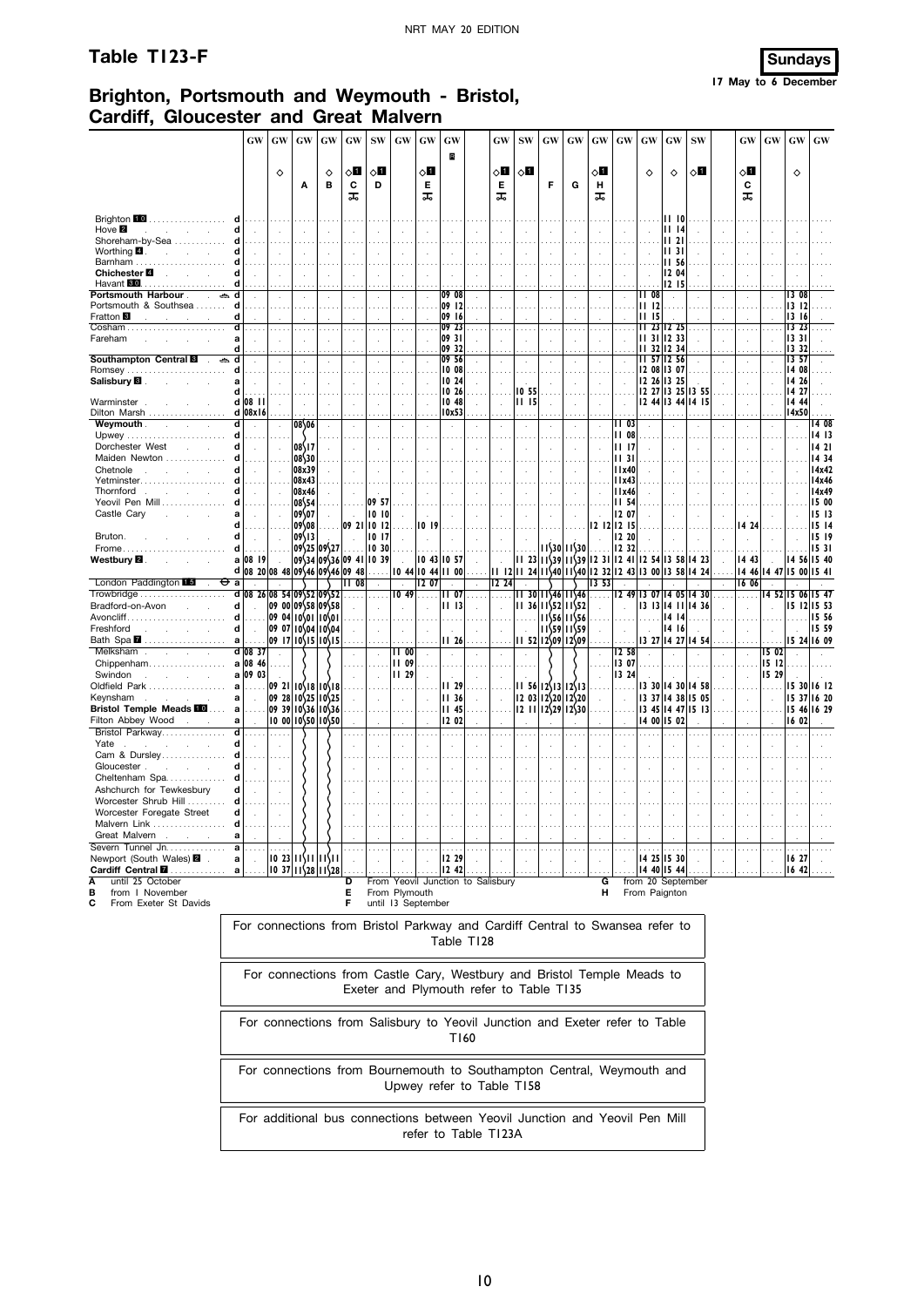## **Table T123-F Sundays**



# **Brighton, Portsmouth and Weymouth - Bristol, Cardiff, Gloucester and Great Malvern**

|                                                               | <b>GW</b>                                 | <b>GW</b>           | GW                         | GW                         | GW                          |               | <b>SW</b>                  | <b>GW</b>            | <b>GW</b>                        | <b>GW</b>     | <b>SW</b>                  | <b>GW</b>                  | GW                          | <b>GW</b>                    | GW                             | <b>SW</b>     | GW             | <b>GW</b>            | GW                                            | <b>SW</b>    | GW                          | GW                  | <b>GW</b> |
|---------------------------------------------------------------|-------------------------------------------|---------------------|----------------------------|----------------------------|-----------------------------|---------------|----------------------------|----------------------|----------------------------------|---------------|----------------------------|----------------------------|-----------------------------|------------------------------|--------------------------------|---------------|----------------|----------------------|-----------------------------------------------|--------------|-----------------------------|---------------------|-----------|
|                                                               |                                           |                     |                            | R                          |                             |               |                            |                      |                                  |               |                            |                            |                             |                              |                                |               |                |                      |                                               |              |                             |                     |           |
|                                                               | $\Diamond$                                | √П<br>Α<br>ᠼ        |                            |                            | ♦<br>B                      |               | 8П<br>C                    | ♦                    | ♦                                |               | 8П<br>D                    | ⊘Ц<br>Α                    | $\Diamond$                  | Е                            | F                              | 8П<br>G       | √П<br>н        | $\Diamond$           |                                               | ू∏           | $\Diamond$                  | $\Diamond$          |           |
|                                                               |                                           |                     |                            |                            |                             |               |                            |                      |                                  |               |                            | ᠼ                          |                             |                              |                                |               | ᠼ              |                      |                                               |              |                             |                     |           |
| Brighton 10<br>.                                              |                                           |                     |                            |                            |                             |               |                            |                      | 1547<br>15 <sub>51</sub>         |               |                            |                            |                             |                              |                                |               |                |                      |                                               |              | 1746<br>17 50               |                     |           |
| Hove <b>2</b><br>d<br>and the control of<br>Shoreham-by-Sea   | $\sim$                                    | ÷                   |                            |                            | $\mathcal{L}_{\mathbf{a}}$  |               |                            |                      | 15 57                            |               |                            |                            | ÷                           | $\mathbf{r}$                 |                                |               |                |                      | $\sim$                                        |              | 1756                        |                     |           |
| Worthing $\blacksquare$ .<br>and the company of the com-<br>d | $\ddot{\phantom{a}}$                      | $\sim$              |                            | $\ddot{\phantom{a}}$       | $\cdot$                     | $\bar{z}$     | $\ddot{\phantom{a}}$       | $\ddot{\phantom{a}}$ | 16 09                            |               | ÷                          |                            | à.                          |                              | ÷,                             | $\cdot$       |                | $\ddot{\phantom{a}}$ | $\ddot{\phantom{a}}$                          |              | 18 08                       |                     |           |
| Barnham<br>d                                                  |                                           |                     |                            |                            |                             |               |                            |                      | 16 27                            |               |                            |                            |                             |                              |                                |               |                |                      |                                               |              | 18 27                       |                     |           |
| Chichester 4 <b>Chichester</b><br>d                           |                                           | $\mathbf{r}$        |                            | $\overline{a}$             | $\mathcal{L}_{\mathcal{A}}$ | $\mathbf{r}$  | $\mathcal{L}$              | ÷                    | 16 35                            |               | ÷                          |                            |                             |                              | l.                             | ÷             |                |                      | $\mathbf{r}$                                  | $\mathbf{r}$ | 18 35                       |                     |           |
| Havant <b>80</b><br>d                                         |                                           |                     |                            |                            |                             |               |                            |                      | 16 44                            |               |                            |                            |                             |                              |                                |               |                |                      |                                               |              | 18,50                       |                     |           |
| Portsmouth Harbour .<br>$\frac{1}{2}$ and 14 08               |                                           |                     |                            | 15 08                      | $\cdot$                     |               | $\cdot$                    | 16 08                | $\mathbf{r}$                     |               |                            |                            | 17 08                       |                              |                                | ÷.            |                | 18 08                |                                               |              | J.                          | 08<br>19            |           |
| Portsmouth & Southsea                                         | $d$ 14 12                                 |                     |                            | 15 12                      |                             |               |                            | 1612                 |                                  |               |                            |                            | 1712                        |                              |                                |               |                | 18 12                |                                               |              |                             | 1912                |           |
| Fratton <sup>8</sup><br>and the company                       | $d$ 14 16                                 |                     |                            | 15 16                      |                             |               |                            | 16 16                |                                  |               |                            |                            | 1716<br>1723                |                              |                                |               |                | 18 16<br>18 23       |                                               |              |                             | 1916<br>18 57 19 23 |           |
| Cosham<br>Fareham                                             | $d$ 14 23<br>a   14 3                     |                     |                            | 15 23<br>15 31             | $\cdots$<br>$\sim$          |               |                            | $16$ 23 $ 16$ 5      | 16 31 16 59                      |               | $\ddot{\phantom{a}}$       |                            | 1731                        |                              |                                |               |                | 18 31                | $\ddot{\phantom{a}}$                          |              |                             | 19 04 19 31         |           |
|                                                               | d   14 32                                 |                     |                            | 15 32                      |                             |               |                            |                      | 16 32 16 59                      |               |                            |                            | 1732                        |                              |                                | $\epsilon$    |                | 18 32                |                                               |              |                             | 19 05 19 32         |           |
| Southampton Central <b>E</b><br>$ightharpoonup$ d   14        | 57                                        |                     |                            | 15, 57                     | $\cdot$                     |               |                            |                      | 16 57 17 22                      |               | ÷.                         |                            | 1757                        |                              | $\mathcal{L}$                  | $\epsilon$    |                | 18 57                |                                               |              | 19 28 19 57                 |                     |           |
| <b>Romsey</b>                                                 | $d$ 15 08                                 |                     |                            | 16 08                      |                             |               |                            |                      | 17 08 17 39                      |               |                            |                            | 18 08                       |                              |                                |               |                | 19 08                |                                               |              | 1940 2008                   |                     |           |
| Salisbury <b>Si</b> Product of the Salisbury <b>Si</b>        | a 15 26                                   |                     | $\sim$                     | 16 26                      | $\mathcal{L}$               |               |                            |                      | 17 26 17 57                      |               |                            |                            | 18 26                       |                              |                                |               |                | 19 26                |                                               |              | 19 58 20 26                 |                     |           |
|                                                               | d 15 27                                   |                     |                            | 16 27                      |                             |               |                            |                      | 17 16 17 27 17 58                |               |                            |                            | 18 28                       |                              |                                | 1921          |                | 19 27                |                                               |              | 19 55 20 01 20 27           |                     |           |
| Warminster                                                    | d 15 48                                   |                     | $\sim$                     | 16 44                      | $\sim$                      |               |                            |                      | 17 36 17 44 18 18                |               | ÷                          |                            | 18 48                       |                              | $\mathbf{r}$                   | 1941          |                | 1950                 | $\mathcal{L}$                                 |              | 20 15 20 22 20 44           |                     |           |
| Dilton Marsh<br>Weymouth .<br>ď                               | $d$ 15 $x50$                              |                     |                            | 16x50                      | 16 10                       |               |                            |                      | 18x23                            |               |                            |                            |                             |                              |                                | $\cdots$      |                |                      |                                               | .            | 20x27                       |                     | 20 09     |
| 70<br>$\sim$<br>d                                             |                                           |                     |                            | $\mathcal{L}$              | 16 15                       |               |                            |                      |                                  |               |                            |                            | $\cdot$                     |                              | 17\50 17\50<br>$1755$ $1755$   |               |                |                      |                                               |              |                             |                     | 20 14     |
| d<br>Dorchester West                                          | $\mathbf{r}$                              | ÷                   |                            |                            | 16 23                       |               |                            |                      | $\overline{\phantom{a}}$         |               | ÷.                         |                            | $\bar{z}$                   |                              | 18\03 18\03                    |               |                |                      | ÷.                                            |              | $\mathbf{r}$                |                     | 20 22     |
| Maiden Newton<br>d                                            |                                           |                     |                            |                            | 1635                        |               |                            |                      |                                  |               |                            |                            | $\ldots$                    |                              | 18\19 18\19                    |               |                |                      |                                               |              |                             |                     | 20 34     |
| d<br>Chetnole                                                 | $\sim$                                    | $\sim$              | $\sim$                     | $\sim$                     | 16x43                       |               | $\mathbf{r}$               | ÷                    | $\overline{a}$                   |               | $\mathbf{r}$               | $\overline{a}$             | $\mathbf{r}$                |                              | 18x30 18x30                    |               |                | $\overline{a}$       | ÷                                             | $\mathbf{r}$ | $\sim$                      |                     | 20x42     |
| Yetminster                                                    |                                           |                     |                            |                            | 16x46                       |               |                            |                      |                                  |               |                            |                            |                             |                              | 18x33 18x33                    |               |                |                      |                                               |              |                             |                     | 20x45     |
| Thornford<br>d                                                | $\sim$                                    | $\sim$              | $\sim$                     |                            | 16x48                       |               | $\mathbf{r}$               | ÷.                   | $\mathbf{r}$                     | $\mathbf{r}$  | $\mathcal{A}$              | $\mathcal{L}_{\mathbf{z}}$ | $\mathbf{r}$                |                              | 18x36 18x36                    | $\mathbf{r}$  | $\mathbf{r}$   | $\sim$               | $\sim$                                        | $\mathbf{r}$ | $\sim$                      |                     | 20x47     |
| Yeovil Pen Mill<br>d                                          |                                           |                     |                            |                            | 16 58                       |               |                            |                      |                                  |               |                            |                            |                             |                              | $18\frac{44}{18\frac{44}{4}}$  |               |                |                      |                                               |              |                             |                     | 20 57     |
| Castle Cary                                                   | $\mathcal{L}_{\mathbf{r}}$                | n.                  | $\mathbf{r}$               | $\mathcal{L}_{\mathbf{r}}$ | 1710                        |               |                            |                      | $\mathcal{L}_{\mathcal{A}}$      |               | $\mathcal{L}_{\mathbf{r}}$ |                            | $\alpha$                    |                              | $18\frac{57}{1857}$            |               |                |                      | $\mathcal{L}$                                 |              | $\mathcal{L}_{\mathcal{A}}$ |                     | 21 09     |
| d                                                             |                                           | 16 24               | .                          |                            | 1713                        |               |                            |                      |                                  |               |                            | 18 24                      | .                           |                              | 19\06 19\06                    |               |                |                      |                                               |              |                             |                     | 21 12     |
| Bruton.<br>d                                                  |                                           |                     |                            |                            | 1718                        |               |                            |                      |                                  |               | $\mathcal{L}$              |                            | $\mathcal{L}_{\mathcal{A}}$ |                              | $19\frac{12}{19}\frac{19}{12}$ |               |                |                      |                                               |              |                             |                     | 21 19     |
| Frome<br>d                                                    |                                           |                     | 1641                       |                            | 1730                        |               |                            |                      |                                  |               | 18 33                      |                            | .                           |                              | $19\frac{24}{19}\frac{24}{24}$ |               |                |                      |                                               |              |                             |                     | 2131      |
| Westbury <b>⊠</b> .                                           | a   15 56   16 42   16 49   16 56   17 39 |                     |                            |                            |                             |               |                            |                      | 17 44 17 57 18 26                | $\sim$        |                            |                            |                             | 8 42  8 45  8 56  9\33  9\33 |                                | 19 49         |                | 20 00                | $\sim$                                        |              | 20 23 20 31 20 56 21 41     |                     |           |
|                                                               | d 16 01 16 45 16 50 17 00 17 40           |                     |                            |                            |                             |               |                            |                      | $18$ 01 $18$ 28 $18$ 35 $\ldots$ |               |                            |                            |                             | 8 47  8 59  9\34  9\34       |                                | $\sim$        |                |                      | 19 54 20 01 20 18 20 23 20 32 21 02 21 42     |              |                             |                     |           |
| London Paddington 15<br>$\overline{\Theta}$ a                 | $d$ 16 08                                 | 18 06<br>.          |                            | 16 55 17 06 17 47          |                             |               |                            |                      | 18 07 18 34 18 41                |               | $\mathcal{L}$              | 20 07<br>.                 |                             | 19 04 19 39 19 39            |                                |               | 2109<br>$\sim$ |                      |                                               |              |                             |                     |           |
| Bradford-on-Avon<br>$\mathcal{L}^{\text{max}}$ and            | $d$ 16 14                                 | $\mathcal{L}$       |                            | 17 12 17 53                |                             |               | $\cdots$<br>$\bar{z}$      |                      | 18 13 18 40                      |               | $\cdots$<br>$\mathcal{L}$  |                            |                             | 19 10 19 45 19 45            |                                |               |                | 20 13                | 20 07 20 23 20 29 20 39 21 06 21 48<br>$\sim$ |              | 20 35  20 45  21 12  21 54  |                     |           |
| Avoncliff<br>d                                                |                                           |                     |                            | 1.111                      |                             |               |                            |                      | $18 \t16$                        |               |                            |                            |                             |                              | $19\frac{48}{19}\frac{19}{48}$ |               |                | .                    |                                               | $\ldots$ .   | $ 20 \t48$                  |                     | 21 57     |
| d<br>Freshford<br>and the company of the company of           | $\overline{a}$                            | $\mathcal{L}^{\pm}$ | $\sim$                     |                            |                             |               | $\mathcal{L}_{\mathbf{r}}$ | 1819                 | $\sim$                           | $\mathcal{L}$ | $\sim$                     |                            |                             |                              | 1951 1951                      | $\mathcal{L}$ |                |                      | $\mathcal{L}_{\mathcal{A}}$                   |              | 20 50                       |                     | 22 00     |
| Bath Spa <b>1</b>                                             | a 16 26                                   |                     |                            | $1726$ 18 03               |                             |               |                            |                      | 18 30 18 51                      |               |                            |                            |                             | 19 25 20\02 20\02            |                                |               |                | 20 26                |                                               |              | 20 52  2 01  21 25  22 11   |                     |           |
| Melksham.<br><b>Service</b><br>d l                            | $\mathcal{L}$                             | $\sim$              | 17 06                      | $\sim$                     | $\mathcal{A}$               |               | $\ddot{\phantom{a}}$       | ÷.                   | $\mathcal{A}$                    | 1851          | $\mathcal{L}$              |                            | $\ddot{\phantom{a}}$        |                              |                                |               |                | $\mathcal{A}$        | 20 34                                         | $\mathbf{r}$ |                             |                     |           |
| Chippenham<br>a                                               |                                           | .                   | 1718                       |                            |                             |               |                            |                      |                                  | 1900          |                            |                            |                             |                              |                                |               |                |                      | 20 43                                         |              |                             |                     |           |
| Swindon<br>al<br>the control of the control of                | $\sim$                                    | $\mathcal{L}$       | 17 35                      |                            |                             |               | $\mathbf{r}$               | $\mathcal{L}$        | $\sim$                           | 1917          | $\mathcal{L}$              |                            |                             |                              |                                | ÷             |                | $\mathcal{L}$        | 21 OO                                         |              |                             |                     |           |
| Oldfield Park<br>a                                            |                                           |                     |                            | 17 30 18 08                |                             |               |                            |                      | 18 56                            |               |                            |                            |                             |                              | 20\05 20\05                    |               |                |                      |                                               |              | 21 05                       |                     | 22 15     |
| Keynsham<br>a                                                 | $\sim$                                    | $\sim$              |                            | 17 37 18 16                |                             |               | $\mathcal{L}$              | $\sim$               | 19 03                            | $\mathbf{r}$  | $\mathcal{L}$              |                            | $\sim$                      |                              | 20\1220\12                     | ÷.            |                | $\sim$               | $\bar{z}$                                     |              | 21 00 21 11                 |                     | 22 22     |
| <b>Bristol Temple Meads in Allegan</b>                        | a 16 39                                   |                     |                            | 17 45 18 26                |                             |               |                            |                      | 18441912                         |               |                            |                            |                             | 19 39 20 23 20 25            |                                |               |                | 20 41                |                                               |              | 21 08 21 20 21 40 22 30     |                     |           |
| Filton Abbey Wood                                             | a 16 52                                   |                     | $\sim$                     | 18 02                      |                             |               |                            | 1902                 |                                  |               |                            |                            | 1951                        |                              |                                |               |                | 20 52                |                                               |              |                             | 21 50               |           |
| Bristol Parkway<br>ď                                          | .                                         | .                   |                            | .                          |                             |               |                            |                      |                                  |               |                            |                            |                             |                              |                                |               |                | a a a a              |                                               |              |                             |                     |           |
| Yate<br>d<br>and the state of the<br>d                        | $\mathcal{L}$                             | $\sim$              |                            | $\mathbf{r}$               | ÷                           |               |                            |                      |                                  |               | ÷.                         |                            |                             |                              |                                |               |                |                      |                                               |              |                             |                     |           |
| Cam & Dursley<br>d<br>Gloucester.<br>and the company          | $\sim$                                    |                     |                            |                            |                             |               |                            |                      |                                  |               |                            |                            |                             |                              |                                |               |                |                      |                                               |              |                             |                     |           |
| Cheltenham Spa<br>d                                           |                                           |                     |                            |                            |                             |               |                            |                      |                                  |               |                            |                            |                             |                              |                                |               |                |                      |                                               |              |                             |                     |           |
| Ashchurch for Tewkesbury<br>d                                 |                                           |                     |                            |                            |                             |               |                            |                      |                                  |               |                            |                            |                             |                              |                                |               |                |                      |                                               |              |                             |                     |           |
| Worcester Shrub Hill<br>d                                     |                                           |                     |                            |                            |                             |               |                            |                      |                                  |               |                            |                            |                             |                              |                                |               |                |                      |                                               |              |                             |                     |           |
| Worcester Foregate Street<br>d                                |                                           |                     |                            |                            |                             |               |                            |                      |                                  |               |                            |                            |                             |                              |                                |               |                |                      |                                               |              |                             |                     |           |
| d<br>Malvern Link                                             |                                           |                     |                            |                            |                             |               |                            |                      |                                  |               |                            |                            |                             |                              |                                |               |                |                      |                                               |              |                             |                     |           |
| Great Malvern<br>a<br>and the control                         |                                           |                     |                            |                            |                             |               |                            |                      |                                  |               |                            |                            |                             |                              |                                |               |                |                      |                                               |              |                             |                     |           |
| Severn Tunnel Jn.<br>al                                       | .                                         | .                   | $\sim$ $\sim$              | .                          | $\sim$                      |               |                            | 1918                 | $\sim$                           |               | .                          | $\cdots$                   | 2003                        | $\cdots$                     | $\cdots$                       |               |                | 2105                 | $\sim$                                        |              | $\cdots$                    | 22 07               |           |
| Newport (South Wales) 2 .<br>Cardiff Central <b>M</b>         | a   17   4  <br>a 17 30                   | $\sim$              | $\mathcal{L}_{\mathbf{a}}$ | 18 27<br>18 40             | $\mathcal{L}_{\mathbf{a}}$  | $\mathcal{L}$ | ÷.                         | 9 30  <br>19 44      |                                  |               | $\ddot{\phantom{a}}$       | $\ddot{\phantom{a}}$       | 20 15<br>20 29              | ÷.                           | $\mathbf{r}$                   |               |                | 21 17<br>21 30       | $\mathcal{L}$                                 | ÷.           | J.                          | 22 18<br>22 33      |           |
| From Exeter St Davids<br>Ā                                    |                                           |                     |                            |                            | D                           |               | To Salisbury               |                      |                                  |               |                            |                            |                             |                              | G                              |               |                |                      | From London Waterloo to Yeovil Pen Mill       |              |                             |                     |           |
|                                                               |                                           |                     |                            |                            | E                           |               | from I November            |                      |                                  |               |                            |                            |                             |                              | н                              | From Plymouth |                |                      |                                               |              |                             |                     |           |
| ♦ from Castle Cary<br>в                                       |                                           |                     |                            |                            | F                           |               | until 25 October           |                      |                                  |               |                            |                            |                             |                              |                                |               |                |                      |                                               |              |                             |                     |           |

**C** From Reading to Frome

For connections from Bristol Parkway and Cardiff Central to Swansea refer to Table T128

For connections from Castle Cary, Westbury and Bristol Temple Meads to Exeter and Plymouth refer to Table T135 For connections from Salisbury to Yeovil Junction and Exeter refer to Table T160

For connections from Bournemouth to Southampton Central, Weymouth and Upwey refer to Table T158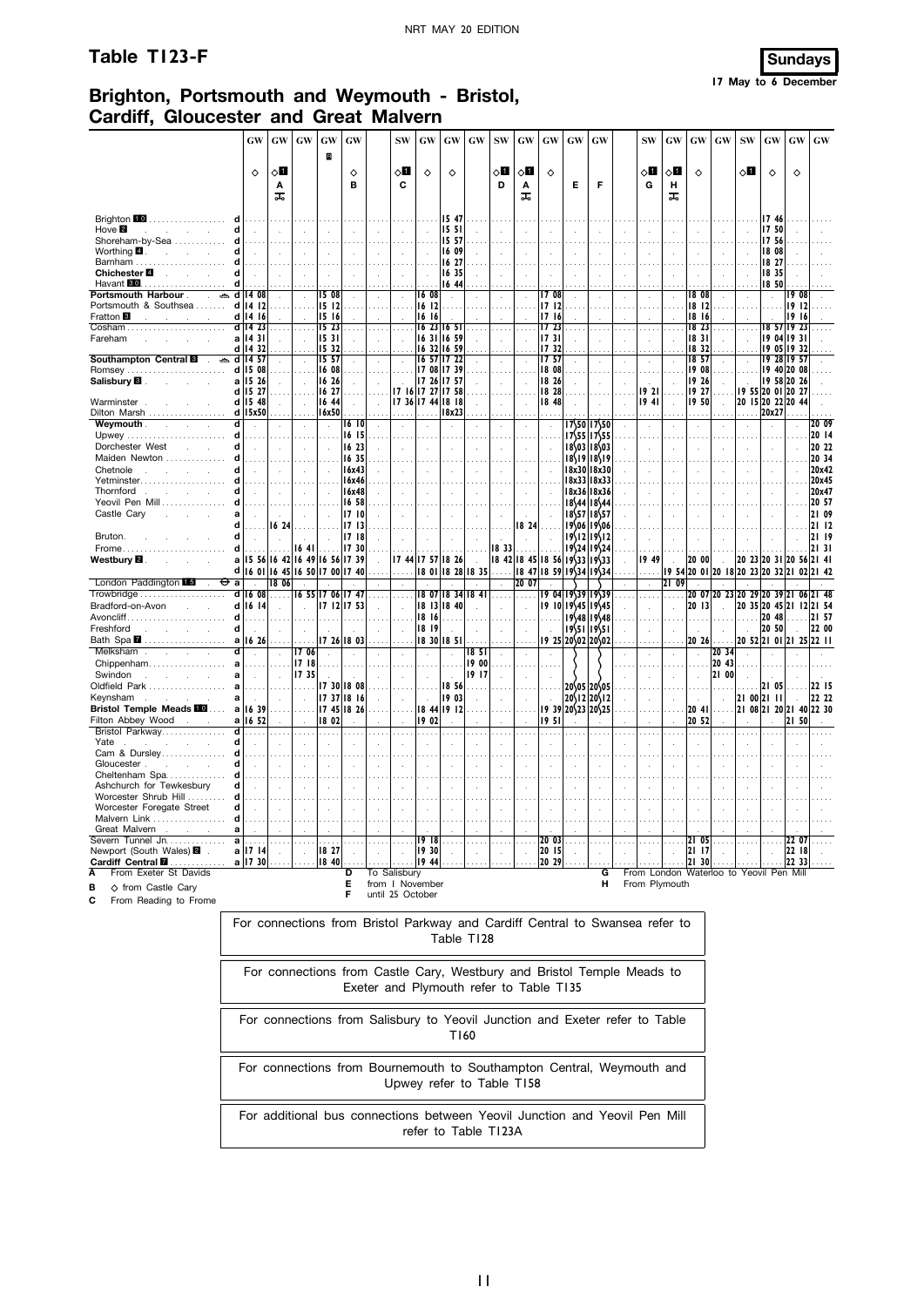#### Table T123-F



# Brighton, Portsmouth and Weymouth - Bristol, **Cardiff, Gloucester and Great Malvern**

|                                                                                             | GW                   |                             | GW                       | GW                    |               |               |                             |               |                             |                            |                             |                      |                             |                      |                             |               |                             |                      |                      |                             |                      |                                      |    |              |
|---------------------------------------------------------------------------------------------|----------------------|-----------------------------|--------------------------|-----------------------|---------------|---------------|-----------------------------|---------------|-----------------------------|----------------------------|-----------------------------|----------------------|-----------------------------|----------------------|-----------------------------|---------------|-----------------------------|----------------------|----------------------|-----------------------------|----------------------|--------------------------------------|----|--------------|
|                                                                                             | ⊘Ш                   |                             | ♦                        |                       |               |               |                             |               |                             |                            |                             |                      |                             |                      |                             |               |                             |                      |                      |                             |                      |                                      |    |              |
|                                                                                             | Α                    |                             |                          |                       |               |               |                             |               |                             |                            |                             |                      |                             |                      |                             |               |                             |                      |                      |                             |                      |                                      |    |              |
|                                                                                             | ᠼ                    |                             |                          |                       |               |               |                             |               |                             |                            |                             |                      |                             |                      |                             |               |                             |                      |                      |                             |                      |                                      |    |              |
|                                                                                             |                      |                             |                          |                       |               |               |                             |               |                             |                            |                             |                      |                             |                      |                             |               |                             |                      |                      |                             |                      |                                      |    |              |
| Brighton $\blacksquare$<br>d                                                                |                      |                             |                          |                       |               |               |                             |               |                             |                            |                             |                      |                             |                      |                             |               |                             |                      |                      |                             |                      |                                      |    |              |
| Hove <b>2</b><br>d<br><b>Contractor</b>                                                     | $\ddot{\phantom{a}}$ | $\cdot$                     |                          |                       |               |               | $\cdot$                     | ÷,            | $\mathcal{L}_{\mathbf{a}}$  |                            | $\bar{z}$                   |                      | $\ddot{\phantom{a}}$        | ÷,                   | $\bar{z}$                   |               | $\ddot{\phantom{a}}$        |                      |                      | ÷,                          | $\ddot{\phantom{a}}$ | $\ddot{\phantom{a}}$                 |    |              |
| d<br>Shoreham-by-Sea                                                                        |                      | $\cdots$                    |                          | المتعاد               | .             |               | $\cdots$                    |               | $\cdots$                    |                            | $\sim$                      |                      | 1.11                        |                      | $\cdots$                    |               | $\cdots$                    |                      |                      | $\sim$                      |                      | $\cdots$                             |    |              |
| Worthing $\blacksquare$ .<br>d<br>$\mathcal{L}^{\text{max}}$ and $\mathcal{L}^{\text{max}}$ | $\mathcal{L}$        | $\mathcal{L}$               | $\cdot$                  | $\mathbf{r}$          |               | $\mathbf{r}$  | $\mathcal{L}$               | ÷             | $\lambda$                   | $\mathbf{r}$               | $\mathcal{L}$               | $\mathbf{r}$         | $\mathbf{r}$                | à.                   | $\mathcal{L}$               | $\mathbf{r}$  | ÷                           | $\overline{a}$       | $\mathbf{r}$         | ÷.                          | $\cdot$              | $\bar{a}$                            |    |              |
| Barnham<br>d                                                                                |                      |                             |                          |                       |               |               |                             |               |                             |                            |                             |                      |                             |                      |                             |               |                             |                      |                      |                             |                      |                                      |    |              |
| Chichester <sup>1</sup><br>d<br><b>Service</b>                                              | $\ddot{\phantom{a}}$ | $\mathcal{A}$               | $\overline{\phantom{a}}$ | $\mathbf{r}$          |               | $\mathcal{L}$ | $\cdot$                     | $\epsilon$    | $\bar{z}$                   | $\mathcal{L}_{\mathbf{z}}$ | $\bar{z}$                   | $\ddot{\phantom{a}}$ | $\cdot$                     | $\ddot{\phantom{a}}$ | $\bar{z}$                   | $\lambda$     | $\mathcal{L}$               | $\cdot$              | $\ddot{\phantom{a}}$ | $\bar{z}$                   | à.                   | $\sim$                               | ł. |              |
| Havant 80<br>d<br>.                                                                         |                      | $\sim$                      |                          |                       |               |               |                             |               | $\cdots$                    |                            |                             |                      |                             |                      |                             |               |                             |                      |                      |                             |                      | $\cdots$                             |    |              |
| <b>Portsmouth Harbour</b> .<br>$\overline{\phantom{a}}$<br>d                                | $\cdot$              | $\mathcal{L}$               |                          | 20 08 22 05           |               |               | $\cdot$                     | $\cdot$       | $\cdot$                     | $\mathcal{A}$              | ÷.                          |                      | $\cdot$                     | $\epsilon$           | à.                          |               | $\epsilon$                  |                      |                      | $\epsilon$                  | $\epsilon$           | $\cdot$                              |    |              |
| d<br>Portsmouth & Southsea                                                                  |                      | $\ldots$ .                  |                          | 20 12 22 12           |               |               | $\sim$ $\sim$               | $\sim$        | .                           |                            | $\sim$                      |                      | $\cdots$                    |                      | $\cdots$                    |               | $\cdots$                    | $\sim$ $\sim$ $\sim$ | $\sim$ $\sim$        | $\sim$ $\sim$               | $\cdots$             | $\sim$                               |    |              |
| d<br>Fratton <sup>8</sup>                                                                   |                      | $\mathcal{L}$               |                          | 20 16 22 16           |               |               | ÷                           |               | $\overline{\phantom{a}}$    |                            |                             |                      |                             |                      |                             |               |                             |                      |                      |                             |                      |                                      |    |              |
| d<br>Fareham                                                                                |                      | .                           | $\cdots$                 | .<br> 20 31 22 31     |               |               |                             |               | $\sim$ $\sim$               |                            |                             |                      | $\cdots$                    |                      | $\cdots$                    |               |                             |                      |                      |                             |                      | $\sim$                               |    |              |
| a<br>d                                                                                      |                      | $\sim$<br>$\sim$            |                          | 20 32 22 32           |               |               | $\cdot$                     | ÷,            | $\bar{z}$                   | ÷.                         | ÷.                          |                      | $\cdot$                     | ÷.                   | $\mathcal{L}$               | ÷.            | $\mathcal{L}_{\mathcal{A}}$ |                      |                      | ÷,                          | $\epsilon$           | $\mathcal{A}$                        |    |              |
| Southampton Central <b>8</b><br>त<br>$\Rightarrow$                                          | $\mathcal{L}$        | $\sim$                      |                          | 20 59 22 57           |               |               | $\overline{a}$              | ÷             | $\cdots$<br>$\mathbf{r}$    | $\mathbf{r}$               | ÷.                          | $\mathbf{r}$         | .<br>$\mathcal{L}$          | ÷                    | $\mathcal{L}$               |               | ÷                           | $\overline{a}$       | ÷.                   | J.                          | ÷.                   | $\bar{a}$                            |    |              |
| Romsey<br>d                                                                                 |                      | $\ldots$ .                  |                          | 2111 2308             |               |               |                             |               |                             |                            |                             |                      |                             |                      |                             |               |                             |                      |                      |                             |                      |                                      |    |              |
| Salisbury <b>8</b> .<br>a                                                                   | $\mathcal{L}$        | $\mathcal{L}$               |                          | 21 29 23 26           |               |               | $\cdot$                     | ä,            | $\ddot{\phantom{a}}$        | $\mathbf{r}$               | ÷.                          | $\mathbf{r}$         | $\cdot$                     | $\cdot$              | $\mathcal{L}_{\mathcal{A}}$ | ÷.            | $\mathcal{L}_{\mathcal{A}}$ |                      |                      | ÷,                          | ÷,                   | $\mathcal{A}$                        |    |              |
| d                                                                                           |                      | .                           |                          | 21 30 23 27           |               |               | $\sim$                      | $\sim$        | $\sim$                      |                            |                             |                      | $\sim$                      |                      | $\cdots$                    |               | $\cdots$                    |                      |                      |                             | $\sim$ $\sim$        | $\sim$ $\sim$                        |    |              |
| Warminster.<br>d                                                                            | $\sim$               | $\sim$                      |                          | 21 46 23 48           |               | ÷             | $\ddot{\phantom{a}}$        | ÷             | $\overline{\phantom{a}}$    | ÷.                         | ÷.                          | $\mathbf{r}$         | $\mathbf{r}$                | ÷                    | $\mathcal{L}$               | $\mathbf{r}$  | ÷                           | $\overline{a}$       | $\mathbf{r}$         | J.                          | ÷                    | $\bar{a}$                            |    |              |
| Dilton Marsh<br>d                                                                           |                      |                             |                          | $\ldots$  21x55 23x53 |               |               |                             |               |                             |                            |                             |                      | .                           |                      |                             |               | .                           |                      |                      |                             |                      | $\cdots$                             |    |              |
| Weymouth.<br>ď<br>$\ddot{\phantom{0}}$<br>$\mathbf{r}$                                      | $\lambda$            | $\sim$                      | $\lambda$                | $\cdot$               |               | $\cdot$       | $\cdot$                     | $\epsilon$    | $\cdot$                     | $\cdot$                    | $\cdot$                     | $\cdot$              | $\cdot$                     | $\cdot$              | $\cdot$                     | $\lambda$     | $\sim$                      | $\ddot{\phantom{1}}$ | $\epsilon$           | $\cdot$                     | $\cdot$              | $\alpha$                             | i, | $\mathbf{r}$ |
| d                                                                                           |                      |                             |                          |                       |               |               |                             |               | $\ldots$                    |                            |                             |                      |                             |                      |                             |               |                             |                      |                      |                             |                      | $\mathbf{r}$                         |    |              |
| d<br>Dorchester West                                                                        | $\mathcal{L}$        | ÷                           | $\mathcal{L}$            | ÷                     |               |               |                             | i,            | $\overline{\phantom{a}}$    |                            |                             |                      | ÷                           |                      | J.                          |               | ÷                           |                      |                      |                             |                      | $\overline{\phantom{a}}$             |    |              |
| Maiden Newton<br>d                                                                          |                      |                             |                          |                       |               |               |                             |               | $\sim$ $\sim$               |                            |                             |                      |                             |                      |                             |               |                             |                      |                      |                             |                      |                                      |    |              |
| Chetnole<br>d<br><b>Service</b><br>$\mathbf{r}$                                             | $\cdot$              | $\cdot$                     | $\cdot$                  | $\sim$                |               | $\cdot$       | ÷,                          | $\cdot$       | $\mathcal{L}_{\mathcal{A}}$ | ÷.                         | $\epsilon$                  | $\mathbf{r}$         | $\cdot$                     | $\epsilon$           | $\mathcal{L}$               | $\epsilon$    | $\cdot$                     |                      |                      | $\epsilon$                  | $\mathcal{L}$        | $\ddot{\phantom{a}}$                 |    |              |
| Yetminster<br>d                                                                             |                      |                             |                          |                       |               |               |                             |               | $\sim$ $\sim$               |                            |                             |                      | $\cdots$                    |                      |                             |               |                             |                      |                      |                             |                      |                                      |    |              |
| Thornford<br>d<br>$\mathcal{L}$<br><b>Contractor</b>                                        |                      |                             |                          |                       |               |               |                             |               | $\overline{\phantom{a}}$    |                            |                             |                      | $\mathbf{r}$                |                      | ÷.                          |               | ÷                           |                      |                      |                             |                      | $\ddot{\phantom{a}}$                 |    |              |
| Yeovil Pen Mill<br>d                                                                        |                      |                             |                          |                       |               |               |                             |               | $\sim$ $\sim$               |                            |                             |                      |                             |                      |                             |               |                             |                      |                      |                             |                      |                                      |    |              |
| Castle Cary<br>a<br>÷.<br>d                                                                 | 21 37                | $\cdot$                     |                          |                       |               |               |                             |               | J.                          |                            |                             |                      |                             |                      | ÷,                          |               |                             |                      |                      |                             |                      | J.                                   |    |              |
| Bruton.<br>d                                                                                |                      |                             |                          |                       |               |               | ÷.                          |               | $\overline{a}$              |                            |                             |                      |                             |                      | J.                          |               |                             |                      |                      |                             |                      | $\ddot{\phantom{a}}$                 |    |              |
| d<br>Frome                                                                                  |                      | $\cdots$                    |                          |                       |               |               |                             |               |                             |                            |                             |                      |                             |                      |                             |               |                             |                      |                      |                             |                      | $\ddot{\phantom{a}}$                 |    |              |
| Westbury <b>2</b> .<br>$\mathbf a$<br>÷.                                                    | 21 56                | $\sim$                      |                          | 21 57 23 57           | $\mathcal{L}$ | $\mathbf{r}$  | $\mathcal{A}$               | ÷.            | $\mathcal{A}$               | ÷.                         | ÷.                          | $\mathbf{r}$         | $\mathcal{L}_{\mathcal{A}}$ | $\cdot$              | $\bar{L}$                   | $\mathcal{A}$ | $\mathcal{L}$               | $\overline{a}$       | ÷.                   | $\mathcal{L}_{\mathcal{A}}$ | $\mathcal{L}$        | $\alpha$                             | ł. |              |
| d                                                                                           | 21 58                |                             | $\ldots$ 22 02           | .                     | $\ldots$      |               | $\cdots$                    | $\cdots$      | $\ldots$                    |                            | .                           |                      | $\cdots$                    | $\cdots$             | .                           |               | $\cdots$                    | $\cdots$             | $\cdots$             | $\cdots$                    | $\cdots$             | $\cdots$                             |    |              |
| London Paddington 15<br>$\ddot{\phantom{a}}$                                                | $\Theta$ a 23 37     | $\mathcal{L}^{\mathcal{L}}$ | $\sim$                   | ÷                     | ÷             | $\mathbf{r}$  | $\mathcal{L}_{\mathcal{A}}$ | $\sim$        | $\sim$                      | $\mathcal{L}$              | $\mathcal{L}_{\mathcal{A}}$ | $\mathbf{r}$         | $\sim$                      | $\mathcal{L}$        | $\mathcal{L}$               | $\mathbf{r}$  | $\sim$                      | $\mathbf{r}$         | $\mathbf{r}$         | ÷                           | $\mathbf{r}$         | $\sim$                               |    | $\mathbf{r}$ |
| ਰ                                                                                           | .                    | .                           | 22 08                    | $\cdots$              | .             | .             | $\cdots$                    | $\ldots$      | $\sim$ .                    | $\ldots$                   | $\cdots$                    | $\cdots$             | $\sim$ . $\sim$             | $\ldots$             | .                           | $\cdots$      | $\sim$ .                    | $\cdots$             | $\cdots$             | $\cdots$                    | $\ldots$             | $\ldots$                             |    | $\cdots$     |
| Bradford-on-Avon<br>d                                                                       | $\mathbf{r}$         | $\mathcal{L}$               | 22 14                    | ÷                     |               |               | J.                          | ł.            | $\mathbf{r}$                |                            |                             |                      | ÷.                          | ÷.                   | ÷.                          |               | $\mathbf{r}$                |                      |                      |                             | ÷.                   | $\ddot{\phantom{a}}$                 |    |              |
| Avoncliff<br>d                                                                              |                      |                             | $\sim$                   |                       |               |               |                             |               | $\cdots$                    |                            |                             |                      |                             |                      |                             |               |                             |                      |                      |                             |                      |                                      |    |              |
| d<br>Freshford<br>and the control of                                                        | $\sim$               | $\ddot{\phantom{a}}$        | $\sim$                   | $\mathbf{r}$          | ÷             | ÷             | $\cdot$                     | $\mathcal{L}$ | $\sim$                      | $\mathbf{r}$               | ÷.                          | $\mathbf{r}$         | $\mathbf{r}$                | ÷                    | ÷                           | $\mathbf{r}$  | $\mathcal{L}$               | $\overline{a}$       | i.                   | ÷.                          | $\mathcal{L}$        | $\mathcal{A}$                        |    |              |
| Bath Spa 2<br>a                                                                             |                      |                             | 22 27                    |                       | $\ddotsc$     |               |                             |               | $\cdots$                    |                            |                             |                      | .                           |                      | $\ddotsc$                   |               | $\cdots$                    | $\cdots$             |                      |                             |                      | $\cdots$                             |    |              |
| Melksham<br>d<br><b>Service State</b><br>$\mathcal{L}$                                      | $\cdot$              | i,                          |                          | $\cdot$               |               |               | $\ddot{\phantom{a}}$        | i,            | $\bar{ }$                   | $\cdot$                    | $\cdot$                     |                      | $\cdot$                     | $\cdot$              | $\cdot$                     |               | $\epsilon$                  |                      |                      | J.                          | $\cdot$              | $\cdot$                              |    |              |
| Chippenham<br>a                                                                             |                      |                             |                          | $\cdots$              | .             |               |                             |               | $\cdots$                    |                            |                             |                      | $\cdots$                    |                      |                             |               |                             |                      |                      |                             |                      | $\sim$ $\sim$                        |    |              |
| Swindon<br>a<br>$\mathcal{L}$<br><b>Contract Contract</b><br>a                              |                      | ÷                           |                          |                       |               |               |                             |               | J.                          |                            |                             |                      | $\overline{a}$              |                      | ÷.                          |               |                             |                      |                      |                             |                      | $\ddot{\phantom{a}}$                 |    |              |
| Oldfield Park<br>Keynsham<br>a<br>the control of the control of                             |                      | à.                          |                          | $\mathbf{r}$          |               |               |                             |               | $\ddot{\phantom{a}}$        |                            |                             |                      | ÷.                          |                      | ÷.                          |               | $\mathbf{r}$                |                      |                      |                             |                      |                                      |    |              |
| <b>Bristol Temple Meads III</b><br>a                                                        |                      | .                           | 22 41                    | $\cdots$              |               |               | $\ddot{\phantom{a}}$        |               | $\sim$                      |                            |                             |                      |                             |                      |                             |               |                             |                      |                      |                             |                      | $\ddot{\phantom{1}}$<br>$\mathbf{r}$ |    |              |
| Filton Abbey Wood<br>a                                                                      | ÷                    | $\cdot$                     | 22 53                    | $\ddot{\phantom{a}}$  |               |               |                             |               | $\cdot$                     |                            |                             |                      |                             |                      | ÷                           |               | ÷                           |                      |                      |                             |                      | $\overline{a}$                       |    |              |
| Bristol Parkway<br>ਰ                                                                        |                      |                             |                          | .                     | $\cdots$      |               | $\cdots$                    |               | $\cdots$                    | $\cdots$                   |                             |                      | .                           | $\cdots$             | .                           |               | $\cdots$                    | $\cdots$             |                      |                             |                      | $\cdots$                             |    |              |
| d<br>Yate<br>$\sim$ 100 $\mu$<br>J.<br>$\mathbf{r}$<br>$\mathbf{r}$                         | $\cdot$              | $\cdot$                     | $\cdot$                  | $\cdot$               |               |               | ÷,                          | i,            | $\ddot{\phantom{a}}$        | $\ddot{\phantom{a}}$       |                             |                      |                             | i,                   | i,                          |               | i,                          |                      |                      |                             |                      | ÷,                                   |    |              |
| Cam & Dursley<br>d                                                                          |                      |                             |                          |                       |               |               |                             |               | $\sim$                      |                            |                             |                      |                             |                      |                             |               |                             |                      |                      |                             |                      | $\cdots$                             |    |              |
| Gloucester.<br>d<br>÷                                                                       |                      |                             |                          |                       |               |               |                             |               |                             |                            |                             |                      |                             |                      |                             |               |                             |                      |                      |                             |                      |                                      |    |              |
| Cheltenham Spa<br>d                                                                         |                      |                             |                          |                       |               |               |                             |               | $\sim$                      |                            |                             |                      |                             |                      |                             |               |                             |                      |                      |                             |                      |                                      |    |              |
| Ashchurch for Tewkesbury<br>d                                                               | $\cdot$              | $\mathcal{L}$               |                          | $\cdot$               |               |               |                             | ÷,            | $\mathcal{L}_{\mathcal{A}}$ |                            |                             |                      |                             | $\cdot$              | $\mathcal{L}$               |               | $\cdot$                     |                      |                      |                             | $\mathcal{L}$        | ÷.                                   |    |              |
| Worcester Shrub Hill<br>d                                                                   |                      |                             |                          |                       |               |               |                             |               |                             |                            |                             |                      |                             |                      |                             |               |                             |                      |                      |                             |                      |                                      |    |              |
| d<br>Worcester Foregate Street                                                              | ÷                    | $\cdot$                     | $\mathbf{r}$             | $\mathbf{r}$          | $\mathbf{r}$  | $\mathbf{r}$  | ÷.                          | ÷.            | $\mathbf{r}$                | $\mathbf{r}$               | ÷.                          | $\mathbf{r}$         | $\mathbf{r}$                | $\mathbf{r}$         | ÷                           | $\mathbf{r}$  | ÷                           | $\mathbf{r}$         | $\mathbf{r}$         | ÷.                          | ÷.                   | $\bar{a}$                            |    |              |
| Malvern Link<br>d                                                                           |                      |                             |                          |                       |               |               |                             |               | $\ldots$                    |                            |                             |                      |                             |                      |                             |               |                             |                      |                      |                             |                      | $\ddot{\phantom{a}}$ .               |    |              |
| Great Malvern<br>a                                                                          |                      | ÷                           |                          |                       |               |               |                             |               |                             |                            |                             |                      |                             |                      | $\mathbf{r}$                |               |                             |                      |                      |                             |                      |                                      |    |              |
| Severn Tunnel Jn.<br>a                                                                      |                      | $\ldots$                    | 23 06                    | $\cdots$              | $\cdots$      | $\sim$ $\sim$ | $\sim$ $\sim$               | $\sim$        | $\cdots$                    | $\sim$                     | $\sim$ $\sim$               | 1.1.1                | $\cdots$                    | $\cdots$             | $\cdots$                    |               | $\cdots$                    | $\sim$               | $\cdots$             | $\sim$                      | $\sim$               | $\cdots$                             |    | $\sim$       |
| Newport (South Wales) 2 .<br>$\mathbf a$                                                    | ÷.                   | $\sim$                      | 23 18                    | $\mathbf{r}$          |               |               |                             |               |                             |                            |                             |                      |                             |                      |                             |               |                             |                      |                      |                             |                      |                                      |    |              |
| Cardiff Central <b>II</b><br>a                                                              |                      |                             | .  23 31                 |                       |               |               |                             |               |                             |                            |                             |                      |                             |                      |                             |               |                             |                      |                      |                             |                      |                                      |    |              |

A From Penzance

For connections from Bristol Parkway and Cardiff Central to Swansea refer to Table T128

For connections from Castle Cary, Westbury and Bristol Temple Meads to Exeter and Plymouth refer to Table T135

For connections from Salisbury to Yeovil Junction and Exeter refer to Table T160

For connections from Bournemouth to Southampton Central, Weymouth and Upwey refer to Table T158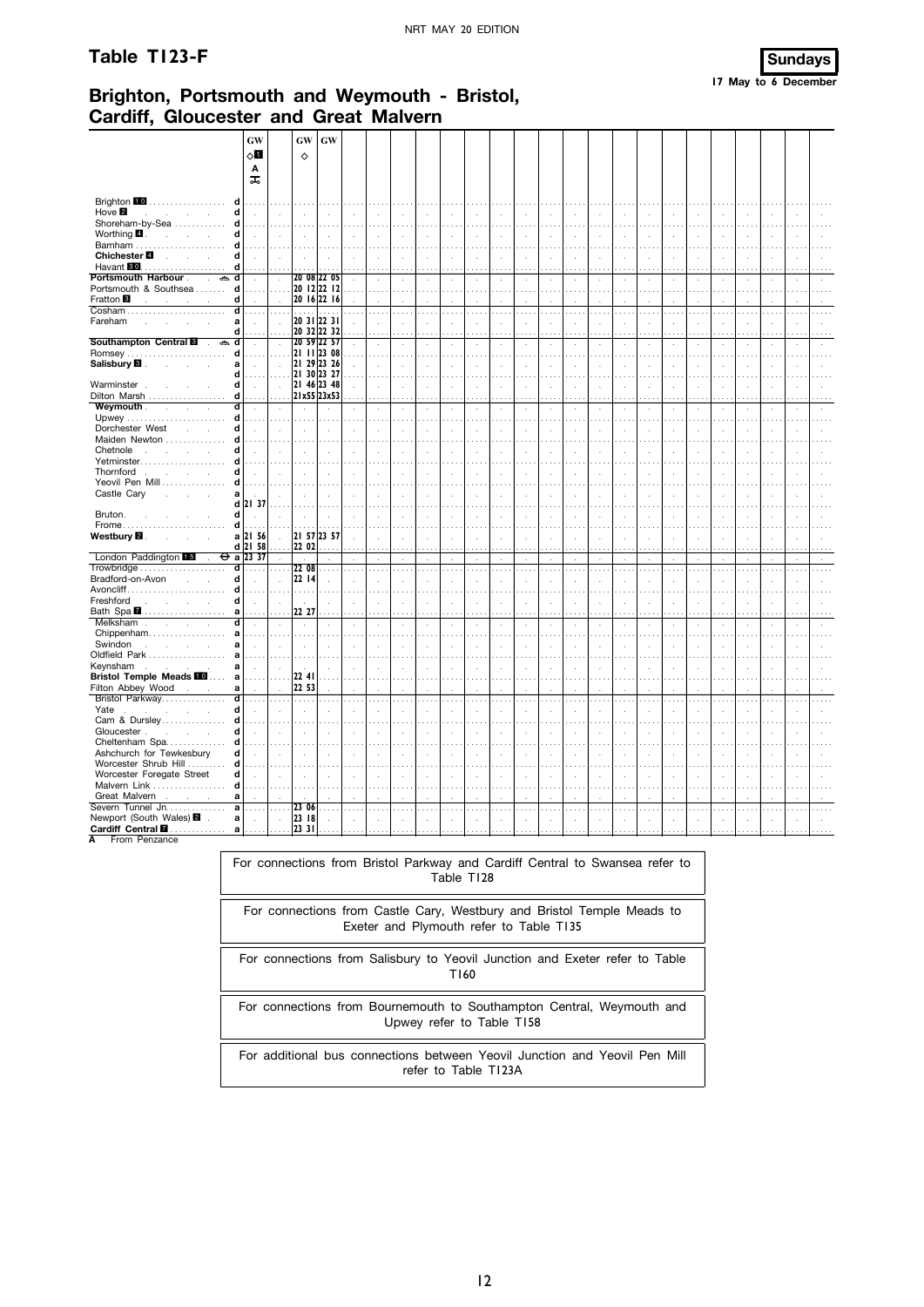**18 May to 11 December**

## **Great Malvern, Gloucester, Cardiff and Bristol - Weymouth, Portsmouth and Brighton**

|                     |                  |                                  | Miles Miles Miles Miles Miles                     |                                                      |                                                                          | GW<br>МX                   | <b>GW</b>                                              | <b>GW</b>                  | GW                      | GW                                                   | GW                 | GW                               | GW                                     | <b>GW</b>                   |                                       | <b>SW</b>          | GW                                              | <b>GW</b>             | GW             | GW                     | <b>GW</b>                                                                     | <b>GW</b>                                                                      | <b>SW</b> | <b>GW</b>   |
|---------------------|------------------|----------------------------------|---------------------------------------------------|------------------------------------------------------|--------------------------------------------------------------------------|----------------------------|--------------------------------------------------------|----------------------------|-------------------------|------------------------------------------------------|--------------------|----------------------------------|----------------------------------------|-----------------------------|---------------------------------------|--------------------|-------------------------------------------------|-----------------------|----------------|------------------------|-------------------------------------------------------------------------------|--------------------------------------------------------------------------------|-----------|-------------|
|                     |                  |                                  |                                                   |                                                      |                                                                          |                            |                                                        | $\Diamond$                 | ⊘∐                      |                                                      | $\Diamond$         | ♦                                |                                        |                             |                                       | оΩ                 | ♦                                               | ⊘∐                    |                | B                      |                                                                               | ♦                                                                              | 8П        |             |
|                     |                  |                                  |                                                   |                                                      |                                                                          | A                          |                                                        |                            | в<br>ᠼ                  |                                                      |                    | C                                |                                        |                             |                                       | D                  | ᠼ                                               | Е<br>ᠼ                |                | ᠼ                      |                                                                               | F                                                                              |           |             |
| 0                   | 0                |                                  |                                                   |                                                      |                                                                          |                            | 1.1.1.1                                                |                            |                         |                                                      |                    |                                  |                                        |                             |                                       |                    | 06 30                                           |                       |                | 07 28                  |                                                                               |                                                                                |           |             |
| $11^{3}/$<br>$21\%$ | $11^{3}/$<br>21% | $\overline{\phantom{0}}$         |                                                   |                                                      | Newport (South Wales) 2 .<br>Severn Tunnel Jn <b>d</b>                   | $d$ $\vert$                | $\sim 10$<br>.                                         | $\sim 10^{-1}$             | $\sim$<br>.             | $\sim 10^7$                                          | $\sim$             | $\sim$                           | $\sim$                                 | $\sim$                      | $\sim$                                | $\sim$             | 06 44<br>06 54                                  | $\sim$                | $\mathbb{R}^2$ | 07 42 <br>07 52        | S.                                                                            | $\sim$                                                                         |           |             |
|                     |                  | $\overline{\mathfrak{o}}$        | $\overline{\mathbf{0}}$                           | —                                                    | d<br>Great Malvern                                                       | $\sim 10^{-1}$             | $\sim$                                                 | $\sim$                     | $\sim$                  | $\sim$                                               | $\mathcal{L}$      | $\mathcal{L}$                    | $\ddot{\phantom{a}}$                   | $\sim$                      | $\mathcal{L}$                         | $\sim$             | $\sim$                                          | $\sim$                | $\sim$         | $\sim$                 | $\sim$                                                                        | $\mathcal{A}$                                                                  |           |             |
|                     |                  | $1\frac{1}{4}$                   | $1\frac{1}{4}$                                    | $\overline{\phantom{0}}$                             |                                                                          |                            | .                                                      |                            | .                       | 1.1.1.1                                              | .                  |                                  | .                                      | .                           | .                                     |                    | .                                               | .                     |                | .                      | 1.111                                                                         |                                                                                |           |             |
|                     |                  | 8                                | 8                                                 | $\equiv$<br>$\frac{1}{\sqrt{2}}$                     | Worcester Foregate Street.                                               | $d$ .                      | $\sim 10^{-1}$                                         | $\sim 10^{-1}$             | $\sim$                  | $\sim 10^7$                                          | $\sim$             | $\sim$                           | $\sim$                                 | $\sim$                      | $\sim$                                | $\sim 10^7$        | $\sim$                                          | $\sim$                | $\sim$         | $\sim$                 | $\sim$                                                                        | $\sim$<br>07 08                                                                |           |             |
|                     |                  | $8\frac{1}{2}$<br>23%            | $8\frac{1}{2}$<br>$23\%$                          | $\overline{\phantom{0}}$                             | Worcester Shrub Hill d<br>Ashchurch for Tewkesbury.                      | $d$ $\vert$ .              | .<br>$\ \cdot\ $                                       | .                          | $\cdots$<br>$\sim 10^7$ | $\sim 10$                                            | $\sim$             |                                  | $\ddot{\phantom{a}}$<br>$\sim 10^{-1}$ | $\sim$                      | $\sim$                                | $\sim 10$          | $\sim 10^7$                                     | $\sim$                | $\sim$         | $\sim$                 |                                                                               | 07 24                                                                          |           |             |
|                     |                  | 30%                              | 30%                                               | $\overline{\phantom{0}}$                             | Cheltenham Spa $d$                                                       |                            |                                                        |                            |                         |                                                      |                    |                                  |                                        |                             |                                       |                    |                                                 |                       |                |                        |                                                                               | 0734                                                                           |           |             |
|                     |                  | 37                               | 37                                                | $\overline{\phantom{0}}$                             | Gloucester reserves                                                      | $d$ $\vert$ .              | $\mathbf{L}$                                           | $\sim 10^{-1}$             | $\sim$                  | $\sim 10$                                            | $\sim$             |                                  | $\sim$                                 | $\sim$                      | $\sim$                                | $\sim$             | $\sim$                                          | $\sim 10^7$           | $\sim 10^7$    | $\sim$                 |                                                                               | 07 47                                                                          |           |             |
|                     |                  | 50<br>60%                        | 50<br>60%                                         | $\overline{\phantom{0}}$                             | Cam & Dursley  d <br>Yate<br>and the company of the company of           | $d$ $\vert$ .              | 1.                                                     |                            |                         |                                                      |                    |                                  | .                                      | .                           |                                       |                    | $\sim$                                          |                       |                |                        |                                                                               | 08 00<br> 08 13                                                                |           |             |
|                     |                  | 67                               | 67                                                | $\overline{a}$                                       |                                                                          |                            | $\sim 10$<br>$\ldots$ .                                | $\sim$                     | $\sim$                  | $\sim 10^7$                                          | $\sim$             |                                  | $\sim$                                 | 06   2                      |                                       |                    |                                                 |                       |                | $\sim$                 |                                                                               | 08 22                                                                          |           |             |
| 33%                 | 33%              | 68%                              | 68%                                               | Ξ                                                    | Filton Abbey Wood<br> d <br><b>The Common</b>                            | $\sim$                     | $\sim$                                                 | $\sim$                     | $\sim$                  | $\alpha$                                             | $\sim$             |                                  | $\sim$                                 | 06 17                       | $\ddot{\phantom{a}}$                  | $\mathcal{A}$      | 07 12                                           | $\sim$                | $\sim$         | 08 07                  | $\sim$                                                                        | 08 26                                                                          |           | 08 51       |
| 38%                 | 38%              | 73                               | 73                                                |                                                      | Bristol Temple Meads <b>10</b> d                                         |                            | 1.1.1.1                                                | 05 00 05 10                |                         |                                                      |                    | $ 05 \; 51 $                     |                                        | $\ldots$ . 06 39            |                                       |                    | $ 07 \t24 $                                     |                       |                |                        |                                                                               | $ 07 \t38 08 \t19 $ 08 41 08 49 09 04                                          |           |             |
| 42%<br>48%          | 42%<br>48%       | 77%<br>$83\%$                    | 77%<br>83%                                        | $\qquad \qquad -$                                    | Keynsham<br>Oldfield Park d                                              | $d$ $\vert$                | $\sim 10^7$                                            | .                          | 1920   S. 1920          |                                                      |                    | 05 58<br>$\ldots$ 06 05 $\ldots$ | $\sim$ $\sim$<br>.                     | 06 46<br> 06, 53            | $\sim$<br>.                           | $\sim$             |                                                 | $\sim 10^7$           |                | 07 45 08 27            |                                                                               | 08 49 08 56 09 11<br>$\ldots$   07 52   08 34 $\ldots$   08 56   09 03   09 18 |           |             |
|                     |                  |                                  |                                                   | $\overline{\mathbf{0}}$                              | ਗ<br>Swindon New York Swindon                                            | $\sim$                     | $\sim$                                                 | $\sim$                     | .<br>$\sim$             | $\sim 10^{-1}$                                       | $\sim$             | $\sim$                           | $\overline{06}$ $\overline{11}$ .      |                             | $\sim$                                | $\sim$             | التبيت التنب<br>$\sim$                          | $\sim$                | $\sim 10^{-1}$ |                        | $\begin{array}{ c c c c c c } \hline \textbf{08 44} & \textbf{0} \end{array}$ |                                                                                |           |             |
|                     |                  |                                  |                                                   | 16%                                                  |                                                                          |                            | 1.1.1.1                                                | .                          | .                       | .                                                    | .                  |                                  | . 06 27                                | .                           | $\cdots$                              | .                  | $\ldots$ .                                      | .                     | .              | $  \ldots  $ 08 59 $ $ |                                                                               |                                                                                |           |             |
|                     | 49%              |                                  |                                                   | 23                                                   |                                                                          |                            |                                                        | $\sim$                     | $\sim 10^{-1}$          |                                                      | $\sim 10^{-1}$     | $\sim$                           | 06 36                                  |                             |                                       |                    | $\sim 10^{-1}$                                  |                       |                | $\sim$                 | 09 09                                                                         |                                                                                |           |             |
| 49%<br>56%          | 56%              | 84%<br>91%                       | 84%<br>91%                                        | —                                                    | Freshford<br>and the company of the com-                                 | $d$ 00 12                  | $\sim$                                                 | $\overline{05}$ 13<br>l an | $\left  \cdot \right $  | $\ldots$ .<br>$\ \cdot\ $                            |                    | $\overline{06}$ $\overline{08}$  | $\sim$ $\sim$                          | $\ldots$ 06 56<br>07 06     | $\cdots$<br>$\sim$                    | $\sim 10^7$        | 07, 37 <br>$\mathbb{R}$                         | 1.1.1<br>$\sim$       |                |                        |                                                                               | $\overline{07}$ 55 08 38 $\overline{000}$ 09 01 09 07 09 21<br> 09 10          |           |             |
| 57%                 | 57%              | 92%                              | 92%                                               | $\overline{\phantom{0}}$                             |                                                                          |                            |                                                        |                            | .                       | $\ldots$                                             |                    | $ 06 \ 20 $                      |                                        | . 07 09                     | .                                     |                    | 1.                                              |                       |                |                        |                                                                               |                                                                                |           |             |
| 59                  | 59               | 94                               | 94                                                |                                                      | Bradford-on-Avon.                                                        | $d$ 00 18                  | $\sim$                                                 | $ 05 \t25 05 \t35 $        |                         |                                                      |                    | $ 06 \t24 $                      | $\sim 10$                              | 07 13                       | $\sim$                                | $\sim$             | 07 49                                           | $\sim$                |                | 08 11 08 50            |                                                                               | 09 16 09 24 09 33                                                              |           |             |
| 62%                 | 62%              | 97%<br>$\equiv$                  | 97%                                               | 28%<br>$=$                                           |                                                                          |                            |                                                        |                            |                         |                                                      |                    |                                  |                                        | .   06 31     06 46   07 20 |                                       |                    | .  07 56                                        | 0704                  |                |                        |                                                                               | 08 19 08 57 09 18 09 23 09 29 09 40                                            |           |             |
| 66%                 | 66%              | 101%                             | 101%                                              | 32%                                                  | London Paddington <b>15 Cddd</b> Nestbury <b>2</b> Communication 2013 2  |                            |                                                        | 0539 0549                  |                         |                                                      | $\sim 10^7$        | $\sim$<br>$\overline{06}$ 38     |                                        | 06 53 07 27                 | $\epsilon$<br>.                       | $\mathcal{A}$<br>. | 08 03 08 20 08 26 09 04 09 25 09 30 09 37 09 49 |                       |                |                        |                                                                               |                                                                                |           |             |
|                     |                  |                                  |                                                   |                                                      |                                                                          |                            |                                                        |                            |                         |                                                      |                    |                                  |                                        |                             |                                       |                    |                                                 |                       |                |                        |                                                                               |                                                                                |           |             |
|                     |                  |                                  |                                                   |                                                      |                                                                          |                            | d 00 33 05 24 05 49                                    |                            |                         |                                                      |                    |                                  |                                        | 06 25 06 40 06 52 06 54     | $\sim$                                |                    | $ 07 \t{40} 08 \t{05} 08 \t{21} $               |                       |                | 0905                   | $\sim 10^{-1}$                                                                | 09 32 09 40 09 51                                                              |           |             |
|                     | 72               |                                  | 107                                               |                                                      |                                                                          |                            |                                                        |                            |                         |                                                      |                    |                                  | $ 06a34 $ $ 07 01 $ $  $               |                             | $\ldots$                              |                    | بتنبيل بتنبأ بتنب                               |                       |                |                        |                                                                               | $ 09, 42 $                                                                     |           |             |
|                     | 82%              | $\qquad \qquad -$                | 117%                                              | $\equiv$                                             | $\mathsf{d}$<br>Bruton                                                   | $\sim 10^{-1}$             |                                                        | <b>Contract</b>            | $\mathbf{L}$            | $\sim$ $\sim$                                        | $\sim$             | 07 13                            | $\sim$                                 | $\sim 10^{-1}$              | $\sim$                                | $\sim$             | $\sim$                                          | $\sim$                | $\sim$         | $\sim 10^7$            | $\sim$                                                                        | 09, 53                                                                         |           |             |
|                     | 86               | $\overline{\phantom{0}}$         | 121                                               | $\overline{\phantom{0}}$                             | Castle Cary a                                                            |                            |                                                        | .                          | .                       |                                                      | $\sim$ $\sim$      | 07 17<br>07 19                   | .<br>$\sim 10^{-1}$                    | .                           | .<br>$\sim 10^{-1}$                   |                    | <b>Carolina</b>                                 | . 08 40               | $\sim 10^{-1}$ | .                      | 1.1.1.                                                                        | 09, 58 <br> 09, 59                                                             | $\sim$    |             |
|                     | 97%              | —                                | 132%                                              |                                                      |                                                                          |                            |                                                        |                            |                         | $\left  \begin{array}{c} 1 \\ 1 \end{array} \right $ |                    | 07, 34                           | $\cdots$                               | $\sim 10^{-1}$<br>.         | .                                     | .                  | .                                               | - 1<br>.              | .              | $\sim 10^{-1}$<br>.    | $\sim$<br>.                                                                   | 0   3                                                                          |           |             |
|                     | 101              | -                                | 135%                                              | $\equiv$                                             |                                                                          |                            |                                                        |                            |                         | $\ \cdot\ $                                          | $\sim$             | 07x38                            | $\sim$                                 | - 1                         | $\sim 10^{-1}$                        | $\sim$ $\sim$      | $\mathbb{R}$                                    | $\mathbb{F}_{\geq 0}$ | $\ \cdot\ $    | <b>Bar</b>             | $\sim 10^7$                                                                   | 10x18                                                                          |           |             |
|                     | 102<br>104       |                                  | 137<br>139                                        | $\overline{\phantom{0}}$                             | Chetnole                                                                 |                            |                                                        |                            |                         | 1.1.1.1                                              |                    | 07x41<br>07x45                   |                                        |                             |                                       |                    |                                                 |                       |                | .                      |                                                                               | 10x21<br>10x25                                                                 |           |             |
|                     | 110%             | $\overline{\phantom{0}}$         | 145%                                              | $\overline{\phantom{0}}$                             | the control of the control of                                            |                            | $d \mid x \mid x \mid x \mid x$                        |                            |                         | $\sim$ 100 $\sim$<br>.                               | $\sim$ $\sim$      | 07 57                            | $\sim$                                 | $\sim 10^{-11}$             | $\sim 10^7$                           | $\sim 10^{-1}$     | $\mathbb{R}$<br>1.1.1.1                         | $\sim 10^7$<br>.      | <b>Taxa</b>    | l an                   | $\sim 10^7$                                                                   | $10.37$ .                                                                      |           |             |
|                     | 118%             | $\overline{\phantom{0}}$         | 153%                                              |                                                      | Dorchester West.<br>d                                                    | $\sim 10^{-1}$             | $\sim 10^7$                                            |                            | $\sim 10^7$             | $\sim 10^7$                                          | $\sim 10$          | 08 08                            | $\sim$                                 | $\sim$                      | $\sim$                                | $\sim 10^7$        | $\sim 10^{-1}$                                  | $\sim$                | $\sim$         | $\sim$                 | $\sim$                                                                        | 1047                                                                           |           |             |
|                     | 122%             | $\qquad \qquad -$                | 157%                                              | $\overline{\phantom{0}}$                             | Upwey a                                                                  |                            |                                                        | .                          | $\ldots$                | .                                                    | $\cdots$           | 08 15                            |                                        |                             | $\cdots$                              |                    |                                                 | .                     |                | $\cdots$               |                                                                               | 10, 55                                                                         |           |             |
| 67%                 | 125%             | $\overline{\phantom{0}}$<br>102% | 160%                                              | $\overline{\phantom{0}}$                             | weymouth<br>Dilton Marsh<br>al                                           | $\sim 10^{-1}$<br>$d$      | $\sim 10^{-1}$<br>1.1.1.1                              | $\sim$<br>11111 11111      | $\sim 10^{-1}$          | $\sim 10^7$<br>.                                     | $\sim$ $\sim$<br>. | 08 20<br>.                       | 06x56                                  |                             | .                                     | $\sim$<br>.        |                                                 | $\sim$                |                | $\sim$<br>1.1.1.1      |                                                                               | III 001<br>.                                                                   |           | 09x53       |
| 71                  |                  | 105%                             |                                                   |                                                      | d<br>Warminster                                                          | $\sim$                     |                                                        | 05 32 05 57                |                         | $\sim 10^7$                                          | 06 48              |                                  | 07 03                                  | $\sim$                      | $\sim$                                |                    | 07, 48 08, 13                                   | $\sim$                | $\sim$         | 09 13                  | $\sim$                                                                        | $\sim$                                                                         |           | 09 48 10a00 |
| 90%                 |                  | 125%                             | $\overline{\phantom{0}}$                          | $\equiv$                                             | Salisbury <b>⊠</b> ………………… a│……∣05 5Ⅰ∣06 16│……                           |                            |                                                        |                            |                         | .                                                    |                    |                                  | $ 07 09 $ 07 23                        |                             | $\ldots$ .                            |                    | 08 10 08 32                                     |                       |                | 09 32                  |                                                                               | .                                                                              | 0 09      |             |
| 107%                |                  | 142%                             | $\overline{\phantom{0}}$                          | $\overline{\phantom{0}}$<br>$\overline{\phantom{0}}$ |                                                                          | $d$   $\ddot{\phantom{a}}$ | $\sim 10$<br>1.1.1.1                                   | 06 <br>$ 06 \ 37 $         | $\sim 10^{-1}$          | $\sim 10$<br>.                                       | 07 11 .            |                                  | 0735 <br>$ 07, 29 $ $ 07, 54 $         | $\sim 10^{-1}$              | $\sim$<br>.                           | $\sim$<br>.        | 08, 33 <br> 08, 52                              | $\sim$                | $\sim$         | 09 33<br> 09, 52       | $\sim$<br>.                                                                   | $\sim 10^7$<br>.                                                               | $\sim$    |             |
| 115%                |                  | 150%                             | $\overline{a}$                                    |                                                      | d d .<br>Romsey…………………………… d .……                                         |                            | <b>College</b>                                         | 06 47                      | $\sim$                  | $\sim 10$                                            | 07 40              | $\sim$                           | 08 08                                  | $\sim 10^{-1}$              | $\sim$                                | $\sim$             | 09 02                                           |                       |                | 1002                   | $\sim$                                                                        | $\sim$                                                                         |           |             |
| 130                 |                  | 165                              | —                                                 | Ξ                                                    |                                                                          |                            | 1.1.1.1                                                | 07                         | .                       | .                                                    |                    | $0802$                           | .                                      | .                           | .                                     | .                  | 09 33                                           | .                     |                | 1028                   | .                                                                             | .                                                                              | .         |             |
|                     |                  |                                  |                                                   |                                                      | d                                                                        | $\sim$                     | $\sim$                                                 | 07 12                      | $\sim$                  | $\mathcal{L}_{\mathcal{A}}$                          | 08 03              | $\sim$                           | $\sim$                                 | $\sim$                      | $\sim$                                | $\sim$             | 09, 34                                          | $\sim$                |                | 10 29                  | $\sim$                                                                        | $\sim$                                                                         | $\sim$    |             |
| 135%<br>139%        |                  | 170%<br>$\qquad \qquad -$        | $\overline{\phantom{0}}$                          | $\qquad \qquad -$<br>$\overline{\phantom{0}}$        |                                                                          | $\sim$                     | $\sim 10^7$                                            | 0727                       | $\sim$                  | $\sim$                                               | 08 11<br>$08$ 18   | $\sim 10^{-1}$                   | $\ldots$ .<br>$\sim$                   | .<br>$\sim$                 | .<br>$\sim$                           | $\sim$             | 09 4 <br> 09 49                                 | $\sim$                |                | 10.36<br>10,43         | $\sim$                                                                        | $\cdots$<br>$\sim$                                                             |           |             |
| 140%                |                  |                                  | $\overline{\phantom{0}}$                          | $\overline{\phantom{0}}$                             | Fratton <b>8</b> (a) Tratton <b>8</b> (a) Transformation <b>a</b>        | .                          |                                                        | $  \ldots  $ 07 31 $ $     |                         |                                                      |                    | $ 08 \; 21 $                     | .                                      |                             |                                       |                    | 09 52                                           |                       |                | 10 47                  |                                                                               |                                                                                |           |             |
| 141%                |                  |                                  | —                                                 | $\overline{\phantom{0}}$                             | Portsmouth Harbour<br>$a \mid$                                           | $\sim$                     | $\sim 10^{-1}$                                         | 07, 38                     | $\sim$                  | $\sim$                                               | 08 26              |                                  | $\mathcal{L}$                          |                             |                                       |                    | 09 56                                           |                       |                | 10 <sub>51</sub>       |                                                                               |                                                                                |           |             |
|                     |                  | 174%                             | $=$                                               | Ξ                                                    |                                                                          |                            | .                                                      | .                          | 1.1.1.1                 | $\sim$                                               | .                  |                                  | .                                      | .                           | $\sim$<br>$\mathcal{L}^{\mathcal{L}}$ |                    | .                                               |                       |                | .                      |                                                                               |                                                                                |           |             |
|                     |                  | 183%<br>190                      |                                                   | $\overline{\phantom{0}}$                             | Chichester <sup>2</sup> and the chichester <sup>2</sup><br>a l           | $\sim$                     | $\sim$<br>.                                            | $\sim$<br>1.               | .                       |                                                      |                    |                                  | $\sim$<br>.                            | $\sim$                      |                                       |                    |                                                 |                       |                |                        |                                                                               |                                                                                |           |             |
|                     |                  | 201%                             | $\overline{\phantom{0}}$                          | $\overline{\phantom{0}}$                             | and the company<br>Worthing $\blacksquare$ .                             | $a$ $\vert$                | $\sim 100$                                             | $\sim 10^{-1}$             | $\sim$                  | $\sim$ 10 $\sim$                                     |                    |                                  | $\sim$                                 | $\sim$                      | $\sim$                                |                    |                                                 |                       | $\sim$         |                        |                                                                               |                                                                                |           |             |
|                     |                  | 2061/2                           | $\overline{\phantom{0}}$                          |                                                      | Shoreham-by-Sea $a$                                                      |                            | .                                                      | .                          |                         |                                                      |                    |                                  |                                        |                             |                                       |                    |                                                 |                       |                |                        |                                                                               |                                                                                |           |             |
|                     |                  | 211<br>212%                      |                                                   | $\overline{\phantom{0}}$                             | Hove <sup>2</sup><br>and the company of the com-<br>Brighton <b>10</b> . | al.<br>$a$                 | $\sim 10$                                              | $\sim$                     | $\sim$                  | $\sim$                                               | $\sim$<br>.        | $\sim$                           | $\sim$                                 | $\mathcal{L}$               | $\sim$                                | $\sim$             | $\sim$                                          | $\sim$                | $\sim$         | $\sim$                 | $\sim$                                                                        | $\sim$                                                                         | $\sim$    |             |
| A<br>в              |                  |                                  | From Bristol Temple Meads<br>To London Paddington |                                                      | ъ<br>E.                                                                  |                            | From Yeovil Pen Mill<br>To Paignton. The Devon Express |                            |                         |                                                      |                    |                                  |                                        |                             |                                       |                    |                                                 |                       |                |                        |                                                                               |                                                                                |           |             |

**C**  $\Diamond$  from Castle Cary

**D** From Yeovil Pen Mill **E** To Paignton. The Devon Express

 $F \quad \diamond$  from Bristol Temple Meads

For connections from Swansea to Cardiff Central and Bristol Parkway refer to Table T128

For connections from Plymouth and Exeter to Bristol Temple Meads, Westbury and Castle Cary, refer to Table T135

For connections from Exeter and Yeovil Junction to Salisbury refer to Table T160

For connections from Upwey, Weymouth and Southampton Central to Bournemouth refer to Table T158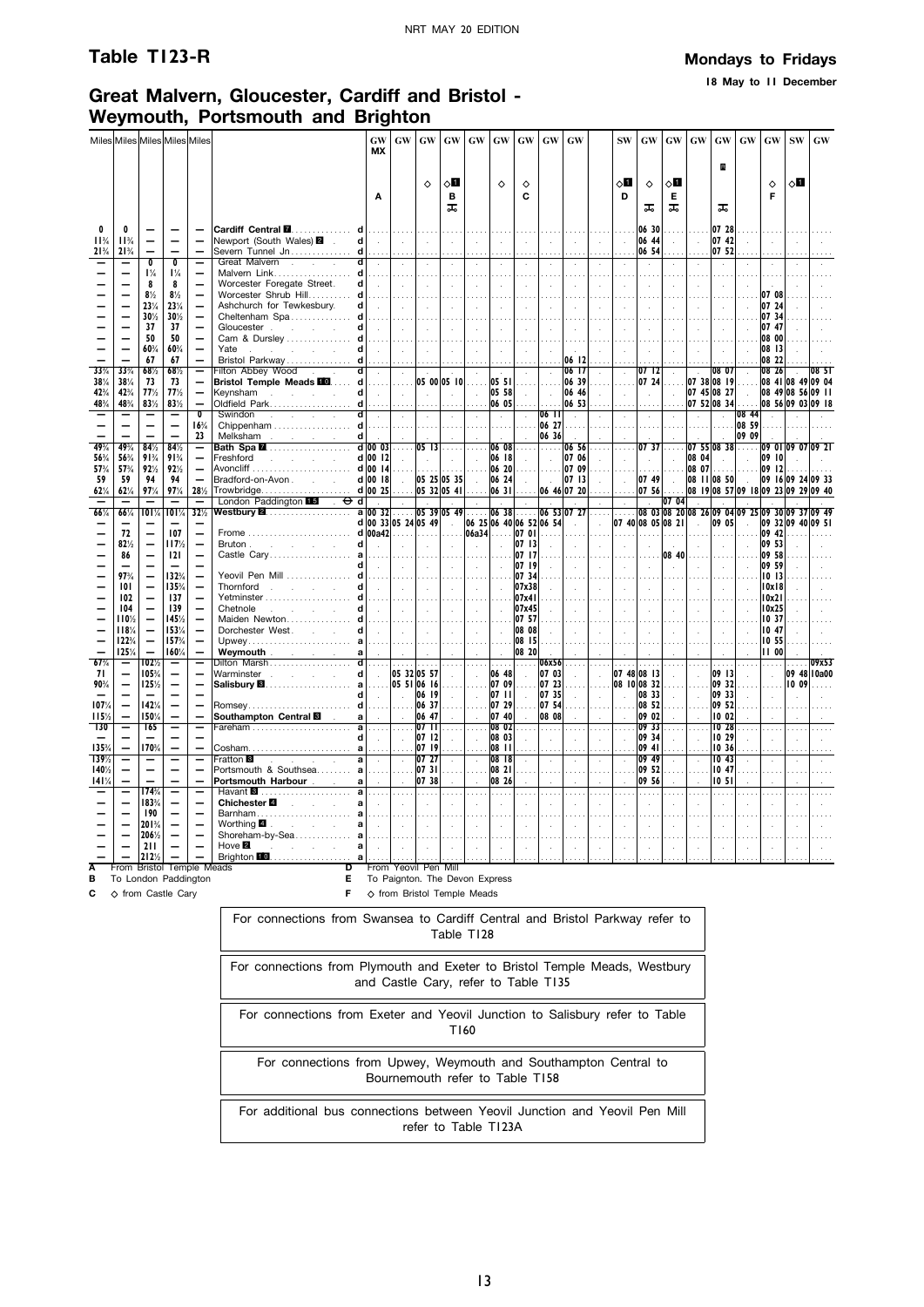**18 May to 11 December**

# **Great Malvern, Gloucester, Cardiff and Bristol - Weymouth, Portsmouth and Brighton**

|                                                              |                            | <b>SW</b>            |                               |                         | GW                          | GW                   | <b>GW</b>                   | GW                          | <b>SW</b>    | <b>GW</b>                       |              |       |                                           |                               |                      | GW                |              |                      | <b>GW</b>                                           | <b>GW</b>       |              |       |             | GW                |
|--------------------------------------------------------------|----------------------------|----------------------|-------------------------------|-------------------------|-----------------------------|----------------------|-----------------------------|-----------------------------|--------------|---------------------------------|--------------|-------|-------------------------------------------|-------------------------------|----------------------|-------------------|--------------|----------------------|-----------------------------------------------------|-----------------|--------------|-------|-------------|-------------------|
|                                                              |                            |                      | GW                            | GW                      |                             |                      |                             |                             |              |                                 |              | GW    | GW                                        | GW                            | GW                   |                   | <b>SW</b>    | GW                   |                                                     |                 |              | GW    | <b>SW</b>   |                   |
|                                                              |                            | ⊘П                   | ♦                             | ♦                       | √П                          | ♦                    |                             |                             | 0П           |                                 |              | √П    | ♦                                         | ♦                             | ♦                    | ♦                 | оΩ           | 0П                   |                                                     | ♦               |              |       | √П          | $\Diamond$        |
|                                                              |                            | A                    |                               | в                       | C                           |                      |                             |                             | D            |                                 |              | Е     |                                           | в                             |                      | F                 |              | Е                    |                                                     |                 |              |       | Α           |                   |
|                                                              |                            |                      | ᠼ                             |                         | ᠼ                           | ᠼ                    |                             |                             |              |                                 |              | ᠼ     | ᠼ                                         |                               | ᠼ                    | ᠼ                 | ᠼ            | ᠼ                    |                                                     | ᠼ               |              |       | ᠼ           | ᠼ                 |
| Cardiff Central <b>II</b>                                    |                            |                      | 08 27                         |                         |                             | 09 27                |                             |                             |              |                                 |              |       | 0 30                                      |                               | 11 30                |                   |              |                      |                                                     | 12 30           |              |       |             | 13 30             |
| d<br>Newport (South Wales) 2<br>d                            | $\sim$                     | $\sim$               | 08 41                         |                         | $\mathcal{L}_{\mathcal{A}}$ | 09 41                |                             |                             | $\mathbf{r}$ |                                 |              |       | 1044                                      |                               | II 44                |                   |              | ÷.                   | $\overline{a}$                                      | 12 44           |              |       |             | 13 44             |
| Severn Tunnel Jn.<br>d                                       |                            |                      | 08 51                         |                         |                             | 09 51                |                             |                             |              |                                 |              |       |                                           |                               |                      |                   | ÷.           |                      |                                                     |                 |              |       |             |                   |
| ď<br>Great Malvern.                                          |                            |                      |                               |                         |                             | $\cdot$              |                             |                             |              |                                 |              |       |                                           |                               | $\cdot$              | $\overline{1041}$ |              |                      |                                                     |                 |              |       |             |                   |
| Malvern Link<br>d                                            |                            |                      |                               |                         |                             |                      |                             |                             |              |                                 |              |       |                                           |                               |                      | 10 44             |              |                      |                                                     |                 |              |       |             |                   |
| Worcester Foregate Street<br>d                               |                            | ÷.                   |                               |                         |                             | $\ddot{\phantom{a}}$ |                             | 08 55                       |              |                                 |              |       | $\overline{\phantom{a}}$                  |                               |                      | 10 53             |              | $\ddot{\phantom{a}}$ | ÷                                                   |                 | ÷.           |       |             |                   |
| Worcester Shrub Hill<br>Ч                                    |                            |                      |                               |                         |                             |                      |                             | 08 58                       |              |                                 |              |       |                                           |                               |                      | 10 56             |              |                      |                                                     |                 |              |       |             |                   |
| Ashchurch for Tewkesbury<br>d                                | $\overline{a}$             | ÷.                   |                               |                         |                             |                      |                             | 09 14                       |              |                                 |              |       | $\mathbf{r}$                              |                               |                      | 1113              |              |                      |                                                     |                 |              |       |             |                   |
| Cheltenham Spa<br>Ч                                          |                            |                      |                               |                         |                             |                      |                             | 09 23                       |              |                                 |              |       |                                           |                               |                      | II 22             |              |                      |                                                     |                 |              |       |             |                   |
| Gloucester.<br>d<br><b>Service</b><br>$\mathbf{r}$           | $\mathcal{L}$              | ÷.                   |                               | 08 42                   |                             |                      |                             | 09 42                       |              |                                 |              |       |                                           | 10.42                         |                      | 1141              |              |                      |                                                     |                 |              | 12 42 |             |                   |
| Cam & Dursley                                                |                            |                      |                               | 08 54                   |                             |                      |                             | 09 54                       |              |                                 |              |       |                                           | 10 54                         |                      | 11 53             |              |                      |                                                     |                 |              | 12 54 |             |                   |
| Yate<br>d                                                    |                            |                      |                               | 09 07                   |                             |                      |                             | 10 07                       |              |                                 |              |       |                                           | ii 07                         |                      | 12 06             |              |                      |                                                     |                 |              | 13 07 |             |                   |
| Bristol Parkway<br>d                                         |                            |                      |                               | 09 19                   |                             |                      |                             | 1016                        |              |                                 |              |       |                                           | 16                            |                      | 12 16             |              |                      |                                                     |                 |              | 13 16 |             |                   |
| <b>Filton Abbey Wood</b><br>d                                | $\cdot$                    |                      |                               | 09 07 09 23             |                             | 10 06                |                             | $\overline{10}$ 20          |              |                                 |              |       |                                           | 11 07 11 19 12 07             |                      | 1220              |              |                      | $\cdot$                                             | 13 07           |              | 13 20 |             | 14 07             |
| <b>Bristol Temple Meads FO </b><br>d                         |                            |                      |                               | 09 24 09 45             |                             | 10 23                |                             | 1047                        |              |                                 |              |       |                                           | 11 22 11 45 12 22             |                      |                   | 2 42  2 49   |                      |                                                     | 322             |              | 13 45 |             | 14 22             |
| Keynsham<br>d<br>$\sim$<br>$\sim$<br>$\mathbf{r}$            | $\mathcal{L}_{\mathbf{z}}$ | $\ddot{\phantom{a}}$ |                               | 09 53                   |                             |                      |                             | 10,54                       |              |                                 |              |       |                                           | <b>III</b> 52                 |                      |                   | $1249$  1256 |                      | $\overline{a}$                                      | ÷.              | $\mathbf{r}$ | 13 52 |             |                   |
| Oldfield Park<br>d                                           |                            |                      |                               | 1000                    |                             |                      |                             | 0                           |              |                                 |              |       |                                           | II 59                         |                      |                   | 12 56 13 03  |                      |                                                     |                 |              | 13 59 |             |                   |
| Swindon<br>7.<br>$\mathcal{L}^{\text{max}}$<br>$\sim$        | ÷.                         |                      |                               |                         |                             |                      |                             | $\mathcal{L}_{\mathcal{A}}$ |              | TI 05                           | $\mathbf{r}$ |       |                                           |                               |                      |                   |              |                      | 1314                                                |                 |              |       |             |                   |
| Chippenham<br>d                                              |                            |                      |                               |                         |                             |                      |                             |                             |              | 1121                            |              |       |                                           |                               |                      |                   |              |                      | 13 29                                               |                 |              |       |             |                   |
| d<br>Melksham<br>and the company of the company              |                            |                      |                               |                         |                             |                      |                             |                             |              | 1131                            |              |       |                                           |                               |                      |                   |              |                      | 13 39                                               |                 |              |       |             |                   |
| Bath Spa <b>M</b><br>d                                       |                            | $\mathbf{r}$         |                               | 09 37 10 03             |                             | 10 36                |                             | $\overline{11}$ 05          |              | .                               |              |       |                                           | 1 35 12 03 12 35 13 00 13 07  |                      |                   |              |                      | .                                                   | 1335            |              | 14 03 |             | 1435              |
| Freshford<br>d<br>$\sim$<br>$\sim 10^{-1}$                   |                            |                      |                               | 10 12                   |                             |                      |                             | 1114                        |              |                                 |              |       |                                           | 1212                          |                      | 13 09             |              |                      |                                                     |                 |              | 14 12 |             |                   |
| Avoncliff<br>d                                               |                            |                      |                               | 10 15                   |                             |                      |                             | 1117                        |              |                                 |              |       |                                           | 12 14                         |                      | 13 12             |              |                      |                                                     |                 |              | 14 14 |             |                   |
| Bradford-on-Avon<br>d<br>$\sim$ $\sim$ $\sim$                |                            |                      |                               | 09 49 10 19             |                             | 10 48                |                             | 1121                        |              |                                 |              |       |                                           | 47  2   8  2 48               |                      |                   | 3   6  3 23  |                      |                                                     | 13 47           |              | 14 18 |             | 14 47             |
| d                                                            |                            |                      |                               | 09 56 10 25             |                             | 10 55                |                             | 11 27                       |              | II 40                           |              |       |                                           | 11 54 12 25 12 55 13 22 13 30 |                      |                   |              |                      |                                                     | 13 48 13 54     |              | 14 25 |             | 14 54             |
| London Paddington 15<br>$\overline{\mathsf{d}}$<br>a         |                            |                      |                               | 10 03 10 32 10 54 11 02 | 09 37                       |                      |                             |                             |              | II 47                           |              | 10 35 |                                           |                               |                      |                   |              | 12 34                | 11 5212 0112 3213 0213 2913 3713 5113 55            |                 |              |       |             | 15 OI             |
| Westbury 2.<br>d                                             |                            |                      | 09 56  0 05  0 33  0 55    05 |                         |                             |                      |                             | II 34                       | II 36        |                                 |              |       | 11 54 12 03 12 33 13 03 13 33 13 40 13 53 |                               |                      |                   |              |                      |                                                     | 14 O I<br>14 03 | $\sim$       | 1432  |             | 14 36 14 55 15 03 |
| d<br>Frome.                                                  | $\ddot{\phantom{a}}$       | 10 05                | .                             | 10 43                   |                             |                      |                             | $\sim$                      |              |                                 |              |       |                                           | 12 43                         |                      |                   |              |                      |                                                     |                 |              |       | 14a46 15 04 |                   |
| d<br>Bruton.<br><b>Service</b><br>$\mathcal{L}^{\text{max}}$ | $\sim$                     | 10 17                |                               | 10 54                   |                             |                      |                             |                             |              |                                 |              |       |                                           | 12 54                         |                      |                   |              |                      |                                                     |                 |              |       | 15 16       |                   |
| Castle Cary<br>a                                             |                            | 1021                 |                               | 10 59 11 14             |                             |                      |                             |                             |              |                                 |              | 1213  |                                           | 12 59                         |                      |                   |              | 14 12                |                                                     |                 |              |       | 1521        |                   |
| d                                                            |                            | 10 22                |                               | <b>II</b> 01            |                             |                      |                             |                             |              |                                 |              |       |                                           | 12 59                         |                      |                   |              | ÷.                   |                                                     |                 |              |       | 15 22       |                   |
| Yeovil Pen Mill<br>d                                         |                            | 10a36                |                               | <b>III 15</b>           |                             |                      |                             |                             |              |                                 |              |       |                                           | 1312                          |                      |                   |              |                      |                                                     |                 |              |       | 15a35       |                   |
| Thornford .<br>d<br>$\sim$<br>$\sim$                         |                            | ÷.                   |                               | 11x19                   |                             |                      |                             |                             |              |                                 |              |       |                                           | 13x17                         |                      |                   |              |                      |                                                     |                 |              |       |             |                   |
| Yetminster                                                   |                            |                      |                               | 11x22                   |                             |                      |                             |                             |              |                                 |              |       |                                           | 13x20                         |                      |                   |              |                      |                                                     |                 |              |       |             |                   |
| Chetnole<br>d<br>and the company                             | $\mathbf{r}$               | ÷                    |                               | 11x26                   |                             | $\mathbf{r}$         | $\mathcal{L}$               | ÷                           | $\mathbf{r}$ | $\sim$                          |              |       |                                           | 13x24                         |                      |                   |              | ÷.                   |                                                     |                 |              |       |             |                   |
| Maiden Newton                                                |                            |                      |                               | 1138                    |                             |                      |                             |                             |              |                                 |              |       |                                           | 13 36                         |                      |                   |              |                      |                                                     |                 |              |       |             |                   |
| Dorchester West<br>d<br>s.                                   | $\mathcal{L}$              | ÷.                   |                               | II 53                   |                             |                      |                             |                             |              |                                 |              |       |                                           | 353                           |                      |                   |              |                      |                                                     |                 |              |       |             |                   |
|                                                              |                            |                      |                               | 12 01                   |                             |                      |                             |                             |              |                                 |              |       |                                           | 1401                          |                      |                   |              |                      |                                                     |                 |              |       |             |                   |
| Weymouth.<br>and the company<br>a                            |                            |                      |                               | 12 06                   |                             |                      |                             |                             |              |                                 |              |       |                                           | 14 06                         |                      |                   |              |                      |                                                     |                 |              |       |             |                   |
| Dilton Marsh                                                 |                            |                      |                               | .                       |                             |                      | 11x13                       |                             |              |                                 |              |       |                                           |                               |                      | 3x36              |              |                      |                                                     |                 |              |       |             |                   |
| Warminster<br>d<br>$\mathcal{L}$<br>$\sim$                   |                            | ÷                    | 10 13                         |                         |                             |                      | $11$ $13$ $11$ 20           |                             | II 48        |                                 |              |       | 12 I I                                    |                               | 1311                 | 13.43             | 348          |                      |                                                     | 14 I I          |              |       |             | 1511              |
| a<br>d                                                       |                            |                      | 10 32<br>10 33                |                         |                             |                      | 11 32 11 40<br>    33    41 |                             | 12 09        |                                 |              |       | 12 30                                     |                               | 1331                 | 13 32 14 04       | 14 02 14 10  |                      |                                                     | 14 30<br>14 32  |              |       |             | 15 30<br>15 32    |
| d<br><b>Romsey</b>                                           | $\cdots$                   |                      | 10 52                         | $\sim$                  |                             |                      | 52  2 00                    |                             | $\cdot$      |                                 |              |       | 12 32<br>12 51                            |                               | 35                   | 14 22             |              |                      |                                                     | 14 51           |              |       |             | 1551              |
| Southampton Central <b>8</b><br>a                            |                            |                      | 1102                          |                         |                             |                      | 2 02  2                     |                             |              |                                 |              |       | 13 02                                     |                               | 14 01                | 14 32             |              |                      |                                                     | 15 02           |              |       |             | 16 02             |
| Fareham<br>a                                                 | a sa                       |                      | II 27                         | $\cdots$                |                             | 12,28                |                             |                             | $\cdots$     |                                 | $\sim$       |       | 13 27                                     |                               | 14 27                | 14 56             |              |                      |                                                     | 15 27           | $\sim$       |       |             | 1627              |
| d                                                            | $\mathbf{r}$               |                      | <b>II</b> 29                  |                         | $\sim$                      | 2 29                 |                             |                             | $\bar{z}$    |                                 | $\sim$       |       | 13 28                                     |                               | 14 28                | 14 57             |              | $\ddot{\phantom{a}}$ |                                                     | 15 28           | $\mathbf{r}$ |       |             | 16 28             |
| Cosham                                                       |                            |                      | <b>II 36</b>                  |                         |                             | 12 36                |                             |                             |              |                                 |              |       | 13 35                                     |                               |                      | 14 35 15 05       |              |                      |                                                     | 15 35           |              |       |             | 16 35             |
| Fratton <sup>8</sup>                                         | $\mathcal{L}$              |                      | 1143                          | $\cdot$                 |                             | 12.43                | $\cdot$                     | $\mathcal{L}_{\mathcal{A}}$ | $\cdot$      | $\lambda$                       | ÷.           |       | $13 \; 42$                                |                               | 14 42                |                   |              | $\cdot$              | $\mathbf{r}$                                        | 15/42           |              |       |             | 16 <sub>42</sub>  |
| Portsmouth & Southsea<br>a                                   |                            |                      | II 47                         |                         |                             | 247                  |                             |                             |              |                                 |              |       | 13 46                                     |                               | 14 46                |                   |              |                      |                                                     | 1546            |              |       |             | 16 48             |
| Portsmouth Harbour<br>a                                      | $\sim$                     |                      | 11 <sub>51</sub>              |                         |                             | 1251                 |                             |                             |              |                                 |              |       | 1351                                      |                               | 14 50                |                   |              |                      |                                                     | 15 50           |              |       |             | 16 52             |
| Havant <b>8.</b><br>$\overline{\mathbf{a}}$                  |                            |                      |                               |                         |                             | .                    |                             |                             |              |                                 |              |       | $\cdots$                                  |                               | $\ddotsc$            | 15 I I            |              |                      |                                                     |                 |              |       |             |                   |
| Chichester <sup>2</sup><br>$\sim 10^{-10}$ km s $^{-1}$      |                            |                      |                               |                         |                             | $\ddot{\phantom{a}}$ |                             |                             |              |                                 |              |       | $\ddot{\phantom{a}}$                      |                               | $\ddot{\phantom{a}}$ | 15 25             |              |                      |                                                     |                 |              |       |             |                   |
| Barnham<br>a                                                 |                            |                      |                               |                         |                             |                      |                             |                             |              |                                 |              |       |                                           |                               |                      | 15 36             |              |                      |                                                     |                 |              |       |             |                   |
| Worthing 4.<br>a<br><b>Service</b>                           |                            |                      |                               |                         |                             | $\cdot$              |                             |                             |              |                                 |              |       | $\mathcal{L}_{\mathcal{A}}$               |                               | $\mathbf{r}$         | 15 54             |              |                      |                                                     |                 |              |       |             |                   |
| Shoreham-by-Sea                                              |                            |                      |                               |                         |                             |                      |                             |                             |              |                                 |              |       |                                           |                               |                      | 16 00             |              |                      |                                                     |                 |              |       |             |                   |
| Hove 2<br>a                                                  |                            |                      |                               |                         |                             |                      |                             |                             |              |                                 |              |       |                                           |                               | $\cdot$              | 16 09             |              |                      |                                                     |                 |              |       |             |                   |
| Brighton 10<br>.                                             |                            |                      |                               |                         |                             |                      |                             |                             |              |                                 |              |       |                                           |                               |                      | 16 14             |              |                      |                                                     |                 |              |       |             |                   |
| From London Waterloo<br>A                                    |                            |                      |                               |                         | ट<br>D                      |                      | From Yeovil Pen Mill        |                             |              | To Paignton. The Torbay Express |              |       |                                           |                               | Έ<br>F               |                   |              |                      | To Exeter St Davids                                 |                 |              |       |             |                   |
| ♦ from Bristol Temple Meads<br>в                             |                            |                      |                               |                         |                             |                      |                             |                             |              |                                 |              |       |                                           |                               |                      |                   |              |                      | T <sub>o</sub> from Bristol Temple Meads to Fareham |                 |              |       |             |                   |

For connections from Swansea to Cardiff Central and Bristol Parkway refer to Table T128 For connections from Plymouth and Exeter to Bristol Temple Meads, Westbury and Castle Cary, refer to Table T135 For connections from Exeter and Yeovil Junction to Salisbury refer to Table T160 For connections from Upwey, Weymouth and Southampton Central to Bournemouth refer to Table T158 For additional bus connections between Yeovil Junction and Yeovil Pen Mill refer to Table T123A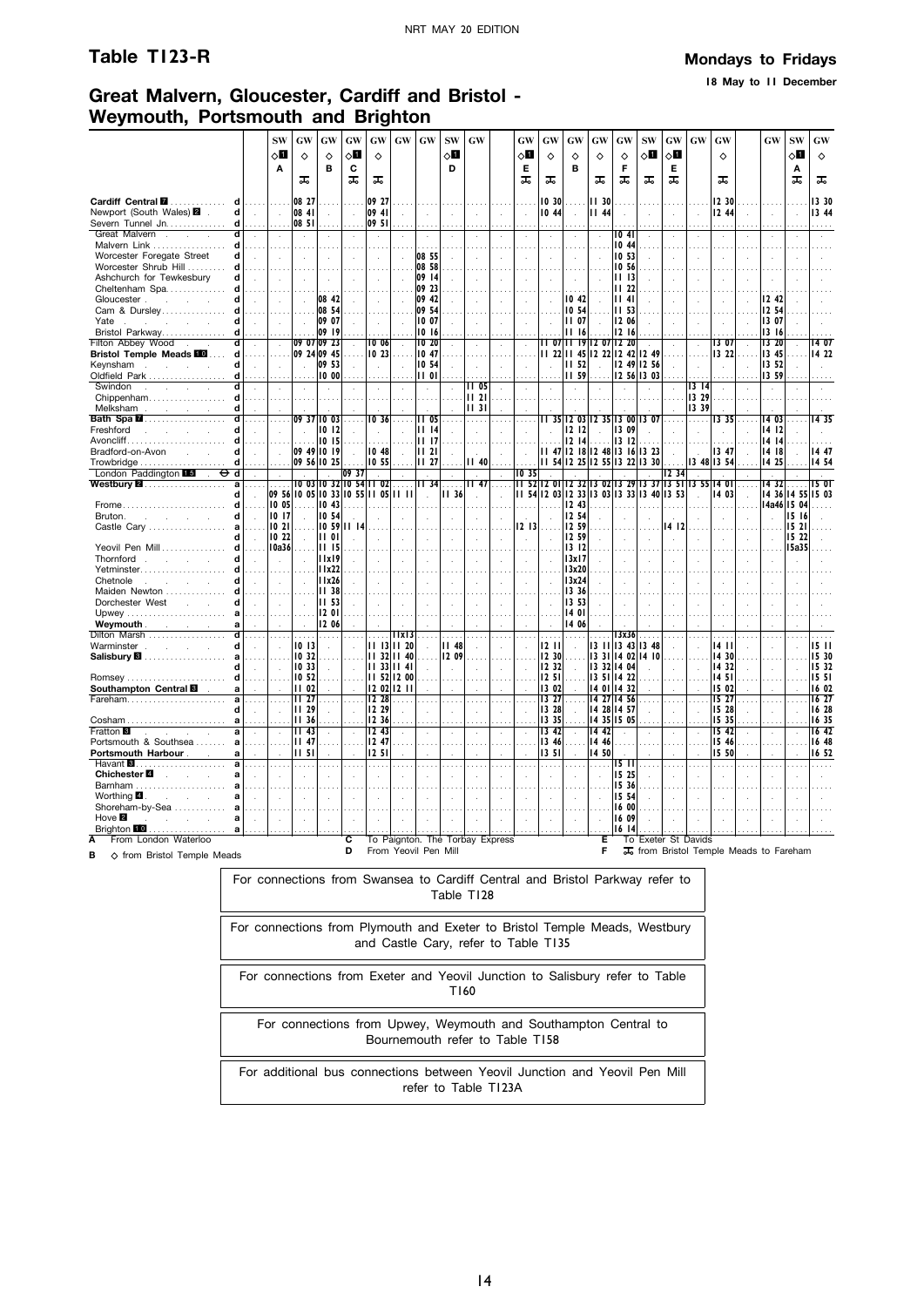**18 May to 11 December**

# **Great Malvern, Gloucester, Cardiff and Bristol - Weymouth, Portsmouth and Brighton**

|                                                                                                        | GW                                           | <b>GW</b>      | <b>SW</b>            | <b>GW</b>            | GW                         | GW               |               | <b>GW</b> | <b>SW</b>     | GW                | GW             | <b>GW</b>             | <b>SW</b>     | <b>GW</b>                                      | <b>GW</b>            | GW               |               | GW            | <b>GW</b>            | <b>GW</b>                     | <b>GW</b>            | <b>GW</b>            | <b>GW</b>     | <b>GW</b>    |
|--------------------------------------------------------------------------------------------------------|----------------------------------------------|----------------|----------------------|----------------------|----------------------------|------------------|---------------|-----------|---------------|-------------------|----------------|-----------------------|---------------|------------------------------------------------|----------------------|------------------|---------------|---------------|----------------------|-------------------------------|----------------------|----------------------|---------------|--------------|
|                                                                                                        |                                              |                |                      |                      |                            |                  |               |           |               |                   |                |                       |               |                                                |                      | R                |               |               |                      |                               |                      | R                    |               |              |
|                                                                                                        |                                              | ♦              | ◇Ø                   |                      | ⊘Ш                         | ♦                |               |           | ⊘Ш            | $\Diamond$        |                | ♦                     | ◇Ш            |                                                | 80                   |                  |               |               | ♦                    |                               | $\circ$ l            |                      |               |              |
|                                                                                                        |                                              | A              | в                    |                      | C                          |                  |               |           |               |                   |                | A                     | в             |                                                | D                    |                  |               |               | Α                    |                               | Е                    |                      |               |              |
|                                                                                                        |                                              |                |                      |                      | ᠼ                          | ᠼ                |               |           |               | ᠼ                 |                |                       |               |                                                | ᠼ                    | ᠼ                |               |               |                      |                               | ᠼ                    | ᠼ                    |               |              |
|                                                                                                        |                                              |                |                      |                      |                            |                  |               |           |               |                   |                |                       |               |                                                |                      |                  |               |               |                      |                               |                      |                      |               |              |
| Cardiff Central <b>M</b><br>d<br>Newport (South Wales) 2<br>d                                          | $\sim$                                       | $\mathcal{L}$  |                      |                      |                            | 14 30<br>14 44   |               |           | $\sim$        | 15 30<br>15 44    |                |                       |               |                                                | $\overline{a}$       | 16 27<br>1641    |               | $\mathbf{r}$  | ÷                    |                               |                      | 17 30<br>17 44       |               |              |
| Severn Tunnel Jn.<br>d                                                                                 |                                              |                |                      |                      | $\sim$<br>$\cdots$         |                  |               |           |               |                   |                |                       |               |                                                |                      | 1651             |               |               |                      |                               |                      | 17 54                |               |              |
| Great Malvern<br>$\overline{\mathbf{d}}$<br><b>Contract Contract</b>                                   | $\sim$                                       | 1242           |                      |                      | $\sim$                     |                  |               |           |               | $\cdot$           | à.             | 14 41                 | $\mathcal{L}$ |                                                |                      |                  |               | $\cdot$       | $\ddot{\phantom{a}}$ | $\ddot{\phantom{a}}$          |                      | $\bar{a}$            | $16\,44$      |              |
| d<br>Malvern Link                                                                                      |                                              | 12 45          |                      |                      |                            |                  |               |           |               |                   |                | 14 44                 |               |                                                |                      |                  |               |               |                      |                               |                      |                      | 16 47         |              |
| Worcester Foregate Street<br>d                                                                         | $\sim$                                       | 12 54          |                      |                      | ÷.                         |                  |               |           |               |                   |                | 14 53                 |               |                                                |                      |                  |               |               |                      |                               |                      | $\ddot{\phantom{a}}$ | 16 56         |              |
| Worcester Shrub Hill<br>d                                                                              |                                              | 12 57          |                      |                      |                            |                  |               |           |               |                   |                | 14 57                 |               |                                                |                      |                  |               |               |                      |                               |                      |                      | 16 59         |              |
| Ashchurch for Tewkesbury<br>d                                                                          |                                              | 3  3           |                      |                      |                            |                  |               |           |               |                   |                | 1513                  |               |                                                |                      |                  |               |               |                      |                               |                      |                      | 1715          |              |
| Cheltenham Spa<br>d<br>d<br>Gloucester.                                                                |                                              | 3 22<br>  3 38 |                      |                      |                            |                  |               | 14 40     |               |                   |                | 15 22<br>15 38        |               |                                                |                      |                  |               |               | 1642                 |                               |                      |                      | 17 24<br>1742 | 1750         |
| $\sim$<br>Cam & Dursley<br>d l                                                                         | .                                            | 13 50          |                      |                      |                            |                  |               | 14 54     |               |                   |                | 15 51                 |               |                                                |                      |                  |               |               | 16 54                |                               |                      |                      | 17 54         |              |
| Yate .<br>d<br>$\sim$                                                                                  | $\sim$                                       | 14 03          |                      |                      | ÷.                         |                  |               | 15 07     |               |                   |                | 16 05                 |               |                                                |                      |                  |               |               | 17 07                |                               |                      |                      | 18 07         |              |
| Bristol Parkway<br>d                                                                                   |                                              | 14 16          |                      |                      |                            |                  |               | 15 16     |               |                   |                | 16<br>$\overline{14}$ |               | 16 45                                          |                      |                  |               |               |                      | 17   17   17 45               |                      |                      | 18 16         |              |
| Filton Abbey Wood<br>ď                                                                                 | $\sim$                                       | 114 19         | $\ddot{\phantom{a}}$ | $\ddot{\phantom{a}}$ | $\sim$                     | 15 07            | $\mathcal{L}$ | 15 20     | $\mathbf{r}$  | 1607              | Ŷ.             | 1618                  | $\mathcal{L}$ | 1651                                           | $\mathcal{L}$        | 1706             | $\mathcal{L}$ | $\mathcal{A}$ |                      | $1720$ 1749                   | $\ddot{\phantom{a}}$ | 18 11 18 20          |               |              |
| <b>Bristol Temple Meads FO </b><br>d                                                                   | .                                            | 14 45          |                      |                      |                            | 15 22            |               |           |               | 15 44 15 50 16 22 |                | 1645                  |               | 1709                                           | $\sim$               | 17 22            | $\sim$ $\sim$ |               |                      | 7 45  8 05                    | $\cdots$             | $1824$ $1843$        |               |              |
| $\mathbf d$<br>Keynsham.<br>$\sim$                                                                     | $\sim$                                       | 14 52          |                      |                      |                            |                  |               |           | 15 51 15 57   |                   | $\cdot$        | 16 52                 |               | 17 16                                          | $\ddot{\phantom{a}}$ |                  |               | $\bar{z}$     |                      | 17 52 18 12                   |                      | $\mathbf{r}$         | 18 50         |              |
| Oldfield Park<br>d<br>d                                                                                | $\ldots$                                     | 1459           |                      |                      |                            |                  |               |           | 15 58 16 04   |                   |                | 16 59                 |               | 17 23                                          |                      |                  |               |               |                      | 1759 1819                     |                      |                      | 18 57         |              |
| Swindon<br>$\sim$<br><b>Service</b> State<br>Chippenham<br>d                                           |                                              | $\sim$         | $\cdot$              | 15 14<br>15 29       | $\lambda$                  |                  |               |           |               |                   |                |                       |               |                                                |                      |                  |               | 17 36<br>1751 | $\ddot{\phantom{a}}$ |                               |                      |                      |               | 1852<br>1907 |
| Melksham<br>d<br>and the company of                                                                    |                                              |                |                      | 15 39                |                            |                  |               |           |               |                   |                |                       |               |                                                |                      |                  |               | 1801          |                      |                               |                      |                      |               | 19 17        |
| Bath Spa <b>M</b> …………………<br>ਰ                                                                         | $\sim$                                       | 115 03         |                      | .                    |                            | 1535             |               |           |               | 16 02 16 08 16 36 | $\sim$         | 1703                  | $\sim$        | 17 27                                          | $\cdots$             | TT 351           |               | .             |                      | 803   823                     |                      | 18371901             |               | .            |
| Freshford<br>d<br>$\sim$                                                                               |                                              | 5  2           |                      |                      |                            |                  |               | 16 11     |               |                   |                | 1712                  |               | 1736                                           |                      |                  |               |               |                      | 18 12 18 32                   |                      |                      | 1910          |              |
| Avoncliff<br>d                                                                                         |                                              | 15   14        |                      |                      |                            |                  |               | 16 13     |               |                   |                | 1714                  |               |                                                |                      |                  |               |               |                      | 18 14 18 35                   |                      |                      | 1913          |              |
| Bradford-on-Avon<br>d<br>and the state of                                                              | $\mathbf{r}$                                 | 5  8           | $\mathbf{r}$         |                      | ÷.                         | 15 47            | ÷.            |           |               | 16 17 16 25 16 48 | ÷              | 1718                  |               | 1741                                           |                      | 1747             |               |               |                      | 18 18 18 39                   |                      | 18 50 19 17          |               |              |
| d                                                                                                      |                                              | 5 25           |                      | 1548                 |                            | 15 54            |               |           |               | 16 24 16 31 16 54 |                | 17 25                 |               | 1747                                           |                      | 1756             |               |               |                      | 18 10 18 25 18 45             |                      | 18 56 19 23 19 29    |               |              |
| London Paddington 15<br>d<br>⊖<br>$\sim$<br>Westbury <b>2.</b><br>a                                    |                                              | 1532           |                      |                      | 14 37<br>15 55 15 57 16 02 |                  | $\sim$        |           |               | 1631 1638 1701    |                | 1732                  |               |                                                | 16 37<br>17 54 17 57 | 18 03            | $\cdots$      | 1817          |                      | 18 32 18 52 18 57 19 04 19 31 | 1736                 |                      |               | 1936         |
| dl                                                                                                     |                                              |                | 15 11 15 33 15 44    | $\sim$               |                            | 15 58 16 06      |               |           |               |                   |                |                       |               | 6 40  7 03  7 11  7 33  7 45  7 55  7 59  8 05 |                      |                  |               |               | 18 33                | ÷.                            | 18 59 19 05          |                      |               | 1937         |
| d<br>Frome                                                                                             |                                              | $\vert$ 15 44  |                      |                      |                            |                  |               |           |               |                   |                | 17 43                 |               |                                                |                      |                  |               |               | 18 50                |                               |                      |                      |               |              |
| Bruton.<br>d<br>and the company of the state                                                           | $\sim$                                       | 5 56           |                      |                      |                            |                  |               |           |               |                   |                | 17 54                 |               |                                                |                      |                  |               |               | 1901                 |                               |                      |                      |               |              |
| Castle Cary<br>a                                                                                       |                                              | 16 00          |                      |                      | 16 17                      |                  |               |           |               |                   |                | 17 59                 |               |                                                | 18 18                |                  |               |               | 19 05                |                               | 1918                 |                      |               |              |
| d                                                                                                      |                                              | 16 05          |                      |                      | ÷.                         |                  | $\sim$        |           | $\mathcal{L}$ |                   |                | 17 59                 |               |                                                |                      |                  |               |               | 19 06<br>19 20       |                               |                      |                      |               |              |
| Yeovil Pen Mill<br>d<br>Thornford<br>d<br>n.<br>and the control of                                     | $\sim$                                       | 6  9<br>16x24  |                      |                      | $\sim$                     |                  |               |           |               |                   |                | 18 13<br>18x18        |               |                                                |                      |                  |               |               | 19x24                |                               |                      |                      |               |              |
| Yetminster                                                                                             |                                              | 16x27          |                      |                      |                            |                  |               |           |               |                   |                | 18x21                 |               |                                                |                      |                  |               |               | 19x27                |                               |                      |                      |               |              |
| Chetnole<br>d<br>and a strategic and                                                                   |                                              | 16x31          |                      |                      |                            |                  |               |           |               |                   |                | 18x25                 |               |                                                |                      |                  |               |               | 19x31                |                               |                      |                      |               |              |
| Maiden Newton<br>d                                                                                     |                                              | 16 43          |                      |                      |                            |                  |               |           |               |                   |                | 18 37                 |               |                                                |                      |                  |               |               | 19 43                |                               |                      |                      |               |              |
| Dorchester West<br>d<br>$\sim$                                                                         |                                              | 16 53          |                      |                      |                            |                  |               |           |               |                   |                | 18 47                 |               |                                                |                      |                  |               |               | 19 54                |                               |                      |                      |               |              |
| a                                                                                                      |                                              | 11701          |                      |                      |                            |                  |               |           |               |                   |                | 18 55                 |               |                                                |                      |                  |               |               | 20 01                |                               |                      |                      |               |              |
| <b>Weymouth Contract Contract in the Second</b><br>a                                                   |                                              | 17 06          |                      |                      |                            |                  |               |           |               |                   |                | 19 00                 |               |                                                |                      |                  |               |               | 20 06                |                               |                      |                      |               | 9x39         |
| Dilton Marsh<br>Warminster.<br><b>Service</b>                                                          | $\overline{d}$   15x 13   $\dots$<br>d 15a20 |                | 15 52                |                      |                            | 16 14            |               |           |               | 16 48 17 11       | 17x13<br>17a20 |                       |               | 17x59<br>17 54 18a04                           |                      | 1813             |               |               |                      |                               |                      | 1913                 |               | 19 46        |
| Salisbury <b>8</b><br>a                                                                                |                                              |                | 16 12                |                      |                            | 16 33            |               |           |               | 7 08  7 30        |                |                       | 18 17         |                                                |                      | 1832             |               |               |                      |                               |                      | 19 32                |               | 20 05        |
| d                                                                                                      |                                              |                |                      |                      | $\mathcal{L}$              | 16 34            |               |           |               | 1732              |                |                       |               |                                                |                      | 18 33            |               |               |                      |                               |                      | 19 33                |               | 20 07        |
| d<br>Romsey                                                                                            |                                              |                |                      |                      |                            | 16 53            |               |           |               | 1751              |                |                       |               |                                                |                      | 18 52            |               |               |                      |                               |                      | 1952                 |               | 20 25        |
| Southampton Central <b>8</b><br>a                                                                      |                                              |                |                      |                      |                            | 17 03            |               |           |               | 18 02             |                |                       |               |                                                |                      | 19 02            |               |               |                      |                               |                      | 20 02                |               | 20 36        |
| Fareham<br>a<br>d                                                                                      |                                              |                |                      |                      |                            | 1727<br>17 28    |               |           |               | 18 27<br>18 28    |                |                       |               |                                                |                      | 19 27<br>19 29   |               |               |                      |                               |                      | 20 27<br>20 29       |               | $\cdots$     |
| Cosham<br>a                                                                                            |                                              |                |                      |                      |                            | 17 36            |               |           |               | 18 35             |                |                       |               |                                                |                      | 1936             |               |               |                      |                               |                      |                      |               |              |
| Fratton <sup>3</sup><br>a                                                                              |                                              |                |                      |                      |                            | 17 <sub>43</sub> |               |           |               | 18,45             | ÷              |                       |               |                                                |                      | 19 <sub>43</sub> |               |               |                      |                               |                      | 20 43                |               |              |
| Portsmouth & Southsea<br>a                                                                             |                                              |                |                      |                      |                            | 1748             |               |           |               | 18 50             |                |                       |               |                                                |                      | 1947             |               |               |                      |                               |                      | 20 46                |               |              |
| Portsmouth Harbour.<br>a                                                                               |                                              |                |                      |                      |                            | 17 52            |               |           |               | 18 54             |                |                       |               |                                                |                      | 19 5 I           |               |               |                      |                               |                      | 20 50                |               |              |
| Havant $\blacksquare$<br>a                                                                             |                                              |                |                      |                      |                            |                  |               |           |               |                   |                |                       |               |                                                |                      |                  |               |               |                      |                               |                      |                      |               |              |
| Chichester <sup>1</sup><br>a                                                                           |                                              |                |                      |                      |                            |                  |               |           |               |                   |                |                       |               |                                                |                      |                  |               |               |                      |                               |                      |                      |               |              |
| Barnham<br>Worthing $\blacksquare$ .<br>a<br>$\mathcal{L}^{\text{max}}$ and $\mathcal{L}^{\text{max}}$ |                                              |                |                      |                      |                            |                  |               |           |               |                   |                |                       |               |                                                |                      |                  |               |               |                      |                               |                      |                      |               |              |
| Shoreham-by-Sea<br>a                                                                                   |                                              |                |                      |                      |                            |                  |               |           |               |                   |                |                       |               |                                                |                      |                  |               |               |                      |                               |                      |                      |               |              |
| Hove $\blacksquare$<br>a                                                                               |                                              |                |                      |                      |                            |                  |               |           |               |                   |                |                       |               |                                                |                      |                  |               |               |                      |                               |                      |                      |               |              |
| Brighton 10                                                                                            |                                              |                |                      |                      |                            |                  |               |           |               |                   |                |                       |               |                                                |                      |                  |               |               |                      |                               |                      |                      |               |              |
| from Bristol Temple Meads                                                                              |                                              |                |                      |                      | С                          |                  | To Plymouth   |           |               |                   |                |                       |               |                                                | Е                    |                  | To Paignton   |               |                      |                               |                      |                      |               |              |

**A**  $\Diamond$  from Bristol Temple Meads<br>**B** From Yeovil Junction

**C** To Plymouth **D** To Exeter St Davids

| For connections from Swansea to Cardiff Central and Bristol Parkway refer to<br>Table T128                         |
|--------------------------------------------------------------------------------------------------------------------|
| For connections from Plymouth and Exeter to Bristol Temple Meads, Westbury<br>and Castle Cary, refer to Table T135 |
| For connections from Exeter and Yeovil Junction to Salisbury refer to Table<br>T160                                |
| For connections from Upwey, Weymouth and Southampton Central to<br>Bournemouth refer to Table T158                 |
| For additional bus connections between Yeovil Junction and Yeovil Pen Mill<br>refer to Table T123A                 |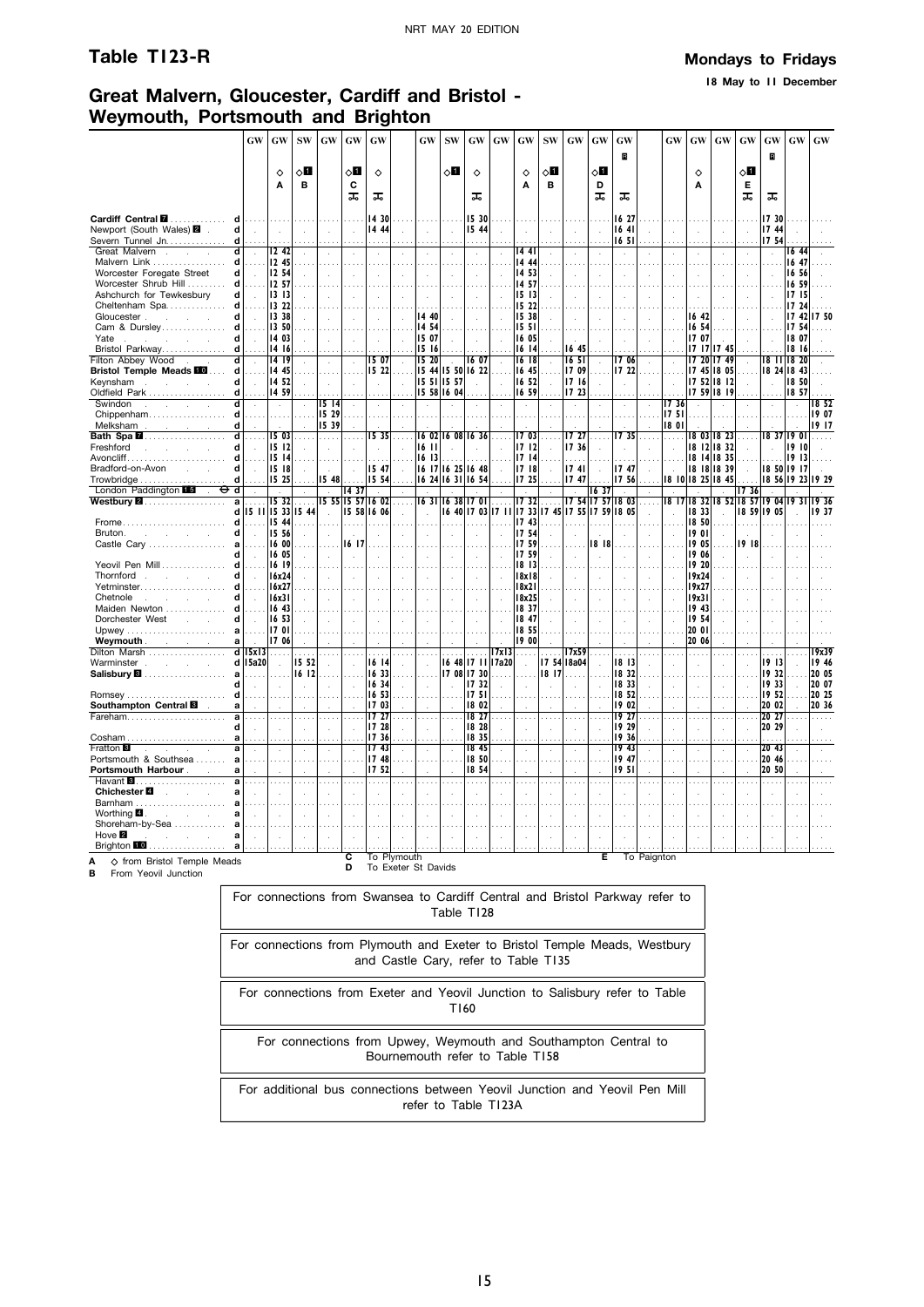**18 May to 11 December**

# **Great Malvern, Gloucester, Cardiff and Bristol - Weymouth, Portsmouth and Brighton**

|                                                                                                                                                                                                                                                         | <b>GW</b>                   | GW                     |                             | GW                          | <b>SW</b>                     | <b>SW</b>                   | $\boldsymbol{\mathbf{G}}\boldsymbol{\mathbf{W}}$ | GW                                                      | $\boldsymbol{\mathrm{GW}}$ | $\boldsymbol{\mathbf{G}}\boldsymbol{\mathbf{W}}$ | GW             | GW                   |                      | <b>SW</b>            | GW                         | GW             | ${\bf SW}$                    | $\boldsymbol{\mathsf{G}}\boldsymbol{\mathsf{W}}$ | GW                   |                            |                |               |              |  |
|---------------------------------------------------------------------------------------------------------------------------------------------------------------------------------------------------------------------------------------------------------|-----------------------------|------------------------|-----------------------------|-----------------------------|-------------------------------|-----------------------------|--------------------------------------------------|---------------------------------------------------------|----------------------------|--------------------------------------------------|----------------|----------------------|----------------------|----------------------|----------------------------|----------------|-------------------------------|--------------------------------------------------|----------------------|----------------------------|----------------|---------------|--------------|--|
|                                                                                                                                                                                                                                                         | $\diamond$ l                | ♦                      |                             | ◇П                          | ⊘Ш                            | $\Diamond \blacksquare$     |                                                  | $\Diamond$                                              | ⊘П                         |                                                  | ♦              | ♦                    |                      | $\diamond$ l         | $\Diamond$                 | $\Diamond$     | оΩ                            |                                                  |                      |                            |                |               |              |  |
|                                                                                                                                                                                                                                                         |                             |                        |                             | A                           | в                             | C                           |                                                  |                                                         | А                          |                                                  | D              |                      |                      | Е                    | Α                          |                |                               |                                                  |                      |                            |                |               |              |  |
|                                                                                                                                                                                                                                                         | ᠼ                           | ᠼ                      |                             | ᠼ                           |                               |                             |                                                  |                                                         | ᠼ                          |                                                  |                |                      |                      |                      | ᠼ                          |                |                               |                                                  |                      |                            |                |               |              |  |
| Cardiff Central <b>M</b><br>d                                                                                                                                                                                                                           | .                           | 18 30                  |                             |                             |                               |                             |                                                  | 19 30                                                   |                            |                                                  |                | 20 30                |                      |                      |                            |                |                               |                                                  |                      |                            |                |               |              |  |
| Newport (South Wales) 2 .<br>$\mathbf d$                                                                                                                                                                                                                | $\sim$                      | 18 44                  |                             | $\mathbf{r}$                | $\mathbf{r}$                  | $\mathcal{L}$               | $\sim$                                           | 19 44                                                   | $\mathbf{r}$               | $\mathbf{r}$                                     | $\mathcal{L}$  | 20 44                |                      | ÷                    | $\overline{a}$             |                | $\sim$                        | $\cdot$                                          | $\mathbf{r}$         |                            | ÷              | $\lambda$     | $\mathbf{r}$ |  |
| Severn Tunnel Jn.<br>d                                                                                                                                                                                                                                  | $\cdots$                    | 18 54                  |                             |                             |                               |                             |                                                  |                                                         |                            |                                                  |                |                      |                      |                      |                            |                |                               |                                                  |                      |                            |                |               |              |  |
| ਗ<br>Great Malvern<br>Malvern Link<br>d                                                                                                                                                                                                                 |                             |                        |                             | $\ddot{\phantom{a}}$        | $\ddot{\phantom{a}}$          | $\mathcal{L}$               | $\mathcal{L}_{\mathbf{a}}$                       |                                                         | $\ddot{\phantom{a}}$       | $\ddot{\phantom{a}}$                             | $\cdot$        |                      | $\ddot{\phantom{a}}$ | $\epsilon$           | $\epsilon$                 |                | $\epsilon$                    |                                                  | $\epsilon$           |                            |                |               |              |  |
| Worcester Foregate Street<br>d                                                                                                                                                                                                                          | $\mathcal{L}_{\mathcal{A}}$ |                        |                             |                             | ÷,                            |                             |                                                  |                                                         |                            |                                                  |                |                      |                      |                      |                            |                |                               |                                                  |                      |                            |                |               |              |  |
| Worcester Shrub Hill<br>d                                                                                                                                                                                                                               |                             |                        |                             |                             |                               |                             |                                                  |                                                         |                            |                                                  |                |                      |                      |                      |                            |                |                               |                                                  |                      |                            |                |               |              |  |
| Ashchurch for Tewkesbury<br>d                                                                                                                                                                                                                           | $\mathcal{L}$               | $\sim$                 |                             |                             | $\mathcal{L}$                 |                             | $\mathcal{A}$                                    |                                                         |                            |                                                  | ÷.             |                      |                      |                      |                            |                | $\mathbf{r}$                  |                                                  |                      |                            |                |               |              |  |
| Cheltenham Spa<br>d                                                                                                                                                                                                                                     |                             | .                      |                             |                             |                               |                             |                                                  |                                                         |                            |                                                  |                |                      |                      |                      |                            |                |                               |                                                  |                      |                            |                |               |              |  |
| d<br>Gloucester The Cloucester<br>Cam & Dursley<br>d                                                                                                                                                                                                    | $\mathbf{r}$                | $\sim$                 | $\sim$                      |                             | $\ddot{\phantom{a}}$          |                             | 18 42<br>18 54                                   |                                                         |                            |                                                  |                |                      |                      |                      |                            |                |                               |                                                  |                      |                            |                |               |              |  |
| Yate<br>d                                                                                                                                                                                                                                               |                             |                        |                             |                             | $\mathcal{L}$                 |                             | 19 07                                            |                                                         |                            |                                                  |                |                      |                      |                      |                            |                |                               |                                                  |                      |                            |                |               |              |  |
| Bristol Parkway<br>d                                                                                                                                                                                                                                    |                             |                        |                             |                             |                               |                             | 19 16                                            |                                                         |                            |                                                  | 20 30          |                      |                      |                      |                            | 21 21          |                               |                                                  |                      |                            |                |               |              |  |
| ਰ<br>Filton Abbey Wood                                                                                                                                                                                                                                  | $\sim$                      | 1911                   | $\mathcal{L}_{\mathcal{A}}$ | $\cdot$                     |                               | $\lambda$                   |                                                  | 19 20 20 07                                             | $\lambda$                  | $\mathcal{L}$                                    |                | 20 34 21 07          | $\mathcal{L}$        | à.                   | $\ddot{\phantom{a}}$       | 2125           |                               |                                                  |                      |                            | $\cdot$        | $\cdot$       | $\cdot$      |  |
| <b>Bristol Temple Meads III</b>                                                                                                                                                                                                                         |                             | $d$   19 23            | .                           | $\sim$                      | $19.35$                       |                             |                                                  | 19 41 20 24                                             |                            |                                                  |                | 20 46 21 23          | .                    | .                    |                            |                | 21 46 22 25 22 53 23 45       |                                                  |                      |                            |                |               |              |  |
| Keynsham<br>d l                                                                                                                                                                                                                                         | $\sim$                      | $\sim$                 | $\mathcal{A}$               | $\sim$                      | 1942                          | $\sim$                      | 1950                                             | $\mathcal{L}$                                           | $\mathcal{L}$              | $\bar{z}$                                        | 20 53          | $\overline{a}$       | $\mathcal{L}$        | $\mathcal{L}$        | $\mathcal{A}$              |                | 21 53 22 32 23 00 23 52       |                                                  |                      |                            | $\mathbf{r}$   | $\lambda$     |              |  |
| Oldfield Park<br>d                                                                                                                                                                                                                                      | $\sim$                      |                        |                             |                             | .                             |                             | 19 57                                            |                                                         |                            |                                                  | 21 00          |                      |                      |                      |                            |                | $2200$ 23 07 23 59            |                                                  |                      |                            |                |               |              |  |
| Swindon<br>Chippenham<br>ď<br>d                                                                                                                                                                                                                         | $\cdot$                     | $\epsilon$             |                             |                             | $\cdot$                       |                             | $\alpha$                                         |                                                         | $\cdot$                    | 2045<br>21 00                                    | $\epsilon$     |                      | $\cdot$              | $\epsilon$           |                            |                |                               |                                                  |                      |                            |                |               |              |  |
| Melksham November 2014<br>d                                                                                                                                                                                                                             |                             |                        |                             |                             |                               |                             |                                                  |                                                         |                            | 2110                                             |                |                      |                      |                      |                            |                |                               |                                                  |                      |                            |                |               |              |  |
| Bath Spa <b>M</b><br>ď                                                                                                                                                                                                                                  | .                           | 1937                   | $\cdots$                    |                             | 1951                          | $\cdots$                    |                                                  | 20 01 20 37                                             |                            | .                                                |                | 21 03 21 37          |                      | $\sim$               |                            |                | 22 04 22 41 23 11 00 03       |                                                  |                      |                            |                |               |              |  |
| Freshford<br>and the company of the<br>d                                                                                                                                                                                                                | $\ddot{\phantom{a}}$        | $\ddot{\phantom{a}}$   |                             |                             | $\alpha$                      | $\cdot$                     | 2010                                             | $\sim$                                                  | $\mathcal{L}_{\mathbf{a}}$ | $\mathcal{L}_{\mathbf{a}}$                       | $2112$         | $\ddot{\phantom{a}}$ |                      | $\ddot{\phantom{a}}$ | $\ddot{\phantom{a}}$       | 2213           | $\sim 10^{-1}$                |                                                  | 23 20 00 12          |                            |                |               |              |  |
| d                                                                                                                                                                                                                                                       |                             |                        |                             |                             |                               |                             | 2012                                             |                                                         |                            |                                                  | 21 15          |                      |                      |                      |                            |                | $22$ 15                       |                                                  | 23 22 00 14          |                            |                |               |              |  |
| Bradford-on-Avon<br>d                                                                                                                                                                                                                                   |                             | 19 49                  |                             |                             | 20 02                         | $\sim$                      |                                                  | 20 16 20 49                                             | $\mathcal{L}$              | $\sim$                                           |                | 21 19 21 49          |                      |                      |                            |                | 22 19 22 52 23 26 00 18       |                                                  |                      |                            |                |               |              |  |
| $\mathbf d$<br>London Paddington 15 . O d 18 07                                                                                                                                                                                                         |                             | 1955<br>$\sim 10^{-1}$ |                             |                             | $ 20 08 $                     |                             | $\sim$                                           | 20 23 20 56                                             | 20 04                      |                                                  |                | 21 19 21 25 21 56    |                      |                      | 2104                       |                | 22 26 22 58 23 33 00 25       |                                                  |                      |                            |                |               |              |  |
| <b>Westbury 2</b>                                                                                                                                                                                                                                       |                             | a 19 44 20 02          | $\sim$<br>$\cdots$          | 18 37                       | <b>College</b><br>20 06 20 15 | $\sim$<br>.                 |                                                  | $\sim$<br>20 31 21 03 21 16 21 26 21 32 22 03           |                            |                                                  |                |                      | $\cdots$             | $\mathcal{L}$        |                            |                | 22 20 22 33 23 05 23 40 00 32 |                                                  |                      |                            |                |               |              |  |
|                                                                                                                                                                                                                                                         |                             | d 19 57 20 06          | $\mathcal{L}$               |                             |                               |                             |                                                  | 20 07 20 16 20 34 20 39 21 05 21 17                     |                            | $\sim$                                           |                | 21 34 22 04          | $\mathcal{L}$        |                      |                            |                | 22 18 22 21 22 34 23 07       | $\mathcal{L}_{\mathcal{A}}$                      | 00 33                |                            | $\overline{a}$ | $\mathcal{L}$ | $\mathbf{r}$ |  |
| Frome                                                                                                                                                                                                                                                   | d 20a07                     | .                      |                             | .                           |                               |                             |                                                  |                                                         |                            |                                                  | $ 21$ 43       | .                    |                      |                      |                            |                | .                             |                                                  | 00a42                |                            |                |               |              |  |
| Bruton.<br>$\mathbf d$<br>and the company of the company                                                                                                                                                                                                |                             | ÷                      |                             | $\sim$                      | $\sim$                        | 20 55                       |                                                  |                                                         | $\sim$                     |                                                  | 2155           |                      | $\mathbf{r}$         |                      |                            |                | ÷                             |                                                  |                      |                            |                |               |              |  |
| Castle Cary<br>a<br>d                                                                                                                                                                                                                                   |                             |                        |                             | 20 26                       | $\cdots$                      | 20 59                       | $\cdots$                                         |                                                         | 21 36                      |                                                  | 21 59<br>22 01 |                      |                      |                      | 22 40                      |                |                               |                                                  |                      |                            |                |               |              |  |
| Yeovil Pen Mill<br>d                                                                                                                                                                                                                                    | $\mathcal{L}$               | $\mathcal{L}$          | $\sim$                      | $\sim$                      | $\mathcal{L}$                 | $\sim$                      | $\sim$                                           | $\sim$                                                  | $\sim$                     | $\mathbf{r}$                                     | 22 15          |                      | $\sim$               | ÷                    | $\mathbf{r}$               | $\sim$         | $\sim$                        | $\overline{a}$                                   | $\overline{a}$       |                            |                | $\mathbf{r}$  |              |  |
| Thornford<br>d                                                                                                                                                                                                                                          | $\mathcal{L}$               | $\sim$                 | $\mathcal{L}$               | $\mathcal{L}_{\mathcal{A}}$ | $\mathcal{L}$                 | $\mathcal{L}_{\mathcal{A}}$ | $\mathcal{L}_{\mathbf{r}}$                       |                                                         | $\mathcal{L}$              |                                                  | 22x19          |                      | $\bar{z}$            | $\mathcal{A}$        |                            |                | $\mathcal{L}$                 | $\mathcal{A}$                                    |                      |                            |                |               |              |  |
| Yetminster                                                                                                                                                                                                                                              |                             |                        |                             |                             |                               |                             |                                                  |                                                         |                            |                                                  | 22x22          |                      |                      |                      |                            |                |                               |                                                  |                      |                            |                |               |              |  |
| d<br>Chetnole<br>and the company of the company                                                                                                                                                                                                         |                             | $\sim$                 | $\sim$                      | $\ddot{\phantom{a}}$        | $\sim$                        | $\mathcal{L}$               | $\sim$                                           |                                                         | $\mathcal{A}$              |                                                  | 22x26          |                      | $\mathcal{L}$        | $\mathcal{L}$        | $\mathcal{L}_{\mathbf{a}}$ |                | $\ddot{\phantom{a}}$          | $\mathcal{L}_{\mathbf{a}}$                       | $\cdot$              |                            |                |               |              |  |
| Maiden Newton<br>d                                                                                                                                                                                                                                      |                             |                        |                             |                             |                               |                             |                                                  |                                                         |                            |                                                  | 22 38          |                      |                      |                      |                            |                |                               |                                                  |                      |                            |                |               |              |  |
| Dorchester West<br>d                                                                                                                                                                                                                                    | $\mathcal{L}$               | $\sim$                 | $\sim$                      | $\mathcal{L}$               | $\mathcal{A}$                 | $\mathcal{L}$               | $\mathcal{A}$                                    |                                                         | $\lambda$                  | $\mathcal{A}$                                    | 22 49<br>22 56 |                      |                      | $\bar{z}$            | $\ddot{\phantom{a}}$       |                |                               |                                                  |                      |                            |                |               |              |  |
| a<br><b>Weymouth Contract Contract Contract Contract Contract Contract Contract Contract Contract Contract Contract Contract Contract Contract Contract Contract Contract Contract Contract Contract Contract Contract Contract Con</b><br>$\mathbf{a}$ |                             |                        |                             |                             |                               |                             |                                                  |                                                         |                            |                                                  | 23 01          |                      |                      |                      |                            |                |                               |                                                  |                      |                            |                |               |              |  |
| Dilton Marsh<br>$\overline{\mathbf{d}}$                                                                                                                                                                                                                 |                             | .                      |                             |                             |                               |                             |                                                  |                                                         |                            |                                                  |                | 22x07                |                      |                      |                            |                |                               |                                                  |                      |                            |                |               |              |  |
| Warminster<br>d                                                                                                                                                                                                                                         | $\sim$                      | 20   4                 | $\mathcal{A}$               | $\mathcal{L}$               | 20 24                         | $\mathcal{L}$               | $\sim$                                           | 2113                                                    | $\mathcal{L}_{\mathbf{a}}$ |                                                  |                | 22 13                | $\mathcal{L}$        | 22 26                | $\sim$                     |                | 22 42 23 14                   |                                                  | $\ddot{\phantom{a}}$ |                            |                |               |              |  |
| Salisbury <b>8</b><br>аl                                                                                                                                                                                                                                | .                           | 20 33                  | .                           | $\sim$ $\sim$               | 20 44                         |                             | $\cdots$                                         | 21 32                                                   | $\cdots$                   |                                                  |                | 22 33                | $\cdots$             | 22 46                | .                          |                | 23 01 23 37                   |                                                  |                      |                            |                |               |              |  |
| d                                                                                                                                                                                                                                                       | $\sim$ $\sim$               | 20, 34                 | $\sim$                      | $\alpha$                    | $\sim$                        | $\epsilon$                  | $\alpha$                                         | 21 33                                                   | $\bar{z}$                  | $\epsilon$                                       | $\sim$         | 22 34                | $\sim$               | $\sim$               | $\mathbf{r}$               | 23 02<br>23 21 | з.                            | $\sim$                                           | $\mathbf{r}$         | чà.                        | чb.            | $\lambda$     | $\mathbf{r}$ |  |
| Southampton Central <b>⊠</b> ∴<br>a                                                                                                                                                                                                                     | .<br>$\sim$                 | 20, 52 <br>21 03       | $\cdots$                    |                             |                               |                             | $\sim 10$                                        | 21 52<br>22 02                                          | $\cdots$                   |                                                  |                | 22 53<br>23 05       | $\cdots$             |                      |                            | 23 31          |                               |                                                  |                      |                            |                |               |              |  |
| Fareham<br>al                                                                                                                                                                                                                                           | .                           | 2125                   |                             |                             | $\ldots$                      | $\cdots$                    | $\ddotsc$                                        | 22 42                                                   | $\cdots$                   |                                                  | $\ddotsc$      | 23 31                | .                    | $\sim$               |                            | 23 54          | .                             | $\cdots$                                         | $\mathbf{r}$         |                            |                |               |              |  |
| d                                                                                                                                                                                                                                                       | $\mathcal{L}_{\mathcal{A}}$ | 21 26                  | $\mathbf{r}$                | $\overline{a}$              | $\mathcal{L}_{\mathcal{A}}$   | $\mathcal{L}$               | $\mathcal{A}$                                    | 22 43                                                   | $\mathcal{L}$              | ÷.                                               | J.             | 23 32                | $\mathbf{r}$         | ÷                    | $\ddot{\phantom{a}}$       | 23 55          | $\sim$                        | $\mathbf{r}$                                     | $\mathbf{r}$         |                            |                | $\mathbf{r}$  |              |  |
| $\mathbf{a}$                                                                                                                                                                                                                                            |                             | .                      |                             |                             | $\cdots$                      |                             | $\sim$                                           | .                                                       |                            |                                                  |                |                      | $\cdots$             |                      |                            |                |                               |                                                  | .                    |                            |                | .             |              |  |
| Fratton <sup>8</sup><br>$\overline{a}$<br>the control of the control of                                                                                                                                                                                 | $\sim$                      | 2140                   |                             |                             | $\alpha$                      | $\cdot$                     | $\sim$                                           | 22 56                                                   | $\bar{z}$                  |                                                  | ÷,             | 23 45                | $\epsilon$           | $\epsilon$           | $\bar{z}$                  | 0011           | $\mathcal{L}$                 | $\mathcal{L}_{\mathbf{z}}$                       | $\ddot{\phantom{a}}$ |                            |                | $\alpha$      |              |  |
| Portsmouth & Southsea<br>a<br><b>Portsmouth Harbour</b><br>al                                                                                                                                                                                           | $\sim$                      | 21 43<br>21 49         |                             |                             | $\sim$<br>÷                   |                             | $\mathbf{r}$                                     | 23 00<br>23 04                                          |                            |                                                  |                | 23 48<br>23 53       |                      | ÷.                   |                            | 0014           |                               |                                                  |                      |                            |                |               |              |  |
| Havant <b>8</b><br>a                                                                                                                                                                                                                                    | .                           | .                      |                             |                             | $\ldots$                      | $\sim$ $\sim$               | $\sim$                                           | .                                                       |                            |                                                  | $\cdots$       | .                    | .                    | $\cdots$             | $\cdots$                   | $\cdots$       | 44                            | $\sim$ $\sim$                                    | $\cdots$             |                            |                |               |              |  |
| Chichester <sup>1</sup><br>a                                                                                                                                                                                                                            |                             |                        |                             |                             |                               |                             |                                                  |                                                         |                            |                                                  |                |                      |                      |                      |                            |                | ÷                             |                                                  |                      |                            |                |               |              |  |
| Barnham<br>я                                                                                                                                                                                                                                            |                             |                        |                             |                             |                               |                             |                                                  |                                                         |                            |                                                  |                |                      |                      |                      |                            |                |                               |                                                  |                      |                            |                |               |              |  |
| Worthing $\blacksquare$ .<br>a<br>and the control                                                                                                                                                                                                       |                             |                        |                             |                             |                               |                             |                                                  |                                                         |                            |                                                  |                |                      |                      |                      |                            |                |                               |                                                  |                      |                            |                |               |              |  |
| Shoreham-by-Sea                                                                                                                                                                                                                                         |                             |                        |                             |                             |                               |                             |                                                  |                                                         |                            |                                                  |                |                      |                      |                      |                            |                |                               |                                                  |                      |                            |                |               |              |  |
| Hove $\blacksquare$<br>and a state<br>a<br>Brighton 10<br>.<br>a                                                                                                                                                                                        | $\mathcal{L}_{\mathbf{a}}$  | ÷                      |                             |                             | $\mathcal{L}$                 | $\ddot{\phantom{a}}$        |                                                  |                                                         |                            |                                                  |                |                      |                      |                      |                            | $\cdot$        | ÷                             | $\cdot$                                          | $\mathbf{r}$         | $\mathcal{L}_{\mathbf{a}}$ | $\cdot$        | $\lambda$     | ÷            |  |
| To Plymouth                                                                                                                                                                                                                                             |                             |                        |                             |                             |                               |                             |                                                  |                                                         |                            |                                                  |                |                      |                      |                      |                            |                |                               |                                                  |                      |                            |                |               |              |  |
| B<br>To London Waterloo                                                                                                                                                                                                                                 |                             |                        |                             |                             | D                             |                             |                                                  | ♦ from Bristol Temple Meads                             |                            |                                                  |                |                      |                      |                      |                            |                |                               |                                                  |                      |                            |                |               |              |  |
| From Salisbury<br>С                                                                                                                                                                                                                                     |                             |                        |                             |                             | E                             |                             |                                                  | From Castle Cary                                        |                            |                                                  |                |                      |                      |                      |                            |                |                               |                                                  |                      |                            |                |               |              |  |
|                                                                                                                                                                                                                                                         |                             |                        |                             |                             |                               |                             |                                                  |                                                         |                            |                                                  |                |                      |                      |                      |                            |                |                               |                                                  |                      |                            |                |               |              |  |
|                                                                                                                                                                                                                                                         |                             |                        |                             | For connections from        |                               |                             |                                                  | Swanses to Cardiff Central and Bristol Parkway refer to |                            |                                                  |                |                      |                      |                      |                            |                |                               |                                                  |                      |                            |                |               |              |  |

| For connections from Swansea to Cardiff Central and Bristol Parkway refer to<br>Table T128                         |
|--------------------------------------------------------------------------------------------------------------------|
| For connections from Plymouth and Exeter to Bristol Temple Meads, Westbury<br>and Castle Cary, refer to Table T135 |
| For connections from Exeter and Yeovil Junction to Salisbury refer to Table<br>T160                                |
| For connections from Upwey, Weymouth and Southampton Central to<br>Bournemouth refer to Table T158                 |
| For additional bus connections between Yeovil Junction and Yeovil Pen Mill<br>refer to Table T123A                 |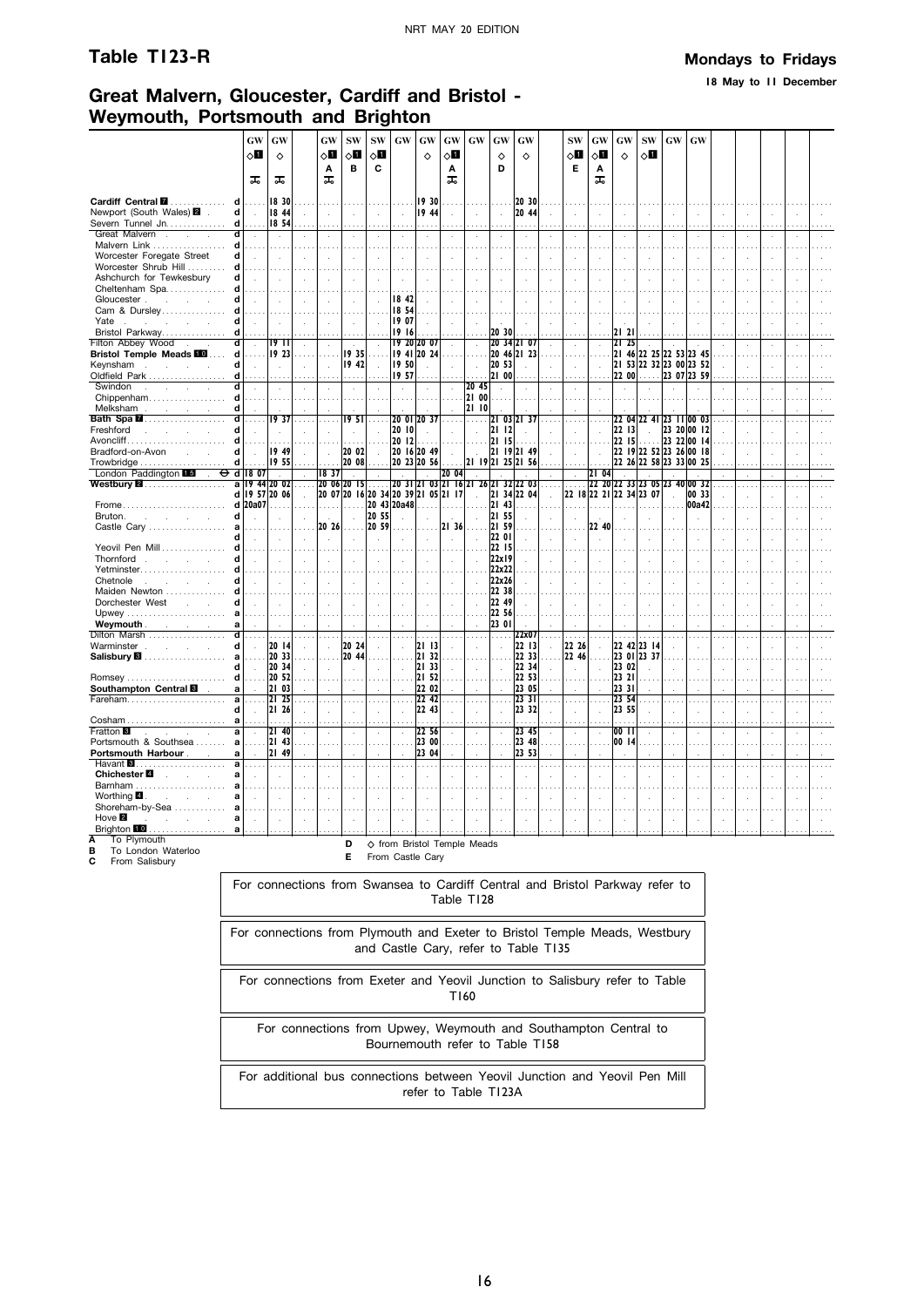# **Table T123-R Saturdays**



# **Great Malvern, Gloucester, Cardiff and Bristol - Weymouth, Portsmouth and Brighton**

|                                                         | GW                                                                         |                 | GW       | GW       | <b>GW</b>                        | GW              | GW                                  | <b>GW</b>      | $\boldsymbol{\mathsf{G}}\boldsymbol{\mathsf{W}}$                             | GW     |            | <b>SW</b> | <b>GW</b>            | $\boldsymbol{\mathbf{G}}\boldsymbol{\mathbf{W}}$ | GW     | GW                        | GW                         | <b>GW</b>   | $\textbf{SW}$      | GW                                     |               | <b>GW</b>   | GW                | GW                                    | GW                       |
|---------------------------------------------------------|----------------------------------------------------------------------------|-----------------|----------|----------|----------------------------------|-----------------|-------------------------------------|----------------|------------------------------------------------------------------------------|--------|------------|-----------|----------------------|--------------------------------------------------|--------|---------------------------|----------------------------|-------------|--------------------|----------------------------------------|---------------|-------------|-------------------|---------------------------------------|--------------------------|
|                                                         |                                                                            |                 |          |          |                                  |                 |                                     |                |                                                                              | R<br>1 |            |           |                      |                                                  |        |                           |                            |             |                    | R<br>0                                 |               |             |                   |                                       |                          |
|                                                         | Α                                                                          |                 |          |          | ♦                                |                 | в                                   |                | ♦                                                                            | C      |            | ◇Ø<br>D   |                      | ♦                                                | ♦<br>Е | ♦<br>F                    | ♦<br>G                     | н           | ◇Ⅱ                 | т.                                     |               | ा<br>J      | 8П<br>Κ           | Г                                     | ♦<br>м                   |
|                                                         |                                                                            |                 |          |          |                                  |                 |                                     |                |                                                                              | ᠼ      |            |           |                      |                                                  |        |                           |                            |             |                    | ᠼ                                      |               | ᠼ           | ᠼ                 |                                       | ᠼ                        |
| Cardiff Central <b>M</b>                                |                                                                            |                 |          |          |                                  |                 |                                     |                | 06 29                                                                        |        |            |           |                      | 07 27                                            |        |                           |                            |             |                    |                                        |               |             |                   |                                       | 08 27                    |
| Newport (South Wales) 2<br>Severn Tunnel Jn.            | d<br>$\mathcal{L}$<br>d                                                    |                 |          |          |                                  |                 |                                     | $\mathbf{r}$   | 06 44<br>06 54                                                               |        |            |           |                      | 07 41<br>07 51                                   |        |                           |                            |             |                    |                                        |               |             |                   |                                       | 08 41<br>08 51           |
| Great Malvern.                                          | d                                                                          |                 |          |          |                                  |                 | $\blacksquare$                      |                |                                                                              |        |            |           |                      | $\cdot$                                          |        |                           |                            |             |                    |                                        |               |             |                   |                                       |                          |
| Malvern Link<br>Worcester Foregate Street               | d<br>d<br>$\mathcal{L}$                                                    |                 | ÷        |          |                                  | ÷               |                                     | $\mathcal{L}$  |                                                                              |        |            |           |                      |                                                  |        |                           |                            |             |                    |                                        |               |             |                   |                                       |                          |
| Worcester Shrub Hill                                    |                                                                            |                 |          |          |                                  |                 |                                     |                |                                                                              |        |            |           |                      |                                                  |        |                           | 06\52 06\52                |             |                    |                                        |               |             |                   |                                       |                          |
| Ashchurch for Tewkesbury                                |                                                                            |                 |          |          |                                  |                 |                                     |                |                                                                              |        |            |           |                      |                                                  |        |                           | 07\08 07\08                |             |                    |                                        |               |             |                   |                                       |                          |
| Cheltenham Spa<br>Gloucester.                           |                                                                            |                 |          |          |                                  |                 |                                     |                |                                                                              |        |            |           |                      |                                                  |        |                           | 07\18 07\18<br>07\40 07\40 |             |                    |                                        |               |             |                   |                                       |                          |
| Cam & Dursley                                           |                                                                            |                 |          |          |                                  |                 |                                     |                |                                                                              |        |            |           |                      |                                                  |        |                           | 07\53 07\53                |             |                    |                                        |               |             |                   |                                       |                          |
| Yate<br>Bristol Parkway                                 |                                                                            |                 |          |          |                                  |                 |                                     | 06 19          |                                                                              |        |            |           |                      |                                                  |        |                           | 08\06 08\06<br>08\15 08\15 |             |                    |                                        |               |             |                   |                                       |                          |
| Filton Abbey Wood                                       | d                                                                          |                 |          |          |                                  |                 |                                     |                | 06 23 07 09                                                                  |        |            |           |                      | 08 06                                            |        |                           | 08\19 08\19                |             |                    |                                        |               |             |                   |                                       | 09 06                    |
| <b>Bristol Temple Meads III</b>                         | d                                                                          |                 |          | .        | 05 40                            |                 |                                     |                | 06 40 07 21                                                                  |        |            |           |                      | 07 40 08 22                                      |        |                           | 08\36 08\40                |             | 08 50              |                                        |               |             |                   |                                       | 09\07 09 22              |
| Keynsham<br>$\sim$<br>$\sim$<br>Oldfield Park           | d                                                                          |                 |          |          | 05 47<br>05 54                   |                 |                                     | 06 47<br>06 54 |                                                                              |        |            |           | 07 47<br>07 54       |                                                  |        |                           | 08\43 08\47<br>08\50 08\54 |             | 08 57<br>09 04     |                                        |               |             |                   | 09\14<br>109\21                       |                          |
| Swindon<br>$\mathcal{L}$<br>$\sim$<br>$\sim$            |                                                                            |                 |          |          |                                  |                 |                                     |                |                                                                              |        |            |           |                      |                                                  | 08\33  |                           |                            | 08\46       |                    |                                        |               |             |                   |                                       |                          |
| Chippenham                                              | d                                                                          |                 |          |          |                                  |                 |                                     |                |                                                                              |        |            |           |                      |                                                  | 08\50  |                           |                            | 09\02       |                    |                                        |               |             |                   |                                       |                          |
| Melksham<br>Bath Spa <b>M</b>                           | d<br>d 00 03                                                               |                 | $\cdots$ | $\cdots$ | 05 58                            |                 |                                     |                | 06 57 07 34                                                                  |        |            |           |                      | 07 58 08 35                                      | 09\00  |                           | 08\54 08\58                | 09\11       | 09 08              | $\cdots$                               |               | $\cdots$    | $\sim$            |                                       | 09 26 09 35              |
| Freshford                                               | $d$ 00 12                                                                  |                 |          |          | 06 07                            |                 |                                     | 07 07          |                                                                              |        |            |           | 08 07                |                                                  |        |                           | 09\03 09\07                |             |                    |                                        |               |             |                   |                                       |                          |
| Avoncliff<br>Bradford-on-Avon                           | d 00<br>$d$ 00 $18$                                                        | $\overline{14}$ |          |          | 06 10<br>06 14                   |                 |                                     | 07 09          | 07 13 07 46                                                                  |        |            |           | 08 10                | 08 14 08 47                                      |        |                           | 09\06 09\09<br>09\10 09\13 |             | 09 22              |                                        |               |             |                   |                                       | 09\38 09 47              |
| Trowbridge                                              | $d$ 00 25                                                                  |                 |          |          | 06 20                            |                 |                                     |                | 07 20 07 52                                                                  |        |            |           |                      | 08 20 08 54 09 10 09 16 09 20 09 25 09 28        |        |                           |                            |             |                    |                                        |               |             |                   |                                       | 09\45 09 54              |
| London Paddington 15<br>⊖<br>$\sim$                     | d                                                                          |                 |          |          | $\mathbf{r}$                     | ÷               |                                     | $\sim$         | ÷                                                                            | 06\58  |            |           | $\ddot{\phantom{a}}$ |                                                  |        |                           |                            |             |                    | 08\35                                  | $\mathcal{L}$ | 08\36 09 02 |                   |                                       |                          |
| Westbury <b>2.</b>                                      | a 00 32                                                                    |                 |          |          | 06 30                            |                 |                                     |                | 07 27 07 59 08 \ 09                                                          |        |            |           |                      | 08 27 09 01 09 19 09 24                          |        |                           |                            |             |                    | 09\27 09\33 09 37 09\52                |               | $0952$      |                   |                                       | 09\52  0 0               |
| Frome                                                   | d<br>d 00a42                                                               |                 |          |          |                                  | 06 54           | 00 33 05 24 06 01 06 43 06 45 07 03 |                | 08 02                                                                        |        |            | 08 10     |                      | 09 02                                            |        | 09529<br>09\38            | 09\29<br>09\38             |             |                    | 09 40 09 54                            |               | 09\54       |                   | 10\18                                 | 09\59  0 02              |
| Bruton                                                  |                                                                            |                 |          |          |                                  | 07 06           |                                     |                |                                                                              |        |            |           |                      |                                                  |        | 09\50                     | 09\50                      |             |                    |                                        |               |             |                   |                                       |                          |
| Castle Cary                                             |                                                                            |                 |          |          |                                  | 07 10           |                                     |                |                                                                              |        |            |           |                      |                                                  |        | 09\54                     | 09\54                      |             |                    | 10\13                                  |               |             | 10\13 10 24 10\32 |                                       |                          |
| Yeovil Pen Mill                                         |                                                                            |                 |          |          |                                  | 07 II<br>07 30  |                                     |                |                                                                              |        |            |           |                      |                                                  |        | 09\55<br>10\09            | 09\55<br>10\09             |             |                    |                                        |               |             |                   | $10\frac{33}{3}$<br>$10\frac{47}{47}$ |                          |
| Thornford                                               |                                                                            |                 |          |          |                                  | 07x34           |                                     |                |                                                                              |        |            |           |                      |                                                  |        | 10x13                     | 10x13                      |             |                    |                                        |               |             |                   |                                       |                          |
| Yetminster.                                             |                                                                            |                 |          |          |                                  | 07x37           |                                     |                |                                                                              |        |            |           |                      |                                                  |        | 10x16                     | 10x16                      |             |                    |                                        |               |             |                   |                                       |                          |
| Chetnole<br>Maiden Newton.                              |                                                                            |                 |          |          |                                  | 07x41<br>07 53  |                                     |                |                                                                              |        |            |           |                      |                                                  |        | 10x20<br>$10\frac{32}{3}$ | 10x20<br>10\32             |             |                    |                                        |               |             |                   | 11\05                                 |                          |
| Dorchester West                                         |                                                                            |                 |          |          |                                  | 08 04           |                                     |                |                                                                              |        |            |           |                      |                                                  |        | $10\frac{43}{3}$          | $10\frac{43}{3}$           |             |                    |                                        |               |             |                   | 11 S 15                               |                          |
| Upwey.<br>Weymouth                                      |                                                                            |                 |          |          |                                  | 08   3<br>08 20 |                                     |                |                                                                              |        |            |           |                      |                                                  |        | 10\51<br>10\57            | 10\51<br>10\57             |             |                    |                                        |               |             |                   | 11\26                                 |                          |
| Dilton Marsh<br>$\mathcal{L}$<br>$\mathbf{r}$           |                                                                            |                 |          |          |                                  |                 | 07x05                               |                |                                                                              |        |            |           |                      |                                                  |        |                           |                            |             |                    |                                        |               |             |                   |                                       |                          |
| Warminster                                              |                                                                            |                 |          |          | 05 32 06 09 06 52                |                 | 07   12<br>07 34                    |                | 08 10<br>08 32                                                               |        |            | 08 18     |                      | 09 10                                            |        | .                         |                            |             | 09 48              |                                        |               |             |                   |                                       | IO 10                    |
| Salisbury ⊠ .                                           | a                                                                          |                 |          |          | 05 54 06 30 07 14<br>06 32 07 24 |                 | 07 37                               |                | 08 33                                                                        |        |            | 08 37     |                      | 09 32<br>09 33                                   |        | .                         |                            |             | 10 09              |                                        |               |             |                   |                                       | 10 32<br>10 33           |
| Romsey                                                  | d<br>a                                                                     |                 |          |          | 06 50 07 43<br>07 02 07 55       |                 | 07 56<br>08 08                      |                | 08 52<br>09 02                                                               |        |            |           |                      | 09 51<br>10 03                                   |        |                           |                            |             |                    |                                        |               |             |                   |                                       | 10 <sub>51</sub><br>1103 |
| Southampton Central <b>E</b><br>Fareham                 | a                                                                          |                 |          |          | 07 27 08 24                      |                 |                                     |                | 09 27                                                                        |        |            |           |                      | 1027                                             |        | $\epsilon$                |                            |             |                    |                                        |               |             |                   |                                       | $\overline{11}$ 27       |
|                                                         | d                                                                          |                 |          |          | 07 28 08 25<br>07 35 08 32       |                 |                                     |                | 09<br>28<br>09 35                                                            |        |            |           |                      | 10 28<br>10 35                                   |        | .                         |                            |             |                    |                                        |               |             |                   |                                       | <b>II 28</b><br>1135     |
| Cosham<br>Fratton <b>B</b>                              |                                                                            |                 | .        |          | 07 42 08 40                      |                 |                                     | $\sim$         | 09 43                                                                        |        |            | $\sim$    |                      | 10 <sub>42</sub>                                 |        | ÷<br>.                    |                            | ÷           |                    |                                        |               |             |                   |                                       | $\overline{11}$ 42       |
| Portsmouth & Southsea                                   | a                                                                          |                 |          |          | 07 46 08 45                      |                 |                                     |                | 09 46                                                                        |        |            |           |                      | 10 46                                            |        |                           |                            |             |                    |                                        |               |             |                   |                                       | 1146                     |
| Portsmouth Harbour<br>Havant <sup>8</sup><br>i.         | а<br>$\mathcal{L}$                                                         |                 |          |          | 07 50 08 49                      |                 |                                     |                | 09 51                                                                        |        |            |           |                      | 10 50                                            |        |                           |                            |             |                    |                                        |               |             |                   |                                       | <b>II 50</b>             |
| Chichester <b>■</b>                                     | a                                                                          |                 |          |          |                                  |                 |                                     |                |                                                                              |        |            |           |                      |                                                  |        |                           |                            |             |                    |                                        |               |             |                   |                                       |                          |
| Barnham<br>Worthing <b>M</b> .                          |                                                                            |                 |          |          |                                  |                 |                                     |                |                                                                              |        |            |           |                      |                                                  |        |                           |                            |             |                    |                                        |               |             |                   |                                       |                          |
| Shoreham-by-Sea                                         | а                                                                          |                 |          |          |                                  |                 |                                     |                |                                                                              |        |            |           |                      |                                                  |        |                           |                            |             |                    |                                        |               |             |                   |                                       |                          |
| Hove $\blacksquare$ .<br>Brighton 10                    | а                                                                          |                 |          |          |                                  |                 |                                     |                |                                                                              |        |            |           |                      |                                                  |        |                           |                            |             |                    |                                        |               |             |                   |                                       |                          |
| From Bristol Temple Meads<br>А                          |                                                                            |                 |          |          |                                  | F               |                                     |                | until 12 September. ◇ from Bristol Temple                                    |        |            |           |                      |                                                  |        |                           |                            |             |                    | until 12 September. To Plymouth        |               |             |                   |                                       |                          |
| в<br>From Frome<br>until 12 September. To Penzance<br>c |                                                                            |                 |          |          |                                  |                 | Meads                               |                |                                                                              |        |            |           |                      |                                                  |        | J<br>κ                    |                            | To Plymouth |                    | from 19 September. To Exeter St Davids |               |             |                   |                                       |                          |
| D<br>From Castle Cary                                   |                                                                            |                 |          |          |                                  | G               |                                     |                | from 19 September. ◇ from Bristol Temple                                     |        |            |           |                      |                                                  |        | L                         |                            |             | until 12 September |                                        |               |             |                   |                                       |                          |
| until 12 September. ◇ from Westbury<br>Ε                |                                                                            |                 |          |          |                                  |                 | Meads                               |                |                                                                              |        |            |           |                      |                                                  |        | м                         |                            |             |                    | 其 from Bristol Temple Meads            |               |             |                   |                                       |                          |
|                                                         |                                                                            |                 |          |          |                                  | н               |                                     |                | from 19 September                                                            |        |            |           |                      |                                                  |        |                           |                            |             |                    |                                        |               |             |                   |                                       |                          |
|                                                         |                                                                            |                 |          |          |                                  |                 |                                     |                | For connections from Swansea to Cardiff Central and Bristol Parkway refer to |        |            |           |                      |                                                  |        |                           |                            |             |                    |                                        |               |             |                   |                                       |                          |
|                                                         |                                                                            |                 |          |          |                                  |                 |                                     |                |                                                                              |        | Table T128 |           |                      |                                                  |        |                           |                            |             |                    |                                        |               |             |                   |                                       |                          |
|                                                         |                                                                            |                 |          |          |                                  |                 |                                     |                |                                                                              |        |            |           |                      |                                                  |        |                           |                            |             |                    |                                        |               |             |                   |                                       |                          |
|                                                         | For connections from Plymouth and Exeter to Bristol Temple Meads, Westbury |                 |          |          |                                  |                 |                                     |                |                                                                              |        |            |           |                      |                                                  |        |                           |                            |             |                    |                                        |               |             |                   |                                       |                          |
|                                                         |                                                                            |                 |          |          |                                  |                 |                                     |                | and Castle Cary, refer to Table T135                                         |        |            |           |                      |                                                  |        |                           |                            |             |                    |                                        |               |             |                   |                                       |                          |
|                                                         |                                                                            |                 |          |          |                                  |                 |                                     |                |                                                                              |        |            |           |                      |                                                  |        |                           |                            |             |                    |                                        |               |             |                   |                                       |                          |
|                                                         |                                                                            |                 |          |          |                                  |                 |                                     |                | For connections from Exeter and Yeovil Junction to Salisbury refer to Table  |        |            |           |                      |                                                  |        |                           |                            |             |                    |                                        |               |             |                   |                                       |                          |
|                                                         |                                                                            |                 |          |          |                                  |                 |                                     |                |                                                                              |        | T160       |           |                      |                                                  |        |                           |                            |             |                    |                                        |               |             |                   |                                       |                          |
|                                                         |                                                                            |                 |          |          |                                  |                 |                                     |                |                                                                              |        |            |           |                      |                                                  |        |                           |                            |             |                    |                                        |               |             |                   |                                       |                          |
|                                                         |                                                                            |                 |          |          |                                  |                 |                                     |                | For connections from Upwey, Weymouth and Southampton Central to              |        |            |           |                      |                                                  |        |                           |                            |             |                    |                                        |               |             |                   |                                       |                          |
|                                                         |                                                                            |                 |          |          |                                  |                 |                                     |                | Bournemouth refer to Table T158                                              |        |            |           |                      |                                                  |        |                           |                            |             |                    |                                        |               |             |                   |                                       |                          |

For additional bus connections between Yeovil Junction and Yeovil Pen Mill

refer to Table T123A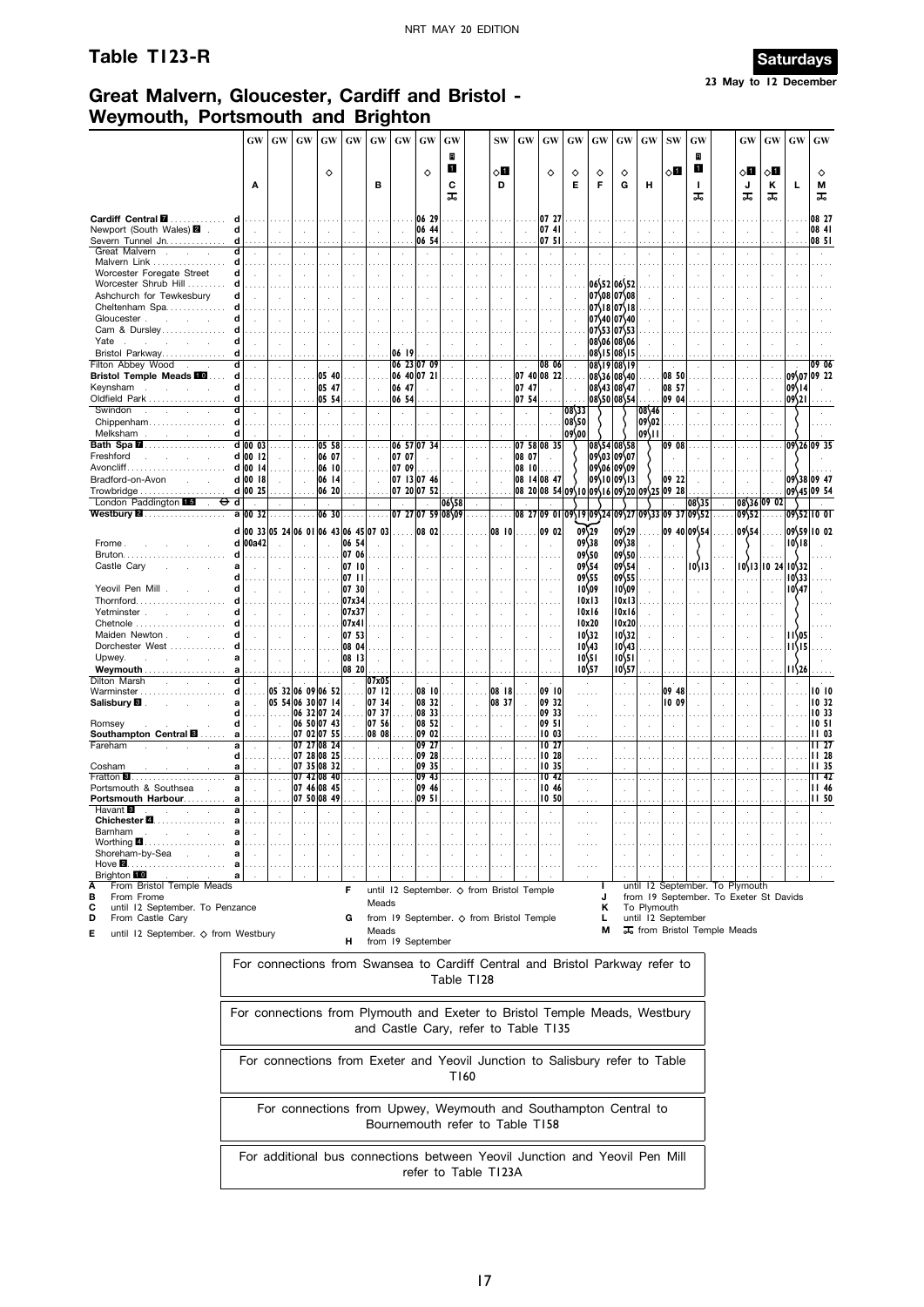# **Table T123-R Saturdays**



# **Great Malvern, Gloucester, Cardiff and Bristol - Weymouth, Portsmouth and Brighton**

|                                                                                     | <b>GW</b>                                              | GW                   | <b>SW</b>                   | GW                            | <b>GW</b>                   |                | GW                         | <b>SW</b>                 | <b>GW</b>                                                                        | GW                   | GW                               | GW                         | GW             | GW                         | <b>GW</b>                                                         |                      | <b>GW</b>     | <b>SW</b>                            | GW                  | GW                   | GW               | GW                                        | $\boldsymbol{\mathbf{G}}\boldsymbol{\mathbf{W}}$ | <b>GW</b>   |
|-------------------------------------------------------------------------------------|--------------------------------------------------------|----------------------|-----------------------------|-------------------------------|-----------------------------|----------------|----------------------------|---------------------------|----------------------------------------------------------------------------------|----------------------|----------------------------------|----------------------------|----------------|----------------------------|-------------------------------------------------------------------|----------------------|---------------|--------------------------------------|---------------------|----------------------|------------------|-------------------------------------------|--------------------------------------------------|-------------|
|                                                                                     |                                                        | ♦                    | √П                          | ♦                             |                             |                |                            | ◇Ш                        |                                                                                  | √П                   | R<br>П                           | ♦                          | ♦              | R<br>$\mathbf{1}$          | ♦                                                                 |                      | ♦             | ⊘∐                                   |                     | √П                   | ♦                |                                           | ♦                                                |             |
|                                                                                     |                                                        | A                    | в                           | c<br>ᇙ                        |                             |                |                            | D                         |                                                                                  | Е<br>ᠼ               | F<br>ᠼ                           | C<br>ᠼ                     | Α              | G<br>ᠼ                     | С<br>ᠼ                                                            |                      |               | ᠼ                                    |                     | н<br>ᠼ               | С<br>ᠼ           |                                           |                                                  | D           |
| Cardiff Central <b>M</b>                                                            | d<br>.                                                 |                      |                             | 09 27                         |                             |                |                            |                           |                                                                                  |                      |                                  | 10 30                      |                |                            | II 30                                                             |                      |               |                                      |                     |                      | 12 27            |                                           | 13 30                                            |             |
| Newport (South Wales) 2 .                                                           | d<br>$\sim$                                            | $\sim$               | $\bar{z}$                   | 09 41                         |                             | $\mathcal{L}$  | $\mathcal{L}_{\mathbf{a}}$ |                           | $\ddot{\phantom{a}}$                                                             | $\ddot{\phantom{a}}$ | $\mathcal{L}$                    | 10 44                      | ÷              | $\sim$                     | <b>III 44</b>                                                     |                      |               | $\sim$                               |                     | $\mathcal{A}$        | 1241             | $\sim$                                    | 13 44                                            |             |
| Severn Tunnel Jn<br>Great Malvern.<br>$\mathcal{A}^{\mathcal{A}}$<br>$\overline{a}$ | d<br>d<br>$\mathbf{r}$                                 |                      |                             | 09 51                         |                             |                |                            |                           |                                                                                  | $\cdot$              | ÷,                               |                            |                |                            |                                                                   |                      | IO 52         |                                      |                     |                      |                  |                                           |                                                  |             |
| Malvern Link                                                                        | d<br>.                                                 |                      |                             |                               |                             |                | $\sim$                     |                           |                                                                                  |                      |                                  |                            |                |                            |                                                                   |                      | 10 55         |                                      |                     |                      |                  |                                           |                                                  |             |
| Worcester Foregate Street                                                           | d<br>$\overline{a}$                                    | ÷.                   | $\mathbf{r}$                |                               | ÷.                          |                | 08 54                      |                           | ÷.                                                                               | ÷.                   | $\ddot{\phantom{a}}$             |                            |                | ÷.                         |                                                                   | $\overline{a}$       | 11 05         | $\mathcal{L}_{\mathcal{A}}$          |                     | ÷                    |                  | $\ddot{\phantom{a}}$                      | ÷.                                               |             |
| Worcester Shrub Hill                                                                | d                                                      |                      |                             |                               |                             |                | 08 58                      |                           |                                                                                  |                      |                                  |                            |                |                            |                                                                   |                      | <b>II 09</b>  |                                      |                     |                      |                  |                                           |                                                  |             |
| Ashchurch for Tewkesbury                                                            | d<br>$\sim$                                            | $\sim$               |                             |                               | $\sim$                      | $\overline{a}$ | 09 14                      |                           |                                                                                  |                      | $\bar{z}$                        |                            |                | $\bar{z}$                  |                                                                   |                      | <b>II</b> 25  | $\sim$                               |                     | ÷,                   |                  |                                           |                                                  |             |
| Cheltenham Spa                                                                      | d<br>d                                                 | 08 42                |                             |                               |                             |                | 09 23<br>09 41             |                           |                                                                                  |                      |                                  |                            | 1042           |                            |                                                                   |                      | 34<br>    46  |                                      |                     |                      |                  | 12 42                                     |                                                  |             |
| Gloucester<br>Cam & Dursley                                                         | $\mathcal{L}_{\mathcal{A}}$<br>d<br>.                  | 08 55                |                             |                               | $\mathcal{L}_{\mathbf{a}}$  |                | 09 54                      |                           | $\cdot$                                                                          |                      | $\ddot{\phantom{a}}$             | $\mathcal{L}_{\mathbf{a}}$ | 10 55          | $\mathcal{L}_{\mathbf{a}}$ |                                                                   |                      | <b>II 59</b>  | $\mathcal{L}_{\mathbf{r}}$<br>$\sim$ |                     | $\ddot{\phantom{a}}$ | $\mathbf{r}$     | 12 55                                     |                                                  |             |
| Yate<br>the contract of the con-                                                    | d<br>$\sim$                                            | 09 08                |                             | $\cdot$                       | $\sim$                      |                | 10 08                      |                           | $\cdot$                                                                          | ÷,                   | $\sim$                           | $\mathbf{r}$               | 11 08          |                            | $\cdot$                                                           |                      | 1213          | $\sim$                               |                     | $\mathbf{r}$         | $\mathbf{r}$     | 13 08                                     |                                                  |             |
| Bristol Parkway                                                                     | d                                                      | 09 18                |                             |                               |                             |                | 1018                       |                           |                                                                                  |                      |                                  |                            | 11 18          |                            |                                                                   |                      | 12 22         |                                      |                     |                      |                  | 1318                                      |                                                  |             |
| <b>Filton Abbey Wood</b>                                                            | $\overline{\mathsf{d}}$<br>$\mathcal{L}_{\mathcal{A}}$ | $ 09\rangle 21$      |                             | 10 06                         | $\ddot{\phantom{a}}$        |                | IO 22                      |                           | $\ddot{\phantom{a}}$                                                             | $\cdot$              | $\ddot{\phantom{a}}$             |                            | II 07 II 21    |                            | 12 07                                                             |                      | 1225          |                                      |                     |                      |                  | 13 04 13 21 14 07                         |                                                  |             |
| <b>Bristol Temple Meads III</b>                                                     | d                                                      | 09 40                |                             | 1021                          |                             |                | 1043                       |                           |                                                                                  |                      |                                  |                            | 11 22 11 40    |                            | 2 22                                                              |                      |               | 12 40 12 48                          |                     |                      |                  |                                           | 13 22 13 45 14 22                                |             |
| Keynsham .<br><b>Service</b>                                                        | d<br>$\sim$                                            | 09 47                |                             | $\mathbf{r}$                  | ÷                           |                | 10,50                      |                           | $\overline{a}$                                                                   |                      | ÷.                               |                            | 1147           |                            | $\overline{a}$                                                    |                      |               | 12 47 12 55                          | $\mathbf{r}$        | $\mathcal{L}$        | $\overline{a}$   | 13 52                                     |                                                  |             |
| Oldfield Park<br>Swindon<br>$\mathbf{r}$                                            | d<br>d                                                 | 09 54<br>$\sim$      |                             |                               |                             |                | 10 57                      |                           | 1105                                                                             |                      |                                  |                            | <b>II 54</b>   |                            |                                                                   |                      |               | 12 54 13 02                          | 13 05               |                      |                  | 1359                                      |                                                  |             |
| Chippenham                                                                          | d                                                      |                      |                             | $\lambda$                     | ÷.                          |                |                            |                           | II 22                                                                            |                      |                                  |                            |                |                            |                                                                   |                      |               |                                      | 13 22               |                      |                  | $\cdot$                                   |                                                  |             |
| Melksham                                                                            | d                                                      |                      |                             |                               |                             |                |                            |                           | 1131                                                                             |                      |                                  |                            |                |                            |                                                                   |                      |               |                                      | 1331                |                      |                  |                                           |                                                  |             |
|                                                                                     | त                                                      | 09 58                |                             | 10 35                         |                             |                | 11 OT                      |                           | .                                                                                |                      |                                  |                            | 35    58       |                            | 12 35                                                             |                      |               | 12 58 13 06                          | .                   |                      |                  |                                           | 13 35 14 03 14 35                                |             |
| Freshford<br>and the company of                                                     | d                                                      | 10 07                |                             |                               |                             |                | $ 1 $ $ 0 $                |                           | $\bar{z}$                                                                        |                      |                                  |                            | 1207           |                            |                                                                   |                      | 3 07          | $\mathbf{r}$                         |                     |                      |                  | 14 12                                     |                                                  |             |
| Avoncliff                                                                           | d                                                      | 10 10                |                             |                               |                             |                | 1113                       |                           |                                                                                  |                      |                                  |                            | 12 10          |                            |                                                                   |                      | 3  0          |                                      |                     |                      |                  | 14 15                                     |                                                  |             |
| Bradford-on-Avon<br><b>Contractor</b>                                               | d<br>$\sim$                                            | 10 14                | $\mathbf{r}$                | 10 47                         | $\mathcal{L}_{\mathcal{A}}$ |                | II 17                      |                           | $\overline{a}$                                                                   |                      |                                  |                            | 11 47 12 14    |                            | 247                                                               | $\sim$               |               | 13   14   13 20                      |                     |                      |                  | 13 47 14 19 14 47                         |                                                  |             |
|                                                                                     | d                                                      | 0 20                 |                             | 10,54                         |                             |                | 1123                       |                           | 1141                                                                             |                      |                                  |                            | 54  2 20       |                            | 12 54                                                             |                      |               |                                      | 13 20 13 27 13 41   |                      |                  |                                           | 3 54  4 25  4 54                                 |             |
| London Paddington<br>⊕<br>d<br>$\sim$<br>Westbury 2.                                | a<br>.                                                 | 1027                 | $\cdots$                    | <b>II 01</b>                  | $\ldots$ .                  | $\cdots$       | $\sim$<br>II 311           | $\ddot{\phantom{a}}$<br>. | $\overline{\phantom{a}}$                                                         |                      | $10\frac{35}{10}10\frac{35}{35}$ |                            |                | 11\35                      | $\sim$<br>$11$ 49 $11$ $52$ $11$ $52$ $12$ 01 12 27 12 $46$ 13 01 | $\ldots$ .           |               |                                      |                     | 12.36                |                  | 13 27 13 34 13 49 13 52 14 01 14 32 15 01 |                                                  |             |
|                                                                                     | d                                                      |                      |                             | 10 12 10 29 10 57 11 02 11 12 |                             |                |                            | 43                        | .                                                                                |                      | $11\frac{54}{1154}$ 12 02 12 29  |                            |                |                            | 13 02                                                             |                      |               | 13 30 13 38                          |                     |                      |                  |                                           | 13 54 14 02 14 36 15 02 15 12                    |             |
| Frome.                                                                              | d                                                      |                      | 10 39 1 a06                 |                               |                             |                |                            |                           |                                                                                  |                      |                                  |                            | 12 39          |                            |                                                                   |                      |               |                                      |                     |                      |                  | <b>14a45</b>                              |                                                  |             |
|                                                                                     | d                                                      | 1051                 |                             |                               |                             |                |                            |                           |                                                                                  |                      |                                  |                            | 12 51          |                            |                                                                   |                      |               |                                      |                     |                      |                  |                                           |                                                  |             |
| Castle Cary<br>and the control                                                      | a<br>$\sim$                                            | 10 55                |                             |                               |                             |                |                            |                           | $\cdot$                                                                          |                      | $12\frac{13}{12}\frac{12}{13}$   |                            | 12 55          |                            |                                                                   |                      |               |                                      |                     | 1413                 |                  |                                           |                                                  |             |
|                                                                                     | d                                                      | 10 56                |                             |                               |                             |                |                            |                           |                                                                                  |                      |                                  |                            | 12, 56         |                            |                                                                   |                      |               |                                      |                     | .                    |                  |                                           |                                                  |             |
| Yeovil Pen Mill.                                                                    | d<br>$\sim$                                            | <b>III 10</b>        |                             | $\cdot$                       | $\lambda$                   | $\cdot$        | $\lambda$                  |                           | $\cdot$                                                                          |                      |                                  |                            | 3 10           | $\sim$                     |                                                                   |                      |               | $\cdot$                              |                     |                      |                  | $\cdot$                                   |                                                  |             |
| <b>Thornford</b>                                                                    | d                                                      | x   4                |                             |                               |                             |                |                            |                           |                                                                                  |                      |                                  |                            | 3x 4           |                            |                                                                   |                      |               |                                      |                     |                      |                  |                                           |                                                  |             |
| Yetminster                                                                          | d                                                      | x   7                |                             |                               |                             |                |                            |                           | $\cdot$                                                                          |                      |                                  |                            | 13x17          |                            |                                                                   |                      |               |                                      |                     |                      |                  | $\mathbf{r}$                              |                                                  |             |
| Chetnole<br>Maiden Newton.<br><b>College</b>                                        | d<br>d                                                 | x2  <br> II 35       |                             |                               |                             |                |                            |                           |                                                                                  |                      |                                  |                            | 13x21<br>13 35 |                            |                                                                   |                      |               |                                      |                     |                      |                  |                                           |                                                  |             |
| Dorchester West                                                                     | d                                                      | II 53                |                             |                               |                             |                |                            |                           |                                                                                  |                      |                                  |                            | 13,54          |                            |                                                                   |                      |               |                                      |                     |                      |                  |                                           |                                                  |             |
| Upwev.<br>and the company of the company                                            | a                                                      | 2 02                 |                             |                               |                             |                |                            |                           |                                                                                  |                      |                                  |                            | 14 03          |                            |                                                                   |                      |               |                                      |                     |                      |                  |                                           |                                                  |             |
| Weymouth                                                                            | $\mathbf{a}$                                           | 12 08                |                             |                               |                             |                |                            |                           |                                                                                  |                      |                                  |                            | 14 09          |                            |                                                                   |                      |               |                                      |                     |                      |                  |                                           |                                                  |             |
| Dilton Marsh                                                                        | $d$   $0x$   $4$                                       | $\sim$               |                             |                               | 11x14                       |                |                            |                           | $\bar{z}$                                                                        | $\epsilon$           | $\bar{z}$                        |                            | $\cdot$        |                            |                                                                   | $\alpha$             | 13x32         |                                      |                     |                      |                  | $\epsilon$                                |                                                  | 15x14       |
| Warminster                                                                          | $d$   0a22                                             |                      |                             | $11 10$   $11 21$             |                             |                |                            | <b>II 50</b>              |                                                                                  |                      |                                  | 1210                       |                |                            | 13 10                                                             |                      |               | 3 39  3 46                           |                     |                      | 14 10            |                                           |                                                  | 15 10 15a22 |
| Salisbury <b>B</b> .                                                                | a                                                      | ÷.                   | $\cdot$                     | $1132$ $1143$                 |                             |                | $\mathcal{A}$              | 1211                      | $\ddot{\phantom{a}}$                                                             | $\cdot$              | $\ddot{\phantom{a}}$             | 12 32                      |                |                            | 3 32                                                              |                      |               | 14 00  4 07                          |                     |                      | 14 32            | $\mathcal{L}_{\mathcal{A}}$               | 15 32                                            |             |
| Romsey                                                                              | d<br>d<br>$\ddot{\phantom{a}}$                         | $\cdot$              | $\mathcal{L}_{\mathcal{A}}$ | 1133 1144<br>$1151$   1204    |                             |                | $\lambda$                  | $\epsilon$                | $\lambda$                                                                        | $\ddot{\phantom{a}}$ |                                  | 12 33<br>1251              |                |                            | 3 33<br>  35                                                      |                      | 1401<br>14 21 |                                      |                     |                      | 14 33<br>14 51   |                                           | 15 33<br>15 51                                   |             |
| Southampton Central <b>E</b>                                                        | a                                                      |                      |                             | 12 03 12 21                   |                             |                |                            |                           |                                                                                  |                      |                                  | 13 03                      |                |                            | 403                                                               |                      | 1432          |                                      |                     |                      | 15 03            |                                           | 16 03                                            |             |
| Fareham                                                                             | a<br>$\cdot$                                           | $\cdot$              | $\cdot$                     | 12,27                         | $\alpha$                    |                | $\cdot$                    | $\epsilon$                | $\epsilon$                                                                       | $\epsilon$           | $\epsilon$                       | 13 27                      | $\epsilon$     |                            | 14 27                                                             | $\ddot{\phantom{a}}$ | 14 55         | $\cdot$                              |                     |                      | 15 27            | $\epsilon$                                | 16 27                                            |             |
|                                                                                     | d<br>المعاد                                            |                      |                             | 1228                          | $\cdots$                    |                |                            |                           | .                                                                                |                      |                                  | 13 28                      | in L           |                            | 14 28                                                             |                      | 14 56         | $\sim$                               |                     |                      | 15 28            |                                           | 16 28                                            |             |
| Cosham                                                                              | a                                                      |                      |                             | 12 35                         |                             |                |                            |                           |                                                                                  |                      |                                  | 13 35                      |                |                            | 1435                                                              |                      | 15 03         |                                      |                     |                      | 15 35            |                                           | 16 35                                            |             |
|                                                                                     | a<br>$\cdots$                                          | $\ldots$             | $\cdots$                    | 12,42                         | $\cdots$                    |                | $\cdots$                   |                           | Н,                                                                               | $\cdots$             | $\cdots$                         | 13,42                      | $\cdots$       | $\cdots$                   | $\overline{1442}$                                                 | $\cdots$             | .             | $\cdots$                             |                     |                      | 15 <sub>42</sub> | $\cdots$                                  | 1642                                             |             |
| Portsmouth & Southsea.<br>Portsmouth Harbour                                        | a<br>$\mathcal{L}_{\mathbf{z}}$                        | $\ddot{\phantom{a}}$ | $\mathcal{L}_{\mathbf{z}}$  | 12 46<br>12 50                | $\ddot{\phantom{a}}$        |                |                            |                           | $\ddot{\phantom{a}}$                                                             | $\ddot{\phantom{a}}$ | $\ddot{\phantom{a}}$             | 13 46<br>13 50             |                |                            | 14 46<br>14 50                                                    |                      |               | $\ddot{\phantom{a}}$                 |                     |                      | 15 46<br>15 50   | $\ddot{\phantom{a}}$                      | 16 46<br>16 50                                   |             |
| Havant <b>8</b><br>$\sim$                                                           | a<br>a<br>$\mathbf{r}$                                 | $\ddot{\phantom{a}}$ | $\ddot{\phantom{a}}$        | $\cdot$                       | ÷.                          |                |                            |                           | .<br>$\cdot$                                                                     | $\cdot$              | ÷.                               |                            |                |                            | $\ddot{\phantom{a}}$                                              |                      | 15 10         | $\mathbf{r}$                         |                     |                      |                  | $\ddot{\phantom{a}}$                      |                                                  |             |
| Chichester <b>2.</b>                                                                | a                                                      |                      |                             |                               |                             |                |                            |                           |                                                                                  |                      |                                  |                            |                |                            |                                                                   |                      | 15 21         |                                      |                     |                      |                  |                                           |                                                  |             |
| Barnham<br>$\sim$<br>$\sim$                                                         | a                                                      |                      | $\overline{a}$              | $\mathbf{r}$                  | ÷.                          |                |                            |                           | $\ddot{\phantom{a}}$                                                             |                      | J.                               |                            |                |                            |                                                                   |                      | 15 29         |                                      |                     |                      |                  | $\overline{a}$                            | ÷.                                               |             |
| Worthing 4                                                                          | a                                                      |                      |                             |                               |                             |                |                            |                           |                                                                                  |                      |                                  |                            |                |                            |                                                                   |                      | 15 49         |                                      |                     |                      |                  |                                           |                                                  |             |
| Shoreham-by-Sea<br>and a state of                                                   | $\mathbf{a}$                                           |                      |                             |                               | $\cdot$                     |                |                            |                           |                                                                                  |                      |                                  |                            |                |                            |                                                                   |                      | 5 59          | $\overline{a}$                       |                     |                      |                  |                                           |                                                  |             |
|                                                                                     | a                                                      |                      |                             |                               |                             |                |                            |                           |                                                                                  |                      |                                  |                            |                |                            |                                                                   |                      | 16 12         |                                      |                     |                      |                  |                                           |                                                  |             |
| Brighton 10                                                                         | a                                                      |                      |                             |                               |                             |                |                            |                           |                                                                                  |                      |                                  |                            |                |                            |                                                                   |                      | 1618          |                                      |                     |                      |                  |                                           |                                                  |             |
| ♦ from Bristol Temple Meads                                                         |                                                        |                      |                             |                               | Е<br>F                      | from           |                            |                           | 19 September. To Exeter St Davids<br>until 12 September. To Paignton. The Torbay |                      |                                  |                            |                |                            | G                                                                 |                      | Coast Express |                                      |                     |                      |                  |                                           | until 12 September. To Newquay. The Atlantic     |             |
| From London Waterloo<br>в                                                           |                                                        |                      |                             |                               |                             | <b>Express</b> |                            |                           |                                                                                  |                      |                                  |                            |                |                            | н                                                                 |                      |               |                                      | To Exeter St Davids |                      |                  |                                           |                                                  |             |
| С<br>其 from Bristol Temple Meads                                                    |                                                        |                      |                             |                               |                             |                |                            |                           |                                                                                  |                      |                                  |                            |                |                            |                                                                   |                      |               |                                      |                     |                      |                  |                                           |                                                  |             |
| D<br>From Frome                                                                     |                                                        |                      |                             |                               |                             |                |                            |                           |                                                                                  |                      |                                  |                            |                |                            |                                                                   |                      |               |                                      |                     |                      |                  |                                           |                                                  |             |

| Table T128                                                                                                         |
|--------------------------------------------------------------------------------------------------------------------|
| For connections from Plymouth and Exeter to Bristol Temple Meads, Westbury<br>and Castle Cary, refer to Table T135 |
| For connections from Exeter and Yeovil Junction to Salisbury refer to Table<br>T160                                |
| For connections from Upwey, Weymouth and Southampton Central to<br>Bournemouth refer to Table T158                 |
| For additional bus connections between Yeovil Junction and Yeovil Pen Mill<br>refer to Table T123A                 |

For connections from Swansea to Cardiff Central and Bristol Parkway refer to  $\vert$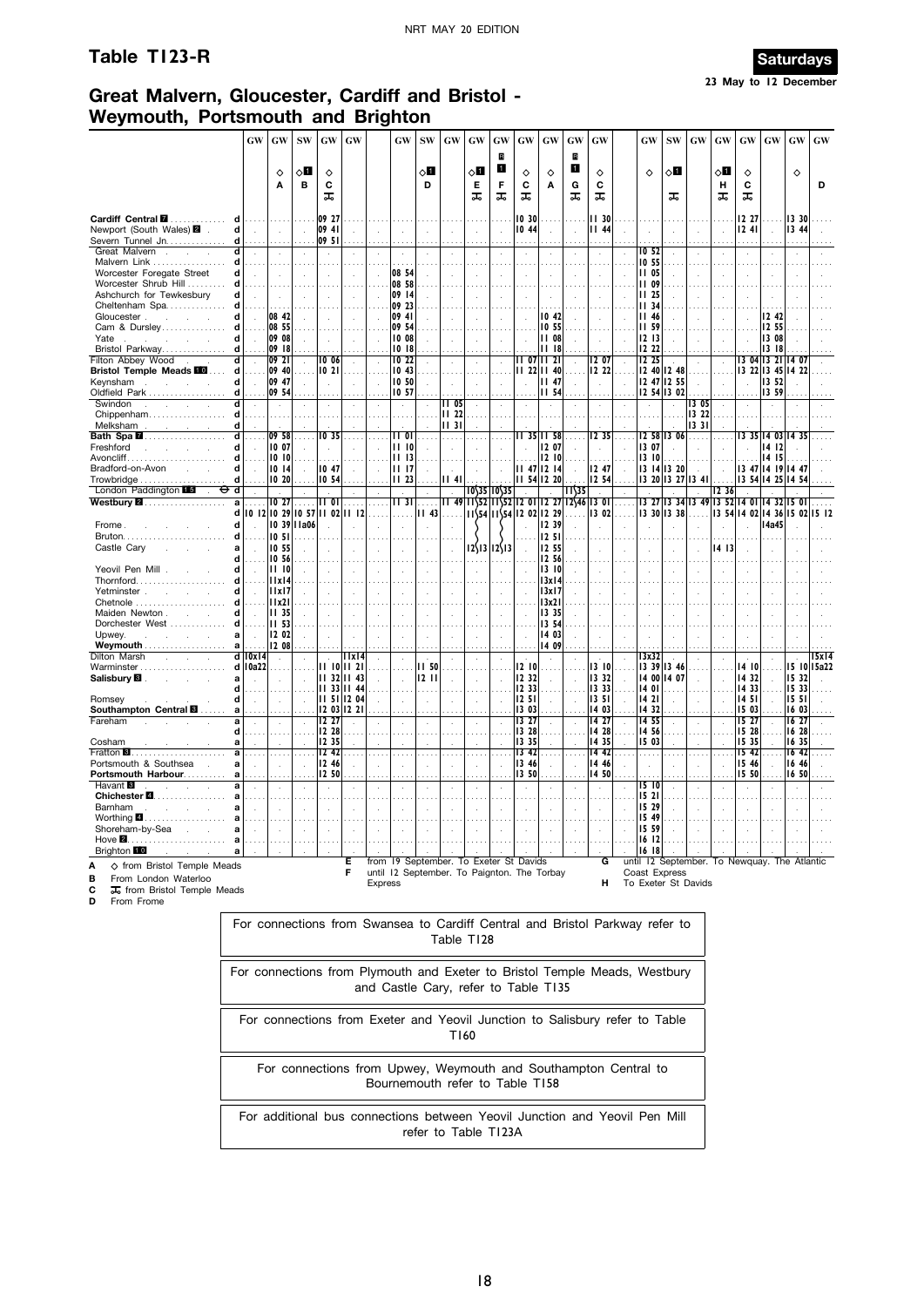# **Table T123-R Saturdays**



# **Great Malvern, Gloucester, Cardiff and Bristol - Weymouth, Portsmouth and Brighton**

|                                                                                                                   |                  | GW<br>♦<br>A                                              |    | GW<br>♦<br>в                                   | <b>GW</b>       | GW<br>⊘П<br>c<br>ᠼ | GW<br>$\Diamond$                                                                                                   | GW<br>D                                                | <b>GW</b>                          | <b>SW</b><br>ू∏                                       | <b>GW</b>                   | GW<br>♦                          |      | GW<br>Е                                        | GW<br>♦<br>F                     | GW<br>◇О<br>G<br>ᠼ     | GW<br>⊘Ш<br>н<br>ᠼ | GW<br>♦                                  | <b>GW</b>     | GW<br>♦<br>F                               | GW<br>♦                 | GW                                                                                                                       | <b>SW</b><br>◇Ø<br>п    | GW<br>$\Diamond$                 |
|-------------------------------------------------------------------------------------------------------------------|------------------|-----------------------------------------------------------|----|------------------------------------------------|-----------------|--------------------|--------------------------------------------------------------------------------------------------------------------|--------------------------------------------------------|------------------------------------|-------------------------------------------------------|-----------------------------|----------------------------------|------|------------------------------------------------|----------------------------------|------------------------|--------------------|------------------------------------------|---------------|--------------------------------------------|-------------------------|--------------------------------------------------------------------------------------------------------------------------|-------------------------|----------------------------------|
| Cardiff Central <b>M</b><br>.<br>Newport (South Wales) 2<br>Severn Tunnel Jn.                                     | d<br>d           |                                                           |    |                                                |                 |                    | 14 30<br>  444                                                                                                     |                                                        |                                    |                                                       |                             | 15 30<br>15 44                   |      |                                                |                                  |                        |                    | 16 27<br>1641<br>1651                    |               |                                            | 17 27<br>1741<br>1751   |                                                                                                                          |                         | 18 27<br>1841<br>1851            |
| Great Malvern<br>$\sim$<br>$\mathbf{r}$<br>Malvern Link<br>Worcester Foregate Street                              | d l              | $12\sqrt{43}$<br>$d$   12 \ 46<br>d 12\56                 |    | 12\43<br>$12$ 46<br>1256                       |                 |                    | $\mathcal{L}$                                                                                                      |                                                        |                                    | $\ddot{\phantom{1}}$<br>$\sim$ $\sim$<br>$\mathbf{r}$ |                             |                                  |      |                                                | 14 43<br>14 46<br>14 56          |                        |                    | $\cdots$<br>$\mathbf{r}$                 |               |                                            |                         | 16 55<br>16 58<br>1711                                                                                                   |                         |                                  |
| Worcester Shrub Hill<br>Ashchurch for Tewkesbury<br>Cheltenham Spa                                                | d                | d 12\59<br>d   13\15<br>$13\frac{24}{7}$                  |    | 12\59<br>13\15<br>13\24                        |                 |                    |                                                                                                                    |                                                        |                                    |                                                       |                             |                                  |      |                                                | 14 59<br>15 15<br>15 24          |                        |                    |                                          |               |                                            |                         | 1714<br>17 30<br>17 40                                                                                                   |                         |                                  |
| Gloucester.<br>and the control of<br>Cam & Dursley<br>Yate<br>Bristol Parkway                                     | d<br>d<br>d<br>d | 13542<br>$13\frac{55}{5}$<br>14\08<br>$14\sqrt{8}$        |    | 13\42<br>13\55<br>14\08<br>14\18               |                 |                    |                                                                                                                    |                                                        | 14 42<br>14 55<br>  5 08<br>15 18  |                                                       |                             |                                  |      |                                                | 15 42<br>15 55<br>16 08<br>16 18 |                        |                    |                                          |               | 16 42<br>1655<br>17 08<br>1718             |                         | 17 50<br>18 03<br>18 16<br>18 26                                                                                         |                         |                                  |
| Filton Abbey Wood<br><b>Bristol Temple Meads FOO</b><br>Keynsham<br>$\sim$<br>$\sim$<br>$\sim$                    | ď<br>d<br>d      | 14\21<br>$14$ 40<br>14\47                                 |    | 14\21<br>$14\frac{40}{3}$<br>$14\frac{47}{47}$ |                 |                    | 5 07<br>15 22                                                                                                      |                                                        | 1521<br>15 40 15 50<br>15 47 15 57 |                                                       |                             | 16 10<br>1622                    |      | $\mathbf{r}$                                   | 1621<br>16 45<br>16 52           |                        |                    | 1706<br>17 22                            |               | 1750                                       |                         | 17 21 18 06 18 29<br>17 43 18 22 18 45<br>18 52                                                                          |                         | 19 06<br>19 22                   |
| Oldfield Park<br>Swindon<br>$\mathcal{L}$<br>i.<br>$\sim$<br>Chippenham                                           | d<br>d<br>d      | 14\54                                                     |    | 14\54                                          | 1505<br>15 23   |                    |                                                                                                                    |                                                        | 15 53 16 04                        |                                                       | 16 02<br>16 17              |                                  |      |                                                | 16 59<br>$\cdot$                 |                        |                    | à.                                       | 17 34<br>1749 | 17 57<br>$\mathbf{r}$                      |                         | 18 59                                                                                                                    |                         |                                  |
| Melksham<br>and the control of<br>Bath Spa <b>M</b><br>Freshford                                                  | d                | $d$ 1458<br>d 15\07                                       |    | 14\58<br>15\07                                 | 15 33<br>$\sim$ | .                  | 15 35                                                                                                              |                                                        | 16 06                              | $15$ 57 16 08                                         | 16 27<br>$\sim$             | T6 35                            |      |                                                | 1703<br>1712                     | $\sim$                 |                    | 1735                                     | 17 59         | 18 OI <br>18 10                            |                         | 18 35 19 03<br>1912                                                                                                      |                         | 1935                             |
| Avoncliff<br>Bradford-on-Avon<br>and the<br>Trowbridge                                                            | d<br>d           | $d$   $15\sqrt{10}$<br>$15\sqrt{14}$<br>$15\frac{20}{20}$ |    | 15\10<br>15\14<br>15\20                        | 15 42           |                    | 15 47<br>15 54                                                                                                     |                                                        | 16 09<br>  16   3   16 25          |                                                       | 16 19 16 31 16 36 16 54     | 1647                             |      |                                                | 17 15<br>1719<br>17 25           |                        |                    | 1747                                     |               | $18$ $13$<br>17 54 18 08 18 23 18 54 19 25 |                         | 1915<br>18 17 18 47 19 19                                                                                                |                         | 1947<br>1954                     |
| London Paddington 15<br>⊖<br>$\mathbf{r}$<br>Westbury 2.                                                          | d<br>a<br>d      | 15\27<br>$15\frac{29}{2}$                                 |    | 15\27<br>$15\frac{29}{2}$                      | $\cdot$         | 14 36              | $1549$  15 52 16 01<br>  5 54  6 02  6\ 2                                                                          | $\cdot$                                                |                                    | 16 40                                                 | 6 27  6 38  6 43  7 01      | ÷.<br>1702                       | .    | $\mathcal{L}_{\mathcal{A}}$<br>$\sim$<br>17\11 |                                  | 7 34  7\53  7\53  8 02 | 16\36 16\36        |                                          |               | $\mathbf{r}$                               |                         | 17 32 17 52 17 52 18 01 18 16 18 30 19 01 19 32<br>18 32 19 02 19 38                                                     |                         | 20 01<br>19 58 20 03             |
| Frome.<br>Bruton.<br>Castle Cary<br>$\sim$                                                                        | d<br>d<br>a      | $15\frac{38}{3}$<br>15\50<br>15\54                        |    | $15\frac{38}{3}$<br>15\50<br>15\54             |                 | 1613               |                                                                                                                    |                                                        |                                    |                                                       |                             |                                  |      |                                                | 1743<br>17 54                    | 17 59 18 12 18 12      |                    |                                          |               | 18 41<br>18 53<br>1857                     |                         |                                                                                                                          | 20 07<br>20 19<br>20 23 |                                  |
| Yeovil Pen Mill.<br>Thornford                                                                                     | d<br>d           | 15\55<br>16\09<br>16x13                                   |    | 16\00<br>16\14<br>16x18                        |                 |                    |                                                                                                                    |                                                        |                                    |                                                       |                             |                                  |      |                                                | 1759<br>18 20<br>18x24           |                        |                    |                                          |               | 18 58<br>1912<br>19x16                     |                         | ÷                                                                                                                        | 20 24<br>20a37          |                                  |
| Yetminster.<br>Chetnole<br>Maiden Newton.                                                                         |                  | d 16x16<br>d   16x20<br>d 16\35                           |    | 16x21<br>16x25<br>$16\frac{38}{3}$             | $\sim$          |                    |                                                                                                                    |                                                        |                                    |                                                       |                             |                                  |      |                                                | 18x27<br>18x31<br>18 43          |                        |                    | $\mathbf{r}$                             |               | 19x19<br>19x23<br>1935                     |                         |                                                                                                                          |                         |                                  |
| Dorchester West<br>Upwey.<br>$\sim$<br>Weymouth<br>Dilton Marsh                                                   | d<br>a<br>a<br>d | 1653<br>17\02<br>17\08                                    |    | $16\frac{53}{53}$<br>17\02<br>17\08            |                 |                    |                                                                                                                    | 16x 14                                                 |                                    |                                                       |                             |                                  |      | 17x13                                          | 18 54<br>1903<br>19 08           |                        |                    |                                          |               | 19 53<br>20 02<br>20 09                    |                         | l9x40                                                                                                                    |                         |                                  |
| Warminster<br>Salisbury <b>8</b><br>Romsey                                                                        | d<br>a<br>d      |                                                           |    |                                                |                 |                    | 16 10<br>1632<br>1633<br>1651                                                                                      | <b>16a22</b>                                           |                                    | 16481<br>17 09                                        |                             | 1710<br>17 32<br>1733<br>1751    | لتنب | 17a2 I                                         |                                  |                        |                    | 1810<br>18 32<br>1833<br>18 51           |               |                                            | 1933                    | 19 10 19 47<br>19 32 20 09<br>20 10<br>19 51 20 28                                                                       |                         | 20 11<br>20 32<br>20 33<br>20 52 |
| Southampton Central <b>B</b><br>Fareham                                                                           | a<br>a<br>d      | $\lambda$                                                 | ÷. | $\overline{a}$                                 | $\mathbf{r}$    |                    | 17 03<br>17 27<br>  7 28                                                                                           | $\overline{a}$                                         |                                    | $\mathcal{L}$<br>$\cdot$<br>$\cdots$                  |                             | 18 03<br>1827<br>18 28           |      | $\cdot$                                        |                                  | $\mathcal{L}$          |                    | 1903<br>19 27<br>19 28                   |               |                                            | 20 27<br>20 28          | 20 03 20 41                                                                                                              |                         | 21 03<br>21 27<br>21 28          |
| Cosham<br>Fratton 8<br>Portsmouth & Southsea<br>Portsmouth Harbour                                                | a<br>a<br>a<br>a |                                                           |    |                                                | $\sim$          |                    | 735<br>$\frac{17}{42}$<br>  746<br>17 50                                                                           |                                                        |                                    | $\cdots$                                              |                             | 18 35<br>18,42<br>18 46<br>18 50 |      | $\cdots$                                       |                                  | $\cdots$               |                    | 1935<br>19 <sub>42</sub><br>1946<br>1950 |               | $\mathbf{r}$                               | 20 42<br>20 45<br>20 49 | $\cdots$                                                                                                                 |                         | 2142<br>21 46<br>21 50           |
| Havant <sup>8</sup><br>Chichester <b>■</b><br>Barnham                                                             | a                |                                                           |    |                                                |                 |                    |                                                                                                                    |                                                        |                                    |                                                       |                             |                                  |      |                                                |                                  |                        |                    |                                          |               |                                            |                         |                                                                                                                          |                         |                                  |
| Worthing <b>4</b><br>Shoreham-by-Sea<br>Hove $\blacksquare$<br>Brighton <b>10</b>                                 | a<br>а<br>a<br>a |                                                           |    |                                                |                 |                    |                                                                                                                    |                                                        |                                    |                                                       |                             |                                  |      |                                                |                                  |                        |                    |                                          |               |                                            |                         |                                                                                                                          |                         |                                  |
| until 12 September. ◇ from Bristol Temple<br>А<br>Meads<br>from 19 September. ◇ from Bristol Temple<br>в<br>Meads |                  |                                                           |    |                                                |                 | С<br>D<br>Ε<br>F   |                                                                                                                    | To Plymouth<br>until 12 September<br>from 19 September |                                    |                                                       | ♦ from Bristol Temple Meads |                                  |      |                                                |                                  | G<br>н                 |                    | <b>Express</b>                           |               |                                            |                         | from 19 September. To Paignton. The Torbay<br>until 12 September. To Paignton<br>From London Waterloo to Yeovil Junction |                         |                                  |
|                                                                                                                   |                  |                                                           |    |                                                |                 |                    | For connections from Swansea to Cardiff Central and Bristol Parkway refer to                                       |                                                        |                                    |                                                       | Table T128                  |                                  |      |                                                |                                  |                        |                    |                                          |               |                                            |                         |                                                                                                                          |                         |                                  |
|                                                                                                                   |                  |                                                           |    |                                                |                 |                    | For connections from Plymouth and Exeter to Bristol Temple Meads, Westbury<br>and Castle Cary, refer to Table T135 |                                                        |                                    |                                                       |                             |                                  |      |                                                |                                  |                        |                    |                                          |               |                                            |                         |                                                                                                                          |                         |                                  |
|                                                                                                                   |                  |                                                           |    |                                                |                 |                    |                                                                                                                    |                                                        |                                    |                                                       |                             |                                  |      |                                                |                                  |                        |                    |                                          |               |                                            |                         |                                                                                                                          |                         |                                  |

For connections from Exeter and Yeovil Junction to Salisbury refer to Table T160

For connections from Upwey, Weymouth and Southampton Central to Bournemouth refer to Table T158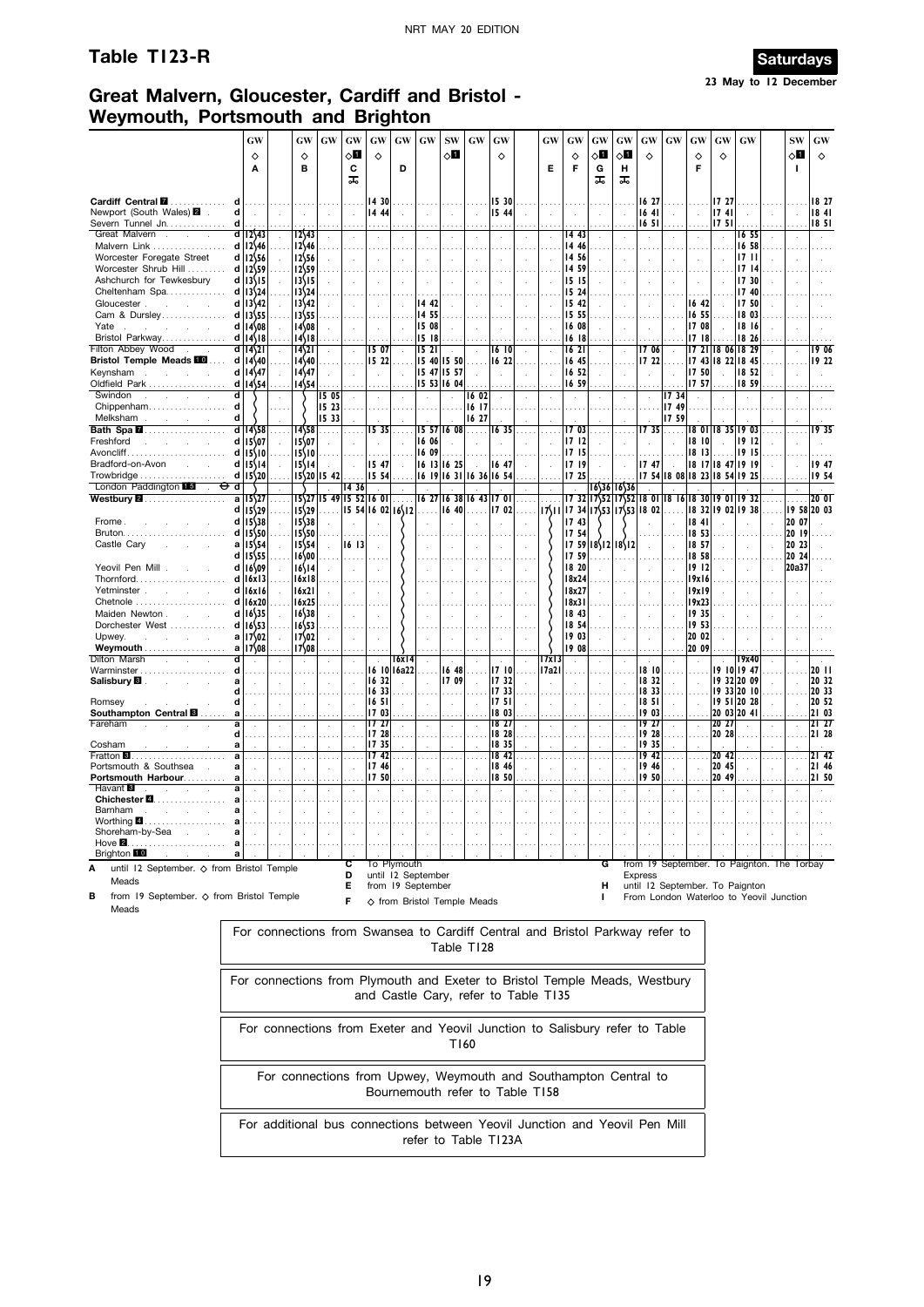#### Table T123-R



# Great Malvern, Gloucester, Cardiff and Bristol -Weymouth, Portsmouth and Brighton

|                                                                                                                          | <b>GW</b>                                   | GW                 | <b>SW</b>            | GW                                  | GW                                                 | <b>GW</b>                   | <b>GW</b>                   |                                           | <b>GW</b>                   | <b>GW</b>                                | <b>GW</b>                        | <b>SW</b>                | <b>GW</b>                                    |              |                      |              |                           |                |                      |  |              |  |
|--------------------------------------------------------------------------------------------------------------------------|---------------------------------------------|--------------------|----------------------|-------------------------------------|----------------------------------------------------|-----------------------------|-----------------------------|-------------------------------------------|-----------------------------|------------------------------------------|----------------------------------|--------------------------|----------------------------------------------|--------------|----------------------|--------------|---------------------------|----------------|----------------------|--|--------------|--|
|                                                                                                                          |                                             | $\diamond$ li      | 80                   |                                     | ♦                                                  | $\diamond \mathbf{H}$       | ♦                           |                                           |                             | ♦                                        |                                  | 0П                       |                                              |              |                      |              |                           |                |                      |  |              |  |
|                                                                                                                          |                                             | Α<br>ᠼ             | B                    |                                     |                                                    | Α<br>ᠼ                      | C                           |                                           |                             |                                          |                                  |                          |                                              |              |                      |              |                           |                |                      |  |              |  |
| Cardiff Central<br>d                                                                                                     |                                             |                    |                      |                                     | 19 30                                              |                             |                             |                                           |                             | 20 30                                    |                                  |                          |                                              |              |                      |              |                           |                |                      |  |              |  |
| Newport (South Wales) 2 .<br>d l<br>Severn Tunnel Jn.<br>d                                                               | $\sim$<br>.                                 | $\mathcal{L}$<br>. | $\sim$<br>$\cdots$   | $\mathcal{L}$                       | 19 44<br>.                                         | ÷.                          | $\bar{z}$<br>$\sim$         |                                           | $\mathcal{L}_{\mathcal{A}}$ | 20 44<br>.                               |                                  |                          | $\mathbf{r}$<br>$\cdots$                     | $\mathbf{r}$ | ÷,<br>.              |              | $\mathcal{L}$<br>$\cdots$ | $\cdot$        | $\cdot$              |  |              |  |
| Great Malvern<br>ď<br>$\sim$<br>d<br>Malvern Link                                                                        | $\cdot$                                     | ÷.                 | $\cdot$              |                                     | $\cdot$<br>$\sim$ $\sim$                           |                             | $\cdot$<br>$\sim$ $\sim$    |                                           | $\cdot$                     | $\cdot$                                  |                                  |                          | $\cdot$                                      |              | $\ddot{\phantom{a}}$ |              | $\cdot$                   |                |                      |  |              |  |
| Worcester Foregate Street<br>d                                                                                           | $\mathbf{r}$                                | $\mathcal{L}$      |                      | $\mathbf{r}$                        |                                                    | ÷,                          | $\bar{a}$                   |                                           |                             |                                          |                                  |                          |                                              |              |                      |              |                           |                |                      |  |              |  |
| Worcester Shrub Hill<br>d                                                                                                |                                             |                    |                      |                                     |                                                    |                             |                             |                                           |                             |                                          |                                  |                          |                                              |              |                      |              |                           |                |                      |  |              |  |
| Ashchurch for Tewkesbury<br>d                                                                                            |                                             |                    |                      |                                     |                                                    |                             |                             |                                           |                             |                                          |                                  |                          |                                              |              |                      |              |                           |                |                      |  |              |  |
| Cheltenham Spa<br>Gloucester<br>d                                                                                        | $\mathbf{r}$                                | $\sim$             | $\sim$               | 18 42                               |                                                    |                             |                             |                                           |                             |                                          |                                  |                          |                                              |              |                      |              |                           |                |                      |  |              |  |
| Cam & Dursley<br>d                                                                                                       |                                             |                    |                      | 18 55                               |                                                    |                             |                             |                                           |                             |                                          |                                  |                          |                                              |              |                      |              |                           |                |                      |  |              |  |
| d<br>Yate<br><b>Contractor</b><br>$\sim$<br>s.                                                                           | $\mathcal{L}_{\mathcal{A}}$                 | $\mathcal{L}$      |                      | 19 08                               |                                                    |                             |                             |                                           |                             |                                          |                                  |                          |                                              |              |                      |              |                           |                |                      |  |              |  |
| d<br>Bristol Parkway                                                                                                     |                                             | .                  |                      | 19 18                               |                                                    |                             | 20 10                       |                                           |                             |                                          |                                  |                          |                                              |              |                      |              |                           |                |                      |  |              |  |
| Filton Abbey Wood<br>ď                                                                                                   | $\sim$                                      | $\sim$             | $\sim 10^{-1}$       | 19 22 20 07                         |                                                    | $\cdot$                     | 2015                        | $\sim$                                    | $\sim$                      | 2107                                     |                                  |                          |                                              |              | ÷.                   |              | ÷                         |                |                      |  |              |  |
| <b>Bristol Temple Meads III</b><br>d<br>Keynsham<br>d<br>$\sim$                                                          | $\sim$                                      | .<br>$\sim$        |                      | 9 35   9 42   20 22<br> 1942 1950   | $\sim$                                             | $\sim$                      | 20 45<br>20 52              | $\cdots$<br>$\sim$                        | $\mathbf{r}$<br>$\sim$      | $\sim$                                   |                                  |                          | 21 22 22 03 22 23 23 12<br>22 10 22 30 23 19 |              | ÷                    |              | ÷                         |                |                      |  |              |  |
| Oldfield Park<br>d                                                                                                       |                                             | .                  |                      | 19 49 19 58                         |                                                    |                             | 20 59                       | .                                         | .                           |                                          | 22 17                            | 11111                    | 23 26                                        |              |                      | ÷.           |                           | $\mathbf{r}$   | $\mathbf{r}$         |  | $\mathbf{r}$ |  |
| Swindon<br>$\sim$<br>$\sim$<br>$\sim 10$                                                                                 | $d$ 19 34                                   | $\mathcal{L}$      | $\ddot{\phantom{a}}$ |                                     | ÷                                                  |                             | $\sim$                      | ÷                                         | $ 2 $ 07                    |                                          |                                  |                          |                                              |              |                      |              | ÷                         |                |                      |  |              |  |
| Chippenham                                                                                                               | d 19 49                                     |                    |                      |                                     |                                                    |                             |                             |                                           | 21 22                       |                                          |                                  |                          |                                              |              |                      |              |                           |                |                      |  |              |  |
| Melksham<br>and the company of the com-                                                                                  | $d$   19 59                                 | $\sim$             |                      |                                     |                                                    |                             |                             |                                           | 21 32                       |                                          |                                  |                          |                                              |              |                      |              | ÷                         |                |                      |  |              |  |
| <b>Bath Spa 2</b><br>$\overline{\mathsf{d}}$<br>Freshford<br>d<br><b>Contract Contract</b><br>$\mathcal{L}^{\text{max}}$ | .                                           | .<br>$\sim$        | $\sim$               | $ 19\;54 20\;03 20\;35 $<br>20 12   | $\sim$                                             | .<br>$\sim$                 | 2102<br>21 TH               | $\ldots$ .<br>$\mathcal{L}^{\mathcal{L}}$ | 1.1.1                       |                                          | 21 35 22 21 22 39 23 29<br>22 30 |                          | 23 38                                        |              | $\sim$               | $\cdots$     | $\cdots$                  | $\cdots$       | $\cdots$             |  |              |  |
| Avoncliff<br>d                                                                                                           | $\sim$                                      |                    | 1.1.1                | 20 15                               | $\cdots$                                           |                             | 2114                        |                                           | $\sim$                      |                                          | 22 33                            |                          | 23 41                                        |              | $\overline{a}$       |              | ÷.                        |                | ÷                    |  |              |  |
| Bradford-on-Avon<br>d l<br><b>Carl Carl Corporation</b>                                                                  | $\sim$                                      | $\sim 10^{-1}$     |                      | 20 07 20 19 20 47                   |                                                    | $\mathcal{L}$               | 21 18                       | $\sim$                                    | $\sim$                      | 21 47 22 37 22 50 23 45                  |                                  |                          |                                              |              | $\overline{a}$       |              | ÷                         | $\mathbb{R}^2$ | ÷.                   |  |              |  |
|                                                                                                                          | d 20 08                                     | .                  |                      | 20 17 20 25 20 54                   |                                                    |                             | 2124                        |                                           |                             | 2141 2154 2243 2256 2351                 |                                  |                          |                                              |              |                      |              |                           |                |                      |  |              |  |
| London Paddington 15<br>⊖<br>ਰ<br>$\mathcal{L}$                                                                          | $\sim$                                      | 1903               |                      |                                     |                                                    | 20 03                       |                             |                                           |                             |                                          |                                  |                          |                                              |              |                      |              | $\epsilon$                |                | $\mathbf{r}$         |  |              |  |
| <b>Westbury 2</b><br>d                                                                                                   | a 20 16 20 19 20 24 20 32 21 01 21 19 21 31 |                    |                      | 20 21 20 24 20 33 21 03 21 21 21 32 |                                                    |                             |                             | $\cdots$<br>.                             | .                           | 21 49 22 01 22 51 23 03 23 58<br>$22 03$ |                                  |                          | 23 05 23 59                                  |              | $\cdots$             |              | $\cdots$                  |                | $\cdots$             |  | $\cdots$     |  |
| Frome.<br>d                                                                                                              | $\mathbf{r}$                                | $\mathcal{L}$      | $\mathbf{r}$         | 20a43                               |                                                    |                             | 21 46                       | $\sim$                                    | $\sim$                      |                                          |                                  |                          | 00a10                                        |              | ÷.                   |              |                           |                |                      |  |              |  |
| d                                                                                                                        |                                             | .                  | .                    | .                                   |                                                    | 1.111                       | 21 57                       |                                           |                             |                                          |                                  |                          |                                              |              |                      |              |                           |                |                      |  |              |  |
| Castle Cary<br>a                                                                                                         | $\mathcal{L}$                               | 20 40              | $\mathcal{L}$        | $\mathcal{L}_{\mathbf{r}}$          | $\mathcal{L}_{\mathcal{A}}$                        | 21 40 22 02                 |                             |                                           |                             |                                          |                                  |                          |                                              |              |                      |              |                           |                |                      |  |              |  |
|                                                                                                                          |                                             | .                  |                      |                                     |                                                    |                             | 22 02                       |                                           |                             |                                          |                                  |                          |                                              |              |                      |              |                           |                |                      |  |              |  |
| Yeovil Pen Mill.<br>d<br>Thornford                                                                                       | $\sim$                                      | $\sim$<br>$\cdots$ | $\sim$               | $\sim$                              | $\sim$<br>.                                        | $\mathbf{r}$                | 22 18<br>22x23              |                                           |                             | n.                                       | ÷.                               |                          |                                              |              |                      |              |                           |                |                      |  |              |  |
| Yetminster,<br>d<br>$\sim$                                                                                               |                                             | $\mathcal{L}$      |                      | $\ddot{\phantom{a}}$                | $\mathcal{L}$                                      |                             | 22x26                       |                                           |                             |                                          |                                  |                          |                                              |              |                      |              |                           |                |                      |  |              |  |
| Chetnole                                                                                                                 |                                             |                    |                      |                                     |                                                    |                             | 22x30                       |                                           |                             |                                          |                                  |                          |                                              |              |                      |              |                           |                |                      |  |              |  |
| Maiden Newton<br>d                                                                                                       | $\mathbf{r}$                                | $\sim$             | $\mathbf{r}$         | $\sim$                              | $\mathcal{L}$                                      | $\mathcal{A}$               | 2242                        |                                           |                             |                                          |                                  |                          |                                              |              |                      |              |                           |                |                      |  |              |  |
| Dorchester West<br>d                                                                                                     |                                             |                    |                      |                                     | $\cdots$                                           |                             | 22 52                       |                                           |                             |                                          |                                  |                          |                                              |              |                      |              |                           |                |                      |  |              |  |
| Upwey.<br>a<br>and a state<br>$\mathcal{L}^{\text{max}}$<br>Weymouth                                                     | $\mathbf{r}$                                | ÷                  | $\sim$               | $\mathcal{L}$                       | $\mathcal{L}$                                      | $\mathcal{L}_{\mathcal{A}}$ | 23 01<br>23 08              |                                           | $\ddot{\phantom{a}}$        |                                          |                                  |                          |                                              |              |                      |              |                           |                |                      |  |              |  |
| Dilton Marsh<br><b>Contractor</b>                                                                                        | $\ddot{\phantom{a}}$                        | $\mathcal{L}$      | $\sim$               | $\mathcal{L}$                       | $\cdot$                                            | ÷                           | $\sim$                      |                                           | $\mathbf{r}$                | 22x05                                    | ÷                                |                          |                                              | ÷            | J.                   |              |                           |                |                      |  |              |  |
| Warminster<br>d                                                                                                          |                                             | a a a              | 20 32                | .                                   | 12 I I I                                           |                             |                             |                                           |                             | 22 12                                    | $\sim$                           | 23   12                  |                                              |              |                      |              |                           |                |                      |  |              |  |
| Salisbury <b>B</b> .<br>a<br>$\sim$                                                                                      |                                             | $\mathcal{L}$      | 20 51                | $\ddot{\phantom{a}}$                | 21 32                                              | $\mathcal{L}$               | $\mathcal{L}_{\mathcal{A}}$ |                                           |                             | 22 34                                    | $\ddot{\phantom{a}}$             | 23 33                    |                                              |              |                      |              |                           |                |                      |  |              |  |
| d<br>Romsey<br>d                                                                                                         | .<br>$\sim$                                 | $\sim$             | .<br>$\sim$          | $\ldots$ .<br>$\ddot{\phantom{a}}$  | 21 33                                              | $\cdots$<br>$\mathbf{r}$    | $\cdots$<br>$\sim$          | ÷                                         | $\overline{\phantom{a}}$    | 22 35<br>22 53                           | $\cdots$<br>÷                    | $\overline{\phantom{a}}$ | $\mathbf{r}$                                 | ÷            |                      | $\mathbf{r}$ | ÷                         |                | $\mathbf{r}$         |  |              |  |
| Southampton Central <b>E</b><br>a                                                                                        |                                             |                    |                      |                                     | $\begin{bmatrix} 21 & 52 \\ 22 & 02 \end{bmatrix}$ |                             | $\cdots$                    |                                           |                             | 23 04                                    |                                  |                          | $\cdots$                                     |              | $\mathcal{L}$<br>.   |              | $\cdots$                  | $\cdot$        |                      |  |              |  |
| Fareham<br>a                                                                                                             | $\cdot$                                     | $\sim$             | $\sim$               | $\cdot$                             | 22 26                                              |                             | $\bar{a}$                   | ÷.                                        | $\cdot$                     | 23 27                                    | à,                               |                          | $\cdot$                                      | $\cdot$      | $\cdot$              |              | $\sim$                    | $\cdot$        | $\cdot$              |  | $\lambda$    |  |
| d                                                                                                                        |                                             |                    |                      |                                     | 22 27                                              |                             |                             |                                           |                             | 23 28                                    |                                  |                          |                                              |              |                      |              |                           |                |                      |  |              |  |
| Cosham<br>a                                                                                                              | $\mathcal{L}$                               | ÷                  |                      |                                     |                                                    |                             |                             |                                           |                             |                                          |                                  |                          |                                              |              |                      |              |                           |                |                      |  |              |  |
| Fratton <sup>8</sup><br>a<br>Portsmouth & Southsea<br>a                                                                  | $\cdots$                                    | $\sim$             | $\cdots$             |                                     | 2241<br>22 45                                      |                             |                             |                                           |                             | 2341<br>23 45                            |                                  |                          |                                              |              |                      |              |                           |                |                      |  |              |  |
| Portsmouth Harbour                                                                                                       |                                             |                    |                      |                                     | 22 50                                              |                             |                             |                                           |                             | 23 49                                    |                                  |                          |                                              |              |                      |              |                           |                |                      |  |              |  |
| Havant <sup>8</sup><br>$\overline{\mathbf{a}}$<br>$\sim$<br>$\mathcal{L}_{\mathcal{A}}$<br>$\mathcal{L}$                 | $\bar{z}$                                   | $\mathcal{L}$      | $\ddot{\phantom{a}}$ |                                     | $\cdot$                                            |                             | ÷,                          |                                           |                             | $\cdot$                                  |                                  |                          | $\ddot{\phantom{a}}$                         | ÷,           | $\ddot{\phantom{0}}$ |              | ÷,                        |                | $\ddot{\phantom{a}}$ |  |              |  |
| Chichester 4.<br>a                                                                                                       |                                             |                    |                      |                                     |                                                    |                             |                             |                                           |                             |                                          |                                  |                          |                                              |              |                      |              |                           |                |                      |  |              |  |
| Barnham<br>a<br>$\mathbf{r}$<br>$\sim$                                                                                   |                                             |                    |                      |                                     | ÷,                                                 |                             |                             |                                           |                             |                                          |                                  |                          |                                              |              |                      |              |                           |                |                      |  |              |  |
| Worthing $\blacksquare$<br>Shoreham-by-Sea                                                                               |                                             |                    |                      |                                     | $\mathcal{L}$                                      |                             |                             |                                           |                             |                                          |                                  |                          |                                              |              |                      |              |                           |                |                      |  |              |  |
| Hove $\blacksquare$                                                                                                      |                                             |                    |                      |                                     |                                                    |                             |                             |                                           |                             |                                          |                                  |                          |                                              |              |                      |              |                           |                |                      |  |              |  |
| Brighton 10<br>a                                                                                                         |                                             |                    |                      |                                     |                                                    |                             |                             |                                           |                             |                                          |                                  |                          |                                              |              |                      |              |                           |                |                      |  |              |  |
| To Plymouth<br>Ā                                                                                                         |                                             |                    |                      |                                     | $\mathbf{c}$                                       |                             |                             |                                           |                             | △ from Bristol Temple Meads              |                                  |                          |                                              |              |                      |              |                           |                |                      |  |              |  |

**B** To Basingstoke

For connections from Swansea to Cardiff Central and Bristol Parkway refer to Table T128

For connections from Plymouth and Exeter to Bristol Temple Meads, Westbury and Castle Cary, refer to Table T135

For connections from Exeter and Yeovil Junction to Salisbury refer to Table T160

For connections from Upwey, Weymouth and Southampton Central to Bournemouth refer to Table T158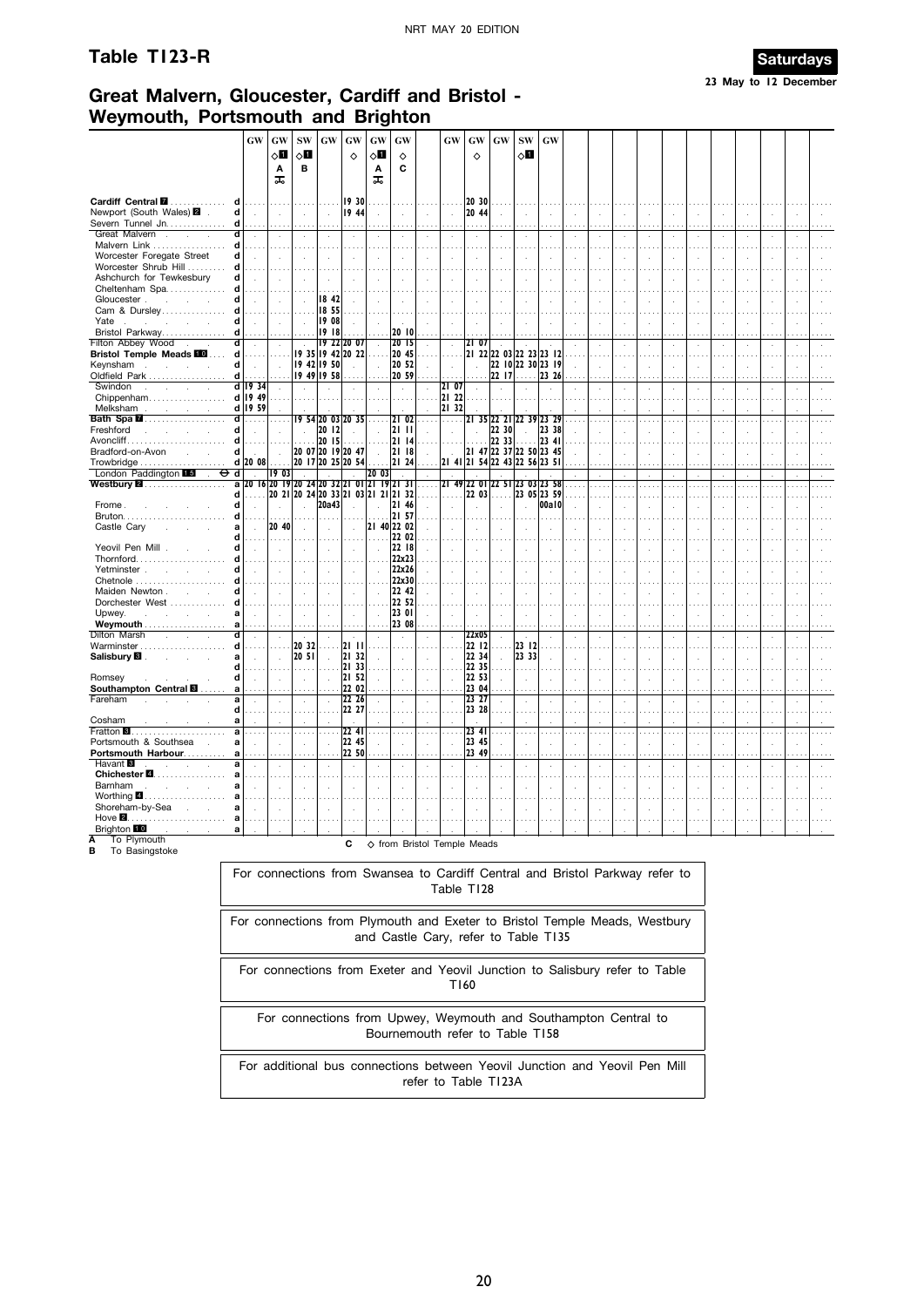## **Table T123-R Sundays**

#### **17 May to 6 December**

# **Great Malvern, Gloucester, Cardiff and Bristol - Weymouth, Portsmouth and Brighton**

|                                                                         | GW                | GW                          | $\boldsymbol{\mathrm{GW}}$ | $\boldsymbol{\mathrm{GW}}$          | GW                   | $\boldsymbol{\mathrm{GW}}$ | GW                  | $\mathbf{SW}$ | GW                              |                      | <b>GW</b>          | GW      | $\boldsymbol{\mathbf{G}}\boldsymbol{\mathbf{W}}$ | GW | $\boldsymbol{\mathrm{GW}}$                                                                                                    | $\boldsymbol{\mathbf{G}}\boldsymbol{\mathbf{W}}$ | GW                   | $\mathrm{SW}$                            | GW             |    | $\boldsymbol{\mathbf{G}}\boldsymbol{\mathbf{W}}$ | $\boldsymbol{\mathbf{G}}\boldsymbol{\mathbf{W}}$ | GW                      | GW                      |
|-------------------------------------------------------------------------|-------------------|-----------------------------|----------------------------|-------------------------------------|----------------------|----------------------------|---------------------|---------------|---------------------------------|----------------------|--------------------|---------|--------------------------------------------------|----|-------------------------------------------------------------------------------------------------------------------------------|--------------------------------------------------|----------------------|------------------------------------------|----------------|----|--------------------------------------------------|--------------------------------------------------|-------------------------|-------------------------|
|                                                                         |                   |                             |                            |                                     |                      |                            |                     |               |                                 |                      |                    |         |                                                  |    |                                                                                                                               |                                                  | B                    |                                          |                |    |                                                  |                                                  |                         |                         |
|                                                                         |                   | ♦                           | √П                         |                                     | ♦                    | $\diamond$ l               | ♦                   | √П            | ♦                               |                      | ♦                  |         | √П                                               | ♦  | ♦                                                                                                                             |                                                  | $\Diamond$           | ◇Ш                                       | √П             |    | ♦                                                | ♦                                                | $\Diamond$              | ू∏                      |
|                                                                         |                   | Α                           | в<br>ᠼ                     |                                     |                      | в<br>ᠼ                     | A                   | C             | D                               |                      | Е                  |         | F<br>ᠼ                                           | D  | Е                                                                                                                             |                                                  | G                    |                                          | F<br>ᠼ         |    |                                                  | Α                                                |                         | F<br>ᠼ                  |
| d                                                                       |                   |                             |                            |                                     |                      |                            |                     |               |                                 |                      |                    |         |                                                  |    |                                                                                                                               |                                                  |                      |                                          |                |    |                                                  |                                                  |                         |                         |
| Cardiff Central <b>M</b><br>Newport (South Wales) 2<br>d                |                   | $\mathcal{L}^{\mathcal{L}}$ | $\overline{a}$             | $\mathcal{L}$                       | 08   0<br>08 28      | ÷                          |                     |               | 09\12<br>09\30                  |                      | $09\{18$<br> 09\38 |         | $\mathcal{L}_{\mathbf{r}}$                       |    | $10\frac{24}{10\frac{24}{2}}$<br>$10\frac{39}{10\frac{39}{2}}$                                                                |                                                  | 11 25<br>    39      |                                          | $\mathcal{L}$  | l. | 12 25<br>12 38                                   |                                                  | 13 25<br>13 38          |                         |
| Severn Tunnel Jn<br>d                                                   |                   | .                           |                            |                                     | 08 46                |                            |                     |               | 09\48                           |                      | 09\48              |         | $\cdots$                                         |    |                                                                                                                               |                                                  |                      |                                          |                |    | $\ldots$                                         |                                                  |                         |                         |
| Great Malvern .<br>त                                                    |                   | $\ddot{\phantom{a}}$        |                            |                                     |                      |                            |                     |               |                                 |                      |                    |         | $\mathcal{L}_{\mathbf{z}}$                       |    |                                                                                                                               |                                                  | $\ddot{\phantom{a}}$ |                                          |                |    | $\cdot$                                          |                                                  |                         |                         |
| Malvern Link<br>d                                                       |                   |                             |                            |                                     |                      |                            |                     |               |                                 |                      |                    |         |                                                  |    |                                                                                                                               |                                                  |                      |                                          |                |    |                                                  |                                                  |                         |                         |
| Worcester Foregate Street<br>d                                          |                   | ÷                           |                            |                                     | ÷.                   |                            |                     |               |                                 |                      |                    |         |                                                  |    |                                                                                                                               |                                                  |                      |                                          |                |    | $\ddot{\phantom{a}}$                             |                                                  |                         |                         |
| Worcester Shrub Hill<br>d                                               |                   |                             |                            |                                     |                      |                            |                     |               |                                 |                      |                    |         |                                                  |    |                                                                                                                               |                                                  |                      |                                          |                |    |                                                  |                                                  |                         |                         |
| Ashchurch for Tewkesbury<br>d                                           |                   |                             |                            |                                     |                      |                            |                     |               |                                 |                      |                    |         |                                                  |    |                                                                                                                               |                                                  |                      |                                          |                |    |                                                  |                                                  |                         |                         |
| Cheltenham Spa<br>d                                                     |                   |                             |                            |                                     |                      |                            |                     |               |                                 |                      |                    |         |                                                  |    |                                                                                                                               |                                                  |                      |                                          |                |    |                                                  |                                                  |                         |                         |
| Gloucester.<br>d                                                        |                   |                             |                            |                                     |                      |                            |                     |               |                                 |                      |                    |         |                                                  |    |                                                                                                                               |                                                  |                      |                                          |                |    |                                                  |                                                  |                         |                         |
| Cam & Dursley<br>d                                                      |                   |                             |                            |                                     |                      |                            |                     |               |                                 |                      |                    |         |                                                  |    |                                                                                                                               |                                                  |                      |                                          |                |    |                                                  |                                                  |                         |                         |
| Yate .<br>d<br>and the con-                                             |                   |                             |                            |                                     |                      |                            |                     |               |                                 |                      |                    |         |                                                  |    |                                                                                                                               |                                                  |                      |                                          |                |    |                                                  |                                                  |                         |                         |
| Bristol Parkway<br>d                                                    |                   |                             |                            |                                     |                      |                            |                     |               |                                 |                      |                    |         |                                                  |    |                                                                                                                               |                                                  |                      |                                          |                |    |                                                  |                                                  |                         |                         |
| Filton Abbey Wood.<br>d                                                 |                   |                             |                            | $\mathcal{L}$                       | 09 00                |                            |                     |               | 10\00                           | $\cdot$              | 10\00              |         |                                                  |    | 11\03 11\03                                                                                                                   |                                                  | I2 00                |                                          |                |    | 13 OI                                            |                                                  | 1400                    |                         |
| <b>Bristol Temple Meads</b><br>d                                        |                   | 08 19                       |                            |                                     | 09 20                |                            | 09 34               |               |                                 |                      |                    |         |                                                  |    | $11\frac{15}{11}\frac{11}{15}$                                                                                                |                                                  |                      | 12 15 13 04                              |                |    | 13 15                                            |                                                  | 14 14                   |                         |
| Keynsham<br>d<br>$\sim$<br>$\sim$                                       | $\mathbf{r}$      | 08 26                       |                            |                                     |                      |                            | 09 41               |               |                                 |                      |                    |         |                                                  |    | $11\frac{22}{11\frac{22}{22}}$                                                                                                | $\overline{a}$                                   |                      | 12 22 13 11                              | $\overline{a}$ |    | 13 22                                            |                                                  | 14 22                   |                         |
| Oldfield Park<br>d                                                      |                   | 08 33                       |                            |                                     |                      |                            | 09 48               |               |                                 |                      |                    |         |                                                  |    | $11\frac{29}{11\frac{29}{29}}$                                                                                                |                                                  |                      | 2 29  3 18                               |                |    | 13 29                                            |                                                  | 14 29                   |                         |
| Swindon<br>$\mathcal{L}$<br>$\mathcal{L}^{\mathcal{L}}$                 |                   | $\mathcal{L}$               |                            | 0912                                | $\ddot{\phantom{a}}$ |                            |                     |               |                                 | $\ddot{\phantom{a}}$ |                    |         | $\ddot{\phantom{a}}$                             |    |                                                                                                                               | 4                                                | ÷.                   |                                          |                |    | $\mathcal{L}$                                    | 1341                                             |                         |                         |
| Chippenham<br>d                                                         |                   | $\cdots$                    |                            | 09 27                               |                      |                            |                     |               |                                 |                      |                    |         |                                                  |    |                                                                                                                               | <b>II 56</b>                                     |                      |                                          |                |    |                                                  | 13 56                                            |                         |                         |
| d<br>Melksham<br>$\mathcal{L}^{\text{max}}(\mathcal{L}^{\text{max}})$ . |                   |                             |                            | 09 37                               |                      |                            |                     |               |                                 |                      |                    |         |                                                  |    |                                                                                                                               | 12 06                                            |                      |                                          |                |    |                                                  | 14 05                                            |                         |                         |
| Bath Spa <b>M</b><br>d                                                  |                   | 08 37                       |                            | .                                   | $ 09\rangle$ 33      |                            | 0952                |               | $10\frac{33}{3}$                |                      | $10\sqrt{33}$      |         |                                                  |    | 11\32 11\32                                                                                                                   |                                                  |                      | 12 32 13 22                              |                |    | 1332                                             | $\ddotsc$                                        | Ī4 33                   |                         |
| Freshford<br>d<br>and a state of                                        |                   | 08 47                       |                            |                                     |                      |                            | 10 01               |               |                                 |                      |                    |         |                                                  |    |                                                                                                                               |                                                  | 12 42                |                                          |                |    |                                                  |                                                  | 14 42                   |                         |
| Avoncliff<br>d                                                          |                   | 08 49                       |                            |                                     |                      |                            | 10 03               |               |                                 |                      |                    |         |                                                  |    |                                                                                                                               |                                                  | 12 45                |                                          |                |    |                                                  |                                                  | 14 45                   |                         |
| Bradford-on-Avon<br>$\mathbf{d}$<br><b>Service</b>                      |                   | 08 53                       |                            | $\sim$                              | 09 46                |                            | 10 07               |               | $10\frac{46}{3}$                |                      | $10\frac{46}{3}$   |         |                                                  |    | $11\frac{45}{11}$ $11\frac{45}{45}$                                                                                           |                                                  |                      | 12 49   13 34                            |                |    | 13 45                                            |                                                  | 14 49                   |                         |
| d<br>Trowbridge                                                         |                   | 09 00                       |                            | 09 46 09 52                         |                      |                            | 1014                |               | $10\frac{53}{5}$                |                      | $10\frac{53}{5}$   |         |                                                  |    | $11\frac{52}{1152}$ 15 $12$ 55 13 40                                                                                          |                                                  |                      |                                          |                |    |                                                  |                                                  | 13 53 14 14 14 55       |                         |
| London Paddington 15<br>$\overline{\Theta}$ d                           |                   |                             | 0757                       |                                     |                      | 08 51                      |                     |               |                                 |                      |                    |         | 10 36                                            |    |                                                                                                                               |                                                  |                      |                                          | 12.37          |    |                                                  |                                                  |                         | 1437                    |
| Westbury <b>2</b><br>$\overline{a}$                                     |                   |                             |                            | 09 06 09 18 09 52 09 59 10 03 10 20 |                      |                            |                     |               | $10\frac{59}{59}$               |                      | $10\sqrt{29}$      | .       |                                                  |    | $11\overline{52}$ $11\overline{59}$ $11\overline{59}$ $12\overline{21}$ $13\overline{01}$ $13\overline{47}$ $13\overline{52}$ |                                                  |                      |                                          |                |    |                                                  |                                                  |                         | 13 59 14 20 15 01 15 52 |
| d                                                                       |                   | 07 55 09 07 09 20           |                            | $\mathbf{r}$                        |                      |                            |                     |               | 10 00 10 04 10 21 10 43 11 \ 02 |                      |                    |         |                                                  |    | 11\02 11 15 11 52 12\01 12\01                                                                                                 |                                                  |                      | 3 03  3 50  3 53                         |                |    |                                                  |                                                  | 14 01 14 21 15 02 15 53 |                         |
| d<br>Frome                                                              | .                 | 09 18                       |                            |                                     |                      |                            | 10 33               |               |                                 |                      |                    | $IIa24$ |                                                  |    |                                                                                                                               |                                                  |                      |                                          |                |    |                                                  | 14 30                                            |                         |                         |
| Bruton.<br>d<br>and a state                                             | $\mathbf{r}$      | 09 29                       |                            |                                     |                      |                            | 10 44               |               |                                 |                      |                    |         |                                                  |    |                                                                                                                               |                                                  |                      |                                          |                |    |                                                  | 14 41                                            |                         |                         |
| Castle Cary<br>a                                                        |                   |                             | 09 33 09 38                |                                     |                      |                            | 10 23 10 47         |               |                                 |                      |                    |         | 12  10                                           |    |                                                                                                                               |                                                  |                      |                                          | 14 II          |    |                                                  | 14 45                                            |                         | 16 11                   |
| d                                                                       |                   | 09 34                       |                            | $\sim$                              | $\sim$               |                            | 10 49               |               |                                 |                      |                    |         |                                                  |    |                                                                                                                               |                                                  |                      |                                          |                |    | $\overline{\phantom{a}}$                         | 14 46                                            |                         |                         |
| Yeovil Pen Mill<br>d                                                    |                   | 09 51                       |                            |                                     |                      |                            | 104                 |               |                                 |                      |                    |         |                                                  |    |                                                                                                                               |                                                  |                      |                                          |                |    |                                                  | 15 01                                            |                         |                         |
| Thornford .<br>d                                                        |                   | 09x56                       |                            |                                     |                      |                            | IIx09               |               |                                 |                      |                    |         |                                                  |    |                                                                                                                               |                                                  |                      |                                          |                |    |                                                  | 15x07                                            |                         |                         |
| Yetminster<br>d                                                         |                   | 09x59                       |                            |                                     |                      |                            | x 2                 |               |                                 |                      |                    |         |                                                  |    |                                                                                                                               |                                                  |                      |                                          |                |    |                                                  | 15x10                                            |                         |                         |
| Chetnole                                                                |                   | 10x03                       |                            |                                     |                      |                            | IIxI6               |               |                                 |                      |                    |         |                                                  |    |                                                                                                                               |                                                  |                      |                                          |                |    |                                                  | 15x14                                            |                         |                         |
| Maiden Newton<br>d<br>Dorchester West<br>d                              |                   | 1017<br>10 29               |                            |                                     |                      |                            | 1130<br>$II$ 41     |               |                                 |                      |                    |         |                                                  |    |                                                                                                                               |                                                  |                      |                                          |                |    |                                                  | 15 25                                            |                         |                         |
|                                                                         |                   | 10 36                       |                            | $\mathbf{r}$                        |                      |                            | <b>II 49</b>        |               |                                 |                      |                    |         |                                                  |    |                                                                                                                               |                                                  |                      |                                          |                |    |                                                  | 15 36                                            |                         |                         |
| a<br>Weymouth News<br>a                                                 |                   | 1042                        |                            |                                     |                      |                            | 1154                |               |                                 |                      |                    |         |                                                  |    |                                                                                                                               |                                                  |                      |                                          |                |    |                                                  | 15 44<br>15 49                                   |                         |                         |
| Dilton Marsh<br>ď                                                       |                   |                             |                            | $\ddotsc$                           | 10x04                |                            |                     |               |                                 |                      |                    |         |                                                  |    | 12x05 12x05                                                                                                                   |                                                  |                      |                                          |                |    |                                                  |                                                  |                         |                         |
| Warminster .<br>d<br>$\mathcal{L}^{\mathcal{L}}$                        | $\cdots$<br>08a02 | .                           |                            |                                     | 1010                 |                            |                     | 10 51         | I I \09                         |                      | 11\09              |         |                                                  |    | $12\{11 12\{11$                                                                                                               |                                                  |                      | $13$ 11 13 58                            |                |    | l 4x04<br>14 10                                  |                                                  | 15 09                   |                         |
| $\mathbf{a}$                                                            |                   | ÷.                          |                            |                                     | 10 33                |                            |                     |               | 2                               |                      | 11\33              |         |                                                  |    | $12\frac{31}{12}32$                                                                                                           |                                                  |                      | 3 34   4   9                             |                |    | 14 34                                            |                                                  | 1531                    |                         |
| d                                                                       |                   | ÷                           |                            |                                     | 10.33                |                            |                     |               | 11\33                           |                      | 11\33              |         |                                                  |    | $12\frac{32}{12}$                                                                                                             |                                                  | 13 34                |                                          |                |    | 14 36                                            |                                                  | 15 32                   |                         |
| d                                                                       |                   |                             |                            |                                     | 10 51                |                            |                     |               | 11\52                           |                      | 1152               |         |                                                  |    | $12\frac{50}{1250}$                                                                                                           |                                                  | 35                   |                                          |                |    | 14 54                                            |                                                  | 1551                    |                         |
| Southampton Central<br>a                                                |                   |                             |                            |                                     | 1103                 |                            |                     |               | $12$ 4                          |                      | $12^{64}$          |         |                                                  |    | $13$ (03   13 (03                                                                                                             |                                                  | 14 04                |                                          |                |    | 15 03                                            |                                                  | 16 04                   |                         |
| Fareham                                                                 |                   |                             |                            |                                     | 1127                 |                            |                     |               | $12\sqrt{27}$                   |                      | $12\overline{27}$  |         |                                                  |    | $13\sqrt{29}13\sqrt{29}$                                                                                                      |                                                  | 1426                 |                                          |                |    | 1527                                             |                                                  | 1627                    |                         |
|                                                                         |                   |                             |                            |                                     | II 27                |                            |                     |               | $12\frac{27}{27}$               |                      | 12\27              |         |                                                  |    | 13\30 13\30                                                                                                                   |                                                  | 14 26                |                                          |                |    | 15 28                                            |                                                  | 16 27                   |                         |
| Cosham                                                                  |                   |                             |                            |                                     | <b>II</b> 36         |                            |                     |               | $12\frac{36}{3}$                |                      | $12\frac{36}{3}$   |         |                                                  |    | $13\frac{37}{13}\frac{37}{37}$                                                                                                |                                                  | 14 34                |                                          |                |    | 15 36                                            |                                                  | 16 34                   |                         |
| Fratton <sup>8</sup><br>a<br>$\sim$                                     |                   | ÷.                          |                            |                                     | $\overline{11}$ 43   |                            |                     |               | $12\overline{43}$               |                      | $12\overline{43}$  |         |                                                  |    |                                                                                                                               |                                                  | 1440                 |                                          |                |    | $\mathcal{L}$                                    |                                                  | 1640                    |                         |
| Portsmouth & Southsea<br>a                                              |                   | $\cdots$                    |                            |                                     | <b>II 46</b>         |                            |                     |               | $12\frac{46}{5}$                |                      | $12\frac{46}{3}$   |         |                                                  |    |                                                                                                                               |                                                  | 14 44                |                                          |                |    |                                                  |                                                  | 16 45                   |                         |
| Portsmouth Harbour.<br>a                                                |                   |                             |                            |                                     | 11 <sub>51</sub>     |                            |                     |               | 12\51                           |                      | 12\51              |         |                                                  |    |                                                                                                                               |                                                  | 1451                 |                                          |                |    |                                                  |                                                  | 165                     |                         |
| a                                                                       |                   | $\cdots$                    |                            |                                     | $\mathbf{r}$         |                            |                     |               |                                 |                      |                    |         |                                                  |    | $13\frac{45}{1345}$                                                                                                           |                                                  | $\sim$               |                                          | .              |    | 15 42                                            |                                                  |                         |                         |
| Chichester <sup>1</sup><br>$\sim$<br><b>Contract Contract</b><br>a      |                   |                             |                            |                                     |                      |                            |                     |               |                                 |                      |                    |         |                                                  |    | 13571357                                                                                                                      |                                                  | ÷.                   |                                          |                |    | 15 57                                            |                                                  |                         |                         |
| Barnham<br>$\mathbf{a}$                                                 |                   |                             |                            |                                     |                      |                            |                     |               |                                 |                      |                    |         |                                                  |    | $14\sqrt{08}$ 14 $\sqrt{08}$                                                                                                  |                                                  |                      |                                          |                |    | 16 05                                            |                                                  |                         |                         |
| Worthing <b>21</b> .<br>a<br>$\sim$<br>÷                                |                   |                             |                            |                                     |                      |                            |                     |               |                                 |                      |                    |         |                                                  |    | $14$ 30 $14$ 30                                                                                                               |                                                  |                      |                                          |                |    | 16 23                                            |                                                  |                         |                         |
| Shoreham-by-Sea<br>a                                                    |                   |                             |                            |                                     |                      |                            |                     |               |                                 |                      |                    |         |                                                  |    | $14\frac{36}{14}36$                                                                                                           |                                                  |                      |                                          |                |    | 1631                                             |                                                  |                         |                         |
| Hove <sup>2</sup><br>and the control<br>a                               |                   | à.                          |                            |                                     | ÷.                   |                            |                     |               |                                 |                      |                    |         |                                                  |    | $14\frac{43}{14}$ $14\frac{43}{14}$                                                                                           |                                                  |                      |                                          |                |    | 16 37                                            |                                                  |                         |                         |
| Brighton 10<br>a                                                        |                   |                             |                            |                                     |                      |                            |                     |               |                                 |                      |                    |         |                                                  |    | $14\frac{49}{14\frac{49}{49}}$                                                                                                |                                                  |                      |                                          |                |    | 16 44                                            |                                                  |                         |                         |
| ♦ from Castle Cary                                                      |                   |                             |                            |                                     | চ                    |                            | from I November     |               |                                 |                      |                    |         |                                                  |    | G                                                                                                                             |                                                  |                      | ◇ from Bristol Temple Meads a to Bristol |                |    |                                                  |                                                  |                         |                         |
| В<br>To Penzance                                                        |                   |                             |                            |                                     | Ε                    |                            | until 25 October    |               |                                 |                      |                    |         |                                                  |    |                                                                                                                               |                                                  |                      | Temple Meads                             |                |    |                                                  |                                                  |                         |                         |
| From Yeovil Junction                                                    |                   |                             |                            |                                     | F                    |                            | To Exeter St Davids |               |                                 |                      |                    |         |                                                  |    |                                                                                                                               |                                                  |                      |                                          |                |    |                                                  |                                                  |                         |                         |

For connections from Swansea to Cardiff Central and Bristol Parkway refer to Table T128

For connections from Plymouth and Exeter to Bristol Temple Meads, Westbury and Castle Cary, refer to Table T135

For connections from Exeter and Yeovil Junction to Salisbury refer to Table T160

For connections from Upwey, Weymouth and Southampton Central to Bournemouth refer to Table T158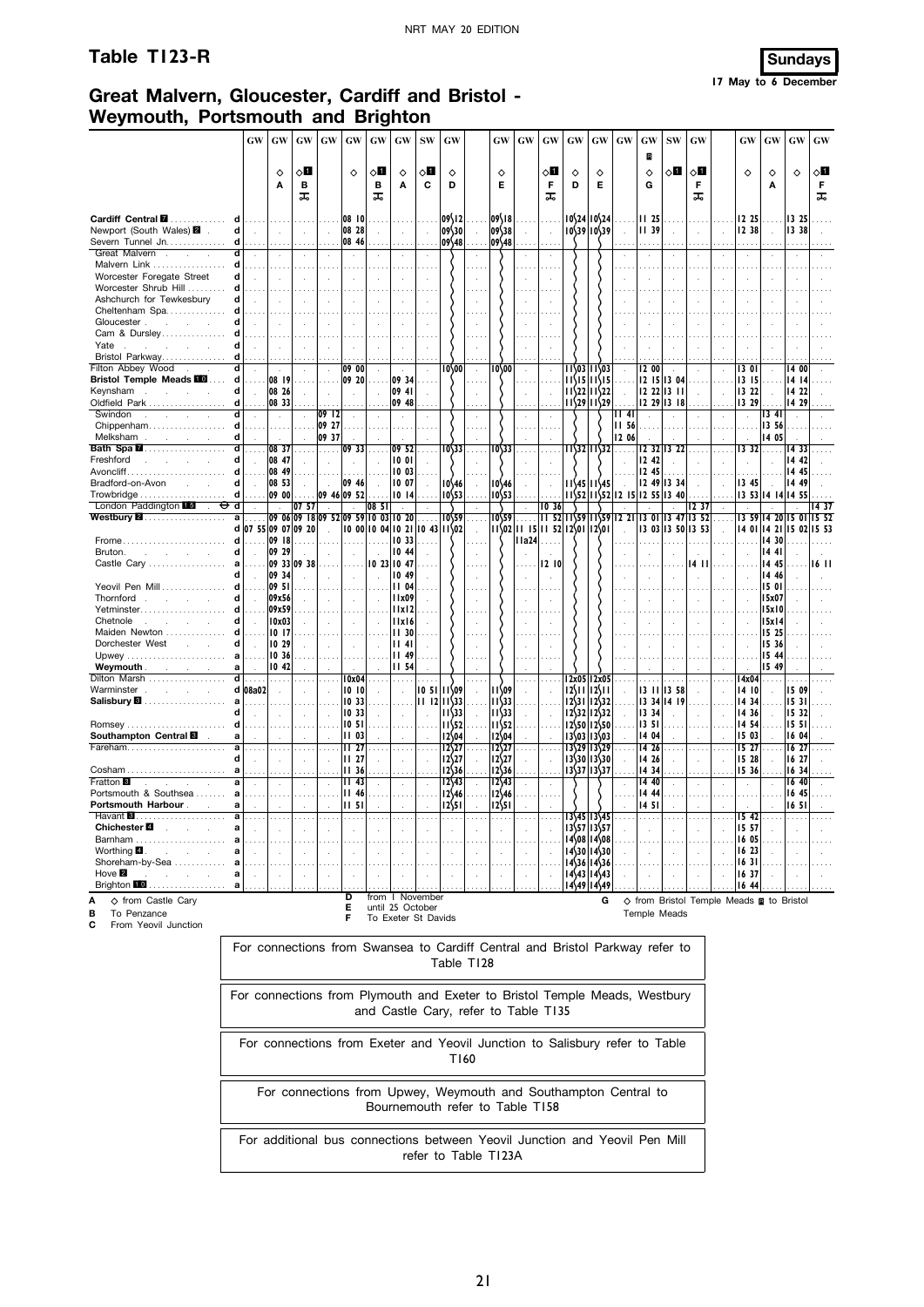# **Table T123-R Sundays**



# **Great Malvern, Gloucester, Cardiff and Bristol - Weymouth, Portsmouth and Brighton**

|                                                                              |                     | GW                          | GW            | <b>SW</b><br>◇Ø                  | <b>GW</b>                         | <b>SW</b><br>8П | GW<br>⊘П                 | <b>GW</b><br>♦    | GW                         | <b>GW</b> | GW                                   | <b>SW</b><br>◇О | GW                   | GW                               | GW<br>0П                                                                     | SW<br>◇Ø       | GW<br>♦        | <b>GW</b>                  | GW<br>♦         | GW<br>√Ц                                     | <b>GW</b>             | <b>GW</b> | GW                              |
|------------------------------------------------------------------------------|---------------------|-----------------------------|---------------|----------------------------------|-----------------------------------|-----------------|--------------------------|-------------------|----------------------------|-----------|--------------------------------------|-----------------|----------------------|----------------------------------|------------------------------------------------------------------------------|----------------|----------------|----------------------------|-----------------|----------------------------------------------|-----------------------|-----------|---------------------------------|
|                                                                              |                     | ♦                           |               |                                  | ♦                                 | Α               | в<br>ᠼ                   |                   | ♦                          |           | ♦<br>C                               | D               | ♦                    | ♦                                | в<br>ᠼ                                                                       | Е              |                |                            |                 | в<br>ᠼ                                       |                       |           | ♦                               |
| Cardiff Central <b>⊠</b><br>Newport (South Wales) 2                          | d<br>d              | 14 25<br>14 37              | $\mathcal{L}$ | .<br>$\mathcal{L}_{\mathcal{A}}$ | 15 25<br>15 40                    | $\lambda$       | $\overline{\phantom{a}}$ |                   | 16 21 16 36<br>16 35 16 51 |           |                                      |                 |                      | 17 25 17 40<br>17 39 17 54       | $\ddot{\phantom{a}}$                                                         | ÷              | 18 25<br>1838  | $\cdots$<br>$\mathcal{L}$  | 19 25<br>19 39  |                                              |                       |           | 20 30<br>20 44                  |
| Severn Tunnel Jn                                                             | d                   |                             |               |                                  |                                   |                 |                          |                   |                            |           |                                      |                 |                      |                                  |                                                                              |                |                |                            |                 |                                              |                       |           | 20 54                           |
| Great Malvern.<br>÷<br>Malvern Link                                          | d<br>d              | $\mathcal{A}$               |               |                                  | $\cdot$                           |                 |                          |                   |                            |           |                                      |                 | $\ddot{\phantom{a}}$ |                                  | ÷,                                                                           |                |                |                            |                 |                                              |                       |           |                                 |
| Worcester Foregate Street                                                    | d                   | $\mathcal{A}$               |               |                                  |                                   |                 |                          |                   |                            |           |                                      |                 |                      |                                  | ÷,                                                                           |                |                |                            |                 |                                              |                       |           |                                 |
| Worcester Shrub Hill                                                         | d                   |                             |               |                                  |                                   |                 |                          |                   |                            |           |                                      |                 |                      |                                  |                                                                              |                |                |                            |                 |                                              |                       |           |                                 |
| Ashchurch for Tewkesbury                                                     | d                   |                             |               |                                  |                                   |                 |                          |                   |                            |           |                                      |                 |                      |                                  |                                                                              |                |                |                            |                 |                                              |                       |           |                                 |
| Cheltenham Spa<br>Gloucester.<br><b>Service</b> State                        | d<br>d              |                             |               |                                  |                                   |                 |                          |                   |                            |           |                                      |                 |                      |                                  |                                                                              |                |                |                            |                 |                                              |                       |           |                                 |
| Cam & Dursley                                                                | d                   |                             |               |                                  |                                   |                 |                          |                   |                            |           |                                      |                 |                      |                                  |                                                                              |                |                |                            |                 |                                              |                       |           |                                 |
| Yate<br><b>College</b><br>$\sim$                                             | d                   |                             |               |                                  |                                   |                 |                          |                   |                            |           |                                      |                 |                      |                                  |                                                                              |                |                |                            |                 |                                              |                       |           |                                 |
| Bristol Parkway<br>Filton Abbey Wood                                         | d<br>d              | 15 00                       |               |                                  | 160                               |                 |                          |                   | 16 56 17 14                |           |                                      |                 |                      | 8 00 18 16                       |                                                                              |                | 19 00          |                            | 20 00           |                                              |                       |           | 2109                            |
| Bristol Temple Meads <b>EM</b>                                               |                     | $d$   15   15               | $\cdots$      |                                  | 16 04 16 15                       |                 |                          |                   | 17 15 17 40                |           | 1745                                 |                 |                      | 18 15 18 40                      |                                                                              |                | 1915           | $\sim$                     | 20 15           | $\sim 100$                                   | 20 48                 | in in     | I2I 25                          |
| Keynsham<br>÷.                                                               | d                   | 15 22                       |               |                                  | 16 11 16 22                       |                 |                          | 17 24             |                            |           | 17 52                                |                 | $\ddot{\phantom{a}}$ | 18 47                            | $\ddot{\phantom{a}}$                                                         | ÷              |                |                            | 20 22           |                                              | 20 55                 |           |                                 |
| Oldfield Park<br>Swindon<br>S.<br>$\sim$<br>$\sim$                           | d<br>ਰ              | 1528                        | 1539          |                                  | 16 18 16 29                       |                 |                          | 1731              |                            | 1745      | 1759                                 |                 |                      | 18 54                            |                                                                              |                |                | 19 27                      | 20 29           |                                              | 21 02<br>$\mathbf{r}$ | 21   0    |                                 |
| Chippenham                                                                   | d                   | $\mathcal{L}_{\mathcal{A}}$ | 15 54         |                                  |                                   |                 |                          |                   |                            | 18 00     |                                      |                 |                      |                                  |                                                                              |                | $\lambda$      | 19.42                      |                 |                                              |                       | 21 25     |                                 |
| Melksham<br><b>Contract Contract</b>                                         | d                   |                             | 16 04         |                                  |                                   |                 |                          |                   |                            | 18 10     |                                      |                 |                      |                                  |                                                                              |                |                | 19 52                      |                 |                                              |                       | 21 35     |                                 |
| Bath Spa <b>M</b> …………………                                                    | d<br>d              | $\overline{15}$ 32 $\ldots$ |               |                                  | 16 22 16 32<br>16 42              |                 |                          |                   | 17 35 17 52                | .         | 1802<br>18 13                        | $\ldots$ .      |                      | 8 28  8 58                       | $\cdots$                                                                     | $\cdots$       |                | $\overline{19}$ 26 $\dots$ | 20 32<br>20 42  | $\ldots$                                     | 21 05<br>21 16        | .         |                                 |
| Freshford<br>Avoncliff…                                                      | d                   |                             | $\mathcal{L}$ |                                  | 16 45                             |                 |                          |                   |                            |           | 18 15                                |                 |                      |                                  |                                                                              |                |                | $\mathbf{r}$               | 20 45           |                                              | 21 19                 |           |                                 |
| Bradford-on-Avon<br><b>Service</b>                                           | d                   | 15 45                       |               |                                  | 16 34 16 49                       |                 |                          |                   | 17 47 18 05                |           | 8  9                                 |                 |                      | 18 39 19 10                      |                                                                              | ÷.             | 1938           |                            | 20 49           |                                              | 21 23                 |           | I2I 50                          |
| London Paddington 15                                                         |                     |                             |               |                                  | d   15 52   16 13   16 40   16 55 |                 |                          |                   |                            |           | 17 53 18 12 18 19 18 26              |                 |                      | 18 50 19 16                      |                                                                              |                |                | 19 46 20 01 20 55          |                 |                                              | 21 29 21              | -44       | 2157                            |
| ⊖<br>$\sim$<br>Westbury $\blacksquare$                                       | d<br>$\overline{a}$ |                             |               |                                  | 15 59 16 19 16 47 17 02           |                 | 1637                     |                   |                            |           | 17 52  8 00  8 19  8 26  8 33        |                 | 18 57 19             |                                  | 1835<br>25 195                                                               |                |                |                            |                 | 20 02<br>19 53 20 09 21 02 21 18 21 36 21 51 |                       |           | 220                             |
|                                                                              | d                   |                             |               |                                  | 6 03  6 20  6 50  7 03  7 48      |                 |                          | 17 52 18 01 18 20 |                            |           |                                      |                 |                      | 8 33  8 50  9 01  9 25           | 95                                                                           |                | 19 55 19 59    |                            |                 | 21 03 21 21 21 37                            |                       |           | 22 06                           |
| Frome<br>Bruton.<br>and the con-                                             | d<br>d              |                             | 16a29         |                                  |                                   | I 7a57          |                          |                   |                            |           | 18 42<br>18 54                       |                 |                      |                                  |                                                                              | 20 05<br>20 16 |                |                            |                 |                                              | 21 47<br>21 58        |           |                                 |
| Castle Carv                                                                  | a                   |                             |               |                                  |                                   |                 | 18 I                     |                   |                            |           | 18 58                                |                 |                      |                                  | $\mathbf{r}$<br>20 09                                                        | 20 21          |                |                            |                 | 21 39 22 03                                  |                       |           |                                 |
|                                                                              |                     |                             |               |                                  |                                   |                 |                          |                   |                            |           | 18 59                                |                 |                      |                                  | ÷.                                                                           | 20 21          |                |                            |                 |                                              | 22 03                 |           |                                 |
| Yeovil Pen Mill                                                              | d                   |                             |               |                                  |                                   |                 |                          |                   |                            |           | 19 13                                |                 |                      |                                  |                                                                              | 20a36          |                |                            |                 |                                              | 22 19                 |           |                                 |
| Thornford<br>$\sim$<br><b>Service</b><br>Yetminster                          | d                   |                             |               |                                  | $\mathcal{L}$                     |                 |                          |                   | $\mathbf{r}$               |           | 19x18<br>19x21                       |                 |                      |                                  |                                                                              | ÷,             |                | $\mathbf{r}$               |                 |                                              | 22x24<br>22x27        |           |                                 |
| Chetnole                                                                     | d                   |                             |               |                                  |                                   |                 |                          |                   |                            |           | 19x25                                |                 |                      |                                  |                                                                              |                |                |                            |                 |                                              | 22x31                 |           |                                 |
| Maiden Newton                                                                | d                   |                             |               |                                  |                                   |                 |                          |                   |                            |           | 1937                                 |                 |                      |                                  |                                                                              |                |                |                            |                 |                                              | 22 43                 |           |                                 |
| Dorchester West<br><b>College</b>                                            | d<br>a              |                             |               |                                  |                                   |                 |                          |                   |                            |           | 19 48<br>19 56                       |                 |                      |                                  |                                                                              |                |                |                            |                 |                                              | 22 53<br>23 01        |           |                                 |
| Weymouth.<br>and the control of                                              | a                   |                             |               |                                  |                                   |                 |                          |                   |                            |           | 20 04                                |                 |                      |                                  |                                                                              |                |                |                            |                 |                                              | 23 06                 |           |                                 |
| Dilton Marsh                                                                 | d                   | 16x06                       |               |                                  | 17x07                             |                 |                          |                   | 18x23                      |           |                                      |                 |                      |                                  |                                                                              |                | 20x02          |                            |                 |                                              |                       |           |                                 |
| Warminster<br>$\sim$<br>$\sim$<br>$\mathbf{r}$<br>Salisbury <b>⊠</b> ………………… | d                   | 1612<br>a   16 32           |               |                                  | 16 58 17 13<br>17 19 17 34        |                 |                          |                   | 18 08 18 29<br>18 32 18 52 |           |                                      | 18 58           |                      | 19 08 19 32<br>19 19 19 32 19 54 |                                                                              |                | 20 08<br>20 32 |                            | 21 10<br>21 321 |                                              |                       |           | 22 14<br>22 36                  |
|                                                                              |                     | $d$ 16 32                   |               | $\ddot{\phantom{a}}$             | 17 35                             |                 |                          |                   | 18 32 18 54                |           |                                      |                 |                      | 19 32 19 57                      |                                                                              |                | 20 32          |                            | 21 32           |                                              | n.                    |           | 22 37                           |
|                                                                              |                     | d 16 50                     |               |                                  | 1751                              |                 |                          |                   | 18 50 19 13                |           |                                      |                 |                      | 19 50 20 15                      |                                                                              |                | 20 50          |                            | 21 49           |                                              |                       |           | 22 56                           |
| Southampton Central <b>8</b>                                                 |                     | a 17 03<br>a 17 26          |               |                                  | 18 03<br>18 26                    | $\cdots$        |                          |                   | 19 03 19 27<br>19 24 19 53 |           | $\cdots$                             |                 |                      | 20 03 20 27<br>20 24 20 59       |                                                                              |                | 21 03<br>21 24 | $\cdots$                   | 22 02<br>22 26  |                                              |                       |           | 23 06<br>23 29                  |
|                                                                              | d                   | 17 26                       |               | ÷.                               | 18 26                             |                 |                          | 19                | 26 19 54                   |           |                                      |                 |                      | 20 26 21 00                      |                                                                              |                | 21 26          |                            | 22 27           |                                              |                       |           | 23 30                           |
|                                                                              |                     | a 17 34                     |               |                                  | 18 34                             |                 |                          |                   | 19 34 20 02                |           |                                      |                 |                      |                                  |                                                                              |                |                |                            |                 |                                              |                       |           |                                 |
| <b>Fratton</b> 8<br>$\sim$<br>$\mathbf{r}$<br>n.<br>Portsmouth & Southsea    | a                   | a 17 40<br>1744             |               | $\overline{a}$                   | 18 40<br>18 44                    |                 | ÷.                       | 19 40<br>19 44    |                            |           |                                      |                 |                      | 20 40 21 13<br>20 44 21 17       |                                                                              | $\mathbf{r}$   | 2141<br>21 43  |                            | 22 39<br>22 43  |                                              |                       |           | 23,43<br>23 46                  |
| Portsmouth Harbour                                                           | a                   | 1751                        |               |                                  | 18 52                             |                 |                          | 1951              |                            |           |                                      |                 |                      | 20 51 21 22                      |                                                                              |                | 2151           |                            | 22 50           |                                              |                       |           | 23 50                           |
| Havant <b>8</b><br>Chichester <sup>2</sup>                                   | a                   |                             |               | $\cdots$                         | a a c                             |                 | $\sim$                   |                   | 2010                       | $\sim$    | $\cdots$                             | $\sim$          |                      |                                  | $\cdots$                                                                     | $\sim$         | .              |                            | .               |                                              |                       |           |                                 |
| $\sim 10^{-1}$<br>Barnham                                                    | a                   |                             |               |                                  | ÷.                                |                 |                          |                   | 20 21<br>20 29             |           |                                      |                 |                      |                                  |                                                                              |                |                |                            |                 |                                              |                       |           |                                 |
| Worthing 4<br>$\sim$                                                         | a                   |                             |               |                                  |                                   |                 |                          |                   | 20 50                      |           |                                      |                 |                      |                                  |                                                                              |                |                |                            |                 |                                              |                       |           |                                 |
| Shoreham-by-Sea                                                              | a                   |                             |               |                                  |                                   |                 |                          |                   | 20 57                      |           |                                      |                 |                      |                                  |                                                                              |                |                |                            |                 |                                              |                       |           |                                 |
| Hove 2<br>Brighton 10 a $\vert \ldots \vert$ $\vert \ldots \vert$            | a                   |                             |               |                                  |                                   |                 |                          |                   | 21 05                      |           |                                      |                 |                      |                                  |                                                                              |                |                |                            |                 |                                              |                       |           | المتميز المتميز المتميز المتميز |
| From Reading                                                                 |                     |                             |               |                                  |                                   | С               | From Weston-super-Mare   |                   |                            |           |                                      |                 |                      |                                  |                                                                              |                |                | From London Waterloo       |                 |                                              |                       |           |                                 |
| To Plymouth<br>в                                                             |                     |                             |               |                                  |                                   | D               | From Frome               |                   |                            |           |                                      |                 |                      |                                  |                                                                              |                |                |                            |                 |                                              |                       |           |                                 |
|                                                                              |                     |                             |               |                                  |                                   |                 |                          |                   |                            |           |                                      |                 |                      |                                  | For connections from Swansea to Cardiff Central and Bristol Parkway refer to |                |                |                            |                 |                                              |                       |           |                                 |
|                                                                              |                     |                             |               |                                  |                                   |                 |                          |                   | Table T128                 |           |                                      |                 |                      |                                  |                                                                              |                |                |                            |                 |                                              |                       |           |                                 |
|                                                                              |                     |                             |               |                                  |                                   |                 |                          |                   |                            |           |                                      |                 |                      |                                  |                                                                              |                |                |                            |                 |                                              |                       |           |                                 |
|                                                                              |                     |                             |               |                                  |                                   |                 |                          |                   |                            |           |                                      |                 |                      |                                  |                                                                              |                |                |                            |                 |                                              |                       |           |                                 |
|                                                                              |                     |                             |               |                                  |                                   |                 |                          |                   |                            |           |                                      |                 |                      |                                  | For connections from Plymouth and Exeter to Bristol Temple Meads, Westbury   |                |                |                            |                 |                                              |                       |           |                                 |
|                                                                              |                     |                             |               |                                  |                                   |                 |                          |                   |                            |           | and Castle Cary, refer to Table T135 |                 |                      |                                  |                                                                              |                |                |                            |                 |                                              |                       |           |                                 |
|                                                                              |                     |                             |               |                                  |                                   |                 |                          |                   |                            |           |                                      |                 |                      |                                  |                                                                              |                |                |                            |                 |                                              |                       |           |                                 |
|                                                                              |                     |                             |               |                                  |                                   |                 |                          |                   |                            |           |                                      |                 |                      |                                  | For connections from Exeter and Yeovil Junction to Salisbury refer to Table  |                |                |                            |                 |                                              |                       |           |                                 |
|                                                                              |                     |                             |               |                                  |                                   |                 |                          |                   | T160                       |           |                                      |                 |                      |                                  |                                                                              |                |                |                            |                 |                                              |                       |           |                                 |

For connections from Upwey, Weymouth and Southampton Central to Bournemouth refer to Table T158